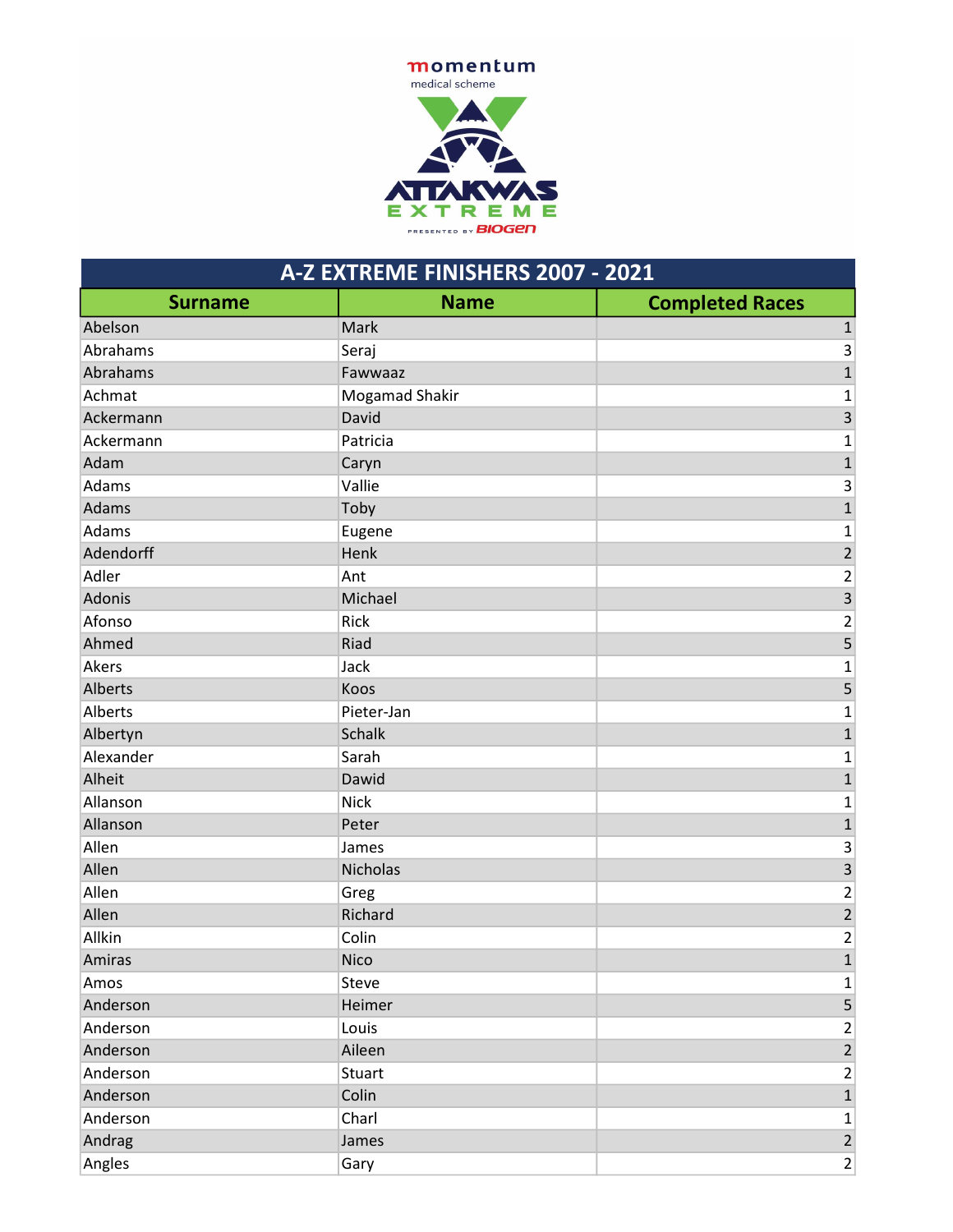| <b>Surname</b>    | <b>Name</b>   | <b>Completed Races</b>    |
|-------------------|---------------|---------------------------|
| Angove            | Henry         | $\mathbf 1$               |
| Antonin           | Marecaille    | 1                         |
| Appelgrein        | Johan         | $\overline{1}$            |
| Arendse           | Lyndon        | $\mathbf 1$               |
| Arendse           | Stanford      | $\overline{\mathbf{1}}$   |
| Arendse           | Rowan         | $\mathbf 1$               |
| Arenhold          | Craig         | $\overline{1}$            |
| Arenson           | Allister      | $\mathbf{1}$              |
| Armstrong         | Steve         | $\overline{2}$            |
| Armstrong         | Zane          | $\overline{\mathbf{c}}$   |
| Arnold            | Ashraf        | $\overline{1}$            |
| Aron              | Craig         | $\mathbf 1$               |
| Ashby             | <b>Neal</b>   | $\overline{1}$            |
| Attenborough      | Gavin         | $\overline{\mathbf{c}}$   |
| Attridge          | Rory          | $\overline{a}$            |
| Attridge          | Sean          | $\mathsf 3$               |
| Aucamp            | <b>Derick</b> | $\overline{\mathbf{c}}$   |
| Aucamp            | Andries       | $\overline{2}$            |
| Augoustides       | Michael       | $\overline{2}$            |
| Augustyn          | Mandi         | $\mathbf 1$               |
| Auret             | Francois      | $\overline{4}$            |
| Avenant           | Andre         | $\mathbf 1$               |
| Avenant           | Charl         | $\overline{1}$            |
| Avierinos         | Greg          | $\mathbf 1$               |
| Aylward           | Martin        | $\overline{1}$            |
| Ayscough-Clarke   | Rodney        | $\mathbf 1$               |
| Azevedo           | Tony          | $\overline{1}$            |
| <b>Baard</b>      | Hentus        | $\overline{2}$            |
| <b>Babcock</b>    | Shane         | $\overline{\mathbf{c}}$   |
| Babl              | Thomas        | $\mathbf 1$               |
| <b>Back</b>       | Charles       | $\overline{1}$            |
| Backman           | Greg          | $\mathbf 1$               |
| Badenhorst        | Oeloff        | 5                         |
| Badenhorst        | Anton         | 5                         |
| Badenhorst        | Johan         | $\overline{1}$            |
| <b>Badenhorst</b> | Etienne       | $\mathbf{1}$              |
| Badenhorst        | Sean          | $\overline{1}$            |
| Badenhorst        | Carin         | $\mathbf 1$               |
| <b>Bailey</b>     | John          | $\sqrt{4}$                |
| <b>Bailey</b>     | Rosemary      | $\ensuremath{\mathsf{3}}$ |
| <b>Baisch</b>     | Chris         | $\overline{1}$            |
| Bakardien         | Faaieq        | $\mathbf 1$               |
| <b>Baker</b>      | Waleed        | 12                        |
| <b>Baker</b>      | Cecil         | $\mathsf 3$               |
| <b>Baker</b>      | Jonathan      | $\mathbf 2$               |
| <b>Baker</b>      | Michael       | $\mathbf 1$               |
| <b>Bakkes</b>     | Freddie       | $\mathbf 1$               |
| Banderker         | Ziyaad        | 3                         |
| Banderker         | Ayoub         | $\overline{\mathbf{1}}$   |
| Banerker          | Sanri         | $\vert 3 \vert$           |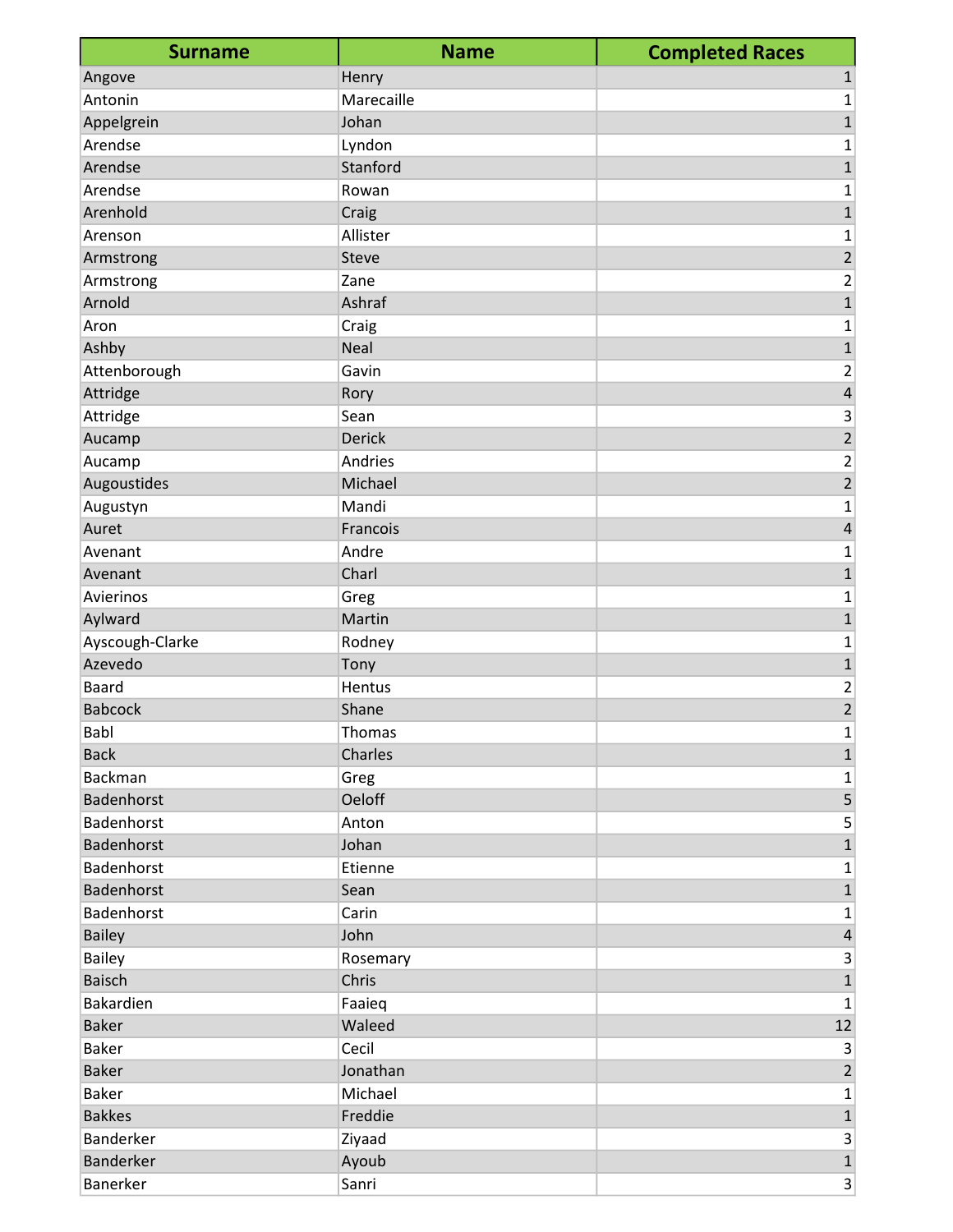| <b>Surname</b>                  | <b>Name</b>          | <b>Completed Races</b>  |
|---------------------------------|----------------------|-------------------------|
| <b>Banks</b>                    | Ralph                | 1                       |
| <b>Barber</b>                   | Peter                | 2                       |
| <b>Barbosa</b>                  | <b>Bruno Marcelo</b> | $\overline{2}$          |
| <b>Barbrock</b>                 | Bernd                | 3                       |
| <b>Bark</b>                     | Steven               | $\overline{2}$          |
| <b>Bark</b>                     | Justin               | $\mathbf 1$             |
| <b>Barker</b>                   | Gary                 | 3                       |
| <b>Barker</b>                   | Gregory              | 1                       |
| Barkhuizen                      | Johann               | 4                       |
| <b>Barlow</b>                   | Thomas               | 1                       |
| <b>Barnard</b>                  | Kobus                | 12                      |
| <b>Barnard</b>                  | Fienie               | 9                       |
| <b>Barnard</b>                  | Deon                 | 5                       |
| <b>Barnard</b>                  | Almero               | 4                       |
|                                 |                      |                         |
| <b>Barnard</b>                  | Arno                 | 3                       |
| <b>Barnard</b>                  | Riaan                | 1                       |
| <b>Barnard</b>                  | Theo                 | $\mathbf{1}$            |
| <b>Barnard</b>                  | Rhoodie              | 1                       |
| <b>Barnard</b>                  | Zak                  | $\mathbf{1}$            |
| <b>Barnes</b>                   | David                | 3                       |
| <b>Barnes</b>                   | Nigel                | $\mathbf 1$             |
| Barnfather                      | Marc                 | 1                       |
| <b>Barr</b>                     | Pamela               | $\mathbf{1}$            |
| <b>Barrow</b>                   | Mathew               | 1                       |
|                                 | De Villiers          | 3                       |
| <b>Barry</b><br><b>Bartleet</b> | Trevor               | 5                       |
| <b>Bartlett</b>                 |                      | $\overline{\mathbf{3}}$ |
| Bartman                         | Henry<br>Anton       | 2                       |
|                                 |                      | 3                       |
| Basel                           | Nigel                |                         |
| Bassadien                       | Yushrick             | $\mathbf 1$             |
| Bassadien                       | Faldiel              | $\mathbf{1}$            |
| Basson                          | Harold               | 5                       |
| Basson                          | Jacobus              | $\sqrt{4}$              |
| Basson                          | Antonie              | $\overline{2}$          |
| Basson                          | <b>Thinus</b>        | $\overline{2}$          |
| Basson                          | Deon                 | 1                       |
| Basson                          | Paris                | 1                       |
| Basson                          | Marius               | 1                       |
| Basson                          | Tamma                | $\mathbf{1}$            |
| Basson                          | Wynand               | 1                       |
| <b>Bastard</b>                  | Collette             | $\overline{\mathbf{4}}$ |
| Bateman                         | Robert               | 4                       |
| Bauermeister                    | Wilhelm Hendrik      | $\mathbf{1}$            |
| Bauman                          | Tiaan                | 1                       |
| Baumgarten                      | Jody                 | $\mathbf{1}$            |
| Bayer                           | Derek                | 1                       |
| Beamish                         | Mike                 | $\mathbf{1}$            |
| <b>Becker</b>                   | Hein                 | $\mathsf{S}$            |
| <b>Becker</b>                   | Immanuel             | $\overline{1}$          |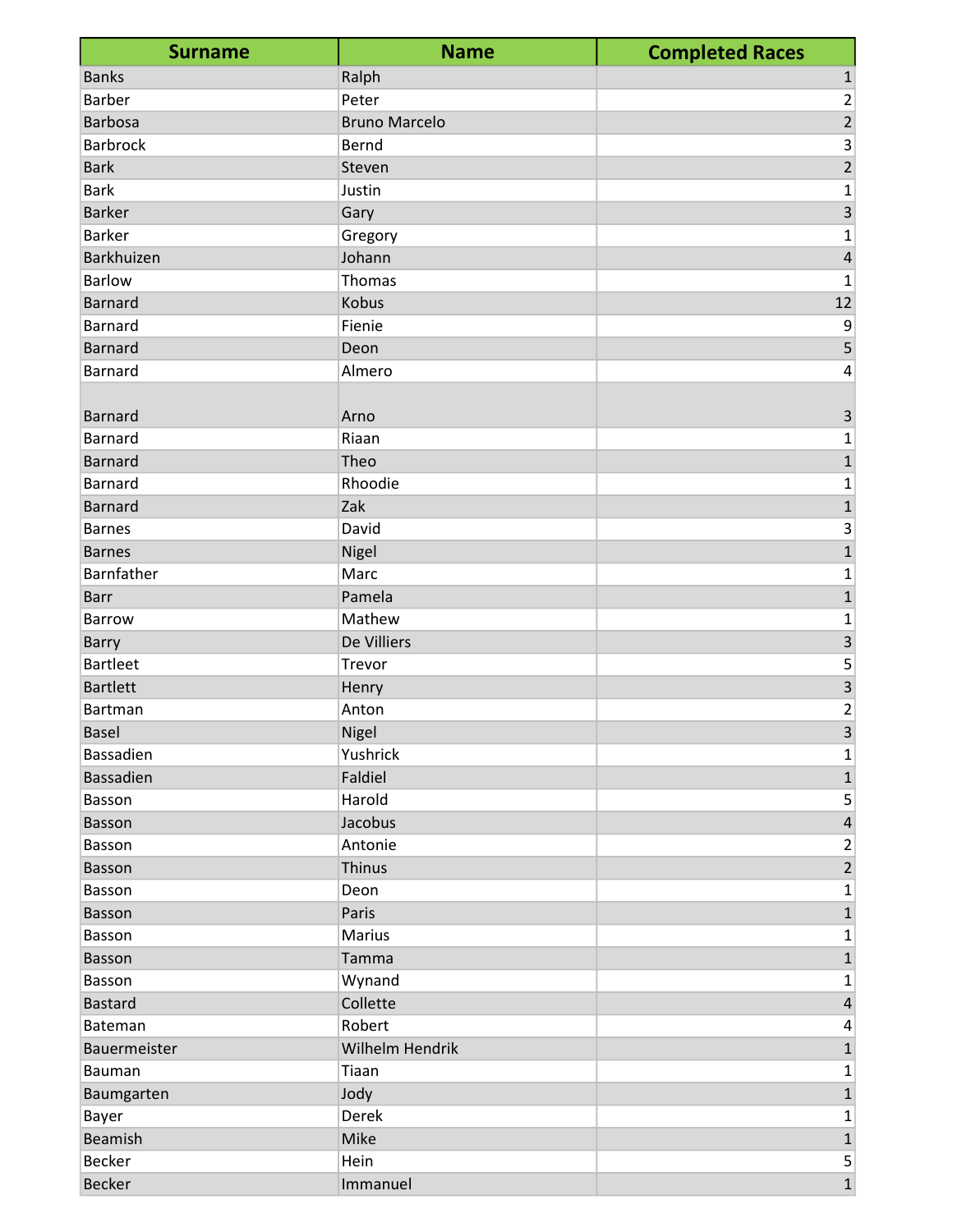| <b>Surname</b> | <b>Name</b>    | <b>Completed Races</b>    |
|----------------|----------------|---------------------------|
| Beech          | Craig          | $\mathsf 3$               |
| <b>Beers</b>   | Matthew        | $\overline{\mathbf{3}}$   |
| <b>Bekker</b>  | Anton          | 5                         |
| <b>Bekker</b>  | Phanus         | $\overline{2}$            |
| <b>Bekker</b>  | Henrico        | $\sqrt{2}$                |
| <b>Bekker</b>  | Francois       | $\overline{1}$            |
| <b>Bekker</b>  | Stephanus      | $\mathbf 1$               |
| <b>Bekker</b>  | Marinus        | $\overline{1}$            |
| <b>Bekker</b>  | Christiaan     | $\mathbf 1$               |
| <b>Bekker</b>  | Rossouw        | $\overline{\mathbf{1}}$   |
| <b>Bekker</b>  | Stefanus       | $\mathbf 1$               |
| <b>Bekker</b>  | Louis          | $\overline{1}$            |
| Bell           | Nico           | $\overline{\mathbf{3}}$   |
| Bell           | <b>Brendan</b> | $\overline{2}$            |
| Bell           | Mark           | $\mathbf 1$               |
| <b>Bellew</b>  | Colin          | $\overline{\mathbf{c}}$   |
| Benade         | Johan          | $\mathbf 1$               |
| <b>Bence</b>   | Corne          | $\overline{1}$            |
| Benecke        | Christo        | $\overline{c}$            |
| Benham         | Steve          | $\overline{1}$            |
| Benjamin       | Shawn          | $\mathbf 2$               |
| Benko          | <b>Barbara</b> | $\overline{1}$            |
| <b>Bennett</b> | Gavin          | $\mathbf 1$               |
| <b>Bennett</b> | Edward         | $\overline{\mathbf{1}}$   |
| Bennie         | Ryan           | $\mathbf 2$               |
| Benson         | Matthys        | $\overline{6}$            |
| Benson         | Rex            | $\ensuremath{\mathsf{3}}$ |
| Berben         | Jacques        | $\overline{1}$            |
| Bergh          | Fanie          | $\overline{7}$            |
| Berman         | Bernard        | 3                         |
| Bernard        | Lawrence       | 5 <sup>1</sup>            |
| <b>Bernard</b> | Carol          | $\overline{\mathbf{3}}$   |
| Berner         | Reimer         | $\mathbf{1}$              |
| <b>Berry</b>   | Clive          | 5                         |
| Bestbier       | Christo        | $\overline{2}$            |
| <b>Bester</b>  | Pieter         | $\sqrt{4}$                |
| <b>Bester</b>  | Leon           | $\ensuremath{\mathsf{3}}$ |
| <b>Bester</b>  | <b>Nick</b>    | $\overline{2}$            |
| <b>Bester</b>  | Josh           | $\mathbf 2$               |
| <b>Bester</b>  | Hermanus       | $\overline{2}$            |
| <b>Bester</b>  | Morne          | $\overline{c}$            |
| <b>Bester</b>  | Albert         | $\overline{2}$            |
| <b>Bester</b>  | Shaun-Nick     | $\mathbf 1$               |
| <b>Bester</b>  | <b>Nico</b>    | $\mathbf 1$               |
| <b>Bester</b>  | lan            | 1                         |
| <b>Bester</b>  | Charl          | $\mathbf 1$               |
| <b>Bester</b>  | Melt           | $\mathbf{1}$              |
| <b>Bester</b>  | Irene          | $\mathbf 1$               |
| <b>Betts</b>   | Bonte          | $\mathbf{1}$              |
| <b>Beukes</b>  | Matthys        | $\mathsf g$               |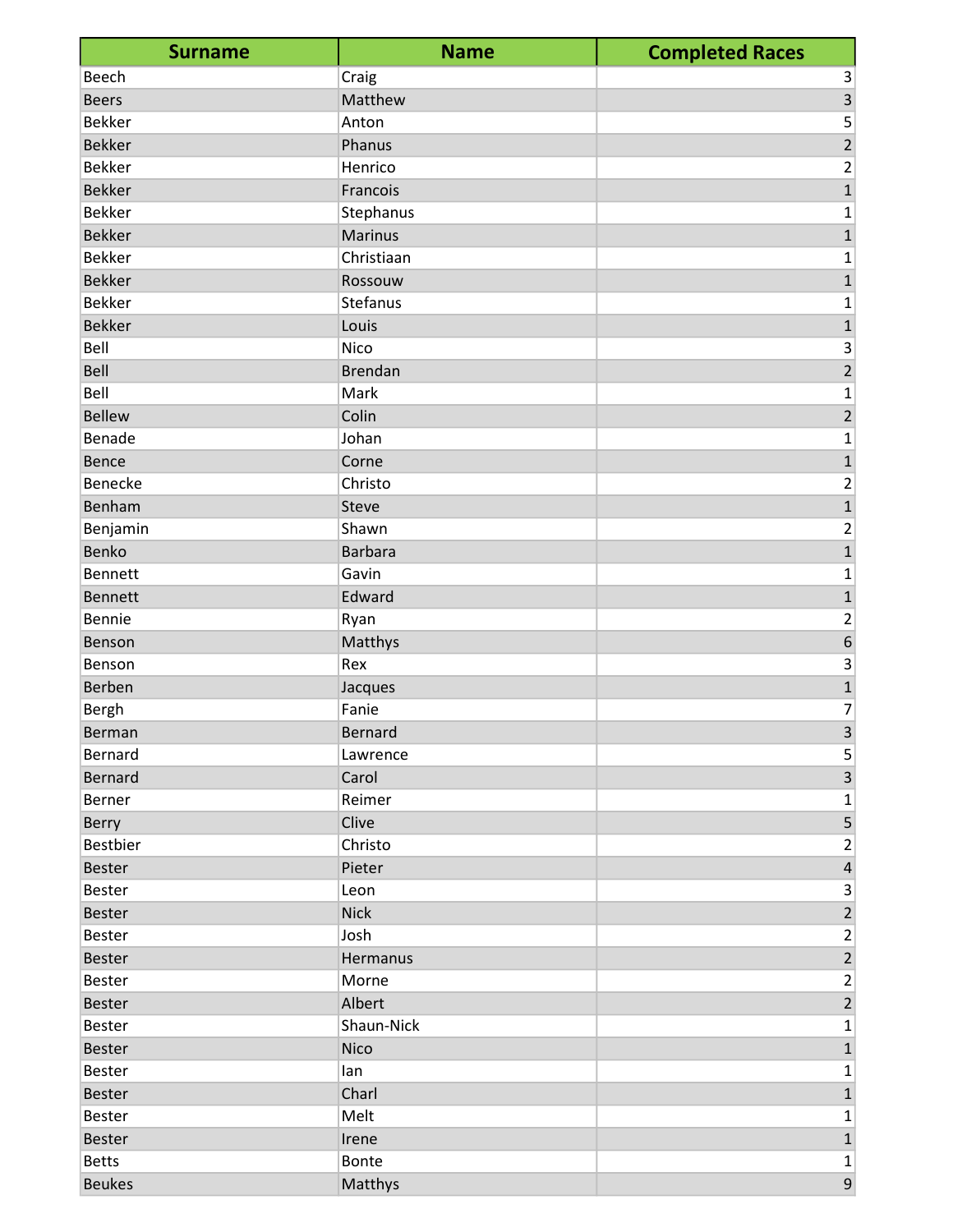| <b>Surname</b> | <b>Name</b>   | <b>Completed Races</b>  |
|----------------|---------------|-------------------------|
| <b>Beukes</b>  | Freddy        | 5                       |
| <b>Beukes</b>  | Phillo        | $\overline{a}$          |
| <b>Beukes</b>  | Philip        | 3                       |
| <b>Beukes</b>  | Gerrie        | $\overline{2}$          |
| <b>Beukes</b>  | Rinus         |                         |
| <b>Beukes</b>  | Cobus         | $\frac{2}{1}$           |
| <b>Beukes</b>  | Albertus Louw | $\mathbf{1}$            |
| <b>Beutel</b>  | Anita         | $\overline{\mathbf{3}}$ |
| <b>Beutel</b>  | Bernhard      | $\mathsf 3$             |
| Beveridge      | Angus         | $\overline{\mathbf{5}}$ |
| Beverley       | Allan         | $\overline{\mathbf{c}}$ |
| Bezuidenhoud   | Johan         | $\overline{1}$          |
| Bezuidenhout   | Theo          | $\boldsymbol{6}$        |
| Bezuidenhout   | Pieter        | 5                       |
| Bezuidenhout   | Johann-Marais | 4                       |
| Bezuidenhout   | Louise        | $\overline{\mathbf{r}}$ |
| Bezuidenhout   | Coen          | $\overline{c}$          |
| Bezuidenhout   | Christiaan    | $\overline{2}$          |
| Bezuidenhout   | Francois      | $\mathbf 1$             |
| Bezuidenhout   | Alexander     | $\mathbf{1}$            |
| Bezuidenhout   | Armin         | $\mathbf 1$             |
| Bezuidenhout   | Raymond       | $\overline{1}$          |
| Bezuidenhout   | Izak          | $\mathbf{1}$            |
| <b>Bhana</b>   | Daryl         | $\overline{\mathbf{1}}$ |
| <b>Biccard</b> | <b>Bruce</b>  | $\mathbf 1$             |
| Bierman        | Engelhardt    | $\mathbf{1}$            |
| Biesheuvel     | Mike          | $\overline{\mathbf{r}}$ |
| <b>Biger</b>   | Julien        | $\overline{1}$          |
| <b>Birch</b>   | Michael       | 5                       |
| <b>Birch</b>   | Chester       | $\mathbf 1$             |
| <b>Bird</b>    | Graham        | $\overline{2}$          |
| Bishop         | Lawrence      | $\mathbf 1$             |
| Bishop         | Davide        | $\mathbf 1$             |
| <b>Bissett</b> | Michael       | $\mathbf 1$             |
| Blaauw         | Henning       | 4                       |
| Blaauw         | Pea           | $\overline{c}$          |
| Blackwell      | Greg          | $\mathbf 2$             |
| <b>Blair</b>   | Warren        | $\overline{1}$          |
| <b>Blake</b>   | Craig         | $\pmb{4}$               |
| <b>Bland</b>   | David         | $\overline{1}$          |
| Blane          | Lawrence      | 1                       |
| Blegenhout     | Timothy       | $\overline{2}$          |
| Blignaut       | Luvan         | $\overline{2}$          |
| Blignaut       | Pierre        | $\overline{1}$          |
| <b>Blom</b>    | Roan          | $\sf S$                 |
| <b>Blom</b>    | Henk          | $\overline{2}$          |
| Blom           | Christiaan    | $\mathbf 2$             |
| <b>Blom</b>    | Con           | $\overline{2}$          |
| <b>Blom</b>    | Pieter        | $\mathbf{1}$            |
| <b>Blom</b>    | Tiaan         | $\overline{1}$          |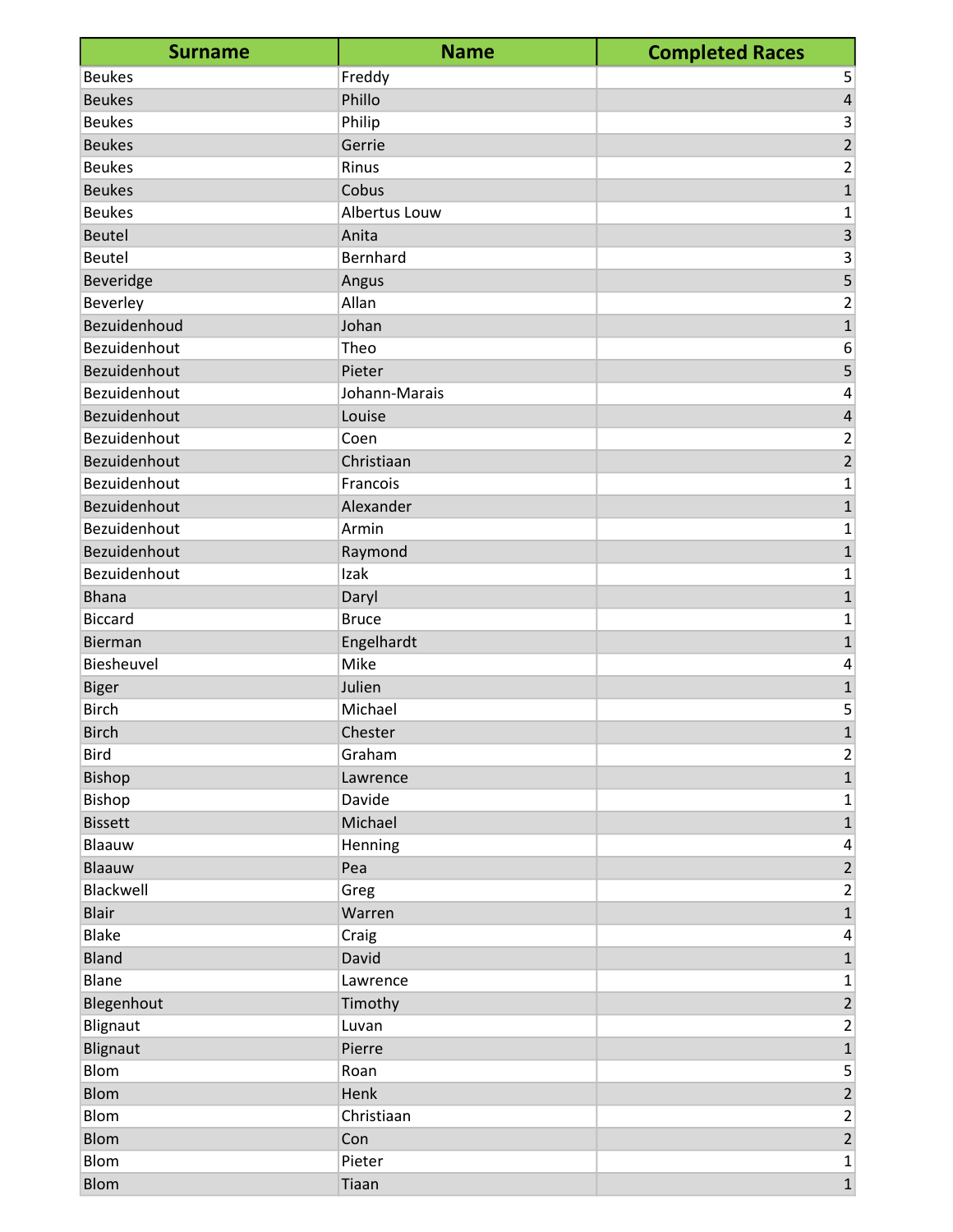| <b>Surname</b> | <b>Name</b>          | <b>Completed Races</b>  |
|----------------|----------------------|-------------------------|
| Bloomer        | Rob                  | 1                       |
| Boardman       | Peter                | $\mathbf{1}$            |
| <b>Bochnig</b> | Ralf                 | $\mathbf 1$             |
| Boddy          | Mark                 | $\overline{\mathbf{1}}$ |
| Bodington      | Trevor               | 4                       |
| <b>Boer</b>    | Sandra               | $\mathbf 1$             |
| Bolton         | Mike                 | 3                       |
| Boonstra       | Lieuwe               | $\mathbf 1$             |
| Boonzaier      | Johan                | 3                       |
| Boonzaier      | <b>Brad</b>          | $\mathbf{1}$            |
| Boonzaier      | <b>Bradford</b>      | $\mathbf 1$             |
| Booyens        | Hanlie               | 5                       |
| Booyse         | Francois Abraham     | $\mathbf 1$             |
| Booysen        | Juriaan              | $\overline{c}$          |
| Booysen        | Wayne                | $\mathbf 1$             |
| Booysen        | Jacques              | $\overline{1}$          |
| Booysen        | Nicolien             | 1                       |
| <b>Borman</b>  | Johan                | $\overline{\mathbf{c}}$ |
| Bornman        | Ewald                | $\overline{c}$          |
| Bornman        | Erika                | $\mathbf 1$             |
| Bornmann       | Franco               | 3                       |
| Borochowitz    | Isaac                | $\overline{1}$          |
| <b>Borrill</b> | Jenna                | $\mathbf 1$             |
| <b>Bos</b>     | John                 | 5                       |
| <b>Bosch</b>   | <b>Wouter Justus</b> | 3                       |
| <b>Bosch</b>   | <b>Hendrik Brink</b> | 3                       |
| <b>Bosch</b>   | Jakobus Rudolf       | $\overline{\mathbf{c}}$ |
| <b>Bosch</b>   | Chantelle            | $\overline{1}$          |
| <b>Bosch</b>   | Gideon               | 1                       |
| <b>Boshoff</b> | <b>Vickus</b>        | $\overline{7}$          |
| <b>Boshoff</b> | Emile                | $\mathsf 3$             |
| <b>Boshoff</b> | <b>Marius</b>        | $\overline{2}$          |
| <b>Boshoff</b> | Linky                | $\mathbf 1$             |
| <b>Boshoff</b> | Izak                 | $\mathbf{1}$            |
| <b>Boshoff</b> | Riaan                | $\mathbf 1$             |
| <b>Boshoff</b> | Chris                | $\mathbf 1$             |
| <b>Boshoff</b> | Ludwig               | $\mathbf 1$             |
| <b>Bosman</b>  | Carel                | $\overline{7}$          |
| <b>Bosman</b>  | Francois             | 3                       |
| <b>Bosman</b>  | Petrus               | $\overline{2}$          |
| <b>Bosman</b>  | Jaco                 | $\overline{2}$          |
| <b>Bosman</b>  | Cecil                | $\mathbf 1$             |
| Bosman         | Anton                | $\mathbf{1}$            |
| <b>Bosman</b>  | Kristo               | $\mathbf 1$             |
| Boswell        | Craig                | $\overline{2}$          |
| <b>Botes</b>   | Henk                 | $\,8\,$                 |
| <b>Botes</b>   | Gert                 | 3                       |
| <b>Botes</b>   | Nickey               | $\overline{\mathbf{3}}$ |
| <b>Botes</b>   | Walter               | $\mathbf{2}$            |
| <b>Botes</b>   | Herrbert             | $\mathbf 1$             |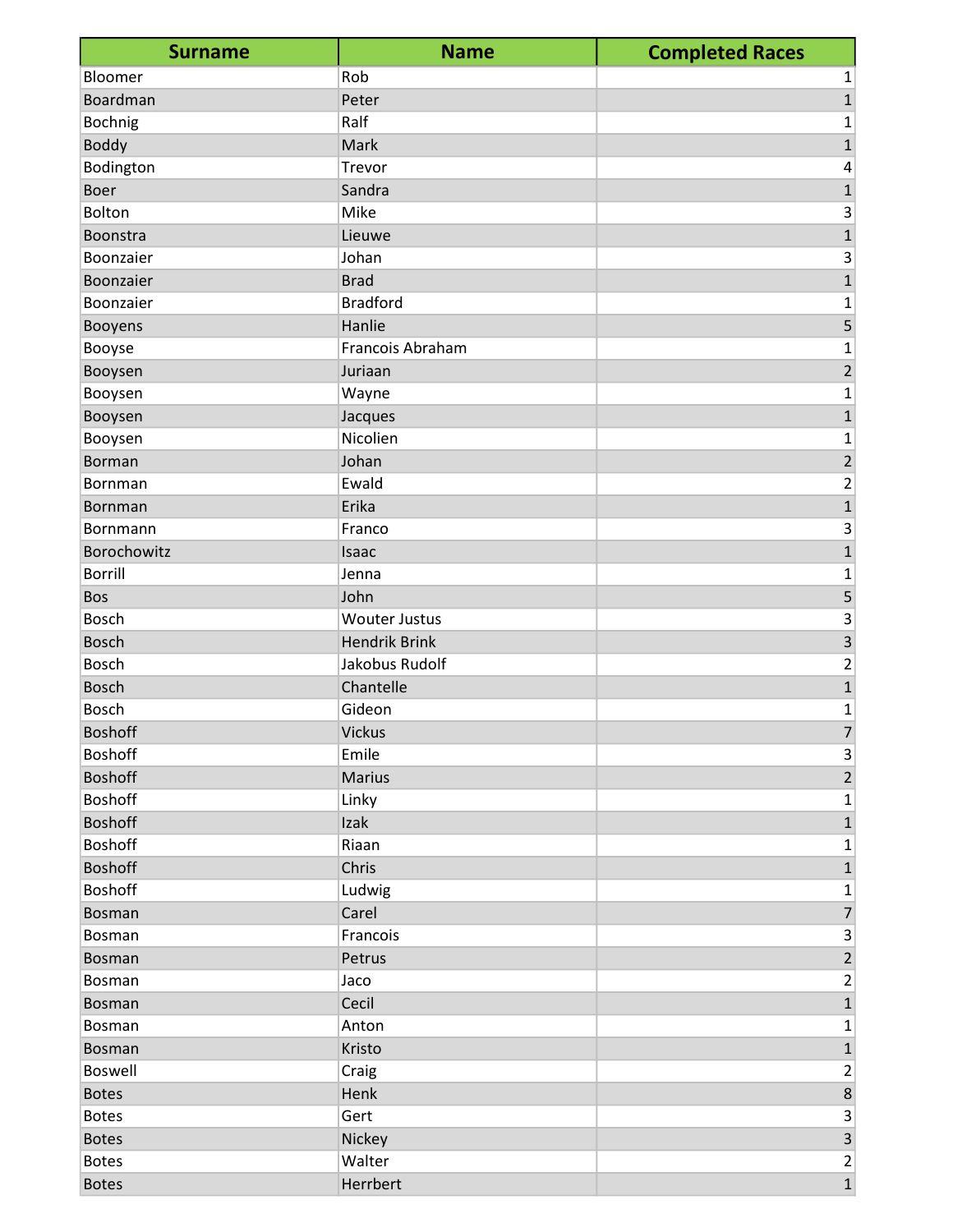| <b>Surname</b>  | <b>Name</b> | <b>Completed Races</b>  |
|-----------------|-------------|-------------------------|
| <b>Botes</b>    | Juan        | 1                       |
| <b>Botes</b>    | David       | $\mathbf 1$             |
| <b>Botha</b>    | Cornel      | 8                       |
| <b>Botha</b>    | Theunis     | 8                       |
| <b>Botha</b>    | Andre       | 7                       |
| <b>Botha</b>    | Thys        | $\overline{7}$          |
| <b>Botha</b>    | Wim         | 5                       |
| <b>Botha</b>    | Renier      | $\overline{\mathbf{4}}$ |
| <b>Botha</b>    | Theuns      | 4                       |
| <b>Botha</b>    | Johan       | $\pmb{4}$               |
| <b>Botha</b>    | Marne       | 3                       |
| <b>Botha</b>    | Christoff   | $\overline{\mathbf{3}}$ |
| <b>Botha</b>    | Jacques     | $\mathbf 2$             |
| <b>Botha</b>    | Francois    | $\overline{2}$          |
| <b>Botha</b>    | Eugene      | $\overline{\mathbf{c}}$ |
| <b>Botha</b>    | Dewald      | $\overline{2}$          |
| <b>Botha</b>    | Wessel      | 2                       |
| <b>Botha</b>    | Dirk        | $\mathbf{1}$            |
| <b>Botha</b>    | Chris       | 1                       |
| <b>Botha</b>    | Theunis     | $\mathbf 1$             |
| <b>Botha</b>    | Rolf        | 1                       |
| <b>Botha</b>    | AI          | $\mathbf{1}$            |
| <b>Botha</b>    | Stephan     | 1                       |
| <b>Botha</b>    | Philip      | $\mathbf{1}$            |
| <b>Botha</b>    | Antonie     | 1                       |
| <b>Botha</b>    | Van Zyl     | $\mathbf 1$             |
| <b>Botha</b>    | Jan         | 1                       |
| <b>Botha</b>    | Jaco        | $\mathbf{1}$            |
| <b>Botha</b>    | Louis       | 1                       |
| <b>Botha</b>    | Herman      | $\mathbf{1}$            |
| <b>Botha</b>    | David       | 1                       |
| <b>Botha</b>    | Willem      | $\overline{1}$          |
| <b>Botha</b>    | Fanie       | 1                       |
| Botha (Jnr)     | Theunis     | $\overline{3}$          |
| <b>Bothma</b>   | Johan       | 2                       |
| <b>Bothma</b>   | Japie       | $\overline{1}$          |
| <b>Botma</b>    | Pieter      | $\overline{\mathbf{3}}$ |
| <b>Botma</b>    | Stefan      | $\mathbf{1}$            |
| Botten          | Alan        | $\mathbf 1$             |
| <b>Bougas</b>   | John        | $\mathbf{1}$            |
| Bourbon-Leftley | Zean        | 3                       |
| Bourbon-Leftley | Jacques     | $\overline{2}$          |
| <b>Bouwer</b>   | Frans       | $10\,$                  |
| <b>Bouwer</b>   | Elrich      | $\pmb{4}$               |
| <b>Bouwer</b>   | Justin      | 2                       |
| <b>Bouwer</b>   | Tonie       | $\mathbf{1}$            |
| <b>Bouwer</b>   | Colin       | 1                       |
| Bowman          | Mark        | $\mathbf 1$             |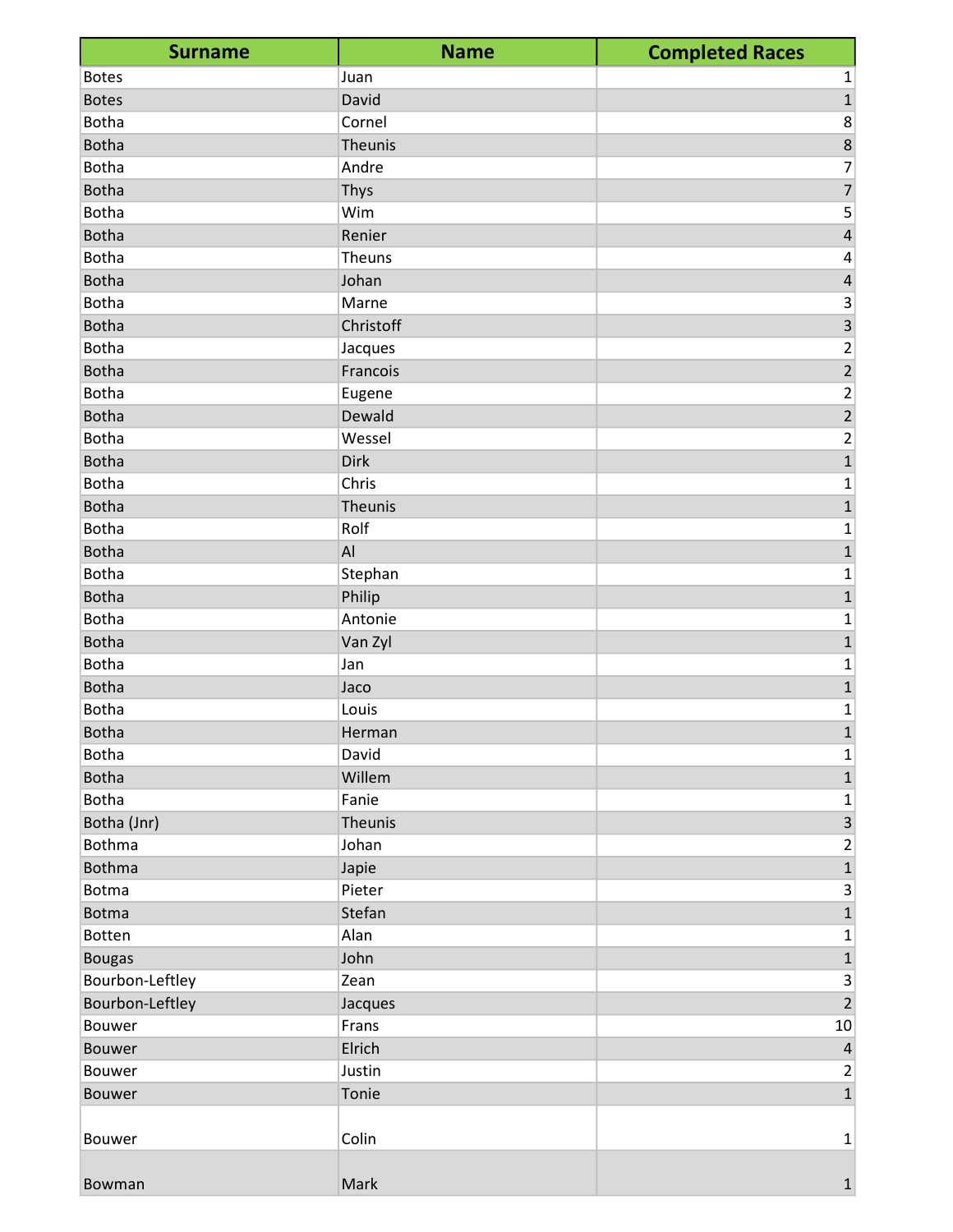| <b>Surname</b>    | <b>Name</b>   | <b>Completed Races</b>  |
|-------------------|---------------|-------------------------|
| Boy               | Norman        | 1                       |
| Boyce             | Don           | $\overline{5}$          |
|                   |               |                         |
| <b>Boyer</b>      | David         | $\mathbf 1$             |
| <b>Boyes</b>      | Craig         | $\mathbf{1}$            |
| <b>Bradbury</b>   | Candice       | $\overline{\mathbf{c}}$ |
| <b>Bradshaw</b>   | Mark          | $\overline{2}$          |
| <b>Bramford</b>   | Justin        | 1                       |
| <b>Brand</b>      | Jaco          | $\overline{\mathbf{r}}$ |
| <b>Brand</b>      | Andre         | 2                       |
| <b>Brand</b>      | Wendy         | $\mathbf{1}$            |
| <b>Brand</b>      | Emile         | 1                       |
| <b>Brandt</b>     | Petrus        | $\overline{\mathbf{4}}$ |
| Bravenboer        | Bernard       | 1                       |
| Bredenkamp        | <b>Barend</b> | $\mathbf 1$             |
| <b>Brenner</b>    | Melanie       | $\overline{\mathbf{c}}$ |
| <b>Brenner</b>    | Deon          | $\overline{2}$          |
| <b>Brent</b>      | Colin         | $\mathbf 1$             |
| <b>Brent</b>      | Tarryn        | $\mathbf{1}$            |
| Brenzel           | Christiane    | 1                       |
| <b>Brett</b>      | Conway        | $\mathbf{1}$            |
| Breytenbach       | Pieter        | 1                       |
| <b>Bridges</b>    | Mark          | $\overline{2}$          |
| <b>Bridges</b>    | Cecil         | 1                       |
| <b>Brien</b>      | Graeme        | 8                       |
|                   |               |                         |
| <b>Briggs</b>     | Andrew        | 1                       |
| Brighton          | Marc          | $\mathbf{1}$            |
| <b>Brink</b>      | Jacques       | 11                      |
| <b>Brink</b>      | Anzel         | $\mathbf{1}$            |
| <b>Brink</b>      | Andre         | 1                       |
| <b>Brinkmann</b>  | Ulf           | $\overline{1}$          |
| <b>Britnell</b>   | Allan         | 1                       |
| <b>Brits</b>      | Hentie        | $\overline{\mathbf{3}}$ |
| <b>Brits</b>      | Melt          | $\overline{\mathbf{3}}$ |
| <b>Brits</b>      | David         | $\mathbf 1$             |
| <b>Brits</b>      | Herkie        | 1                       |
| <b>Brits</b>      | Namaria       | $\mathbf{1}$            |
| <b>Brits</b>      | Rudi          | 1                       |
| <b>Brittnell</b>  | Keanu         | $\mathbf{1}$            |
| <b>Britz</b>      | Hannes        | 1                       |
| <b>Broadhurst</b> | Glenn         | $\overline{2}$          |
| <b>Broden</b>     | Nelson        | 1                       |
| <b>Broderick</b>  | Jayne         | $\mathbf{1}$            |
| <b>Bronn</b>      | Marne         | 4                       |
| Brown             | Gordon        | $\overline{4}$          |
| Brown             | Arthur-Kelly  | $\overline{\mathbf{3}}$ |
| Brown             | Douglas       | $\overline{3}$          |
| Brown             | Stephen       | $\mathbf{2}$            |
| Brown             | Steven        | $\overline{1}$          |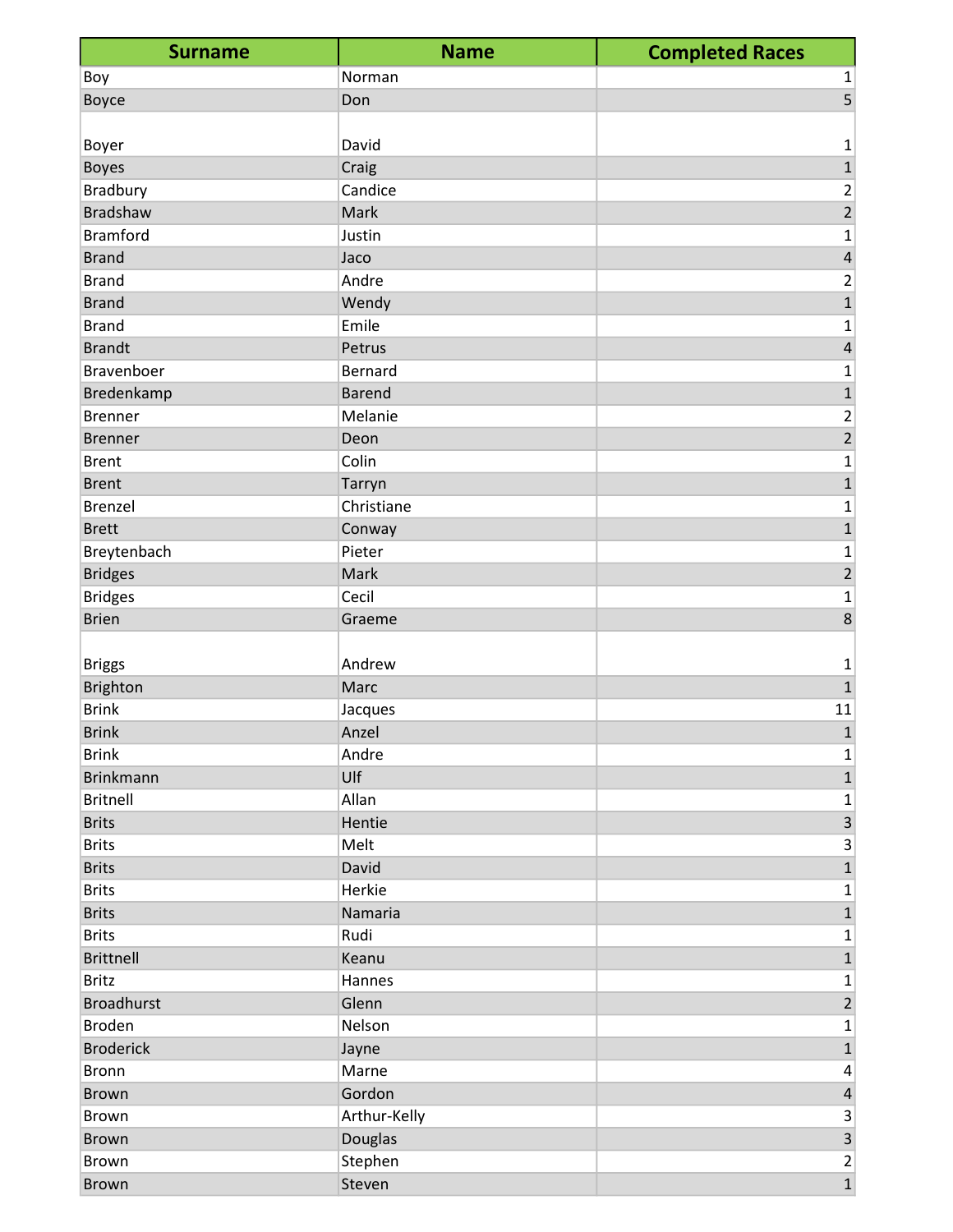| <b>Surname</b>               | <b>Name</b>           | <b>Completed Races</b>  |
|------------------------------|-----------------------|-------------------------|
| <b>Brown</b>                 | Kenrick               | 1                       |
| <b>Brown</b>                 | Duncan                | 1                       |
| <b>Brown</b>                 | Kyle                  | 1                       |
| <b>Brown</b>                 | Steve                 | $\mathbf{1}$            |
| <b>Browne</b>                | Mathew                | 5                       |
| <b>Browne</b>                | Robert                | $\mathbf{1}$            |
| Brown-Waterson               | Leanne                | 1                       |
| <b>Bruhin</b>                | Richard               | $\mathbf 1$             |
| <b>Brummer</b>               | Werner                | 3                       |
| <b>Brunner</b>               | Amos                  | $\mathbf{1}$            |
| <b>Bruwer</b>                | Ernst Jocobus         | 1                       |
| <b>Bruwer</b>                | Louis                 | $\mathbf 1$             |
| <b>Bruwer</b>                | Marinda               | 1                       |
| <b>Bruwer</b>                | Aldo                  | 1                       |
| <b>Bruwer</b>                | <b>Cilliers</b>       | 1                       |
| <b>Bruwer</b>                | Nina-Mari             | $\mathbf 1$             |
| <b>Bruyns</b>                | Charl                 | 1                       |
| <b>Buchacher</b>             | Carmen                | $\overline{\mathbf{3}}$ |
| <b>Buck</b>                  | Martin                | 1                       |
| <b>Buckham</b>               | David                 | $\mathbf{1}$            |
| <b>Buckley</b>               | Shawn Michael         | 5                       |
| <b>Buhrmann</b>              | Francie               | $\mathbf{1}$            |
| <b>Burden</b>                | Thys-Koch             | 2                       |
| <b>Burden</b>                | Henko                 | $\mathbf 1$             |
| <b>Burger</b>                | Willie                | 5                       |
| <b>Burger</b>                | Leon                  | $\sqrt{4}$              |
| <b>Burger</b>                | Muller                | 3                       |
| <b>Burger</b>                | Christiaan            | $\overline{\mathbf{3}}$ |
| <b>Burger</b>                | <b>Andries Petrus</b> | 2                       |
| <b>Burger</b>                | Albert                | $\overline{c}$          |
| <b>Burger</b>                | Francois              | $\overline{2}$          |
| <b>Burger</b>                | Louis                 | $\overline{2}$          |
| <b>Burger</b>                | Conrad                | 1                       |
| <b>Burger</b>                | Wilmar                | $\mathbf{1}$            |
| <b>Burger</b>                | Dawid                 | 1                       |
| <b>Burger</b>                | Willem                | $\mathbf 1$             |
| <b>Burger</b>                | Maryka                | 1                       |
| <b>Burger</b>                | Anthony               | $\mathbf{1}$            |
| <b>Burger</b>                | Hennie                | $\mathbf 1$             |
|                              | Schalk                | $\overline{1}$          |
| <b>Burger</b><br><b>Burt</b> | Craig                 |                         |
|                              | Fred                  | 3<br>$\overline{1}$     |
| <b>Buter</b>                 |                       |                         |
| <b>Buteux</b>                | Tony                  | 5                       |
| <b>Butler</b>                | Jacques               | $\overline{\mathbf{4}}$ |
| <b>Butler</b>                | Dwain                 | 3                       |
| <b>Butler</b>                | Anthony               | $\overline{2}$          |
| <b>Buys</b>                  | Daniel                | $\sqrt{6}$              |
| <b>Buys</b>                  | Philip                | $\overline{5}$          |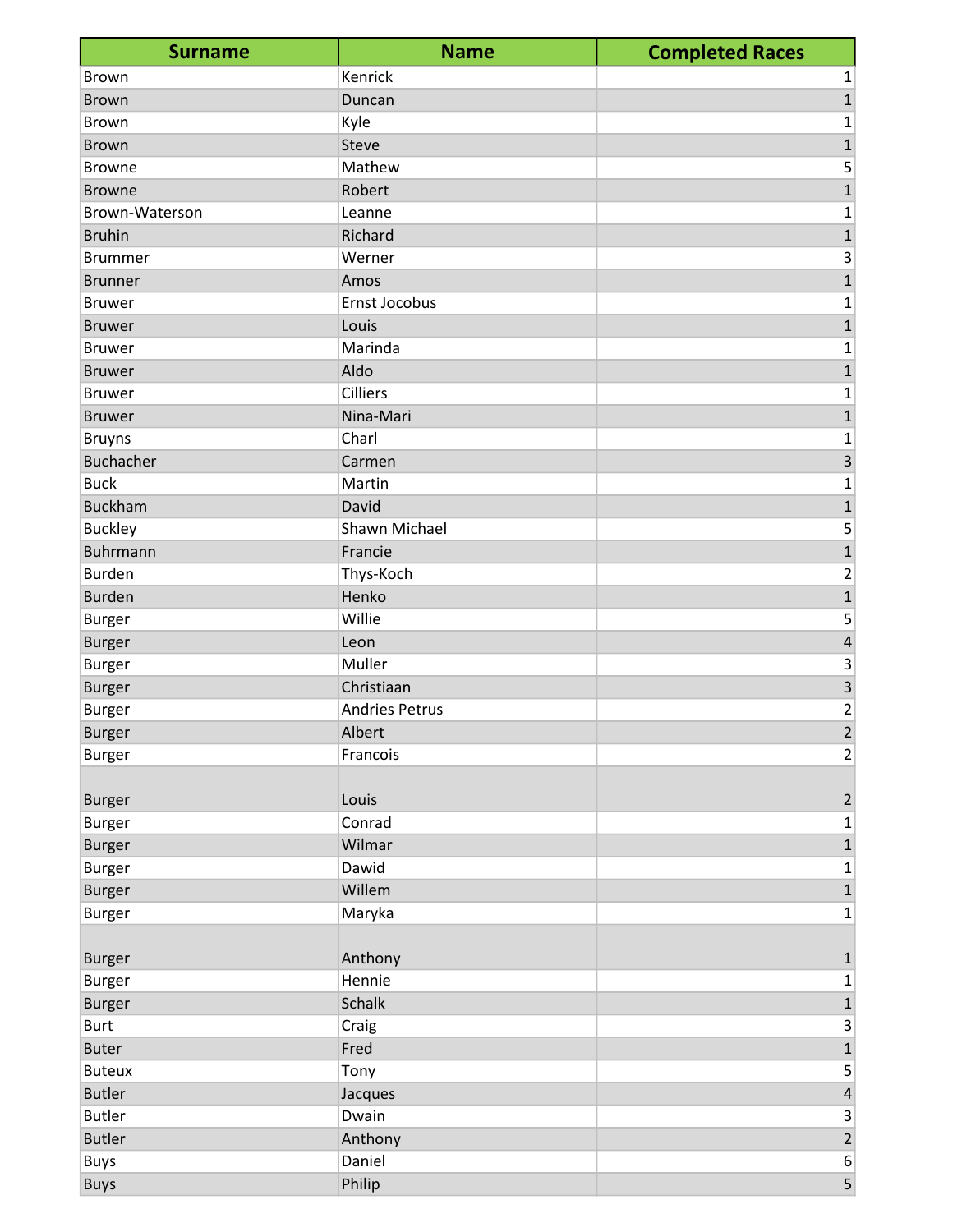| <b>Surname</b>      | <b>Name</b>    | <b>Completed Races</b>         |
|---------------------|----------------|--------------------------------|
| <b>Buys</b>         | Mike           | 4                              |
| <b>Buys</b>         | Cordell        | $\overline{2}$                 |
| Byron               | Michael        | 3                              |
| Byron               | Glynnis        | $\mathbf{1}$                   |
| Cable               | John           | 1                              |
| Cable               | Duane          | $\mathbf 1$                    |
| Caldwell            | Justin         | 1                              |
| Calitz              | Dominic        | 5                              |
| Calitz              | Ampie          | 2                              |
| Calitz              | Willem         | $\mathbf{1}$                   |
| Cameron             | Gary           | 1                              |
| Campbell            | Graham         | 9                              |
| Campbell            | Kyle           | 1                              |
| Cantor              | Michael        | $\mathbf{1}$                   |
| Cardoso             | Humberto       | 2                              |
|                     |                |                                |
| Carinus             | Eldorette      | 1                              |
| Carlisle            | Frank          | $\mathbf 1$                    |
| Carnegie            | lan            | $\mathbf 1$                    |
| Carneiro            | Jay            | 3                              |
| Carnell             | Garth          | $\overline{1}$                 |
| Carolin             | Diana          | 4                              |
| Carr                | Mike           | 5                              |
| Carstens            | M <sub>L</sub> | 6                              |
| Carstens            | Pieter         | 3                              |
| Carstens            | Nicol          | 2                              |
| Carstens            | Jaco           | $\overline{2}$                 |
| Carstens            | <b>Barend</b>  | 2                              |
| Carstens            | Jacques        | $\mathbf{1}$                   |
| Carstens            | Wian           | $\mathbf 1$                    |
| Carstens            | Deon           | $\mathbf 1$                    |
| Carstens            | Marius         | 1                              |
| Carstens Jnr        | Deon           | $\mathbf{1}$                   |
| Carter              | <b>Bruce</b>   | 1                              |
| Carter              | William        | $\mathbf 1$                    |
| Carter              | Matthew        | 1                              |
| Cartmel             | Paul           | $\mathbf 1$                    |
| Cartoulis           | <b>Bianca</b>  | 2                              |
| Casteling           | Jacques        | $\overline{3}$                 |
| Casu                | Angelo         | 1                              |
|                     |                |                                |
| Cave                | John           | $\mathbf{1}$                   |
| Cawood              | Thomas         | 5                              |
| <b>Celliers</b>     | Greybe         | $\mathbf{1}$                   |
| Ceronio             | Lulu           | 1                              |
| Chambers            | Laurence       | $\mathbf 1$                    |
|                     |                |                                |
| Champion<br>Charter | Wayne<br>Chris | 1<br>$\overline{2}$            |
|                     | Matthew        |                                |
| Cheney              |                | $\mathbf{2}$<br>$\overline{3}$ |
| Cherrington         | Andrew         |                                |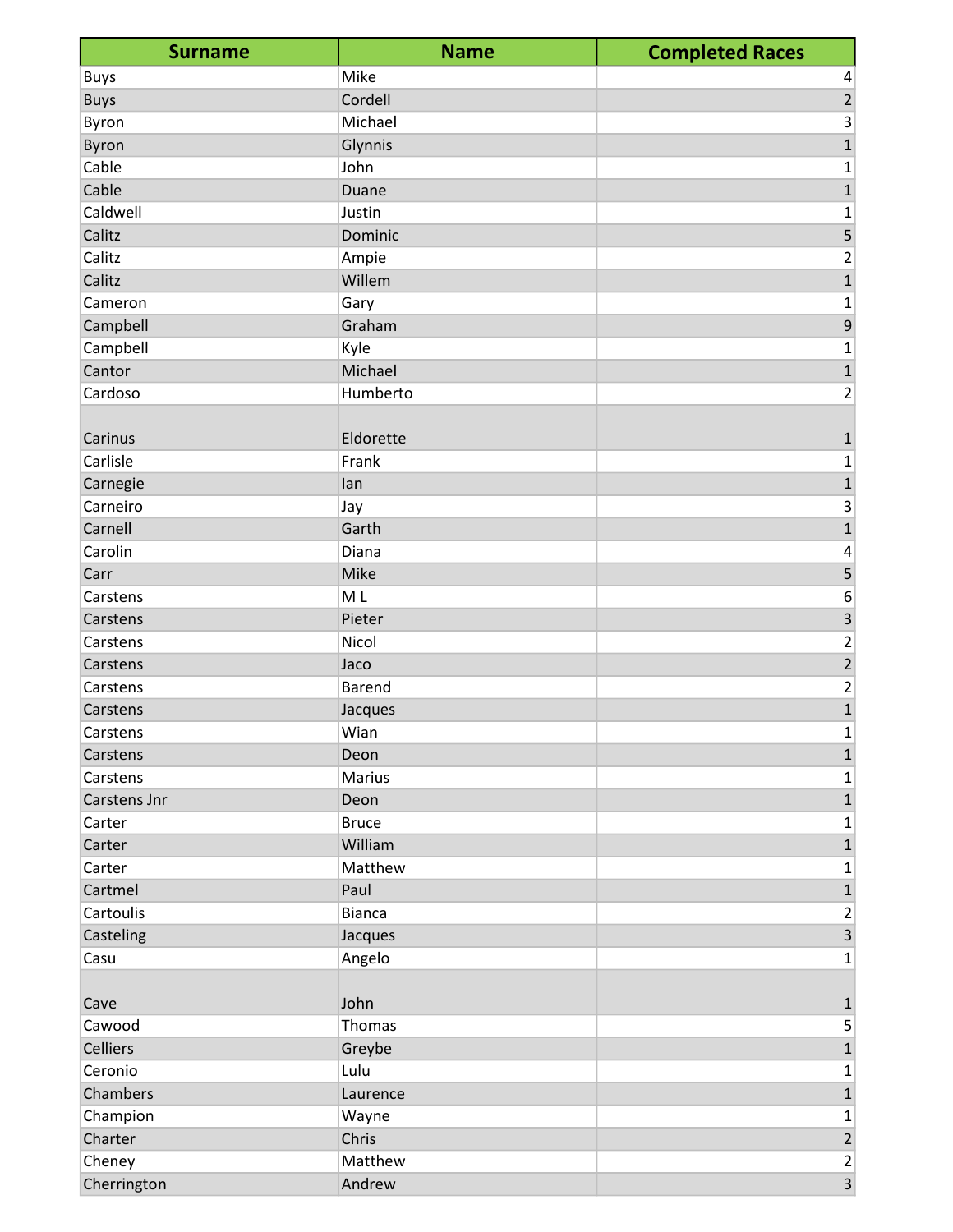| <b>Surname</b>  | <b>Name</b>    | <b>Completed Races</b>  |
|-----------------|----------------|-------------------------|
| Chester         | <b>Neville</b> | 1                       |
| Chesterton      | Richard        | 9                       |
| Childes         | Michael        | 7                       |
| Christelis      | James          | $\mathbf{1}$            |
| Christoffels    | Mervyn         | 1                       |
| Christy         | Donald         | $\overline{2}$          |
| Christy         | Gregg          | 1                       |
| Chrystal        | Graham         | $\mathbf{1}$            |
| Chumbley        | Michael        | 1                       |
| <b>Cilliers</b> | Martin         | $\overline{9}$          |
| <b>Cilliers</b> | Steve          | 5                       |
| Cilliers        | Johan          | $\overline{\mathbf{4}}$ |
| <b>Cilliers</b> | Wichard        | 3                       |
| <b>Cilliers</b> | Andre          | $\overline{2}$          |
| Cilliers        | Johanet        | $\overline{c}$          |
| <b>Cilliers</b> | Jaco           | $\mathbf{1}$            |
| Cilliers        | Marilize       | 1                       |
| Ciolkosz        | Martin         | $\overline{2}$          |
| Claassen        | Pierre         | 2                       |
| Claassen        | <b>Marius</b>  | $\overline{2}$          |
| Claassen        | Johnny         | 1                       |
| Claassen        | Comine         | $\mathbf{1}$            |
| Clack           | Grant          | 3                       |
| Clark           | <b>Neill</b>   | $\overline{\mathbf{4}}$ |
| Clark           | Suzanne        | 1                       |
| Clarke          | Mike           | $\mathbf 1$             |
| Clarke          | Emily          | 1                       |
| Classen         | Leander        | $\overline{4}$          |
|                 |                |                         |
| Clifford        | Darryl         | 1                       |
| Cloete          | Gerhard        | $\overline{7}$          |
| Cloete          | Gert           | $\overline{2}$          |
| Cloete          | Peter          | 1                       |
| Cloete          | Gorden         | 1                       |
| Cluver          | Paul           | $\mathbf 1$             |
| Coertzen        | Riaan          | $\overline{2}$          |
| Coetsee         | <b>Dirk</b>    | $\overline{\mathbf{4}}$ |
| Coetsee         | Stephan        | 1                       |
| Coetsee         | Charl          | $\mathbf{1}$            |
| Coetzee         | Willem         | 11                      |
| Coetzee         | Erhard         | $\overline{4}$          |
| Coetzee         | Teresa         | $\overline{3}$          |
| Coetzee         | Sanet          | $\overline{2}$          |
| Coetzee         | Jaco           | $\overline{2}$          |
| Coetzee         | Theo           | $\overline{2}$          |
| Coetzee         | Hendrik        | $\overline{2}$          |
| Coetzee         | <b>Nelis</b>   | $\overline{2}$          |
| Coetzee         | Nico           | $\overline{2}$          |
| Coetzee         | Gert           | $\overline{2}$          |
| Coetzee         | Fanie          | $\mathbf 1$             |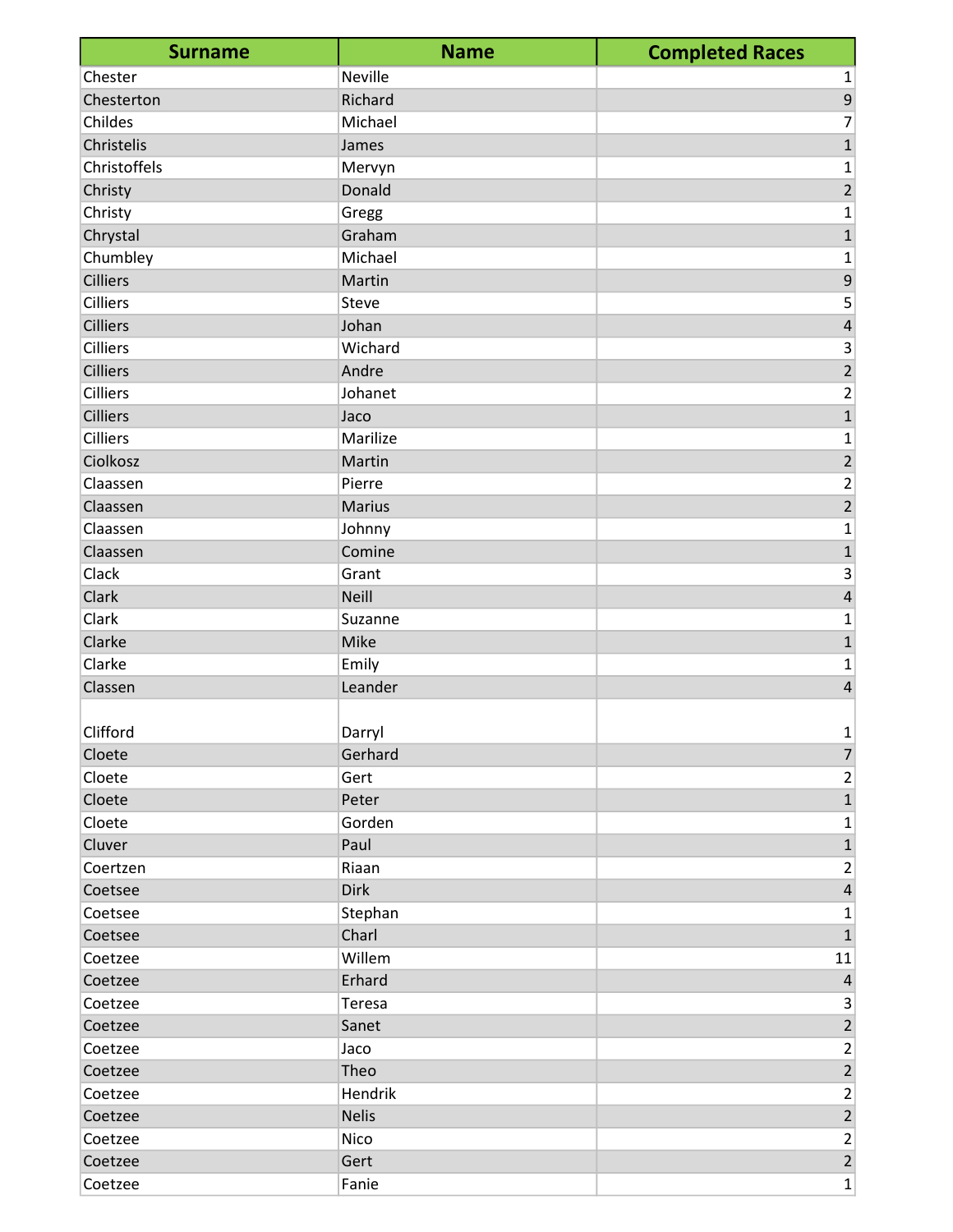| <b>Surname</b>     | <b>Name</b>              | <b>Completed Races</b>         |
|--------------------|--------------------------|--------------------------------|
| Coetzee            | Marco                    | $\mathbf{1}$                   |
| Coetzee            | Zane                     | 1                              |
| Coetzee            | Llewellyn                | $\mathbf{1}$                   |
| Coetzee            | Dean                     | 1                              |
| Coetzee            | Kris                     | $\mathbf 1$                    |
| Coetzee            | <b>Christoffel Frans</b> | 1                              |
| Coetzee            | Dana                     | $\mathbf 1$                    |
| Coetzee            | <b>Tobias</b>            | 1                              |
| Coetzee            | Heinrich                 | $\mathbf{1}$                   |
| Coetzee            | Willem                   | $\ensuremath{\mathsf{3}}$      |
| Coetzer            | Cornelius                | $\overline{\mathbf{3}}$        |
| Coetzer            | Francois                 | 2                              |
| Coetzer            | Pw                       | $\mathbf{1}$                   |
| Coetzer            | Alissa                   | 1                              |
| Coetzer            | Jacques                  | $\mathbf{1}$                   |
| Coetzer            | Bennie                   | 1                              |
| Coker              | Graham                   | 5                              |
| Cole               | Hugh                     |                                |
| Coleman            |                          | 1<br>3                         |
| Coleman            | Tony<br>lan              | 1                              |
| Coleske            | Fred                     | $\mathbf{1}$                   |
| Collins            | Andre                    |                                |
| Collins            |                          | 3                              |
|                    | Jason<br>Alma            | $\mathbf 1$                    |
| Colyn<br>Combrinck |                          | 4                              |
| Combrinck          | Jan<br>Kosie             | $\overline{c}$                 |
|                    |                          | 1                              |
| Compion<br>Conlon  | Johan                    | $\mathbf{1}$                   |
|                    | Tony<br>Aidan            | 3                              |
| Connelly           |                          | $\mathbf{1}$                   |
| Conrad<br>Conradie | Julian<br>Johan          | 8 <sup>1</sup><br>8            |
| Conradie           | Hoffie                   | 6                              |
| Conradie           | Gert                     | $\overline{\mathbf{3}}$        |
| Conradie           | lan                      | 3                              |
| Conradie           | Pierre                   | $\overline{2}$                 |
| Conradie           | Sanel                    | $\overline{c}$                 |
| Conradie           | Pieter                   | $\overline{2}$                 |
| Conradie           | Attie                    | $\overline{\mathbf{c}}$        |
| Conradie           |                          | $\mathbf{1}$                   |
| Conradie           | Jp<br>Sarel              | 1                              |
| Conradie           | Theo                     | $\mathbf{1}$                   |
| Conradie           | Joenie                   |                                |
| Conroy-De Wet      | Dene                     | 1<br>$\overline{\mathbf{4}}$   |
| Cook               | Hilton                   |                                |
| Cooke              |                          | 1<br>$\overline{2}$            |
|                    | David                    |                                |
| Coolen             | Dewald                   | 1<br>$\overline{3}$            |
| Coomans            | <b>Michael Charl</b>     |                                |
| Cooney             | Kirstin                  | $\mathbf{1}$<br>$\overline{1}$ |
| Cooney             | Adrian                   |                                |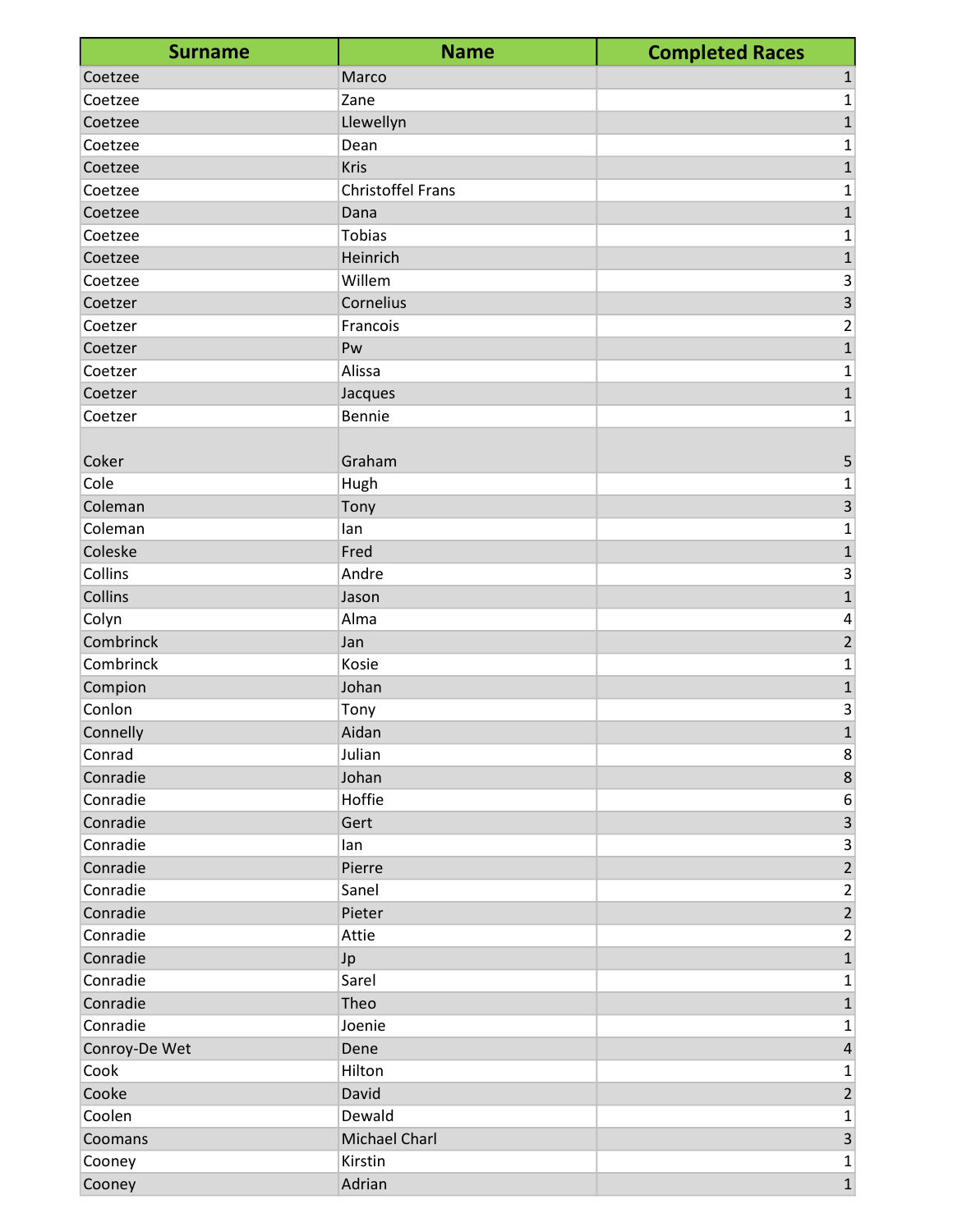| <b>Surname</b> | <b>Name</b> | <b>Completed Races</b>  |
|----------------|-------------|-------------------------|
| Cooper         | Charl       | 9                       |
| Cooper         | Colette     | 5                       |
| Cooper         | Timo        | 5                       |
| Copeland       | Gavin       | $\overline{2}$          |
| Cordes         | Paul        | 4                       |
| Cornelius      | Fahwaaz     | $\overline{2}$          |
| Corry          | Scott       | 2                       |
| Corry          | Grant       | $\mathbf 1$             |
| Costa          | Arlindo     | 1                       |
| Costa          | Dario       | $\mathbf{1}$            |
| Cotton         | Alan        | 2                       |
| Courts         | Jason       | $\boldsymbol{6}$        |
| Cowley         | Spencer     | 3                       |
| Cowley         | Ame         | $\overline{2}$          |
| Cox            | Allan       | 3                       |
| Cragg          | Rob         | $\mathbf{1}$            |
| Cragg          | Jonathan    | 1                       |
| Creighton      | Almar       | $\overline{2}$          |
| Crinon         | Remi        | 1                       |
|                |             |                         |
| Croasdale      | John        | $\overline{2}$          |
| Croeser        | Rourke      | 1                       |
| Croeser        | Steyn       | $\mathbf{1}$            |
| Croly          | Andy        | 1                       |
| Cronje         | Danie       | $\boldsymbol{6}$        |
| Cronje         | Riaan       | 3                       |
| Cronje         | Ansie       | 3                       |
| Cronje         | Craig       | 3                       |
| Cronje         | Ruan        | $\overline{2}$          |
| Cronje         | Chris       | $\mathbf 1$             |
| Cronje         | Ben         | $\overline{1}$          |
| Cronje         | Emile       | $\mathbf{1}$            |
| Cronje         | Andrew      | $\mathbf{1}$            |
| Cronje         | Johan       | 1                       |
| Cronje         | Ruohan      | $\overline{1}$          |
| Crossley       | Alan        | 1                       |
| Crous          | Carl        | $\overline{3}$          |
| Crous          | Arno        | 1                       |
| Crous          | Carl        | $\mathbf 1$             |
| Crouse         | Jean-Dre    | 1                       |
| Crowder        | Jeremy      | $\overline{\mathbf{3}}$ |
|                |             |                         |
| Crowther       | Jake        | 10                      |
| Cruywagen      | Gerhard     | $\overline{\mathbf{3}}$ |
| Cryans         | Mark        | 6                       |
| Csak           | Kati        | $\mathbf{1}$            |
| Cubbin         | David       | 1                       |
| Cubbin         | Estelle     | $\overline{1}$          |
| Cumming        | Paul        | $\mathbf{1}$            |
| Cunningham     | Dawn        | $\overline{1}$          |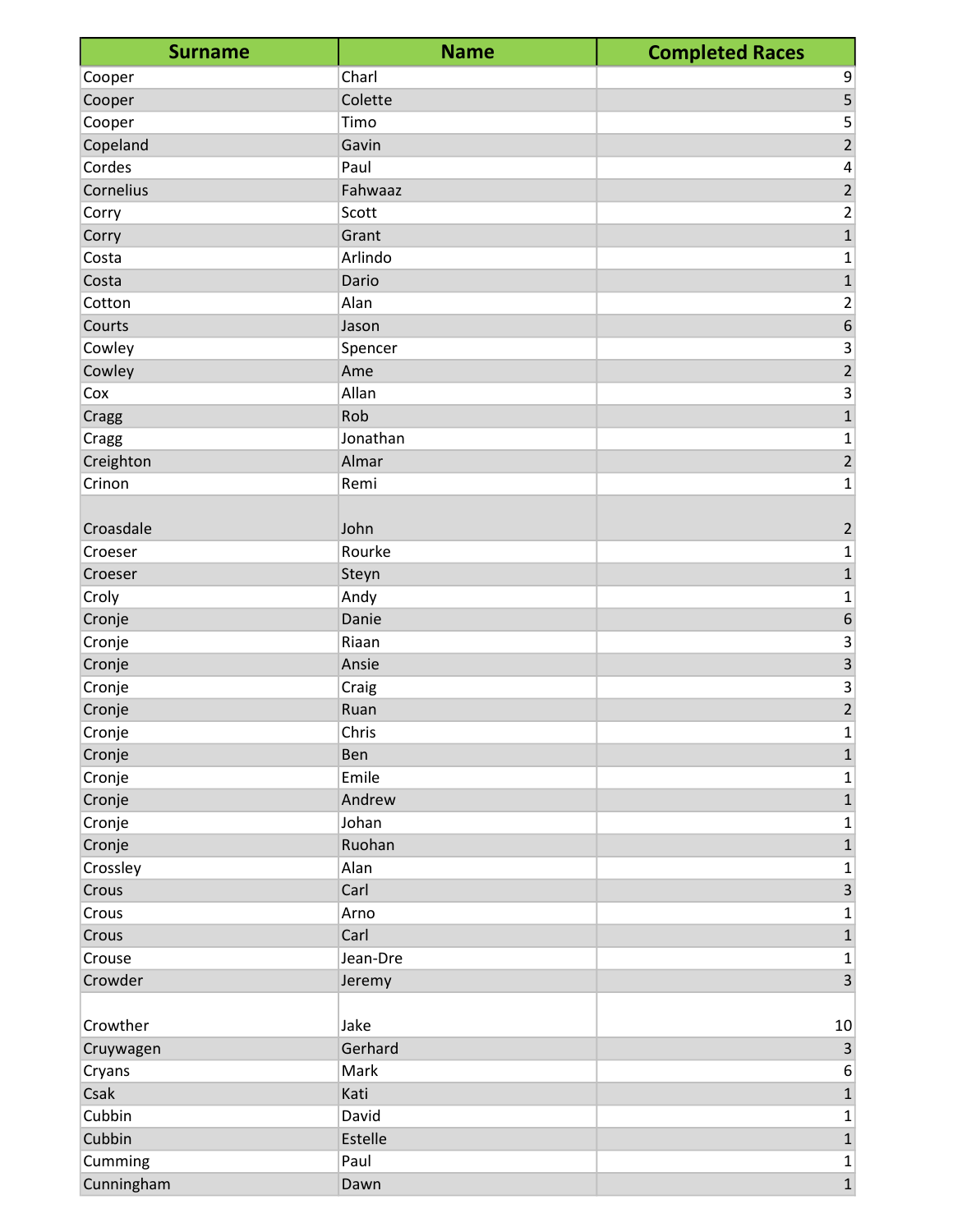| <b>Surname</b> | <b>Name</b>            | <b>Completed Races</b>  |
|----------------|------------------------|-------------------------|
| Cutino         | Mario                  | 5                       |
| Cutino         | Mimmo                  | $\overline{\mathbf{4}}$ |
| Cutino         | Mario                  | 1                       |
| Da Fonseca     | Miguel                 | $\mathbf{1}$            |
| Da Silva       | Mario                  | $\overline{\mathbf{c}}$ |
| Dafel          | Paul                   | $\overline{2}$          |
| Dafel          | Wendy                  | 1                       |
| Daffarn        | Louis                  | $\mathbf{1}$            |
| Daffue         | Willem                 | 3                       |
| D'Aguiar       | Keira                  | $\overline{1}$          |
| Dakuse         | Zola                   | 1                       |
| Dallas-Daw     | <b>Barbara</b>         | $\mathbf{1}$            |
| Dalton         | John                   | $\overline{\mathbf{c}}$ |
| Daly           | Grant                  | $\overline{2}$          |
| Daly           | James                  | $\mathbf 1$             |
| Damant         | Richard                | $\overline{2}$          |
| Damp           | Andrew                 | 8                       |
| Damp           | Mellanie               | $\boldsymbol{6}$        |
| Daneel         | <b>Matthew Richard</b> | 1                       |
| Daniel         | Shane                  | $\mathbf{1}$            |
|                |                        |                         |
| Daniells       | Ryall                  | 3                       |
|                |                        |                         |
| <b>Daniels</b> | Achmat                 | 1                       |
|                |                        |                         |
| Daniels        | Jeff                   | 1                       |
|                |                        |                         |
| Dann           | John                   | $\mathbf 2$             |
| Darne          | Michael                | 1                       |
| Dauth          | Joseph                 | $\mathbf{1}$            |
| Davel          | Christie               | 6                       |
| Davel          | Jaco                   | $\overline{4}$          |
| Davel          | Jakkie                 | 2                       |
| Davel          | Henlo                  | $\mathbf{1}$            |
| David          | Aaron                  | 1                       |
| David          | Annie                  | $\mathbf 1$             |
| Davids         | John                   | $\mathbf{1}$            |
| Davidson       | Donald                 | $\mathbf{1}$            |
| Davidson       | Marc                   | 1                       |
| Davidtz        | Theunis                | $\mathbf{1}$            |
| <b>Davies</b>  | Andrew                 | 5                       |
| <b>Davies</b>  | Sarah                  | $\mathbf{1}$            |
| <b>Davies</b>  | Jeremy                 | 1                       |
| Davis          | Liezel                 | $\mathbf 1$             |
| Dawson         | Alan                   | 1                       |
| De Abreu       | Paulo                  | $\overline{2}$          |
| De Barros      | Dany                   | 1                       |
| De Beer        | Frans                  | 10                      |
| De Beer        | Gordon                 | $6 \mid$                |
| De Beer        | Welme                  | $\overline{2}$          |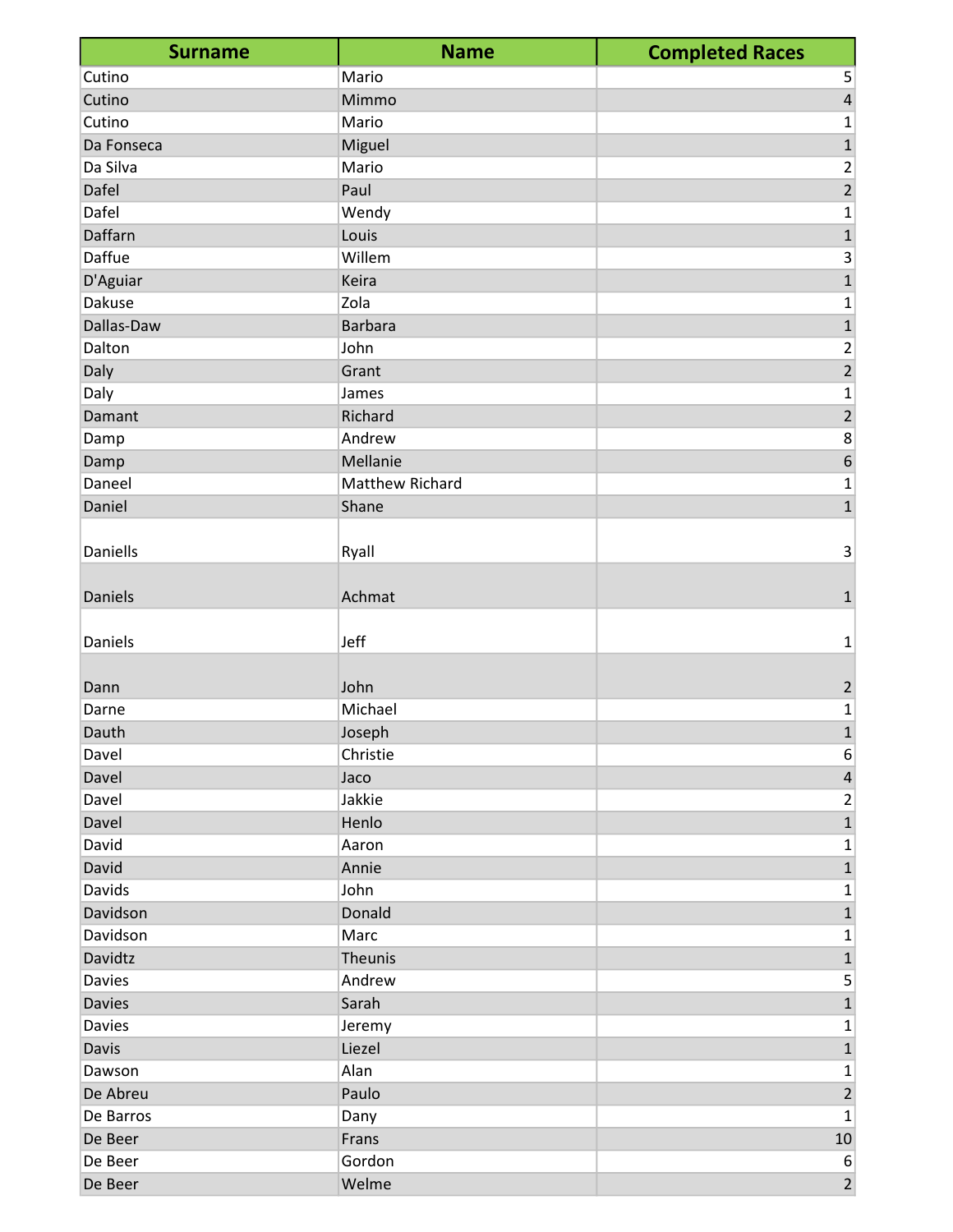| <b>Surname</b> | <b>Name</b> | <b>Completed Races</b>  |
|----------------|-------------|-------------------------|
| De Beer        | Kurt        | 1                       |
| De Beer        | Chris       | $\mathbf 1$             |
| De Beer        | Renier      | 1                       |
| De Beer        | Jaco        | $\mathbf 1$             |
| De Beer        | Hennie      | 1                       |
| De Beer        | Willie      | $\mathbf{1}$            |
| De Bont        | Marlien     | 1                       |
| De Bruin       | Dawid       | $\bf 8$                 |
| De Bruin       | Casper      | 5                       |
| De Bruin       | Clement     | $\overline{2}$          |
| De Bruyn       | Johann      | 2                       |
| De Bruyn       | Gerhard     | $\overline{2}$          |
| De Bruyn       | Johan       | 1                       |
| De Bruyn       | Karen       | $\mathbf 1$             |
| De Clercq      | Gerhard     | 1                       |
| De Clippel     | Michel      | 3                       |
| De Coning      | Dave        | 2                       |
| De Decker      | Geert       | 3                       |
| De Decker      | Jethro      | 1                       |
| De Decker      | Mary        | $\mathbf 1$             |
| De Decker      | Zane        | 1                       |
| De Freitas     | Marco       | 5                       |
| De Goede       | Dewald      | 1                       |
| De Graaf       | Neal        | $\overline{2}$          |
| De Groot       | Robyn       | 6                       |
| De Hutton      | Jade        | 4                       |
| De Jager       | Jean        | 6                       |
| De Jager       | Pierre      | 5                       |
| De Jager       | Russell     | 4                       |
| De Jager       | Steyn       | 3                       |
| De Jager       | Anthony     | 3                       |
| De Jager       | Ingo        | $\overline{3}$          |
| De Jager       | Deon        | $\overline{\mathbf{c}}$ |
| De Jager       | Leana       | $\overline{2}$          |
| De Jager       | Pieter      | 1                       |
|                |             |                         |
| De Jager       | Koos        | $\mathbf 1$             |
| De Jong        | Jacques     | 3                       |
| De Jonge       | Adrian      | $\overline{8}$          |
| De Jonge       | Christo     | 1                       |
| De Klerk       | Paul        | $\overline{2}$          |
| De Klerk       | Johan       | 2                       |
| De Klerk       | Henko       | $\overline{2}$          |
| De Klerk       | Michael     | 1                       |
| De Klerk       | Riann       | $\mathbf 1$             |
| De Klerk       | Renier      | 1                       |
|                |             |                         |
| De Kock        | Johannes    | $\mathsf 3$             |
| De Kock        | Coen        | 3                       |
| De Kock        | Marius      | $\overline{2}$          |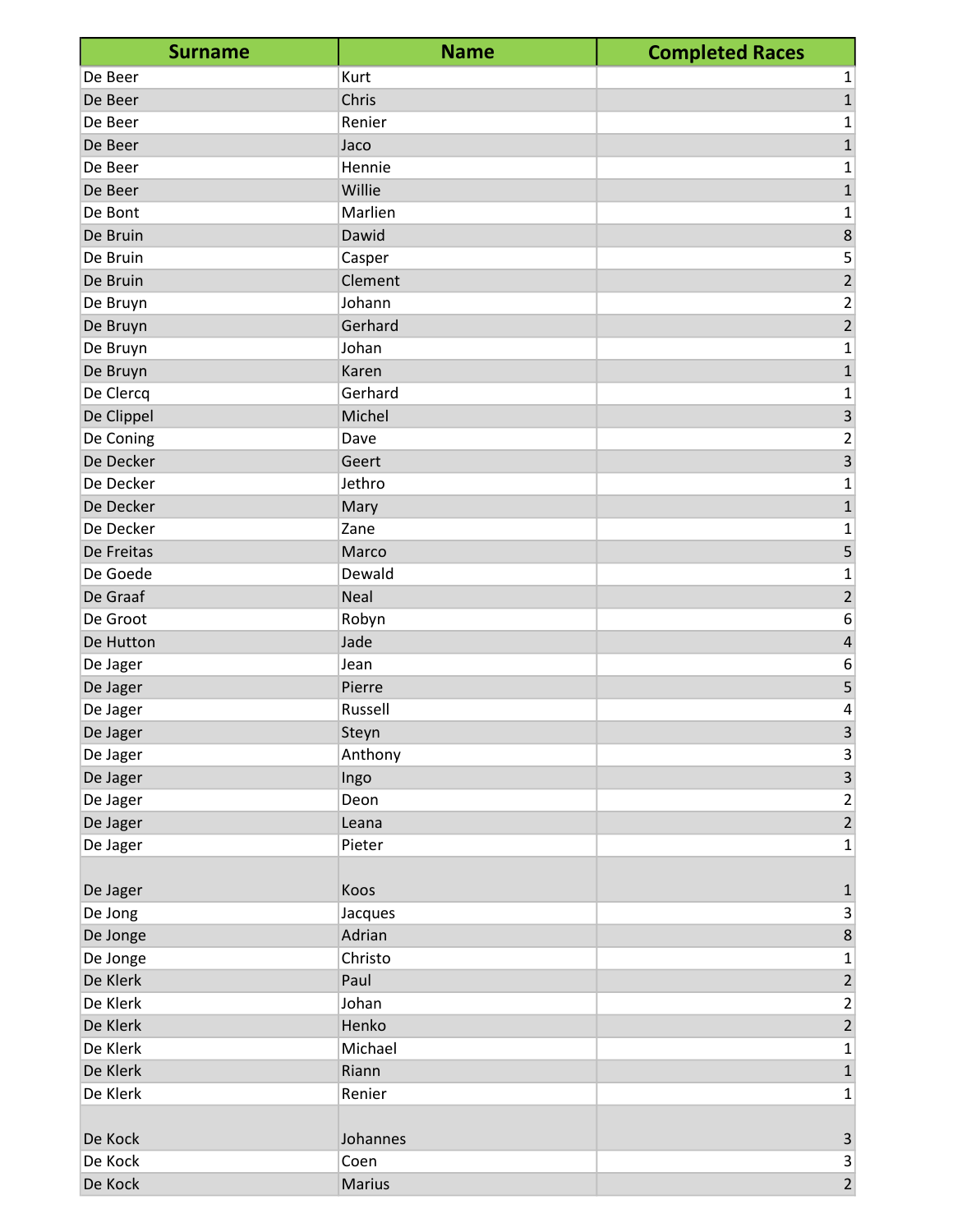| <b>Surname</b> | <b>Name</b>      | <b>Completed Races</b>    |
|----------------|------------------|---------------------------|
| De Kock        | George Louis     | $\overline{2}$            |
| De Kock        | Pieter           | $\sqrt{2}$                |
| De Kock        | Steve            | $\mathbf 1$               |
| De Kock        | Clifford         | $\overline{1}$            |
| De Kock        | Alto             | 1                         |
| De Kock        | Riel             | $\mathbf{1}$              |
| De Kock        | Annemarie        | 1                         |
| De Kock        | Jacobus          | $\mathbf 1$               |
| De Kock        | Smiley           | $\mathbf 1$               |
| De Kock        | Jacques          | $\mathbf{1}$              |
| De Kock        | Ryno             | 1                         |
| De Kock        | Johann           | $\overline{1}$            |
| De La Bat      | Jean-Pierre      | $\mathbf 1$               |
| De La Bat      | Jean Pierre      | $\mathbf{1}$              |
| De Lange       | Tristan          | $\overline{c}$            |
| De Lange       | Henry John       | $\overline{1}$            |
| De Lange       | Deon             | 1                         |
| De Lange       | Rob              | $\mathbf{1}$              |
| De Lima        | David            | $\mathbf 2$               |
| De Neys        | Kristof          | $\overline{2}$            |
| De Ridder      | Hans             | $\mathbf{1}$              |
| De Ridder      | <b>Tertius</b>   | $\overline{1}$            |
| De Romijn      | Sebastian        | $\mathbf 2$               |
| De Rooy        | Robert           | $\overline{1}$            |
| De Swardt      | Gielie           | $\mathbf 2$               |
| De Swardt      | William          | $\overline{1}$            |
| De Swardt      | Mark             | $\mathbf 1$               |
| De Swardt      | Chris            | $\mathbf{1}$              |
| De Villiers    | Yolande          | 8                         |
| De Villiers    | Jeanie           | 4                         |
| De Villiers    | Dawie            | 4                         |
| De Villiers    | Jean             | $\sqrt{4}$                |
| De Villiers    | Jaco             | $\overline{\mathbf{4}}$   |
| De Villiers    | Hein             | $\overline{\mathbf{4}}$   |
| De Villiers    | Johan            | $\ensuremath{\mathsf{3}}$ |
| De Villiers    | Jan              | $\overline{2}$            |
| De Villiers    | Andre            | $\mathbf 2$               |
| De Villiers    | Jacques          | $\overline{2}$            |
| De Villiers    | Francois         | $\mathbf 1$               |
| De Villiers    | Andries          | $\mathbf 1$               |
| De Villiers    | Gideon           | 1                         |
| De Villiers    | Frederick        | $\mathbf 1$               |
| De Villiers    | Pk               | $\mathbf{1}$              |
| De Villiers    | Johannes Jacobus | $\mathbf 1$               |
| De Villiers    | Charl            | $\mathbf 1$               |
| De Villiers    | Michelle         | $\mathbf{1}$              |
| De Villiers    | Carel            | $\mathbf{1}$              |
| De Villiers    | Chris            | $\mathbf 1$               |
| De Villiers    | Esthea           | $\mathbf{1}$              |
| De Villiers    | <b>Schalk</b>    | $\overline{1}$            |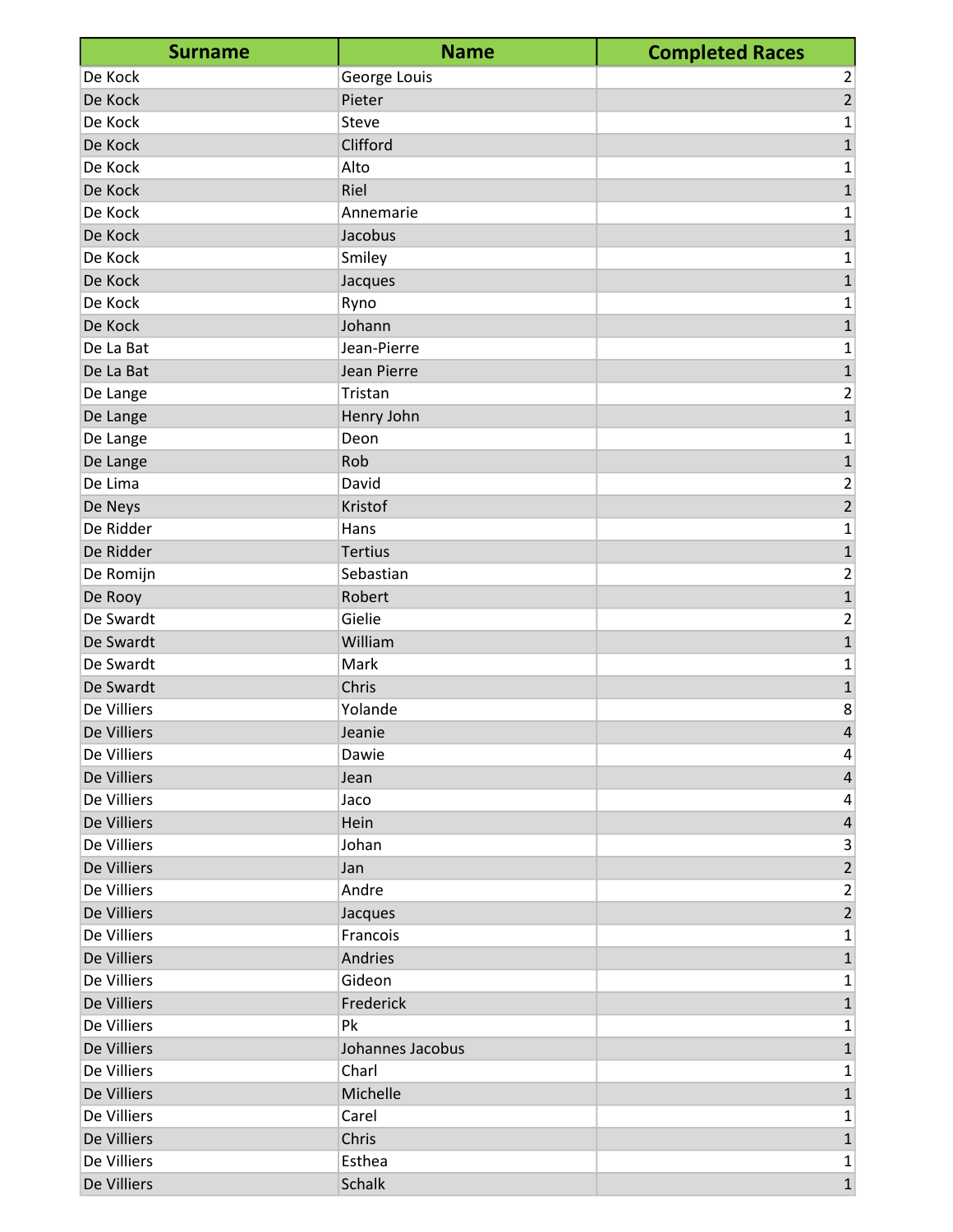| <b>Surname</b>  | <b>Name</b>  | <b>Completed Races</b>  |
|-----------------|--------------|-------------------------|
| De Vos          | Pieter       | 7                       |
| De Vries        | Roger Leslie | $\overline{\mathbf{r}}$ |
|                 |              |                         |
| De Vries        | Jacques      | 1                       |
| De Waal         | Chris        | $\overline{7}$          |
| De Waal         | Ryal         | 5                       |
| De Waal         | Anton        | $\overline{2}$          |
| De Waal         | Jeanne       | 1                       |
| De Wet          | Rudi         | 8                       |
| De Wet          | Anru         | 8                       |
| De Wet          | Wynand       | $\sqrt{4}$              |
| De Wet          | Andries      | 4                       |
| De Wet          | Esmari       | $\mathsf 3$             |
| De Wet          | Leorine      | 2                       |
| De Wet          | <b>Bles</b>  | $\overline{2}$          |
| De Wet          | Chris        | $\overline{\mathbf{c}}$ |
| De Wet          | Jamie        | $\overline{2}$          |
| De Wet          | Nandi        | $\overline{\mathbf{c}}$ |
| De Wet          | Tess         | $\overline{2}$          |
| De Wet          | Louis        | 1                       |
| De Wet          | Caitlin      | $\mathbf{1}$            |
| De Wet          | Johann       | 1                       |
| De Wet          | Jaco         | $\mathbf{1}$            |
| De Wet          | Pieter       | 1                       |
| De Wet          | Van Heerden  | $\mathbf 1$             |
| De Wit          | Hugo         | 4                       |
| De Wit          | Riaan        | $\overline{2}$          |
| De Witt         | Clinton      | 2                       |
| De Witt         | Carla        | $\overline{2}$          |
| De Witt         | Juruan       | $\mathbf 1$             |
| Deacon          | Marcel       | $\boldsymbol{6}$        |
| Deacon          | Kirsten      | 1                       |
| Dean            | Ryann        | $\mathbf{1}$            |
| Deane           | Jason        | 3                       |
| Deane           | Sally        | $\overline{2}$          |
| Deary           | Carl         | $\overline{c}$          |
| <b>Deetlefs</b> | Eduan        | $\overline{4}$          |
| Deetlefs        | Andries      | 1                       |
| Degener         | Gerhard      | $\mathbf{1}$            |
| Delaney         | Natali       | 1                       |
| Delport         | Marc         | $\overline{\mathbf{4}}$ |
| Delport         | Jan          | 1                       |
| Dempers         | Daniel       | $\mathbf{1}$            |
| Den             | Marco        | 1                       |
| Denbury         | Craig        | $\mathbf{1}$            |
| Denissen        | Wayne        | 1                       |
| Denissen        | Rentia       | $\mathbf 1$             |
| Denkhaus        | Erik         | 1                       |
| Denysschen      | Wayne        | $\overline{\mathbf{3}}$ |
| Dercksen        | <b>Niel</b>  | $\overline{2}$          |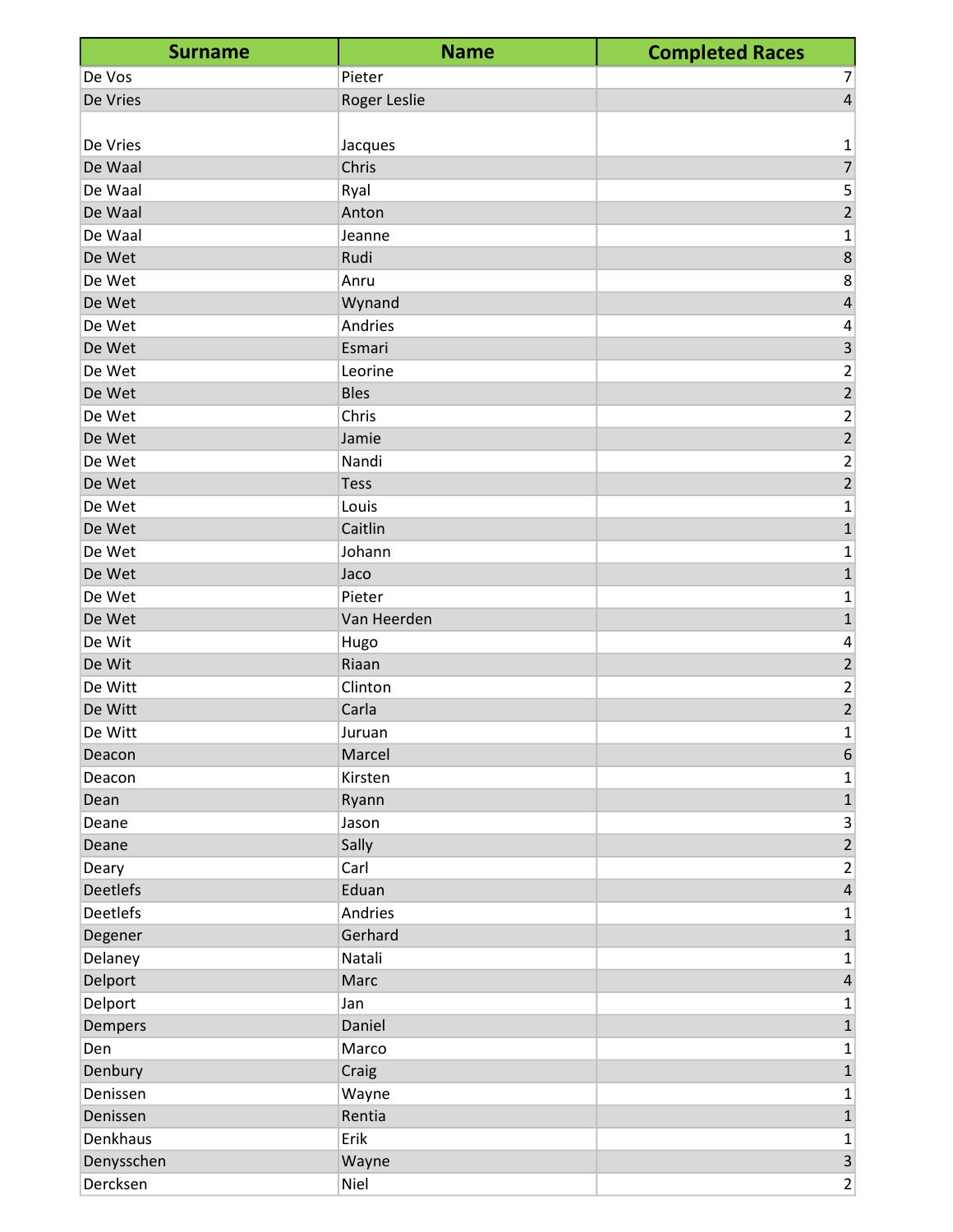| <b>Surname</b>    | <b>Name</b>  | <b>Completed Races</b>  |
|-------------------|--------------|-------------------------|
| <b>Derks</b>      | Riaan Henry  | 7                       |
| Derrick           | Errol        | 2                       |
| Devenish          | Ivan         | $\mathbf{1}$            |
| Devine            | Derek        | 4                       |
| Dewar             | Kevin        | $\mathbf 1$             |
| Dewey             | Gareth       | 1                       |
| Dewing            | Kenny        | 3                       |
| Deysel            | Dieter       | 1                       |
| Deyzel            | Izelle       | $\mathbf 1$             |
| Diacon            | Andreas      | 4                       |
| Dicey             | Anthony      | 8                       |
| Dicey             | Peter        | 6                       |
| <b>Dicey</b>      | Philip       | $\overline{2}$          |
| Dicey             | Duncan       | 1                       |
| Dicey             | Philip       | $\mathbf 1$             |
| <b>Dick</b>       | Ferdi        | 2                       |
| <b>Dickie</b>     | Kasha        | $\mathbf{1}$            |
| Dickson           | <b>Bruce</b> | $\overline{\mathbf{c}}$ |
| <b>Diedericks</b> | Christo      | $\overline{3}$          |
| Diedericks        | Dewaldo      | 1                       |
| Diener            | Jacobus      | 3                       |
| Diener            | Shaun        | 1                       |
| Diesel-Reynolds   | Peter        | $\overline{2}$          |
| Diezel            | Walter       | 3                       |
| Diezel            | Gerda        | $\mathbf{1}$            |
| Diffenthal        | Chris        | 1                       |
| Dimatellis        | Dominik      | 3                       |
| Dimopoulos        | George       | 4                       |
| Dippenaar         | Jannie       | 3                       |
| Dippenaar         | Alwyn        | $\mathbf 1$             |
| Dippenaar         | Wynand       | $\overline{1}$          |
| Dirk Van Der Bijl | Jan          | $\overline{3}$          |
|                   |              |                         |
| <b>Dirks</b>      | Gerard       | $\overline{3}$          |
| Dixon             | Gregory      | 2                       |
|                   |              |                         |
| Dixon             | <b>Brad</b>  | $\overline{2}$          |
| Dix-Peek          | Colin        | $\mathbf 1$             |
| Dobson            | Megan        | $\overline{2}$          |
| Dockter           | Sebastian    | $\overline{\mathbf{c}}$ |
| Dods              | Malcolm      | $\overline{1}$          |
| D'Oliveira        | Mark         | 1                       |
| Dolley            | Kevin        | $\mathbf 1$             |
| Dollie            | Aiyaaz       | 1                       |
| Dommisse          | David        | $\mathbf 1$             |
| Don               | Kohne        | $\overline{\mathbf{c}}$ |
| Donian            | Colin        | $\overline{2}$          |
| Donovan           | Lubbe        | $\mathbf{1}$            |
| Dore              | Kevin        | $\overline{3}$          |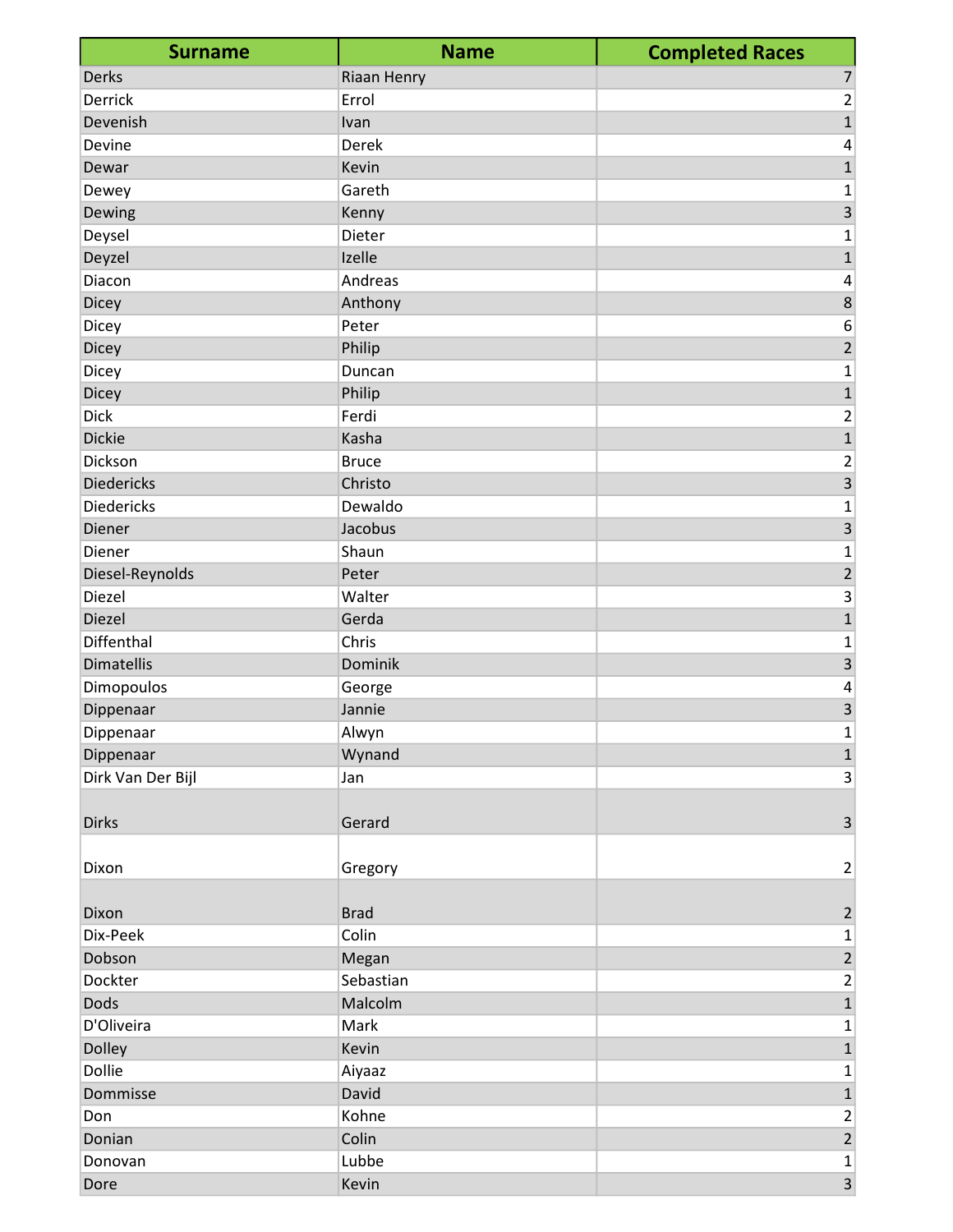| <b>Surname</b>     | <b>Name</b>   | <b>Completed Races</b>    |
|--------------------|---------------|---------------------------|
| Dormehl            | Rob           | 1                         |
| Doubell            | Riette        | $\mathbf 2$               |
| Doubell            | Paul          | $\mathbf 1$               |
| Doubell            | Michael       | $\mathbf{1}$              |
| Douglas            | Sholto        | 4                         |
| Doyle              | Mark          | $\overline{2}$            |
| Doyle              | Leo           | $\mathbf 1$               |
| <b>Dracatos</b>    | Mark          | $\mathbf 1$               |
| <b>Dracoulides</b> | Demos         | 3                         |
| <b>Drake</b>       | Adele         | $\mathbf{1}$              |
| Drew               | Stephen       | 9                         |
| Dreyer             | Martin        | $\overline{\mathbf{r}}$   |
| Dreyer             | Jeannie       | $\overline{\mathbf{c}}$   |
| Dreyer             | <b>Brent</b>  | $\overline{2}$            |
| Dreyer             | Hanno         | $\mathbf 1$               |
| Dreyer             | Johann        | $\mathbf{1}$              |
| Dreyer             | Frederik      | 1                         |
| Droomer            | Noel          | 10                        |
| Droomer            | Christopher   | 5                         |
| <b>Droskie</b>     | Martin        | $\mathbf 1$               |
| Drotschie          | Kobus         | 4                         |
| Drotschie          | Elishia       | $\overline{2}$            |
| Drummond           | Andrew        | $\mathbf 1$               |
| Du Bruyn           | Johan         | $\overline{c}$            |
| Du Pisani          | Niel          | $\mathbf{1}$              |
| Du Plessis         | Izak          | 11                        |
| Du Plessis         | Jp            | 9                         |
| Du Plessis         | Pieter        | $\overline{7}$            |
| Du Plessis         | Sacha         | 6                         |
| Du Plessis         | Charl         | $\sqrt{6}$                |
| Du Plessis         | Cobus         | 5                         |
| Du Plessis         | Jan           | 5                         |
| Du Plessis         | Colin         | 5 <sup>1</sup>            |
| Du Plessis         | Charl E       | $\sqrt{4}$                |
| Du Plessis         | Matthys       | 4                         |
| Du Plessis         | Stefan        | $\mathsf 3$               |
| Du Plessis         | Andre         | 3                         |
| Du Plessis         | Hugo          | $\overline{\mathbf{3}}$   |
| Du Plessis         | Jaco          | $\ensuremath{\mathsf{3}}$ |
| Du Plessis         | Herman        | $\overline{3}$            |
| Du Plessis         | Derrick       | $\overline{2}$            |
| Du Plessis         | Abrie         | $\overline{2}$            |
| Du Plessis         | Andries       | $\mathbf{2}$              |
| Du Plessis         | Eulogy        | $\overline{2}$            |
| Du Plessis         | Bennie        | $\mathbf 1$               |
| Du Plessis         | Trudi         | $\mathbf{1}$              |
| Du Plessis         | Jannas        | $\mathbf 1$               |
| Du Plessis         | Jean          | $\mathbf 1$               |
| Du Plessis         | Frank         | $\mathbf{1}$              |
| Du Plessis         | <b>Nelius</b> | $\mathbf 1$               |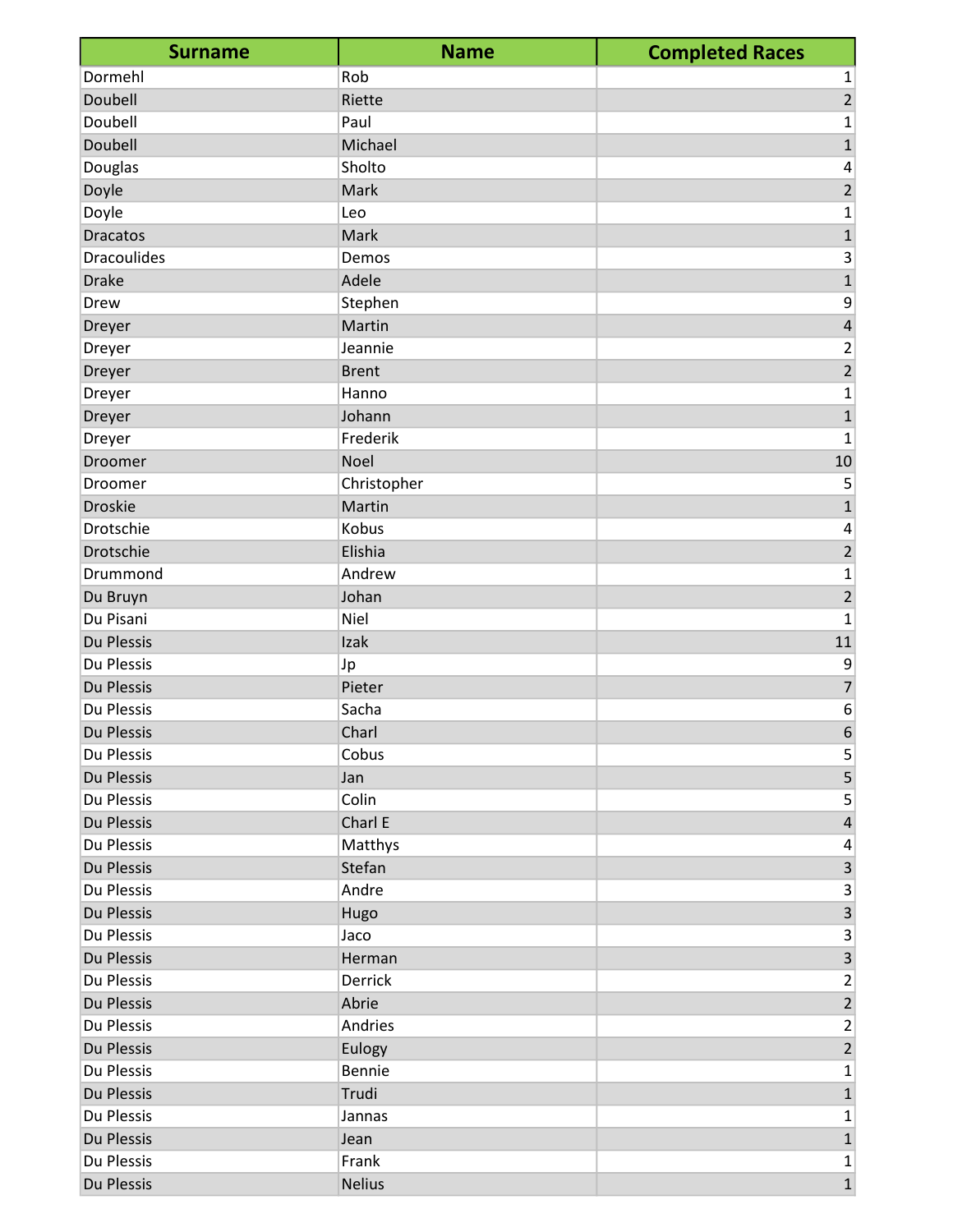| <b>Surname</b>    | <b>Name</b>            | <b>Completed Races</b>  |
|-------------------|------------------------|-------------------------|
| Du Plessis        | Jacques                | 1                       |
| Du Plessis        | Henkie                 | 1                       |
| Du Plessis        | <b>Stefan Francois</b> | 1                       |
| Du Plessis        | Francois               | $\mathbf{1}$            |
| Du Plessis        | Christo                | 1                       |
| Du Plessis        | Jannie                 | $\mathbf{1}$            |
| Du Plessis        | Wikus                  | 1                       |
| Du Plessis        | Melville               | $\mathbf 1$             |
| Du Plessis        | Chris                  | 1                       |
| Du Plessis        | Charles                | $\mathbf{1}$            |
| Du Plessis        | Hein                   | 1                       |
| Du Plessis        | Charl                  | $\mathbf 1$             |
| Du Plessis        | <b>Neels</b>           | 1                       |
| Du Plessis        | Ryno                   | $\mathbf 1$             |
| Du Plessis        | Nina                   | 1                       |
| <b>Du Plessis</b> | Delarey                | $\mathbf 1$             |
| Du Plessis        | Jacques                | 1                       |
| Du Plessis        | Pieter                 | $\mathbf{1}$            |
| Du Plessis        | Danie                  | 1                       |
| Du Plessis        | Hugo                   | $\mathbf{1}$            |
| Du Plessis        | Charl                  | 2                       |
| Du Plooy          | Kobus                  | $\overline{2}$          |
| Du Plooy          | Wayne                  | $\mathbf 1$             |
| Du Preez          | <b>Robert Blake</b>    | 12                      |
|                   |                        |                         |
| Du Preez          | Pieter                 | 6                       |
| Du Preez          | Andre                  | 5                       |
| Du Preez          | Muller                 | 4                       |
| Du Preez          | Rene                   | 4                       |
| Du Preez          | Johann                 | 4                       |
| Du Preez          | Christo                | $\overline{\mathbf{4}}$ |
| Du Preez          | Isabella               | 2                       |
| Du Preez          | Stephen                | $\overline{2}$          |
| Du Preez          | Frans                  | $\overline{\mathbf{c}}$ |
| Du Preez          | Steyn                  | $\overline{1}$          |
| Du Preez          | Johan                  | 1                       |
| Du Raan           | Sylvia                 | $\mathbf{1}$            |
| Du Sautoy         | Jacques                |                         |
| Du Toit           | Cd                     | 1<br>15                 |
| Du Toit           | Dennis                 |                         |
|                   |                        | 7<br>$\overline{7}$     |
| Du Toit           | Wynand                 |                         |
| Du Toit           | Pieter                 | 6                       |
| Du Toit           | Erhardt                | $\boldsymbol{6}$        |
| Du Toit           | Etienne                | 5                       |
| Du Toit           | Francois               | $\overline{4}$          |
| Du Toit           | George                 | 3                       |
| Du Toit           | Danie                  | $\overline{3}$          |
| Du Toit           | Roy                    | 3                       |
|                   |                        |                         |
| Du Toit           | Michiel                | 3 <sup>1</sup>          |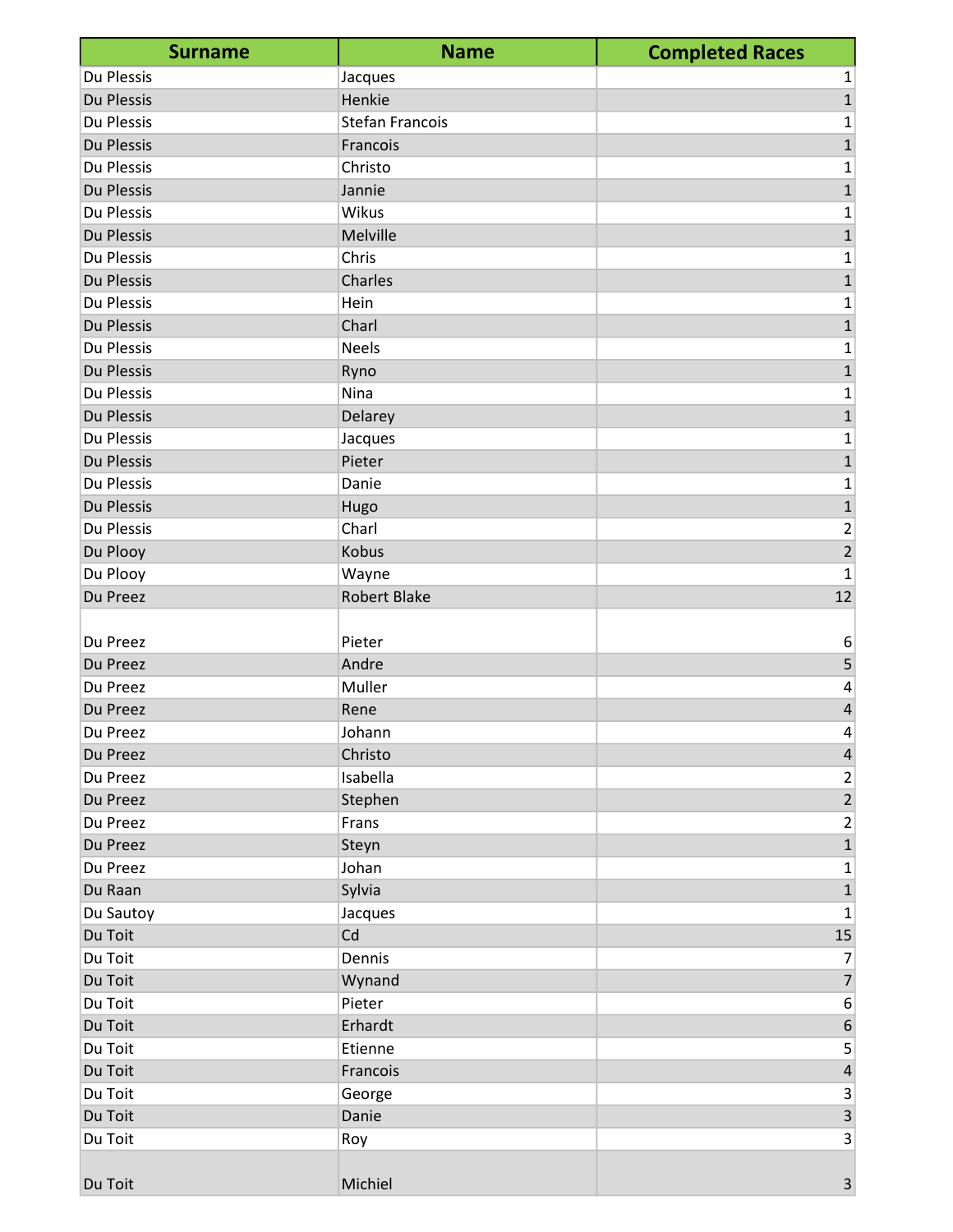| <b>Surname</b>    | <b>Name</b>    | <b>Completed Races</b>    |
|-------------------|----------------|---------------------------|
| Du Toit           | Jacques        | 3                         |
| Du Toit           | Yolandi        | $\overline{\mathbf{3}}$   |
| Du Toit           | Arno           | $\ensuremath{\mathsf{3}}$ |
| Du Toit           | Hendrik        | $\overline{\mathbf{3}}$   |
| Du Toit           | Anton          | $\overline{c}$            |
| Du Toit           | <b>Barnard</b> | $\overline{2}$            |
| Du Toit           | Rossouw        | $\overline{\mathbf{c}}$   |
| Du Toit           | Jaco           | $\overline{2}$            |
| Du Toit           | Dirk           | $\overline{\mathbf{c}}$   |
| Du Toit           | Ruan           | $\overline{\mathbf{c}}$   |
| Du Toit           | Hennie         |                           |
| Du Toit           | Sf             | $\frac{2}{2}$             |
| Du Toit           | Madelein       | $\mathbf 1$               |
| Du Toit           | Madre          | $\mathbf{1}$              |
| Du Toit           | Richard        | $\mathbf 1$               |
| Du Toit           | Werner         | $\mathbf{1}$              |
| Du Toit           | Janko          | 1                         |
| Du Toit           | Paul           | $\overline{1}$            |
| Du Toit           | Ernst          | $\mathbf 1$               |
| Du Toit           | Riaan          | $\mathbf 1$               |
| Du Toit           | Nickie         | $\mathbf 1$               |
| Du Toit           | Conrad         | $\overline{1}$            |
| Du Toit           | Jacques        | $\mathbf 1$               |
| Du Toit           | Mari           | $\overline{1}$            |
| Du Toit           | Charl          | $\mathbf 1$               |
| Du Toit           | Joh            | $\mathbf{1}$              |
| Du Toit           | Jannie         | $\mathbf 1$               |
| Du Toit           | Francois       | $\overline{\mathbf{3}}$   |
| Du Toit           | Pieter         | $\overline{\mathbf{c}}$   |
| Du Toit Hugo      | Jan            | $\mathbf 1$               |
| Duckworth         | Clayton        | $\overline{2}$            |
| Duggan            | Craig          | $\sqrt{2}$                |
| Dugmore           | Todd           | $\mathbf 1$               |
| Duminy            | Jakobus        | $\overline{7}$            |
| Duminy            | Andries        | $\mathsf{5}$              |
| Duminy            | <b>Brett</b>   | $\overline{2}$            |
| Dunbar            | Shaun          | 5                         |
| Duncan            | Sam            | $\overline{2}$            |
| Duncan            | David          | $\sqrt{2}$                |
| <b>Dundulakis</b> | Michael        | $\overline{3}$            |
| Dunn              | Richard        | 1                         |
| Dupper            | Eduard         | $\mathbf 1$               |
| Durandt           | Pierre         | $\ensuremath{\mathsf{3}}$ |
| During            | <b>Dick</b>    | 5                         |
| During            | Judy           | $\mathbf 1$               |
| Duvenage          | Andrew         | $\mathbf 1$               |
| Dykman            | Jan            | $\overline{2}$            |
| Dykman            | Pieter         | $\mathbf 1$               |
| Eachus            | Stephen        | $\mathbf{3}$              |
| Ebersohn          | Gerhard        | $\overline{2}$            |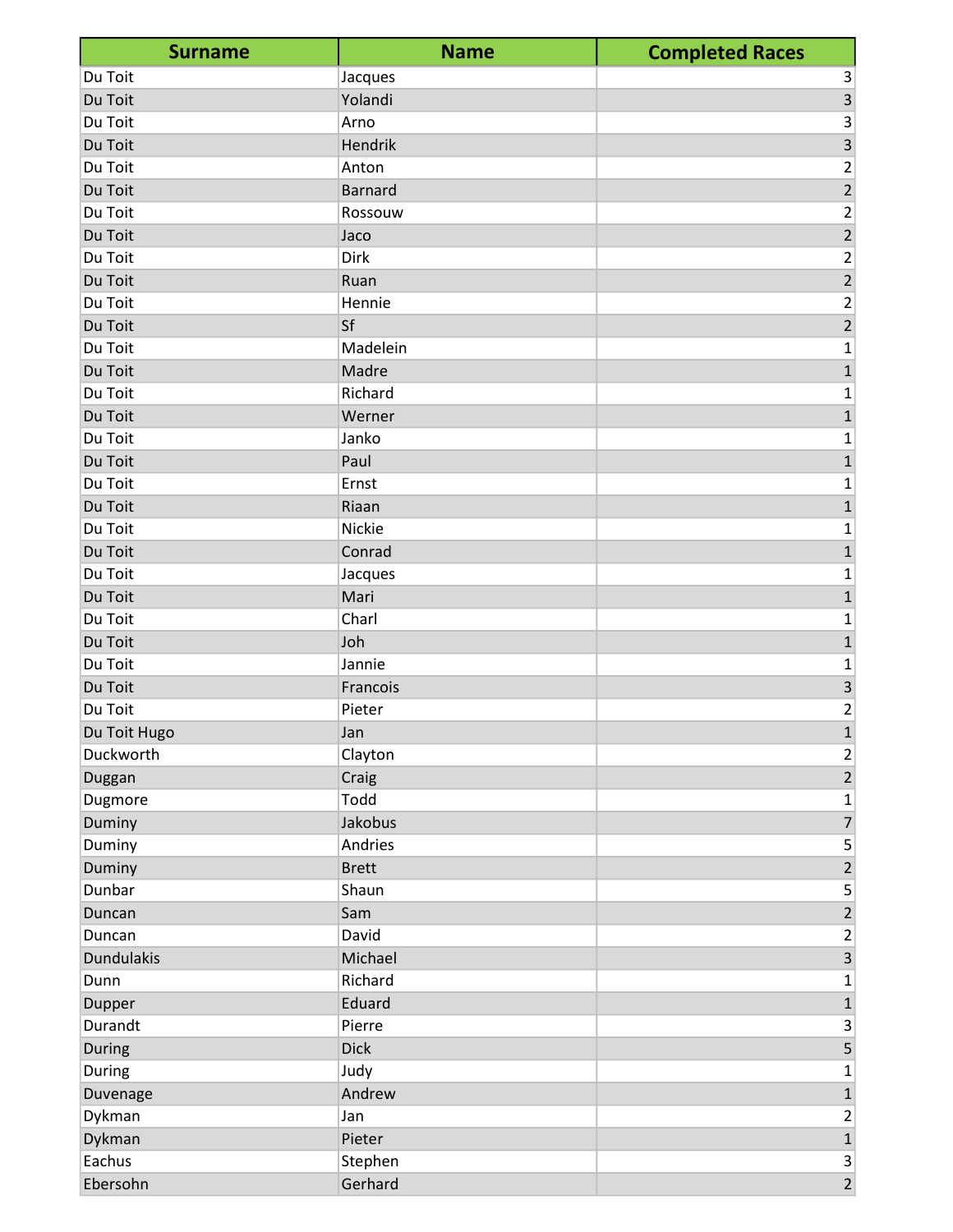| <b>Surname</b> | <b>Name</b>             | <b>Completed Races</b>   |
|----------------|-------------------------|--------------------------|
| Edgar          | Craig                   | 1                        |
| Edge           | Steven                  | $\mathbf{1}$             |
| Edwards        | Richard                 | 12                       |
| Edwards        | Craig                   | 3                        |
| Edwards        | Aryna                   | 1                        |
| Ehlers         | Hein                    | $\overline{2}$           |
| <b>Ehlers</b>  | Barry                   | 1                        |
| Ehret          | <b>Brian</b>            | $\mathbf{1}$             |
| Ehret          | Mike                    | 1                        |
| Eibich         | Divan                   | $\mathbf{1}$             |
| Ekkelkamp      | Erik                    | 1                        |
| Eksteen        | Pieter                  | $\overline{2}$           |
| Eksteen        | Fanus                   | 1                        |
| Eldridge       | Jason                   | $\overline{2}$           |
| Ellingworth    | Michael                 | $\mathbf 1$              |
| Ellingworth    | Michael                 | $\mathbf{1}$             |
| Elliott        | Trevor                  | 4                        |
| Elliott        | Peter                   | $\mathbf{1}$             |
| Elliott        | Johan                   | 1                        |
| Ellis          | <b>Stephanus Petrus</b> | $\overline{2}$           |
| <b>Ellis</b>   | Shaun                   | 1                        |
| Ellis          | Ruan                    | $\mathbf{1}$             |
| Eloff          | Marthinus               | 1                        |
| Els            | Wynand                  | $\mathbf{1}$             |
| Engel          | Christopher             | 1                        |
| Engelbracht    | Hans                    | $\mathbf{1}$             |
| Engelbrecht    | Schalk                  | 5                        |
| Engelbrecht    | Werner                  | $\overline{\mathcal{L}}$ |
| Engelbrecht    | Heino                   | $\overline{2}$           |
| Engelbrecht    | Manie                   | $\overline{2}$           |
| Engelbrecht    | <b>Bianca</b>           | $\overline{2}$           |
| Engelbrecht    | Denis                   | $\overline{2}$           |
| Engelbrecht    | Linel                   | $\mathbf 1$              |
| Engelbrecht    | Johan                   | $\mathbf{1}$             |
| Engelbrecht    | Jaco                    | 1                        |
| Ennion         | Garth                   | $\sqrt{4}$               |
| Enthoven       | Adrian                  | $\overline{\mathbf{c}}$  |
| Epstein        | Martin                  | $\overline{3}$           |
| Epstein        | Darren                  | $\overline{2}$           |
| Erasmus        | Philip                  | 12                       |
| Erasmus        | Pieter                  | 7                        |
| Erasmus        | Wimpie                  | $\sqrt{4}$               |
| Erasmus        | Teresa                  | 3                        |
| Erasmus        | Leon                    | $\overline{3}$           |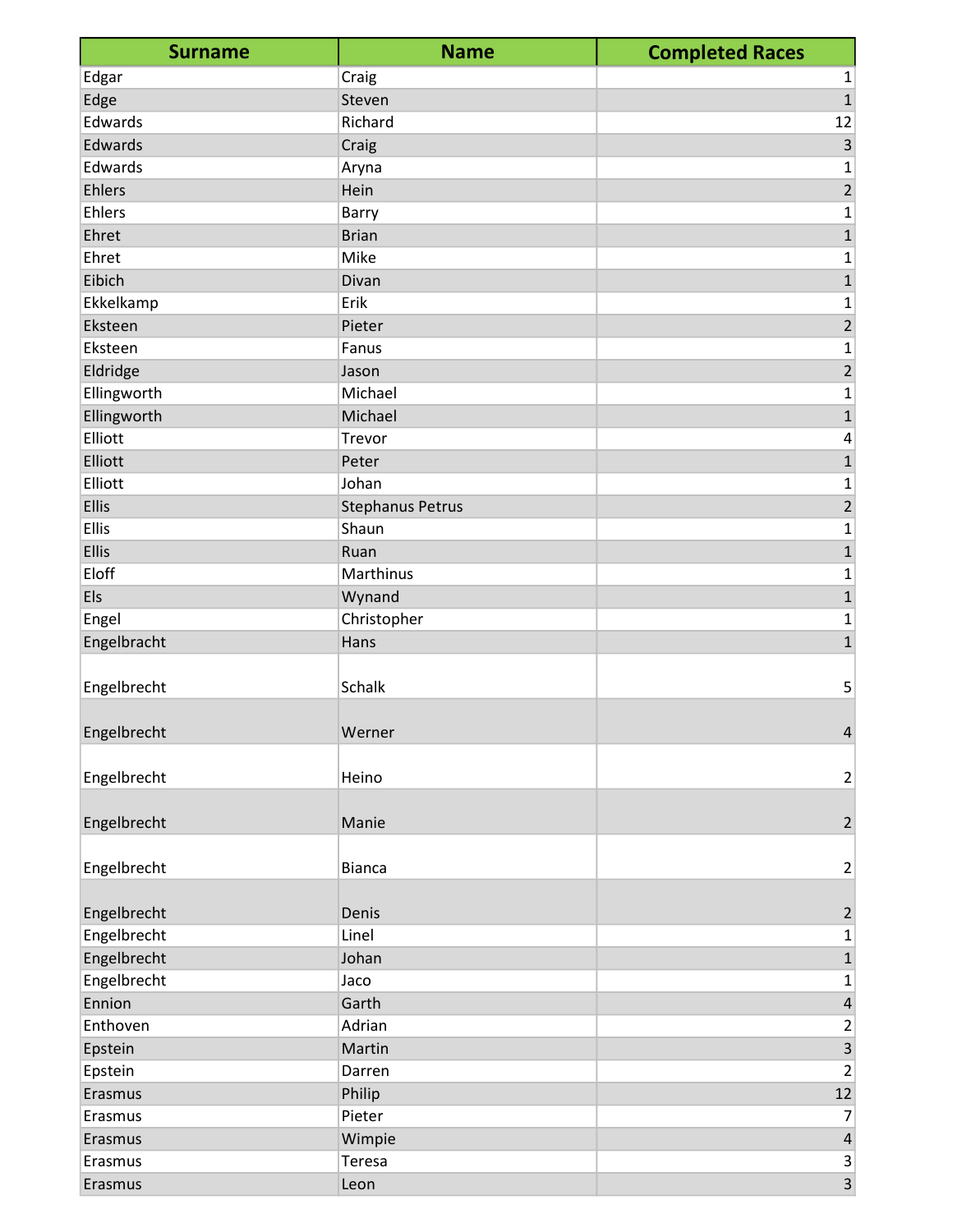| <b>Surname</b>       | <b>Name</b>  | <b>Completed Races</b>  |
|----------------------|--------------|-------------------------|
| Erasmus              | Jaco         | 3                       |
| Erasmus              | Danie        | $\overline{2}$          |
| Erasmus              | Werner       | $\overline{\mathbf{c}}$ |
| Erasmus              | Ruan         | $\overline{2}$          |
| Erasmus              | Geo          | 2                       |
| Erasmus              | Corne        | $\mathbf{1}$            |
| Erasmus              | Christo      | 1                       |
| Erasmus              | Neil         | $\mathbf{1}$            |
| Erasmus              | Lourens      | 1                       |
| Erasmus              | Johan        | $\mathbf{1}$            |
| Erasmus              | Johan        | 1                       |
| Esa                  | Nizaam       | 3                       |
| Esch                 | Christopher  | 1                       |
| Esmeyer              | Marthinus    | $\overline{2}$          |
| Espach               | Eben         | 3                       |
| Espost               | Vian         | 5                       |
| Esterhuizen          | Francois     | 6                       |
| Esterhuizen          | Rupert       | 4                       |
| Esterhuizen          | Arno         | 1                       |
| Esterhuizen          | Willem       | $\mathbf 1$             |
| Esterhuyse           | Charl-Pierre | 3                       |
| Etherton             | Steve        | $\mathbf{1}$            |
| Evans                | Matthew      | 5                       |
| Evans                | George       | 5                       |
| Evans                | Kevin        | 4                       |
| Evans                | Luke         | $\overline{2}$          |
| Evans                | Niall        | $\overline{2}$          |
|                      |              |                         |
| Evans                | <b>Neil</b>  | 1                       |
| Evans                | Grant        | 1                       |
| Evans                | Tommy        | $\overline{1}$          |
| Evard                | Pierre       | $\overline{\mathbf{3}}$ |
| Evenhuis             | Nanette      | $\overline{4}$          |
| Everdij              | Mark         | 1                       |
| Everts Van De Venter | Lara-Ann     | $\mathbf{1}$            |
| Everts-Van De Venter | Lara-Ann     | 4                       |
| Evrard               | Daniel       | $\mathbf{1}$            |
| Faber                | Wentzel      | 1                       |
| Fagan                | Henry        | 9                       |
| Farber               | Johan        | $\overline{2}$          |
| Farmer               | Rory         | $\overline{2}$          |
| Farrenkothen         | Raymond      | $\overline{2}$          |
| Faure                | <b>Brett</b> | $\mathbf 1$             |
| Faure                | Philip       | 1                       |
| Faure                | <b>Brian</b> | $\mathbf 1$             |
| Feinauer             | Bernard      | 2                       |
| Felber               | Peter        | $\mathbf{1}$            |
| Ferdinandi           | Marco        | $\overline{2}$          |
| Fernandes            | Wally        | $\mathbf{1}$            |
| Ferreira             | Jandri       | 10                      |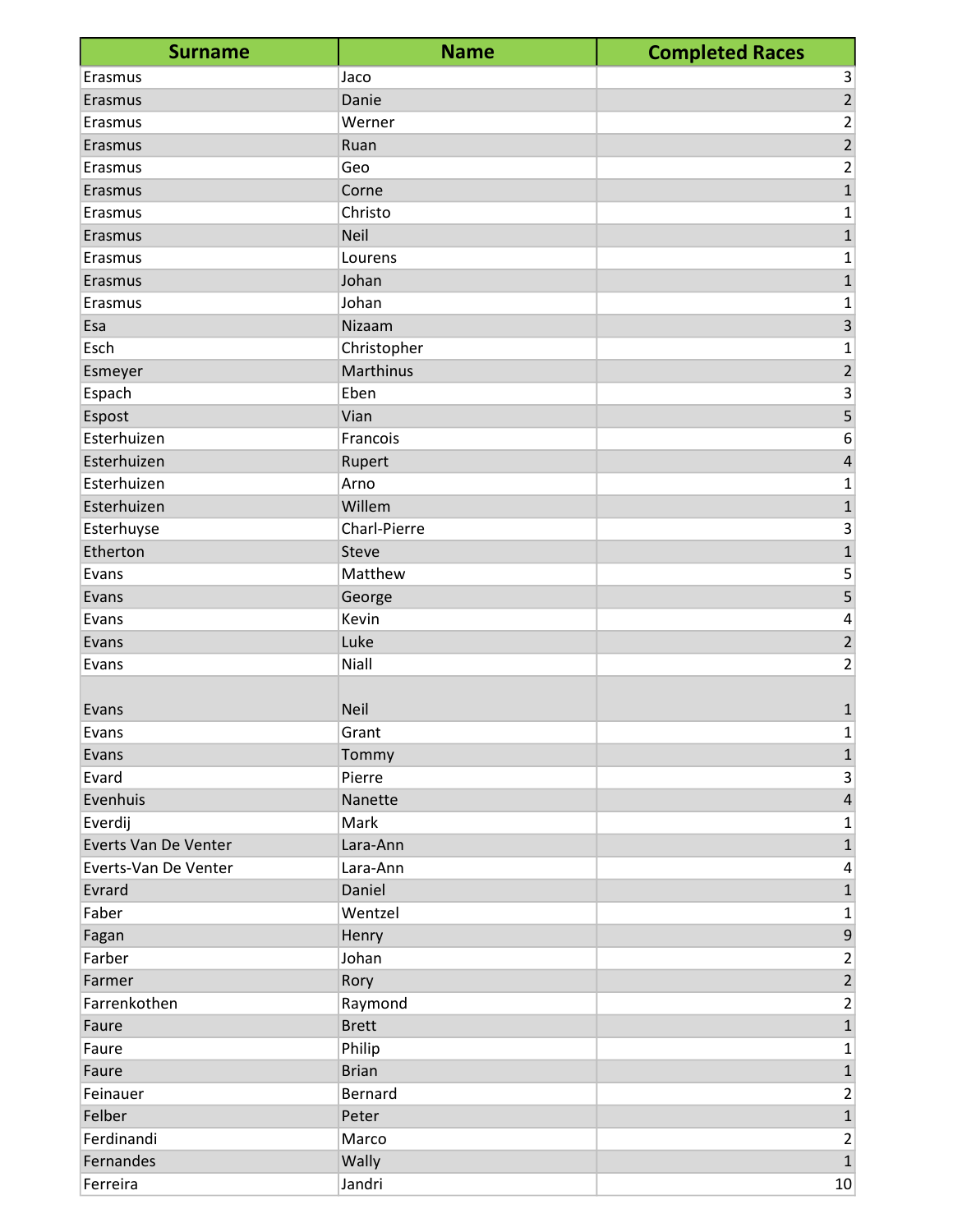| <b>Surname</b>  | <b>Name</b>  | <b>Completed Races</b>  |
|-----------------|--------------|-------------------------|
| Ferreira        | <b>Natie</b> | 5                       |
| Ferreira        | Louis        | 5                       |
| Ferreira        | Philip       | $\overline{\mathbf{4}}$ |
| Ferreira        | Tim          | 4                       |
| Ferreira        | Andre        | $\overline{\mathbf{r}}$ |
| Ferreira        | Louise       | 3                       |
| Ferreira        | Rowan        | $\overline{\mathbf{3}}$ |
| Ferreira        | Nelson       | $\overline{\mathbf{c}}$ |
| Ferreira        | Leigh        | $\mathbf{1}$            |
| Ferreira        | Shaun        | 1                       |
| Ferreira        | Regardt      | $\mathbf{1}$            |
| Ferreira        | Sandra       | 1                       |
| Ferreira        | Calvyn       | $\mathbf{1}$            |
| Ferreira        | Richardt     | 1                       |
| Ferreira        | Jaco         | $\mathbf{1}$            |
| Ferris          | William      | 1                       |
| Fichardt        | Chad         | $\mathbf{1}$            |
| Fick            | Chris        | $\overline{\mathbf{c}}$ |
| <b>Fick</b>     | Coenraad     | $\overline{2}$          |
| Fick            | Lourens      | $\mathbf 1$             |
| Fielding        | Vernon       | $\mathbf 1$             |
| Fiet            | David        | 1                       |
| Fietze          | Patrick      | $\overline{1}$          |
| Figl            | Thomas       | 1                       |
| Finch           | Wayde        | $\mathbf{1}$            |
|                 |              |                         |
| Finlay          | Francois     | $\overline{\mathbf{c}}$ |
| Finnegan        | Chris        | $\mathbf{1}$            |
| Firmani         | Mario        | 2                       |
| Fisher          | Gary         | $\mathbf{1}$            |
| Fisher          | Lynn         | 1                       |
| Fivaz           | Jason        | $\overline{1}$          |
| Fivaz           | Niel         | 1                       |
| <b>Flanders</b> | Garth        | $\mathbf 1$             |
| Flattery        | Billy        | 7                       |
| Flattery        | Grant        | $\overline{2}$          |
| Flax            | Mike         | 1                       |
| Fleming         | Chris        | $\overline{2}$          |
| Fogg            | Adrian       | $\overline{2}$          |
| Folscher        | Danie        | $\mathbf{1}$            |
| Forbes          | Jason        | 2                       |
| Forrest         | Scott        | $\overline{1}$          |
| Forsyth         | Dan          | 1                       |
| Fortuin         | Kobus        | $\mathbf 1$             |
| Foster          | Peter        | 4                       |
| Foster          | Hilton       | $\overline{\mathbf{3}}$ |
| Foster          | Hilton       | 1                       |
| Foster          | Amy          | $\overline{1}$          |
| Fouche          | Charl        | $\mathsf{S}$            |
| Fouche          | Lodiaan      | $\overline{3}$          |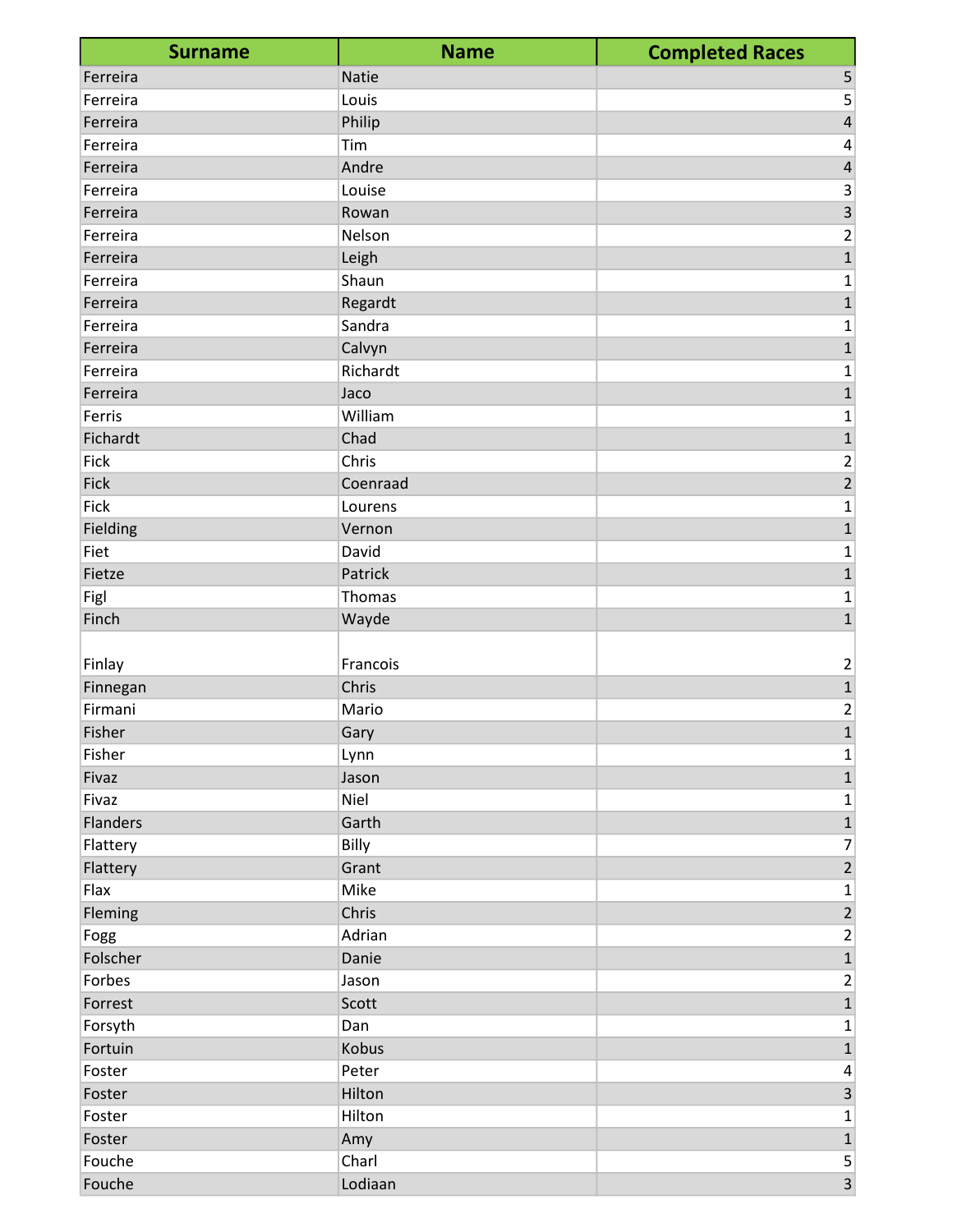| <b>Surname</b>   | <b>Name</b>              | <b>Completed Races</b>  |
|------------------|--------------------------|-------------------------|
| Fouche           | Abrie                    | 3                       |
| Fouche           | Sanet                    | $\overline{2}$          |
| <b>Foulkes</b>   | Oscar                    | $\overline{\mathbf{c}}$ |
| Foulon           | Serge                    | $\overline{2}$          |
| Fourie           | Johan                    | 11                      |
| Fourie           | Johan                    | 5                       |
| Fourie           | Schalk                   | 5                       |
| Fourie           | Elna                     | $\overline{\mathbf{3}}$ |
| Fourie           | George                   | 3                       |
| Fourie           | Jacques                  | $\overline{3}$          |
|                  |                          |                         |
| Fourie           | Jean                     | 3                       |
| Fourie           | Louis                    | $\overline{2}$          |
| Fourie           | Kobus                    | $\overline{c}$          |
| Fourie           | Pieter                   | $\overline{2}$          |
| Fourie           | Chrispin                 | 1                       |
| Fourie           | Sheldon                  | $\mathbf{1}$            |
| Fourie           | Stephan                  | 1                       |
| Fourie           | Christoff                | $\mathbf{1}$            |
| Fourie           | Fred                     | 1                       |
| Fourie           | <b>Marius</b>            | 1                       |
| Fourie           | Gene                     | 1                       |
| Fourie           | <b>Hendrik Frederick</b> | $\overline{1}$          |
|                  |                          |                         |
| Fourie           | Johan                    | 1                       |
| Fourie           | Marc                     | $\mathbf{1}$            |
| Fourie           | Giles                    | $\mathbf 1$             |
| Fourie           | Marthinus                | $\mathbf 1$             |
| Fourie           | Morne                    | 1                       |
| Fourie           | Johan                    | $\mathbf{1}$            |
| Fowler<br>Fowles | Paul<br>Josh             | 1<br>$\overline{2}$     |
|                  |                          |                         |
| Francis          | Bernard                  | 1<br>$\overline{2}$     |
| Francois         | Jan                      |                         |
| Francois         | Stephan                  | 1                       |
| Franken          | Mc                       | $\mathbf 1$             |
| Frankenfeld      | Hendry                   | 3                       |
| Franz            | Markus                   | $\overline{1}$          |
| Franzsen         | <b>Tertius</b>           | 3                       |
| Fraser           | Scott                    | $\mathbf{1}$            |
| Fraser-Mackenzie | Martin                   | 1                       |
| Frayne           | Shaun                    | $\overline{\mathbf{3}}$ |
| Frick            | Frederika                | 5                       |
| Fritz            | Kurt                     | $\mathbf 1$             |
| Fundaro          | Ryan                     | 1                       |
| Funston          | Antony                   | $\overline{2}$          |
| <b>Furness</b>   | Kevern                   | $\overline{c}$          |
| Furstenberg      | Johan                    | $\overline{2}$          |
| Fussell          | Craig                    | $\overline{7}$          |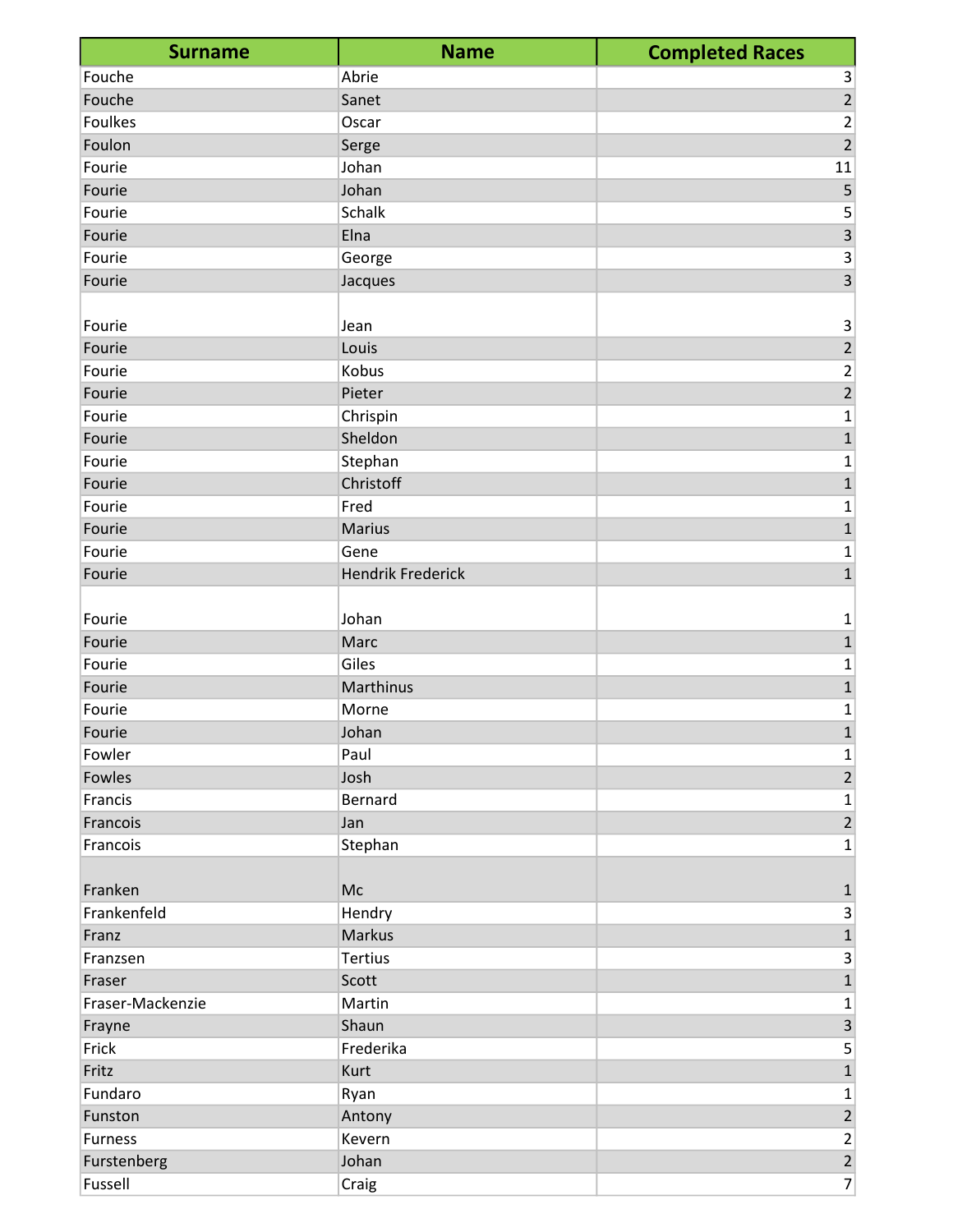| <b>Surname</b> | <b>Name</b>   | <b>Completed Races</b>    |
|----------------|---------------|---------------------------|
| Futter         | Denis         | $\mathbf{1}$              |
| Fyfe           | Dirk          | 5                         |
| Gagiano        | Douglas       | $\overline{1}$            |
| Gale           | John          | 10                        |
| Gallias        | Darren        | $\sqrt{2}$                |
| Gamildien      | Tauriq        | $\mathbf 1$               |
| Gammie         | Gareth        | 5                         |
| Garrett        | David         | $\overline{\mathbf{r}}$   |
| Geldenhuis     | Reinette      | $\overline{4}$            |
| Geldenhuis     | Werner        | $\mathbf 1$               |
| Geldenhuys     | Thinus        | 5                         |
| Geldenhuys     | Jaco          | $\pmb{4}$                 |
| Geldenhuys     | Pieter        | $\overline{2}$            |
| Geldenhuys     | Neil          | $\frac{2}{2}$             |
| Geldenhuys     | Stuart        |                           |
| Geldenhuys     | Hildegarde    | $\mathbf 2$               |
| Geldenhuys     | Aldre         | $\overline{\mathbf{c}}$   |
| Geldenhuys     | Albe          | $\mathbf 2$               |
| Geldenhuys     | <b>Nardus</b> | $\overline{2}$            |
| Geldenhuys     | Sunet         | $\mathbf{1}$              |
| Gelderblom     | Andre         | $\overline{1}$            |
| Gelling        | <b>Brian</b>  | $\boldsymbol{6}$          |
| Gentis         | Vic           | $\overline{\mathbf{3}}$   |
| George         | Graydon       | $\overline{c}$            |
| George         | David         | $\overline{1}$            |
| Gerber         | Jan-Paul      | 11                        |
| Gerber         | Craig         | $\boldsymbol{6}$          |
| Gerber         | Johann        | $\mathsf 3$               |
| Gerber         | Johannes      | $\overline{1}$            |
| Gerber         | Eugene        | $\mathbf{1}$              |
| Gerber         | <b>Bennie</b> | $\mathbf 1$               |
| Gerber         | Stiaan        | $\mathbf{1}$              |
| Gerhardus      | Stefanus      | $\mathbf 1$               |
| Gericke        | <b>Braam</b>  | $\overline{7}$            |
| Gericke        | Morne         | $\mathbf 1$               |
| Germishuys     | Bill          | $\mathbf{1}$              |
| Gerryts        | <b>Niel</b>   | 5                         |
| Gerstner       | Craig         | $\mathbf 1$               |
| Geyer          | Christo       | $\sqrt{4}$                |
| Geyer          | Manus         | $\mathbf 1$               |
| Gibbard        | Andrew        | $\mathbf 1$               |
| Gibbings       | Paul          | $\ensuremath{\mathsf{3}}$ |
| Giddey         | Jonathan      | $\overline{1}$            |
| Gie            | <b>Bruce</b>  | $\overline{\mathbf{4}}$   |
| Gierdien       | Shuaib        | $\mathbf 1$               |
| Gildenhuys     | <b>Burt</b>   | $\mathsf 3$               |
| Gildenhuys     | Hannes        | $\overline{\mathbf{3}}$   |
| Gildenhuys     | Heinrich      | $\overline{2}$            |
| Gildenhuys     | Anton         | $\mathbf 1$               |
| Gildenhuys     | Pieter        | $\mathbf 1$               |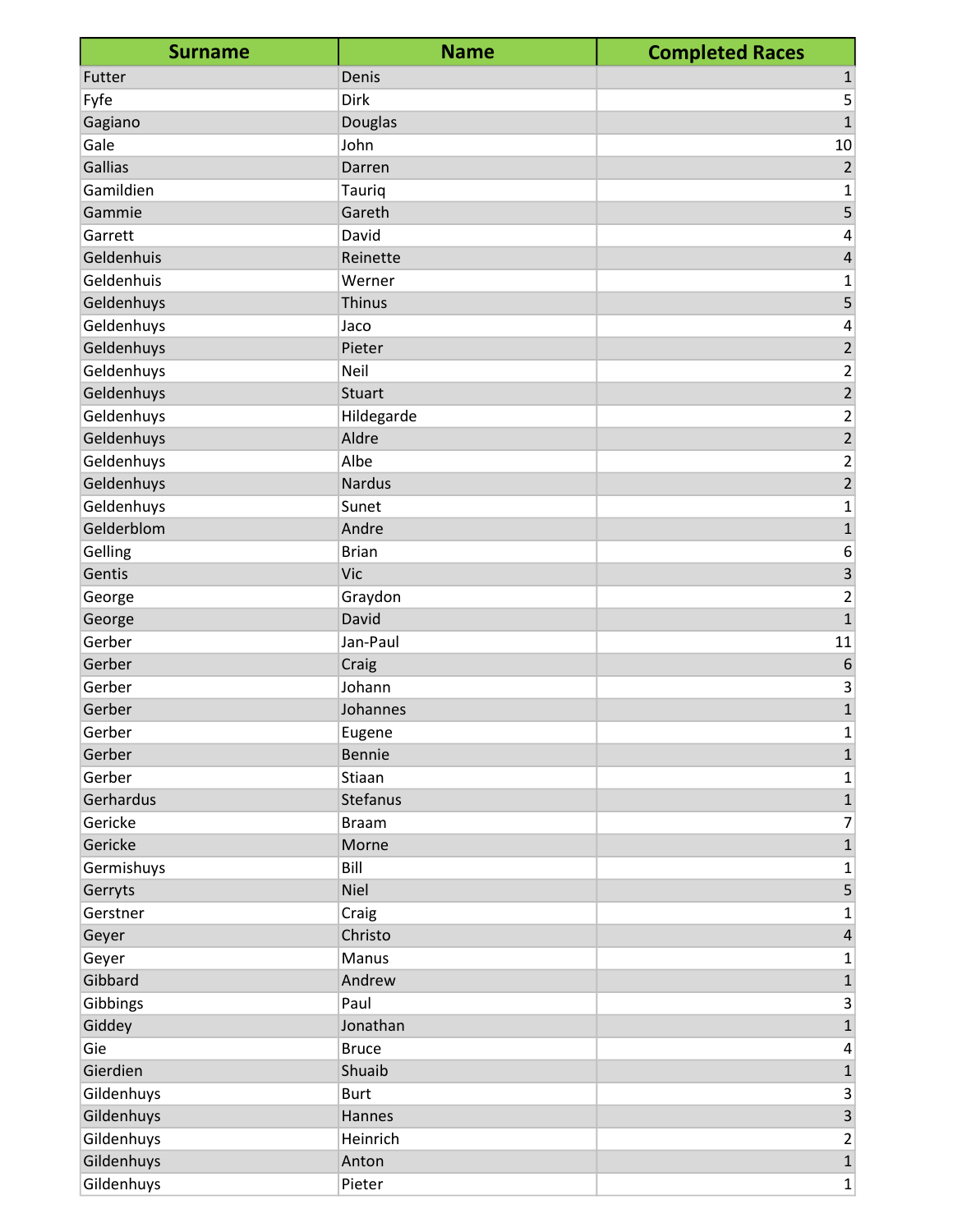| <b>Surname</b> | <b>Name</b>    | <b>Completed Races</b>  |
|----------------|----------------|-------------------------|
| Gilfillan      | Katie          | $\mathbf{1}$            |
| Gilfillan      | Gordon         | 1                       |
| Giliomee       | <b>Tertius</b> | 4                       |
| Giliomee       | Hein           | 2                       |
| Giliomee       | Nicola         | $\overline{2}$          |
| Giliomee       | Niel           | 1                       |
| Giliomee       | Pieter         | 1                       |
| Giliomee       | Benjamin       | 1                       |
| Gill           | Megan          | $\mathbf{1}$            |
| Gillatt        | Dean           | 1                       |
| Gilliland      | Andre          | $\overline{\mathbf{3}}$ |
| Gilmour        | Jonathan       | 1                       |
| Gilmour        | Philip         | $\mathbf 1$             |
| Ginyayo        | Aphiwe         | 1                       |
| Gleed          | Paul           | $\sqrt{4}$              |
| Gleeson        | Martin         | 5                       |
| Glover         | Monica         | $\mathbf 1$             |
| Gnudi          | Roberto        | 1                       |
| Gobregts       | Rian           | $\mathbf{1}$            |
| Godinho        | Sheldon        | 1                       |
| Godwin         | Paul           | $\mathbf{1}$            |
| Goldberg       | Louis          | 1                       |
| Goldie         | Pierre         | $\mathbf{1}$            |
| Goncalves      | Rory Justin    | 2                       |
| Goodspeed      | Kevin          | $\overline{3}$          |
| Goodwin        | Grant          | 1                       |
| Goosen         | Jannie         | 5                       |
|                |                |                         |
| Goosen         | Cobus          | 4                       |
| Goosen         | <b>Niel</b>    | $\overline{\mathbf{c}}$ |
| Goosen         | Greg           | 1                       |
| Goosen         | Lood           | $\mathbf{1}$            |
| Goosen         | Stefan         | 1                       |
| Goosen         | Danie          | $\mathbf{1}$            |
| Goosen         | Eugene         | 1                       |
| Gordge         | Richard        | $\mathbf 2$             |
| Gordon         | Alan           | $\overline{2}$          |
| Gordon         | George         | $\mathbf 1$             |
| Gorin          | Domenic        | 1                       |
| Gosling        | Denham         | $\mathbf{1}$            |
| Gous           | Stephan        | 4                       |
| Gous           | Hannes         | $\mathbf{1}$            |
| Goussard       | Charl          | 5                       |
| Gouws          | Gerhard        | $\mathbf{1}$            |
| Gouws          | Coetzee        | 1                       |
| Gower          | Rob            | $\mathbf{1}$            |
| Graham         | Liam           | 4                       |
| Grasso         | Gaetano        | $\mathbf{1}$            |
| Gray           | Kerry          | 1                       |
| Greeff         | Paul           | $\overline{2}$          |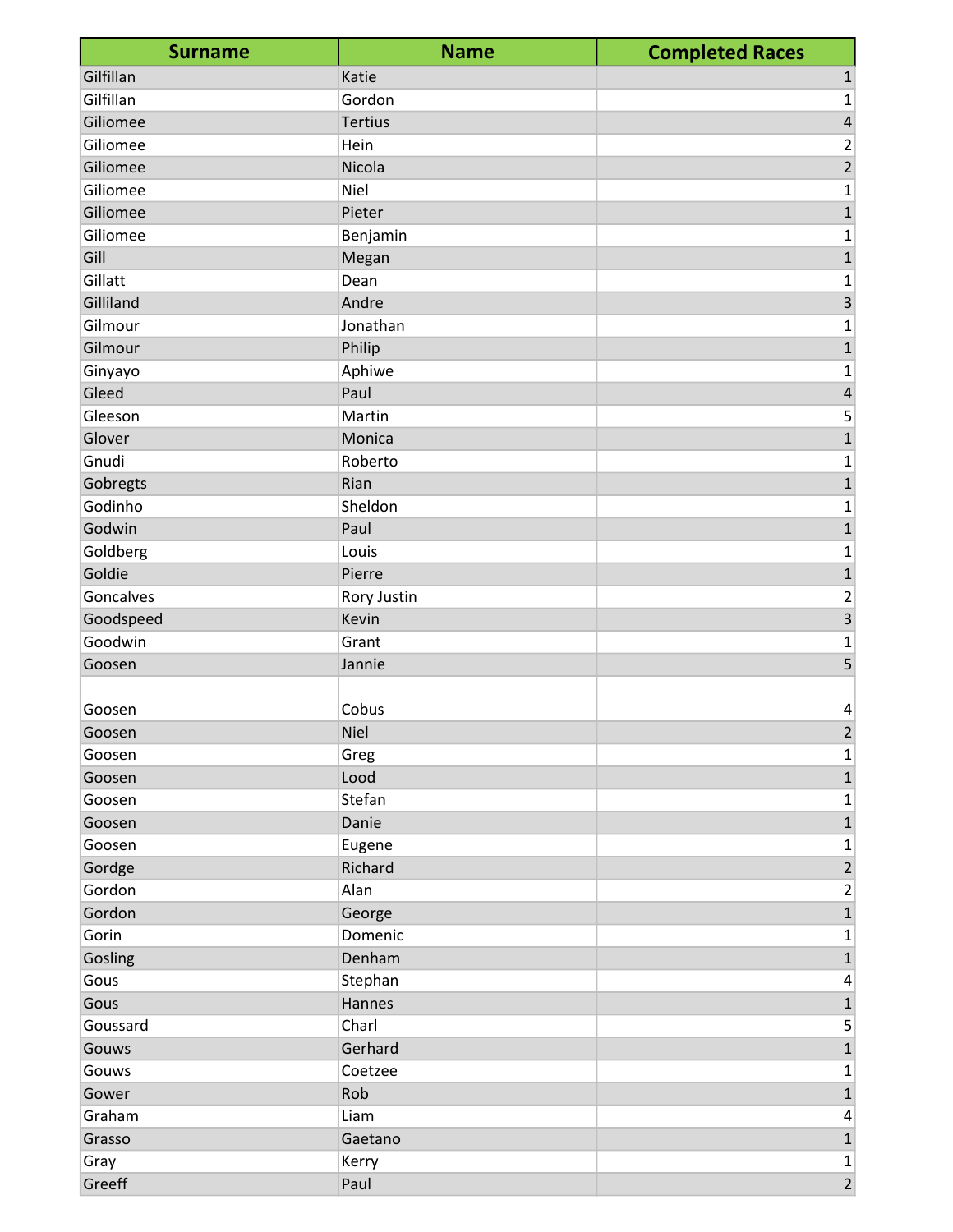| <b>Surname</b> | <b>Name</b>  | <b>Completed Races</b> |
|----------------|--------------|------------------------|
| Greeff         | Nicholas     | 1                      |
| Green          | Erica        | $\sqrt{4}$             |
| Green          | <b>Brent</b> | 4                      |
| Green          | Chris        | $\overline{2}$         |
| Green          | Colin        | 2                      |
| Green          | Ryan         | $\mathbf{1}$           |
| Green          | Jock         | 1                      |
| Green          | Graeme       | $\mathbf{1}$           |
| Green          | David        | 1                      |
| Greenwood      | Deon         | $\overline{2}$         |
| Greer          | Conrad       | 5                      |
| Greiff         | Ira          | $\mathbf{1}$           |
| Grey           | Hannes       | 1                      |
| Greyling       | Ivin         | $\overline{2}$         |
| Greyling       | Mario        | 1                      |
| Greyling       | Eben         | 1                      |
| Griebenow      | Danny        | 2                      |
| Griesel        | Dawie        | $\overline{1}$         |
| Griesel        | Bernard      | 1                      |
|                |              |                        |
| Griesel        | Jessica      | 1                      |
| Griessel       | Dawid        | 2                      |
| Griffin        | Dean         | $\mathbf{1}$           |
| Griffioen      | Johan        | 3                      |
| Griffioen      | Pierre       | $\mathbf{1}$           |
| Griffiths      | Byron        | 4                      |
| Griffiths      | Merryck      | $\mathbf 1$            |
| Griggs         | Gavin        | 5                      |
| Grimanis       | Andrew       | $\overline{2}$         |
| Gripper        | Paul         | $\mathbf 1$            |
| Grobbelaar     | Phillip      | $\overline{7}$         |
| Grobbelaar     | Johan        | 1                      |
| Grobbelaar     | Heinrich     | $\mathbf{1}$           |
| Grobler        | Christiaan   | 3                      |
| Grobler        | Stephan      | $\overline{2}$         |
| Grobler        | Dirk         | 2                      |
| Grobler        | Matthew      | $\mathbf{1}$           |
| Grobler        | Theo         | 1                      |
| Grobler        | Gerhard      | $\mathbf 1$            |
| Groenewal      | Tedd         | $\overline{c}$         |
| Groenewald     | Pieter       | $\overline{3}$         |
| Groenewald     | Louis        | 3                      |
| Groenewald     | Johann       | $\overline{2}$         |
| Groenewald     | Christiaan   | $\overline{2}$         |
| Groenewald     | Willem       | $\overline{2}$         |
| Groenewald     | Spook        | 2                      |
| Groenewald     | Martin       | $\mathbf{1}$           |
| Groenewald     | De Villiers  | 1                      |
| Groenewald     | Hainro       | $\mathbf{1}$           |
| Groenewald     | Christo      | $\mathbf{1}$           |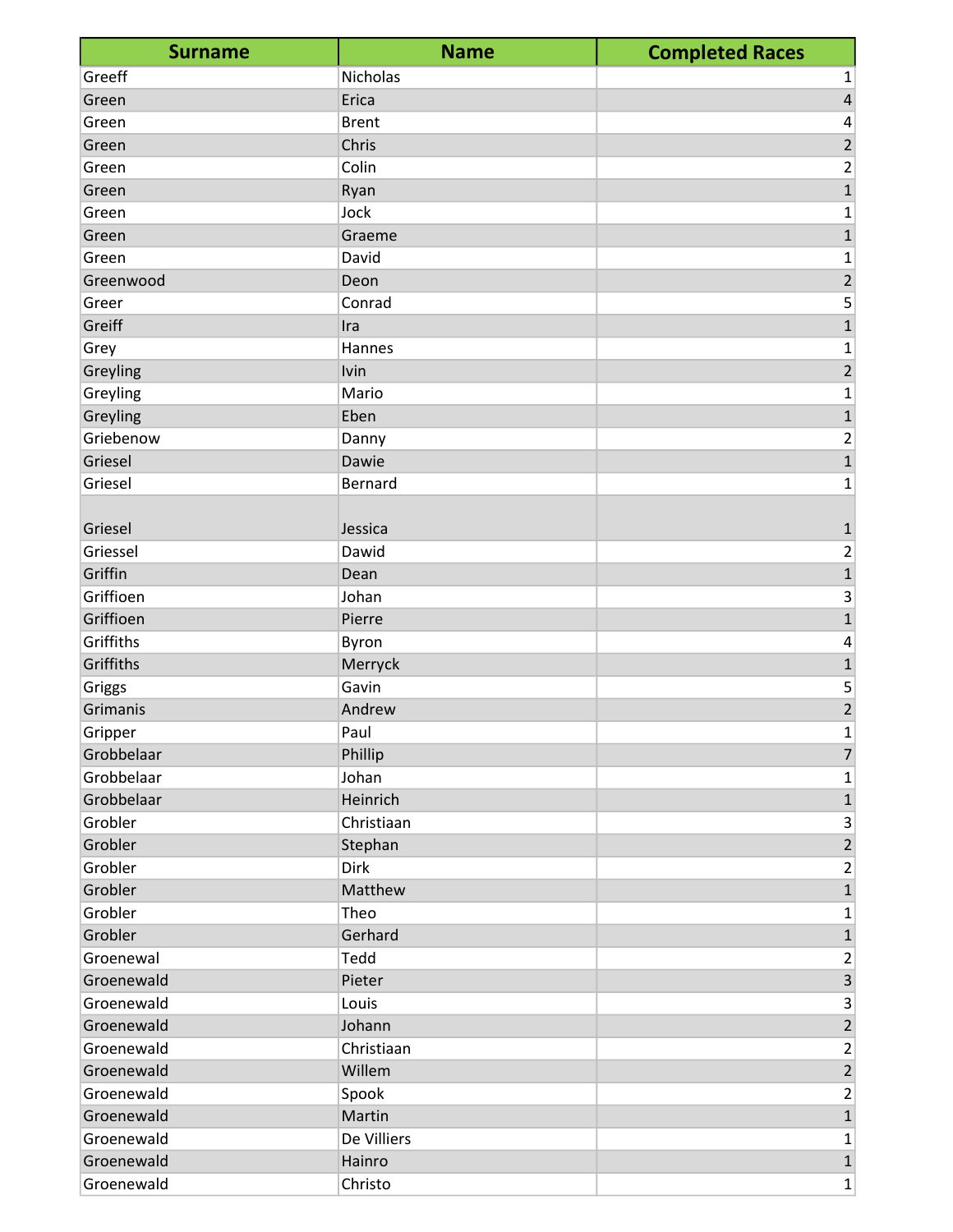| <b>Surname</b> | <b>Name</b>    | <b>Completed Races</b>  |
|----------------|----------------|-------------------------|
| Groenewald     | Jacques        | $\mathbf{1}$            |
| Groenewald     | Green          | $\mathbf 1$             |
| Grotepass      | Frans          | 5                       |
| Grotepass      | <b>Bianca</b>  | $\overline{\mathbf{c}}$ |
| Grotepass      | Debi           | $\overline{1}$          |
| Grotepass      | Erika          | 1                       |
| Groustra       | Renay          | 5                       |
| Grove          | Jean           | $\overline{\mathbf{c}}$ |
| Grovers        | Lester         | $\overline{1}$          |
| Grundlingh     | <b>Brendan</b> | $\mathbf 1$             |
| Grune          | Marc           | $\overline{c}$          |
| Grune          | Nina           | $\mathbf 1$             |
| Gutschow       | Dieter         | $\pmb{4}$               |
| Gutter         | Jannie         | $\mathbf 1$             |
| Gutter         | Jan Hendrik    | $\mathbf 1$             |
| Gutter         | Jan-Hendrik    | $\mathbf 1$             |
| Haarhoff       | Alastair       | $\mathbf 1$             |
| Haarhoff       | Mark           | $\mathbf 1$             |
| Habib          | Ryan           | $\overline{c}$          |
| Hadlow         | lan            | $\overline{\mathbf{c}}$ |
| Hage           | Dyonn          | $\overline{1}$          |
| Hage           | <b>Barbara</b> | $\mathbf 1$             |
| Hagen          | James          | $\overline{1}$          |
| Hahn           | Dean           | 11                      |
| Hahn           | Zelda          | $\mathbf 1$             |
| Hahn           | Jody           | $\mathbf 1$             |
| Hahn           | Tristan        | $\mathbf 1$             |
| Haigh-Smith    | Ashley         | $\overline{\mathbf{c}}$ |
| Haines         | Jesse          | $\overline{1}$          |
| Haley          | Jarryd         | 4                       |
| Hall           | Grant          | $\overline{2}$          |
| Hall           | Rob            | $\mathbf 1$             |
| Hall           | Ryan           | $\mathbf 1$             |
| Halsey         | Clinton        | 1                       |
| Halvorsen      | Caroline       | $\mathbf{1}$            |
| Haman          | Franklin       | $\mathbf{1}$            |
| Hamel          | Lance          | $\overline{\mathbf{3}}$ |
| Hamid          | Luqman         | $\mathbf 1$             |
| Hamilton       | Jeanette       | $\mathbf 1$             |
| Hamilton       | Pieter         | $\mathbf 1$             |
| Hamman         | <b>Derick</b>  | $\boldsymbol{9}$        |
| Hamman         | Bennie         | $\mathbf 1$             |
| Hamman         | Francois       | $\mathbf 1$             |
| Hammer         | Mark           | $\overline{2}$          |
| Hammond        | Timothy        | $\overline{\mathbf{3}}$ |
| Hanekom        | Hannes         | $\boldsymbol{9}$        |
| Hanekom        | John           | $\boldsymbol{6}$        |
| Hanekom        | Wilhelm        | 6                       |
| Hanekom        | Kobus          | $\overline{\mathbf{3}}$ |
| Hanekom        | Jan-Hendrik    | $\overline{\mathbf{3}}$ |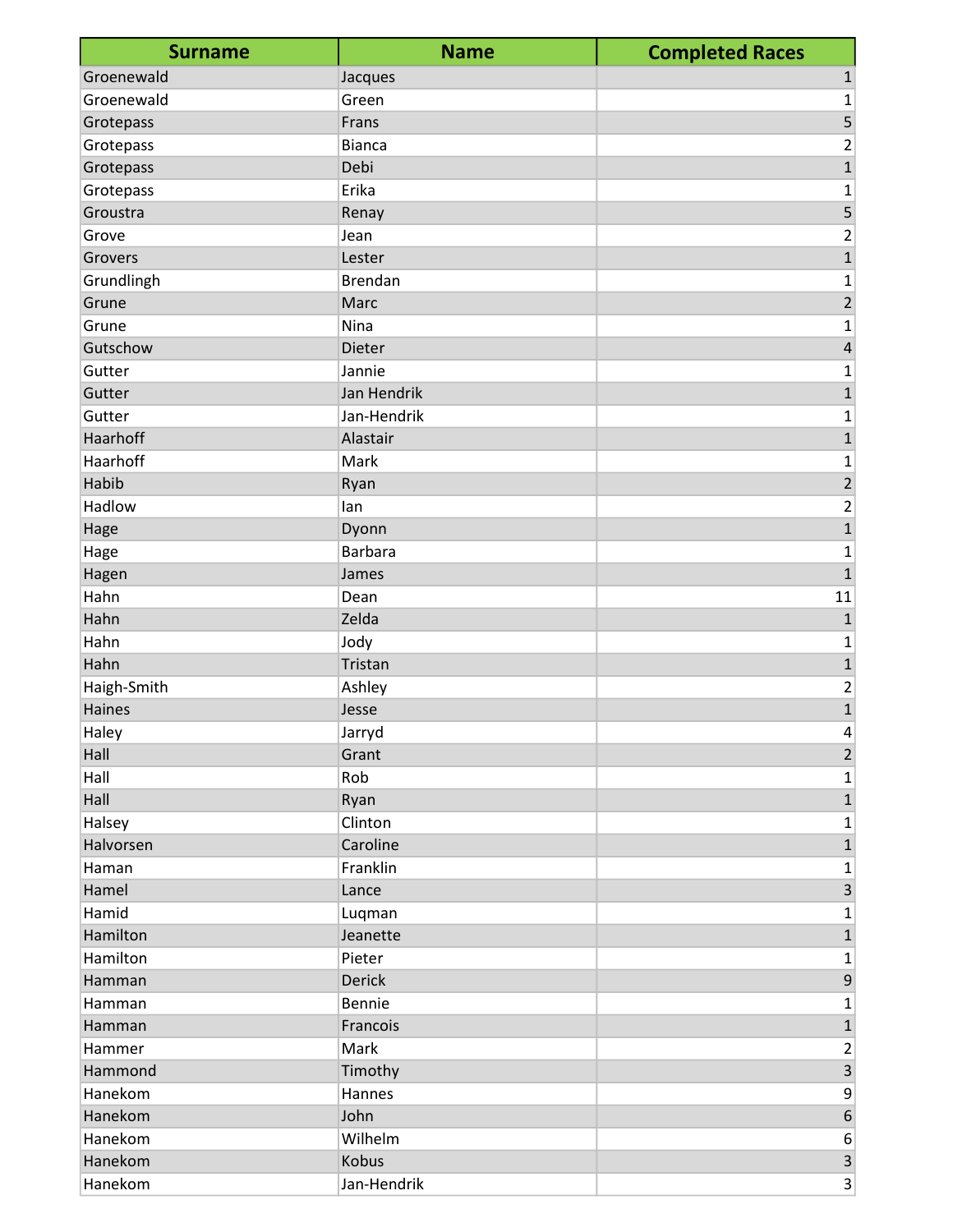| <b>Surname</b>    | <b>Name</b> | <b>Completed Races</b>  |
|-------------------|-------------|-------------------------|
| Hanekom           | Alwyn       | $\overline{2}$          |
| Hannie            | Owen        | $\overline{c}$          |
| Hannington        | Roy         | $\mathbf{1}$            |
| Hans              | Benino      | 1                       |
| Hansen            | Cuan        | $\mathbf{1}$            |
| Hansen            | <b>Nils</b> | 1                       |
| Hansson           | Martin      | 1                       |
| Hansson           | Martin      | 1                       |
| Harcombe          | Garth       | $\overline{\mathbf{3}}$ |
| Hardcastle        | Peter       | 3                       |
| Hardham           | Greg        | $\mathbf{1}$            |
| Harmzen-Pretorius | Elrika      | 1                       |
| <b>Harris</b>     | Zaid        | $\overline{\mathbf{4}}$ |
| Harris            | Adrian      | 3                       |
| <b>Harris</b>     | Shaun       | $\overline{2}$          |
| Harris            | Ettienne    | $\overline{2}$          |
| <b>Harris</b>     | Sonja       | $\mathbf{1}$            |
| <b>Harris</b>     | Allen       | 1                       |
| Harrison          | Ann         | 7                       |
| Harrison          | Christine   | 2                       |
| Hart              | Rob         | $\overline{1}$          |
| Hart              | Rex         | 1                       |
| Hartman           | Werner      | $\boldsymbol{6}$        |
| Hartmann          | Paul        | 4                       |
| Hartog            | Frikkie     | 4                       |
| Harvie            | Allen       | 1                       |
| Hatchwell         | Ben         | $\mathbf{1}$            |
| Hattas            | Junaid      | 1                       |
| Hattingh          | Iniel       | 5                       |
| Hattingh          | Herman      | $\overline{2}$          |
|                   |             |                         |
| Hattingh          | Petrus      | $\mathbf{1}$            |
| Hattingh          | Werner      | 1                       |
| Hattingh          | Stefan      | $\overline{1}$          |
| Hattingh          | Renier      | $\mathbf{1}$            |
| Haupt             | Adrian      | $\pmb{4}$               |
| Hauptfleisch      | Jak         | 1                       |
| Havenga           | Leon        | $\overline{\mathbf{3}}$ |
| Havenga           | Jan         | $\overline{\mathbf{c}}$ |
| Havenga           | Inus        | $\overline{1}$          |
| Havenga           | Jan-Hendrik | 1                       |
| Haward            | Kevin       | $\mathbf 1$             |
| Hawthorn          | Peter       | 1                       |
| Hayes             | Steven      | $\mathbf 1$             |
| Hayman            | Sally       | 1                       |
|                   |             |                         |
| Hayward           | Clyde       | $\mathbf 1$             |
| Haywood           | Vanessa     | $\overline{2}$          |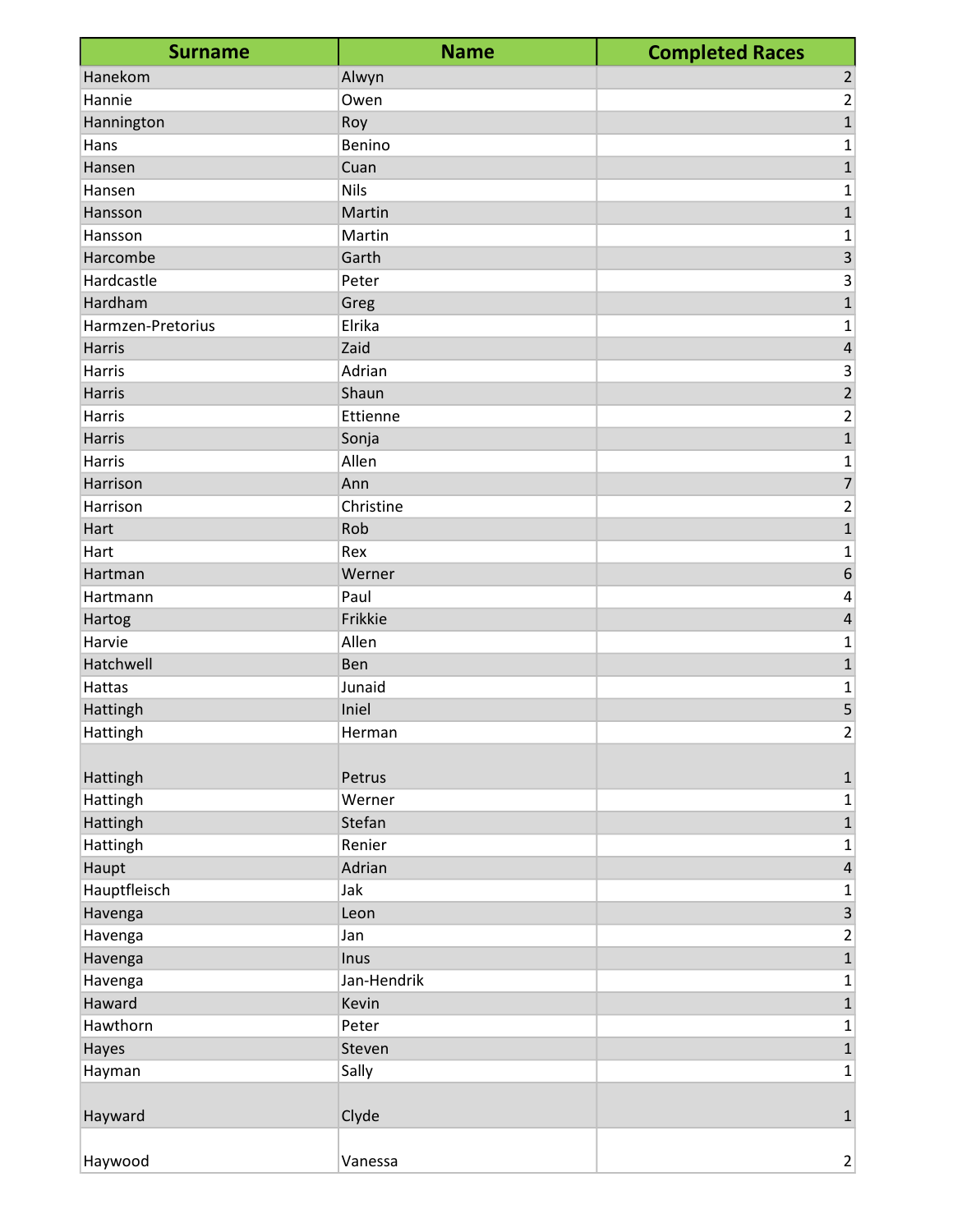| <b>Surname</b>   | <b>Name</b>    | <b>Completed Races</b>  |
|------------------|----------------|-------------------------|
|                  |                |                         |
| Haywood          | Nikki          | 1                       |
|                  |                |                         |
| Hector           | Graham         | 1                       |
| Heenop           | Jan            | $\mathbf{1}$            |
| Hein             | Thomas         | 1                       |
| Hellawell        | James          | 1                       |
| Hemphill         | <b>Bradley</b> | 4                       |
| Henderson        | <b>Bruce</b>   | $\mathbf{1}$            |
| Henderson        | Jacqui         | 1                       |
| Hendricks        | Imran          | $\overline{2}$          |
| Hendricks        | Marchall       | 1                       |
| <b>Hendricks</b> | Breyton        | $\mathbf 1$             |
| Hendrik          | Werner         | 1                       |
| <b>Hendriks</b>  | Colin          | 5                       |
| Hendriks         | Grant          | 1                       |
| Hendrikse        | Riaan          | $\mathsf 3$             |
| Hendriksen       | Martin         | $\overline{\mathbf{c}}$ |
| Hendriksz        | Cobus          | $\overline{\mathbf{3}}$ |
| Hendry           | Tony           | $\mathbf 1$             |
| Henn             | Anel           | $\overline{2}$          |
| Henning          | Frederick      | 9                       |
| Henning          | Malcolm        | $\mathbf{1}$            |
| Hepburn          | Simon          | 1                       |
| Herbert          | Dawn           | $\mathbf{1}$            |
|                  |                |                         |
| Herbst           | Chris          | 8                       |
| Herbst           | <b>Barend</b>  | $\mathbf{1}$            |
| Herholdt         | Ben            | 1                       |
| Herholdt         | Michiel        | $\mathbf{1}$            |
| Herman           | Carl           | 1                       |
| Herman           | Timmerman      | $\mathbf 1$             |
| Herselman        | Jacques        | 5                       |
| Herselman        | Eduard         | $\overline{\mathbf{5}}$ |
| Herselman        | Morne          | $\overline{c}$          |
| Herselman        | Rohan          | $\mathbf 1$             |
| Heunis           | Herman         | 4                       |
| Heydenrych       | Colin          | $\mathbf{1}$            |
| Heymann          | Ferdinand      | 1                       |
| Heyns            | Gert           | 10                      |
| Heyns            | Pieter         | 1                       |
| Heyns            | Etresia        | $\mathbf{1}$            |
| Heyns            | Ryna           | 1                       |
| Hickley          | <b>Marius</b>  | $\overline{2}$          |
| Hiddema          | Wim            | 1                       |
| Hieckmann        | Dean           | $\overline{4}$          |
| Hiemstra         | Sarel          | 1                       |
| Higginbotham     | Andy           | $\mathbf 1$             |
| Higgo            | Grant          | $\overline{2}$          |
| <b>Higgs</b>     | David          | $\overline{4}$          |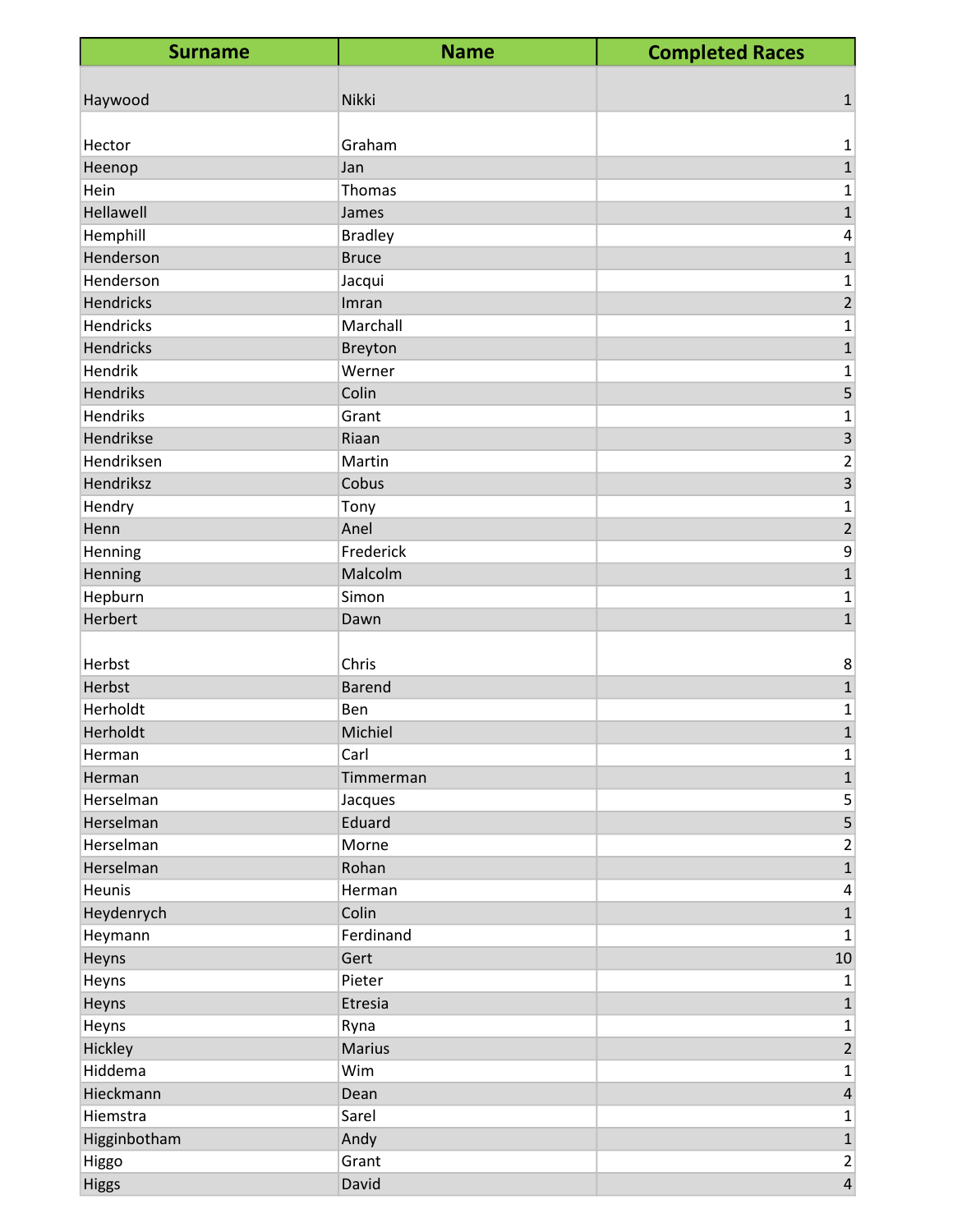| <b>Surname</b> | <b>Name</b> | <b>Completed Races</b>         |
|----------------|-------------|--------------------------------|
| Hildebrand     | Juan-Pierre | $\overline{2}$                 |
| Hildebrand     | Mario       | $\overline{1}$                 |
| Hill           | Vincent     | 5                              |
| Hill           | Sarah       | $\overline{\mathbf{3}}$        |
| Hill           | Werner      | 1                              |
| Hill           | Rob         | $\mathbf{1}$                   |
|                |             |                                |
| Hillebrand     | Wouter      | $\overline{\mathbf{c}}$        |
| Hillinger      | Leo         | $\mathbf{1}$                   |
| Hindle         | Clayton     | 3                              |
| Hirsch         | Andrew      | $\overline{1}$                 |
| Hobbs          | Adrian      | 1                              |
| Hobbs          | Ross        | $\mathbf{1}$                   |
| Hobson         | Lizl        | 3                              |
| Hobson         | Robert      | $\overline{2}$                 |
| Hockey         | Temlett     | 1                              |
| Hodgson        | Wayne       | 6                              |
| Hodgson        | Nathan      | 1                              |
|                |             |                                |
| Hodgson        | Daniel      | $\mathbf{1}$                   |
| Hoek           | Timothy     | 5                              |
| Hoek           | Warren      | $\mathbf{1}$                   |
| Hoffman        | Roger       | 2                              |
| Hoffman        | Dianne      | $\overline{2}$                 |
| Hofmeyr        | Stefan      | 3                              |
| Hofmeyr        | Lou         | $\overline{2}$                 |
| Hofmeyr        | Jan-Hendrik | $\mathbf 2$                    |
| Hofmeyr        | Chris       | $\mathbf 1$                    |
| Hohenstein     | Helgo       | 1                              |
| Holm           | Steven      | $\overline{2}$                 |
| Holt           | George      | 1                              |
| Holtman        | Charl       | $\overline{\mathbf{3}}$        |
| Holtz          | Marco       | 1                              |
| Holtzhausen    | lan         | $\overline{2}$                 |
| Honiball       | Deon        | 5                              |
| Hopkins        | Amy         | $\overline{1}$                 |
| Hopley         | Eugene      | 1                              |
| Hops           | Christopher | $\boldsymbol{6}$               |
| Hops           | Alastair    | 4                              |
| Hops           | Nicholas    | 3                              |
| Horn           | Theresa     | $\overline{\mathbf{c}}$        |
| Horne          | Dean        | $\overline{2}$                 |
| Hornsby        | Justin      | 1                              |
| Horsford       | Paul        | $\overline{3}$                 |
| Horsman        | Ryan        | $\mathbf 2$                    |
| Hougaard       | Emil        | $\overline{3}$                 |
| Hough          | Simon       | 6                              |
| Hubbard        | Hendrik     |                                |
|                |             | $\mathbf{1}$<br>3 <sup>2</sup> |
| Hubner         | Kelly       |                                |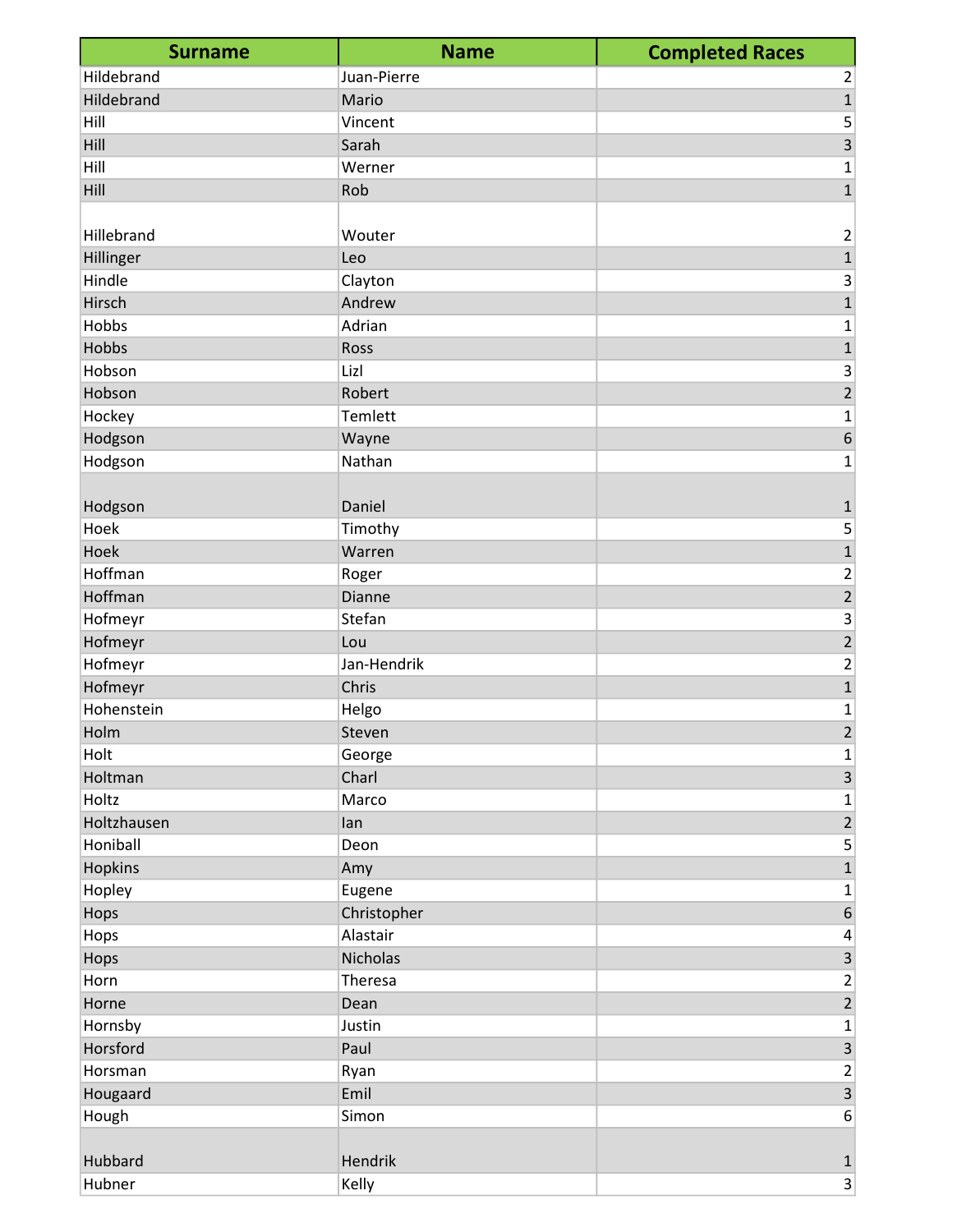| <b>Surname</b>  | <b>Name</b>          | <b>Completed Races</b>  |
|-----------------|----------------------|-------------------------|
| Hudson          | David                | $\mathbf{1}$            |
| Hudson          | Hudson               | $\mathbf 1$             |
| Hughes          | Reece                | $\overline{2}$          |
| Hughes          | Quewen               | $\mathbf 1$             |
| Hughes          | <b>Bruce</b>         | $\overline{1}$          |
| Hughes          | Quewin               | $\mathbf 1$             |
| Hughes          | <b>William James</b> | $\overline{1}$          |
| Huglin          | Tony                 | 1                       |
| Hugo            | Pieter               | $\overline{\mathbf{r}}$ |
| Hugo            | Almarie              | $\mathbf 2$             |
| Hugo            | Ryan                 | $\overline{2}$          |
| Hugo            | Jean                 | $\mathbf 1$             |
| Huisamen        | Johan                | $\mathbf{1}$            |
| Huiskens        | Gerhard              | $\overline{c}$          |
| Hulley          | <b>Brandon</b>       | $\overline{2}$          |
| Human           | Johannes             | $\mathsf S$             |
| Human           | Johan                | $\overline{\mathbf{3}}$ |
| Human           | <b>Tertius</b>       | $\mathsf 3$             |
| Human           | Jacobus              | $\overline{2}$          |
| Human           | Hanri                | $\mathbf 1$             |
| Human-Duminy    | Karen                | $\overline{2}$          |
| Hume            | Garth                | 1                       |
| Hume            | Craig                | $\mathbf 1$             |
| Hurter          | Marius               | $\overline{\mathbf{c}}$ |
| <b>Hutchons</b> | Kent                 | $\overline{2}$          |
| Hutton          | Andrew               | $\overline{\mathbf{r}}$ |
| Hutton          | Hayden               | $\overline{1}$          |
| Huysamer        | Heinrich             | 5                       |
| Huyser          | Johan                | $\overline{1}$          |
| Imbriolo        | Greg                 | $\overline{4}$          |
| Immelman        | Andre                | 12                      |
| Immelman        | Carlo                | $\overline{2}$          |
| Immelman        | Michael              | $\mathbf 1$             |
| Immelman        | lan                  | 1                       |
| Impey           | Delaney              | $\mathbf 1$             |
| Innes           | Jonathan             | 5                       |
| Iqani           | Nat                  | $\mathbf 1$             |
| Isaacs          | Malcolm              | $\boldsymbol{7}$        |
| Isaacs          | Gamiem               | $\overline{5}$          |
| Ivan            | Quinton              | $\mathbf{1}$            |
| Iverach         | <b>Brandon</b>       | $\overline{\mathbf{3}}$ |
| Izeboud         | Joe                  | $\overline{2}$          |
| Jackson         | Jacqui               | 5                       |
| Jackson         | Michael              | $\overline{2}$          |
| Jackson         | Lynn                 | $\mathbf 1$             |
| Jackson         | Rob                  | $\mathbf{1}$            |
| Jackson         | <b>Brad</b>          | $\mathbf 1$             |
| Jackson         | Dave                 | 1                       |
| Jacobs          | Colleen              | $10\,$                  |
| Jacobs          | Michael              | $\bf 8$                 |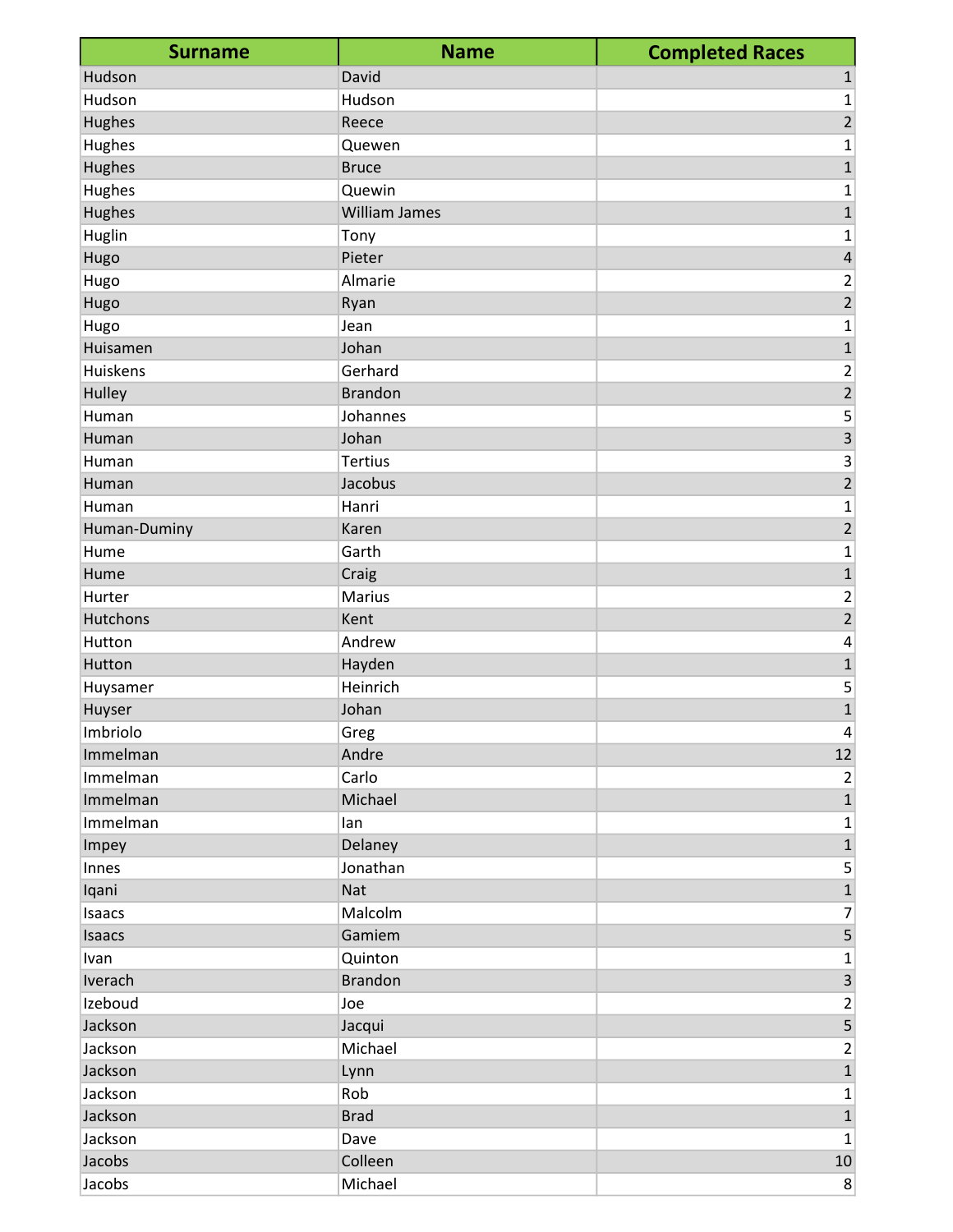| <b>Surname</b>      | <b>Name</b>    | <b>Completed Races</b> |
|---------------------|----------------|------------------------|
| Jacobs              | Johan          | 8                      |
| Jacobs              | Leon           | 4                      |
| Jacobs              | Anneke         | 4                      |
| Jacobs              | Johandri       | 3                      |
| Jacobs              | Kevin          | $\overline{3}$         |
| Jacobs              | Jacques        | 1                      |
| Jacobs              | Danie          | 1                      |
| Jacobs              | Johan          | 1                      |
| Jacobs              | James          | $\mathbf{1}$           |
| Jacobs              | Ferdinand      | 1                      |
| Jacobs              | Lesley         | $\mathbf{1}$           |
| Jacobs              | Johannes       | 1                      |
| Jacobs              | Paul           | $\mathbf 1$            |
| Jacobs              | Willem         | 1                      |
| Jacobs              | <b>Brendon</b> | $\mathbf{1}$           |
| Jacobsohn           | Martin         | 2                      |
| Jacobus             | Philippus      | $\overline{c}$         |
| Jacoby              | Kevin          | 3                      |
| Jaffar              | Abdullah       | 3                      |
| Jaffar              | Yacoob         | 2                      |
| Jaffer              | Seraaj         | $\mathbf{1}$           |
| Jager               | Berend         | 1                      |
| Jakins              | Heike          | $\overline{2}$         |
| Jakobsen            | Jakes          | 2                      |
|                     |                |                        |
| Jakoet              | Faizel         | 2                      |
| James               | Gregory        | 4                      |
| James               | Stanley        | $\overline{2}$         |
| James               | Tim            | 1                      |
| James               | <b>Butch</b>   | $\mathbf 1$            |
| James               | Gary           | 1                      |
| Jamneck             | Leon           | $\mathbf{1}$           |
| Jankielsohn         | Robert         | 4                      |
| Jankielsohn         | Philip         | 4                      |
| Jankielsohn         | Dean           | 1                      |
| Jankovich-Besan     | Anthony        | $\mathbf 1$            |
| Janos               | Dylan          | 2                      |
| Janse Van Rensburg  | Xavier         | $\overline{4}$         |
| Janse Van Rensburg  | Jacques        | 2                      |
| Janse Van Rensburg  | <b>Bruwer</b>  | $\overline{2}$         |
| Janse Van Rensburg  | Melanie        | 1                      |
| Janse Van Rensburg  | Jc             | $\mathbf{1}$           |
| Janse Van Rensburg  | Emile          | 1                      |
| Janse Van Rensburg  | Hein           | $\mathbf{1}$           |
| Janse Van Rensburg  | Mauritz        | 1                      |
| Janse Van Vuuren    | Lukas          | $\boldsymbol{9}$       |
| Janse Van Vuuren    | Johan          | 1                      |
| Janse Van Vuuren    | Janke          | $\mathbf 1$            |
| Jansen              | Wil            | 1                      |
| Jansen Van Rensburg | Stephan        | 5 <sup>1</sup>         |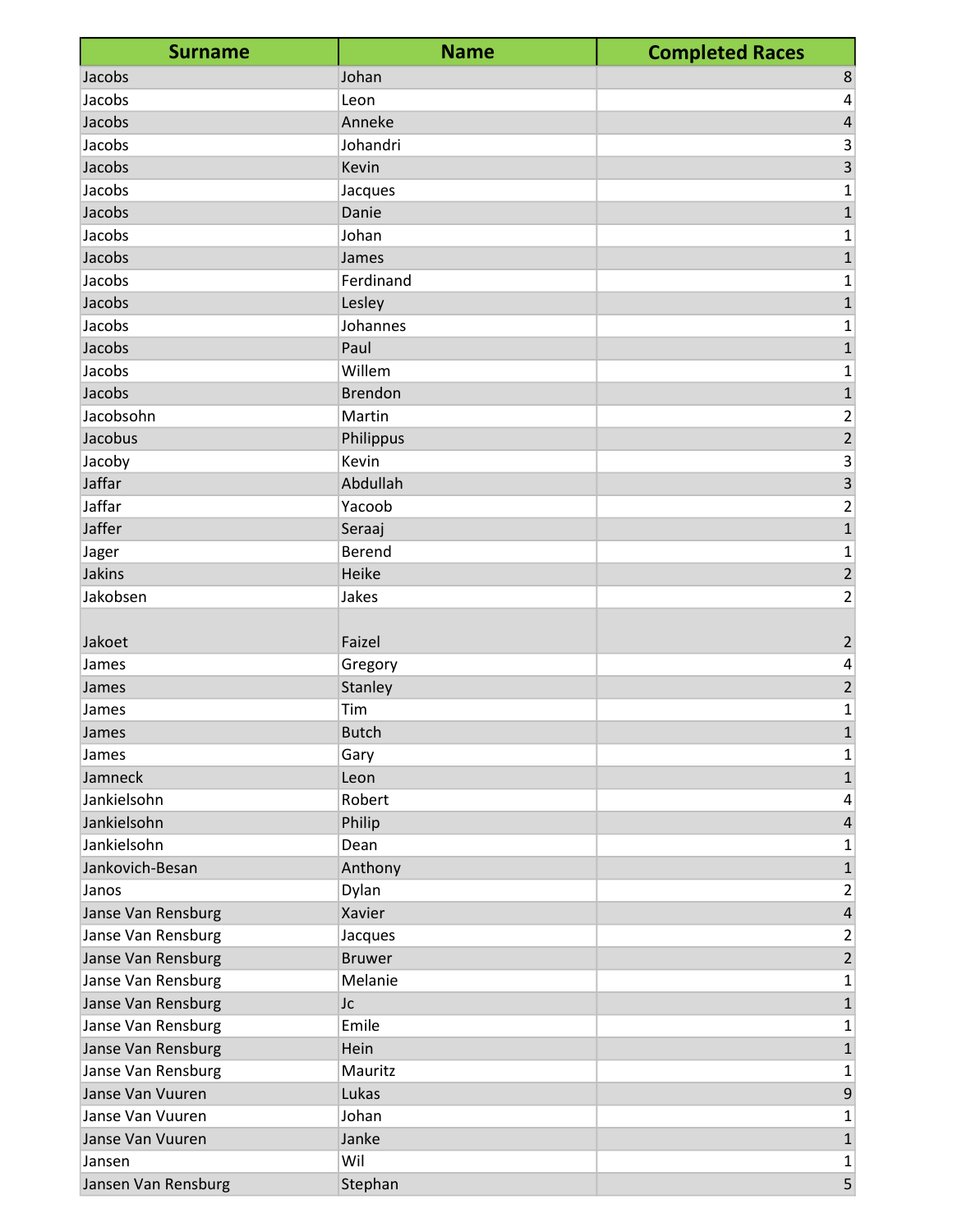| <b>Surname</b>      | <b>Name</b>     | <b>Completed Races</b>  |
|---------------------|-----------------|-------------------------|
| Jansen Van Rensburg | Martin          | 5                       |
| Jansen Van Rensburg | Louise          | 3                       |
| Jansen Van Rensburg | Christine       | 2                       |
| Jansen Van Rensburg | Hardus          | $\overline{1}$          |
| Jansen Van Rensburg | Sa?Kie          | 1                       |
| Jansen Van Vuuren   | Andre           | $\overline{\mathbf{3}}$ |
| Jansen Van Vuuren   | <b>Barend</b>   | 3                       |
| Jansen Van Vuuren   | Adriaan         | $\overline{2}$          |
| Jansen Van Vuuren   | Johan           | 1                       |
| Jantjies            | lan             | $\mathbf{1}$            |
| Januarie            | <b>Nico</b>     | 2                       |
| Jeffrey             | Michael         | $\overline{\mathbf{r}}$ |
| Jenks               | Cheryl          | 2                       |
| Jennings            | Guy             | $\mathbf{1}$            |
| Jeppe               | Adel            | 1                       |
| Jeppe               | Mh              | $\mathbf{1}$            |
| Jessop              | Julian          | 2                       |
|                     |                 |                         |
| Jessop              | Ronald          | 1                       |
| Jewell              | Taitem          | 1                       |
| Jiyane              | Fikile          | $\mathbf 1$             |
| Jodo                | <b>Bulelani</b> | 1                       |
| Johns               | Clinton         | $\overline{\mathbf{3}}$ |
| Johnson             | Terence         | 1                       |
| Johnstone           | Graeme          | 5                       |
| Johnstone           | Hilary          | 2                       |
| Jonck               | Malan           | 8                       |
| Jonck               | Freek           | 1                       |
| Jonck               | Frikkie         | $\mathbf{1}$            |
| Jones               | Evan            | 3                       |
| Jones               | Damian          | $\overline{2}$          |
| Jones               | <b>Bradley</b>  | $\overline{2}$          |
| Jones               | Jamie           | $\mathbf{1}$            |
| Jones               | Matt            | 1                       |
| Jonker              | Omar            | $6 \overline{6}$        |
| Jonker              | Duan            | 4                       |
|                     |                 |                         |
| Jonker              | Diane           | $\mathsf 3$             |
| Jonker              | Willie          | $\overline{2}$          |
| Jonker              | Hein            | $\mathbf{1}$            |
| Jonsson             | Leeanne         | 1                       |
| Jooste              | Rickus          | $\sqrt{6}$              |
| Jooste              | Etienne         | $\overline{3}$          |
| Jooste              | <b>Dirk</b>     | $\overline{2}$          |
| Jooste              | Elsabe          | 1                       |
| Jordaan             | Nichol          | 8                       |
| Jordaan             | Louis           | 8                       |
| Jordaan             | Ernst           | $6 \mid$                |
| Jordaan             | Etienne         | 5 <sup>2</sup>          |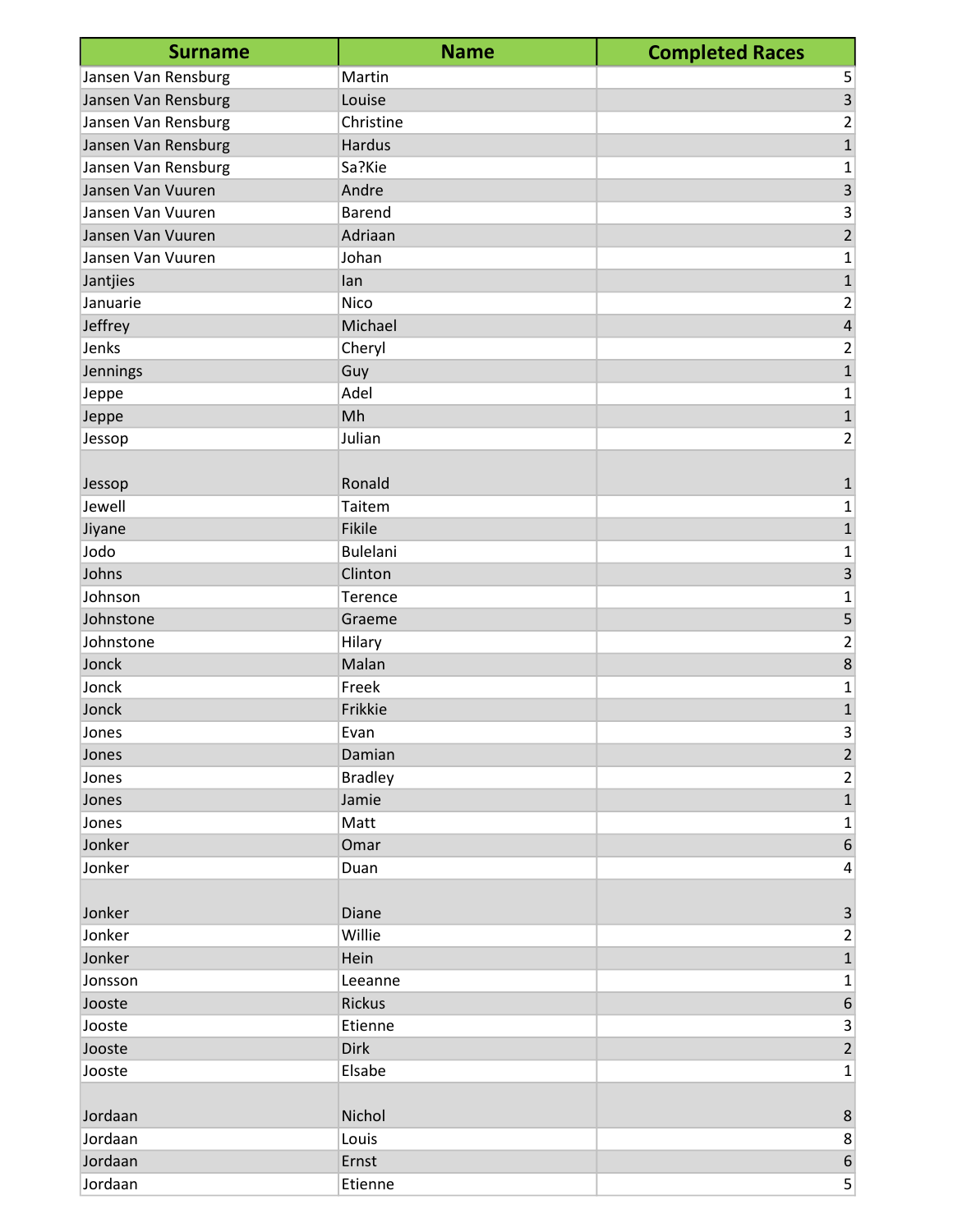| <b>Surname</b> | <b>Name</b>               | <b>Completed Races</b>  |
|----------------|---------------------------|-------------------------|
| Jordaan        | Fjord                     | 3                       |
| Jordaan        | Jorrie                    | 2                       |
| Jordaan        | Giepie                    | $\overline{2}$          |
| Jordaan        | Henco                     | 2                       |
| Jordaan        | Liezel                    | $\mathbf{1}$            |
| Jordaan        | Franco                    | 1                       |
| Jordaan        | Meyer                     | 1                       |
| Jordaan        | Arno                      | 1                       |
| Jordaan        | Danie                     | $\mathbf{1}$            |
| Jordan         | Fred                      | 1                       |
| Joubert        | Arthur                    | $\overline{7}$          |
| Joubert        | <b>Johannes Marthinus</b> | 5                       |
| Joubert        | Etienne                   | 5                       |
| Joubert        | Dirk                      | 4                       |
| Joubert        | Marco                     | $\overline{\mathbf{3}}$ |
| Joubert        | Franci                    | 3                       |
| Joubert        | Werner                    | $\overline{c}$          |
| Joubert        | Roelof                    | $\overline{\mathbf{c}}$ |
| Joubert        | Daniel                    | $\overline{2}$          |
| Joubert        | Fransoa                   | 1                       |
| Joubert        | <b>Schalk</b>             | $\mathbf 1$             |
| Joubert        | Paul E                    | 1                       |
| Joubert        | Andre                     | $\mathbf{1}$            |
| Joubert        | Dion                      | 1                       |
| Joubert        | $\mathsf{C}$              | $\mathbf{1}$            |
| Joubert        | <b>Brigitte</b>           | 1                       |
| Joubert        | Marcel                    | $\mathbf{1}$            |
| Joyce          | Werner                    | 1                       |
| Julies         | Herley                    | $\mathbf 1$             |
| Julius         | Jenestin                  | $\mathbf 1$             |
| Kaiser         | <b>Bruce</b>              | $\overline{1}$          |
| Kamener        | Michael                   | 7                       |
| Kammeyer       | Heinrich                  | $\overline{2}$          |
| Kammeyer       | Jacques                   | 1                       |
| Kamstra        | Greg                      | $\mathbf{1}$            |
| Kannemeyer     | Alwyn                     | 1                       |
| Kannemeyer     | Elana                     | $\mathbf 1$             |
| Kapnoudhis     | Mark                      | 5                       |
| Karreman       | Jade                      | $\mathbf 1$             |
| Karusseit      | Paul                      | 3                       |
| Kaselowski     | Emile                     | $\overline{2}$          |
| Kask           | Natasja                   | 1                       |
|                |                           |                         |
| Kathrada       | Ashraf                    | $\mathbf{1}$            |
| Katz           | Barry                     | 1                       |
| Kayser         | Michael                   | $\mathbf 1$             |
| Kear           | Roger                     | 6                       |
| Kearns         | Munier                    | $\mathbf 1$             |
| Keen           | Ross                      | $\mathbf{2}$            |
| Keet           | Wayne                     | $\overline{5}$          |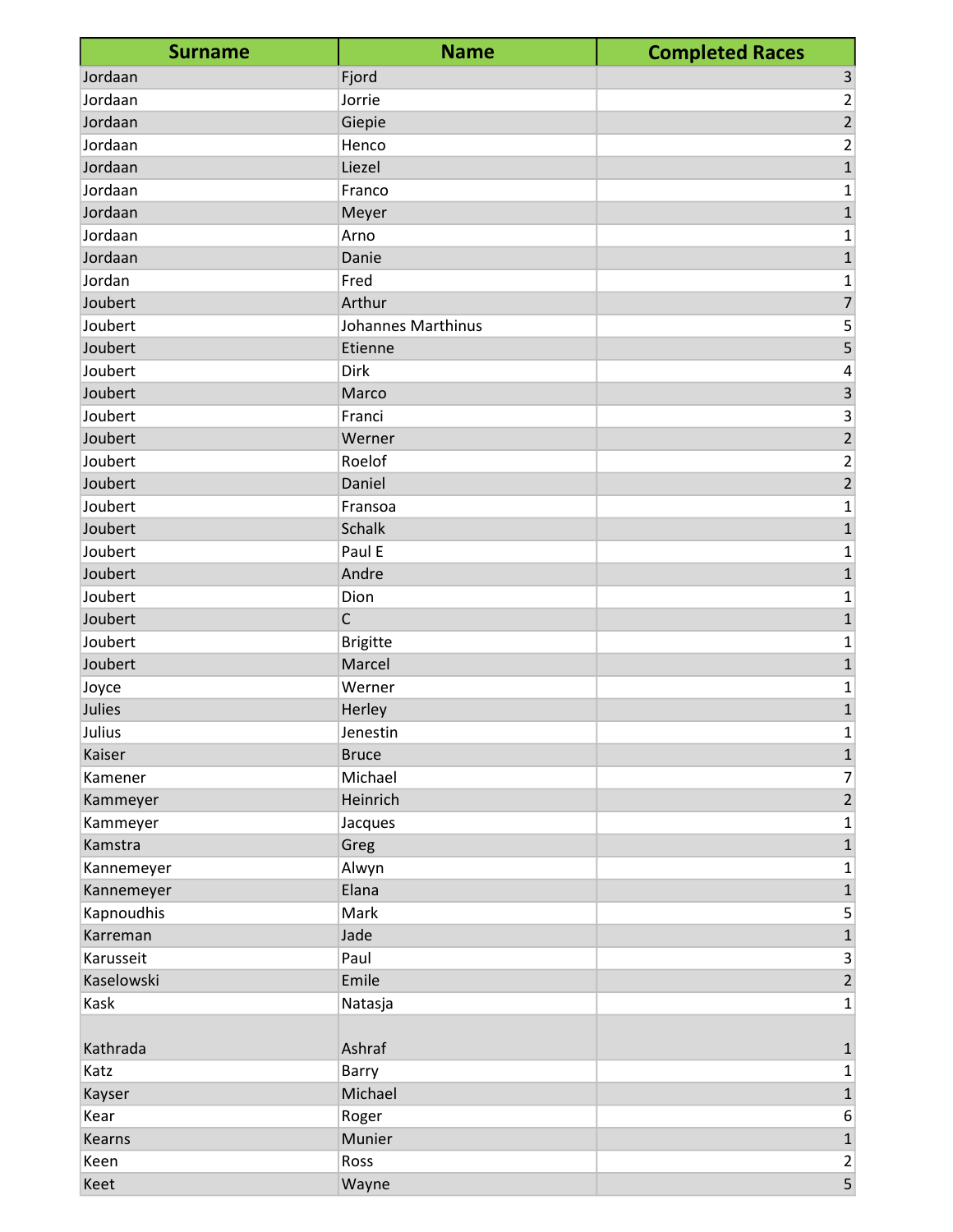| <b>Surname</b> | <b>Name</b>    | <b>Completed Races</b>   |
|----------------|----------------|--------------------------|
| Keet           | Paul           | $\overline{2}$           |
| Keet           | Janet          | $\overline{1}$           |
| Keet           | Christopher    | 1                        |
| Keevi          | Andrew         | $\overline{c}$           |
| Keey           | Charles        | $\mathsf 3$              |
| Keith          | William        | $\overline{2}$           |
| Kellerman      | Georg          | $\mathsf{3}$             |
| Kellerman      | Leana          | $\overline{1}$           |
| Kellerman      | Andre          | $\mathbf 1$              |
| Kelly          | Darren         | $\overline{\mathcal{L}}$ |
| Kemp           | Coenraad       | $\mathbf 2$              |
| Kemp           | Warrick        | $\overline{1}$           |
| Kemp           | Zirk           | $\mathbf 1$              |
| Kemp           | Roux           | $\overline{1}$           |
| Kempf          | Rainer         | 1                        |
| Kendall        | John           | $\mathbf 1$              |
| Kendall        | Simon          | $\mathbf{1}$             |
| Kennedy        | Werner         | $\mathbf 1$              |
| Kennedy        | Rohan Philip   | $\mathbf 1$              |
| Kent           | Philip         | $\overline{\mathbf{3}}$  |
| Kernohan       | Helen Margaret | $\mathbf 2$              |
| Kerr           | Grant          | $\overline{1}$           |
| Kerr           | Judith         | $\mathbf 1$              |
| Kerr           | Marc           | $\overline{\mathbf{1}}$  |
| Kessell        | Lindie         | $\overline{c}$           |
| Ketel          | Shane          | $\overline{\mathbf{5}}$  |
| Kettlewell     | John           | 1                        |
| Keuler         | Herman         | $\overline{1}$           |
| Keun           | Glenn          | $\mathbf 1$              |
| Keyser         | Matthew        | $\overline{2}$           |
| Keyser         | Johan          | $\mathbf{1}$             |
| Keyser         | Karel          | $\mathbf 1$              |
| Keyter         | Fanus          | $\overline{\mathbf{4}}$  |
| Keyter         | Fanus          | $\mathbf 1$              |
| Khan           | Farhaad        | 4                        |
| Khan           | Allie          | $\overline{\mathbf{3}}$  |
| Khan           | Ishmael        | $\mathbf{1}$             |
| Khojane        | Thabo          | $\mathbf 1$              |
| Kidson         | lan            | 1                        |
| Kidson         | Erhardt        | $\mathbf 1$              |
| Kielblock      | Karl           | $\overline{c}$           |
| <b>Kies</b>    | Henk           | $\mathbf 1$              |
| Kift           | Joanie         | $\mathbf{1}$             |
| Kilian         | <b>Bertus</b>  | $\mathbf 1$              |
| Killian        | Leon           | $\overline{\mathbf{3}}$  |
| King           | Freddie        | $\overline{\mathbf{3}}$  |
| <b>King</b>    | Aubrey         | $\mathbf{1}$             |
| <b>King</b>    | Robert         | $\mathbf 1$              |
| Kingma         | Ypie           | $\mathbf{1}$             |
| Kingwill       | Richard        | $\mathbf 1$              |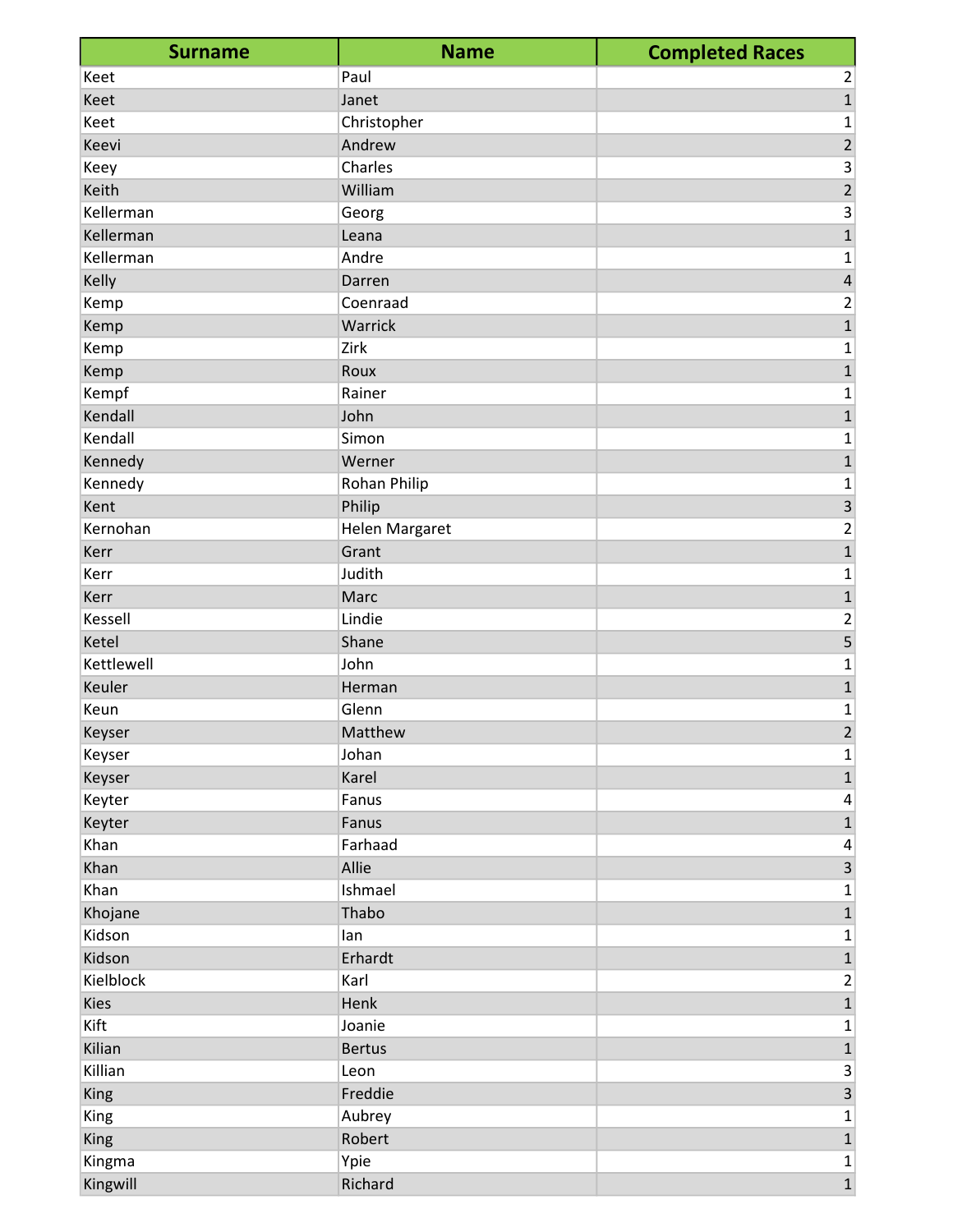| <b>Surname</b> | <b>Name</b>      | <b>Completed Races</b>  |
|----------------|------------------|-------------------------|
| Kingwill       | Alex             | 1                       |
| <b>Kirk</b>    | Roderick         | $\overline{\mathbf{3}}$ |
| Kirkhoff       | Shannon          | 3                       |
| Kirschner      | Shawn            | $\overline{7}$          |
| Kirstein       | Friedel          | 1                       |
| Kirsten        | Pieter           | $\overline{3}$          |
| Kirsten        | Niel             | 1                       |
| Kirtley        | Nan              | $\mathbf{1}$            |
| Kitching       | Robert           | 3                       |
| Kitching       | Tandi            | $\overline{\mathbf{3}}$ |
| Klaass         | Thando           | 1                       |
| Kleijnhans     | Stefan           | $\mathbf{1}$            |
| Kleine         | Sven             | 1                       |
| Kleingeld      | Arno             | $\overline{2}$          |
| Kleinhans      | Erik             | 6                       |
| Kleinhans      | Stephanus        | $\mathsf 3$             |
| Kleinhans      | Herman           | 1                       |
| Klem           | Corne            | $\mathbf{1}$            |
| Klerck         | Gerhard          | 1                       |
| Kleu           | Sebastian        | $\mathbf{1}$            |
| Kleynhans      | Omri             | 6                       |
| Kleynhans      | Mari             | $\mathsf 3$             |
| Kleynhans      | Albert           | 1                       |
| Klindt         | Johann           | $\mathbf 1$             |
| Klopper        | Morne            | $\overline{\mathbf{c}}$ |
| Kloppers       | Christo          | $\mathbf{1}$            |
| Klotz          | Christiaan       | 1                       |
| Klynveld       | Willem           | $\overline{1}$          |
| Knee           | David            | 1                       |
|                |                  |                         |
| Knight         | Jessica          | $\mathbf 1$             |
| Knipe          | Louis-Bresler    | $\overline{c}$          |
| Knipe          | Louis            | $\overline{1}$          |
| Knoetze        | Erik             | $10\,$                  |
| Knoetze        | Nico             | $\overline{2}$          |
|                |                  |                         |
| Knoetze        | Gideon           | $\mathbf 1$             |
| Knoetze        | Francois         | $\mathbf{1}$            |
|                |                  |                         |
| Knoetzen       | Denver           | $\overline{2}$          |
| Knottenbelt    | Eugene           | $\mathbf 1$             |
|                |                  |                         |
| Knox           | Greig            | 1                       |
|                |                  |                         |
| Knox           | Max              | $\mathbf 1$             |
| Koch           | Johannes Adriaan | $\mathbf{1}$            |
|                |                  |                         |
| Kock           | Elizma           | 3 <sup>1</sup>          |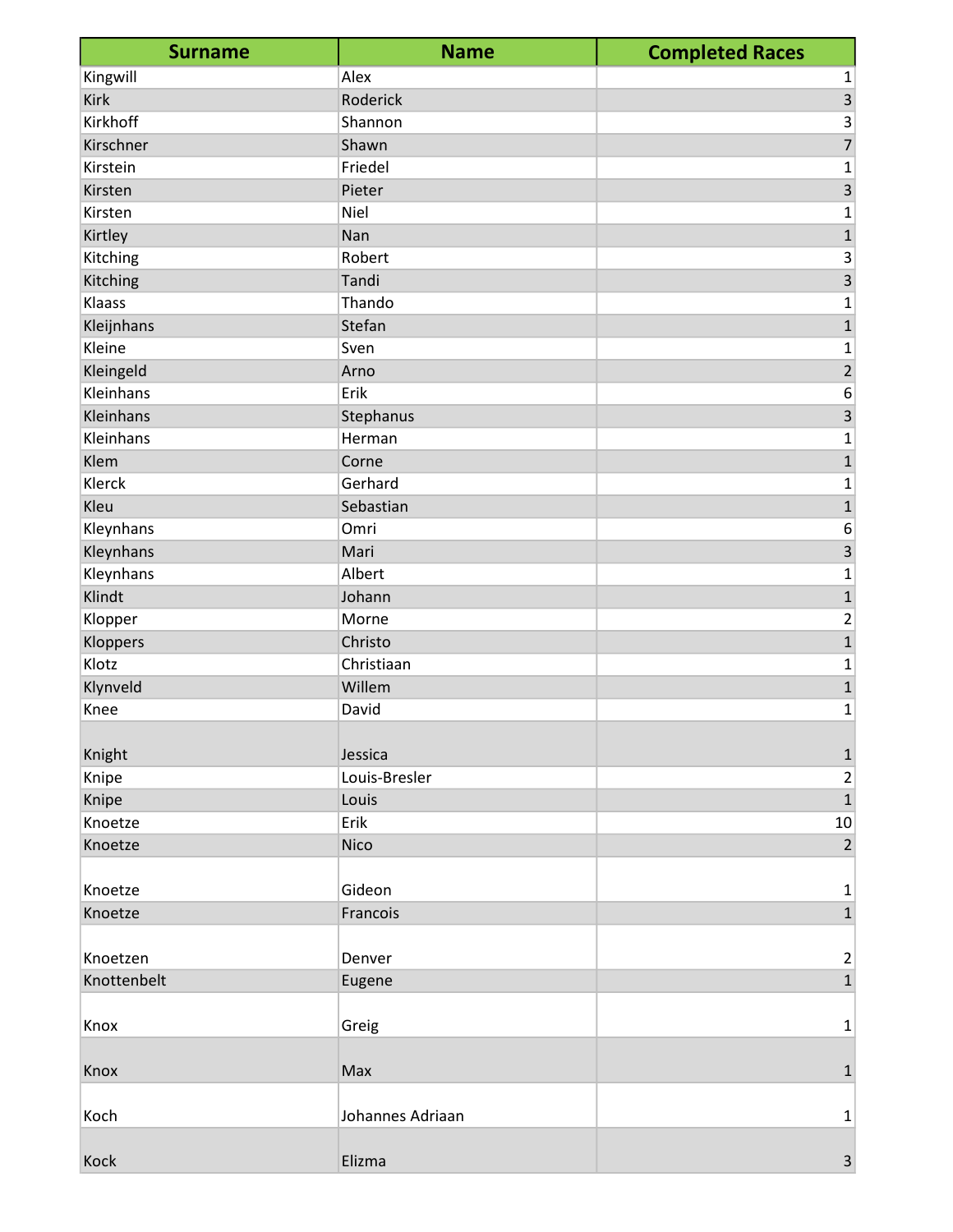| <b>Surname</b> | <b>Name</b> | <b>Completed Races</b>  |
|----------------|-------------|-------------------------|
|                |             |                         |
| Koegelenberg   | Jaco        | 5                       |
|                |             |                         |
| Koegelenberg   | Deon        | $\mathbf{1}$            |
| Koegelenberg   | Riaan       | 1                       |
| Koekemoer      | Johan       | $\overline{2}$          |
|                |             |                         |
| Koekemoer      | Gerhard     | 1                       |
|                |             |                         |
| Koekemoer      | Charl       | $\mathbf{1}$            |
|                |             |                         |
| Koekemoer      | Johan       | 1                       |
| Koekemoer      | Jolene      | $\mathbf 1$             |
| Koekemoer      | Martha      | 1                       |
| Koen           | Andrew      | $\boldsymbol{6}$        |
| Koen           | Rudi        | 1                       |
| Koen           | Heidi       | $\mathbf{1}$            |
| Kok            | Ettienne    | 7                       |
| Kok            | Stephanie   | $\overline{7}$          |
| Kolesky        | Craig       | 8                       |
| Kondylis       | Stefanos    | $\mathbf 1$             |
| Kontopirakis   | Constantino | 2                       |
| Korb           | Godfrey     | $\overline{\mathbf{3}}$ |
| Korff          | Cornel      | 1                       |
| Korkie         | Pieter-Ben  | $\pmb{4}$               |
| Kotting        | Leon        | 1                       |
| Kotze          | Philip-Ben  | 10                      |
| Kotze          | Hannes      | 6                       |
| Kotze          | Nico        | 4                       |
| Kotze          | Dirk        | 4                       |
| Kotze          | Danie       | $\overline{4}$          |
| Kotze          | Jaco        | 3                       |
| Kotze          | Suretha     | $\overline{2}$          |
| Kotze          | Phillip     | 1                       |
| Kotze          | Renier      | $\mathbf 1$             |
| Kotze          | Deon        | 1                       |
| Kotze          | Gd          | $\mathbf 1$             |
| Kotze          | Dirk        | 1                       |
| Kotze          | Madeleen    | $\mathbf{1}$            |
| Kotze          | Paul        | 1                       |
| Kotze          | Leon        | $\overline{1}$          |
|                |             |                         |
| Kotze          | Tiaan       | $\mathbf{1}$            |
| Kotze          | Deon        | $\mathbf 1$             |
| Kotzee         | Elandre     | $\overline{2}$          |
| Kraitzick      | Dave        | $\overline{1}$          |
| Kriegler       | Wouter      | 6                       |
| Kriegler       | lan         | $\overline{2}$          |
| Kriegler       | Hanri       | $\mathbf 1$             |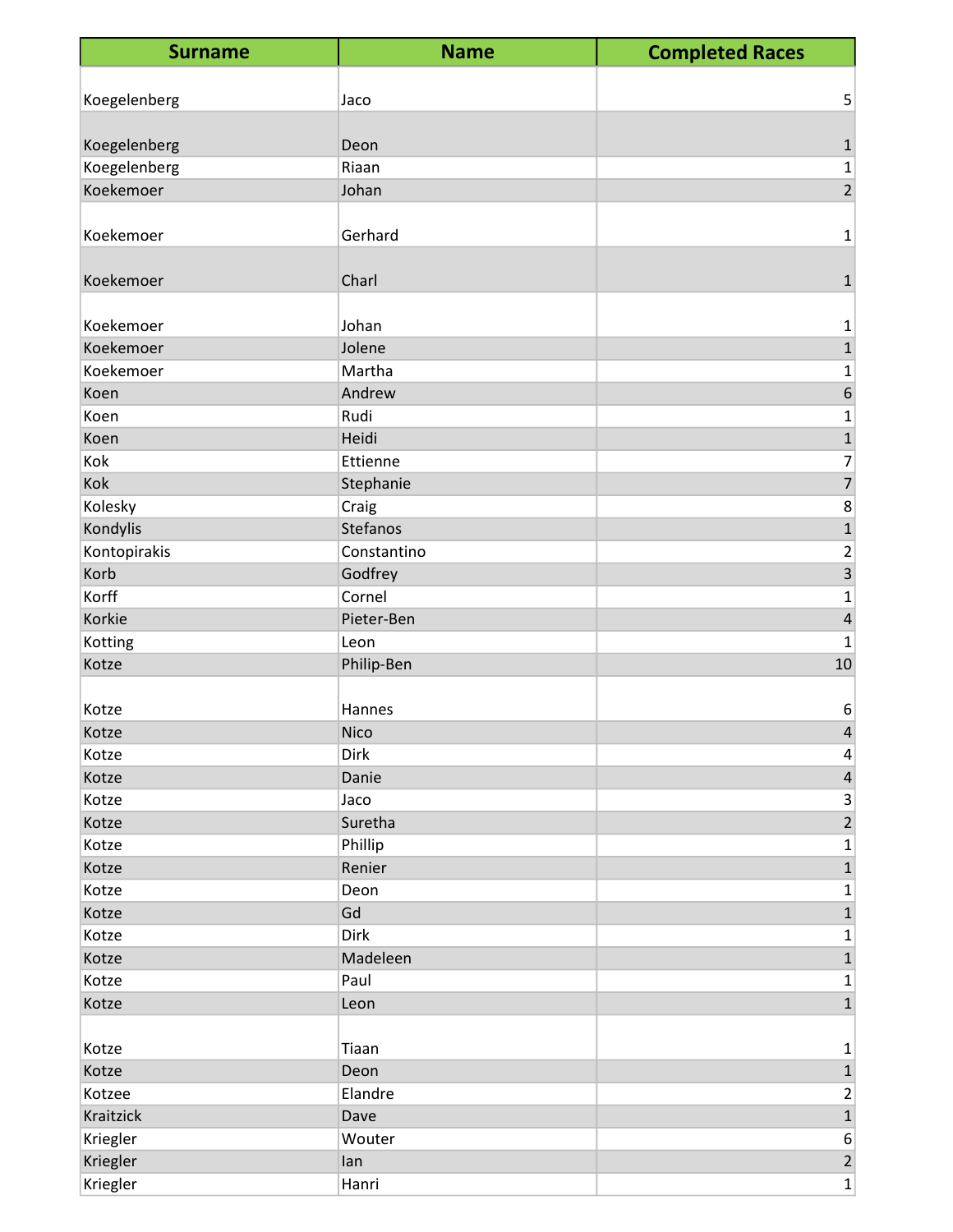| <b>Surname</b> | <b>Name</b>               | <b>Completed Races</b>    |
|----------------|---------------------------|---------------------------|
| <b>Kriek</b>   | Hennie                    | $\mathbf{1}$              |
| <b>Kriek</b>   | Christiaan                | 1                         |
| Kriel          | Werner                    | $\overline{\mathbf{c}}$   |
| Kriel          | Stephen                   | $\mathbf 1$               |
| Krige          | Kevin                     | $\mathbf 1$               |
| Kristafor      | Liesbet                   | $\ensuremath{\mathsf{3}}$ |
| Kristafor      | Sean                      | $\overline{\mathbf{3}}$   |
| Kritzinger     | Cobus                     | $\mathbf 2$               |
| Kritzinger     | Hannes                    | $\overline{1}$            |
| Kritzinger     | Liezl                     | $\mathbf 1$               |
| Kritzinger     | Danie                     | $\overline{1}$            |
| Krohn          | Dirk                      | $\mathsf 3$               |
| Krohn          | <b>Dirkie</b>             | $\overline{2}$            |
| Kroucamp       | Leon                      | $\mathbf 1$               |
| Kruger         | <b>Nico</b>               | $\overline{9}$            |
| Kruger         | Deon                      | 5                         |
| Kruger         | Hanno                     | $\overline{\mathbf{5}}$   |
| Kruger         | Alex                      | $\overline{\mathbf{5}}$   |
| Kruger         | <b>Naas</b>               | 5                         |
| Kruger         | Jana                      | 5                         |
| Kruger         | David                     | $\overline{\mathbf{r}}$   |
| Kruger         | Gerhard                   | 4                         |
| Kruger         | Paul                      | $\overline{\mathbf{3}}$   |
| Kruger         | <b>Bertus</b>             | $\mathsf{3}$              |
| Kruger         | <b>Dries</b>              | $\overline{2}$            |
| Kruger         | Jurie                     | $\frac{2}{2}$             |
| Kruger         | Ivan                      |                           |
| Kruger         | Lukas                     | $\mathbf 2$               |
| Kruger         | Hendrik                   | $\overline{\mathbf{c}}$   |
| Kruger         | Junita                    | $\mathbf 2$               |
| Kruger         | Marthinus                 | $\mathbf 1$               |
| Kruger         | Ockert                    | 1                         |
| Kruger         | Graeme                    | $\mathbf 1$               |
| Kruger         | Lourens Andries Stephanus | $\mathbf{1}$              |
| Kruger         | Devan                     | $\mathbf 1$               |
| Kruger         | Johann                    | $\mathbf{1}$              |
| Kruger         | Robert                    | $\mathbf 1$               |
| Kruger         | Andre                     | $\mathbf{1}$              |
| Kruger         | Fred                      | $\mathbf{1}$              |
| Kruger         | Stefan                    | $\mathbf{1}$              |
| Kruger         | <b>Marius</b>             | $\mathbf 1$               |
| Kruger         | Stefan                    | $\mathbf{1}$              |
| Kruger         | Jaco                      | $\mathbf 1$               |
| Krull          | Gary                      | $\mathbf{1}$              |
| Kucera         | Rob                       | $\mathbf 1$               |
| Kuhne          | Paul                      | $\overline{2}$            |
| Kuiler         | lan                       | $\mathbf 1$               |
| Kulcsar        | Tomi                      | $\overline{2}$            |
| Kulsen         | <b>Ashley Gerhard</b>     | $\mathbf 1$               |
| Kuschke        | Jazz                      | $\mathbf 1$               |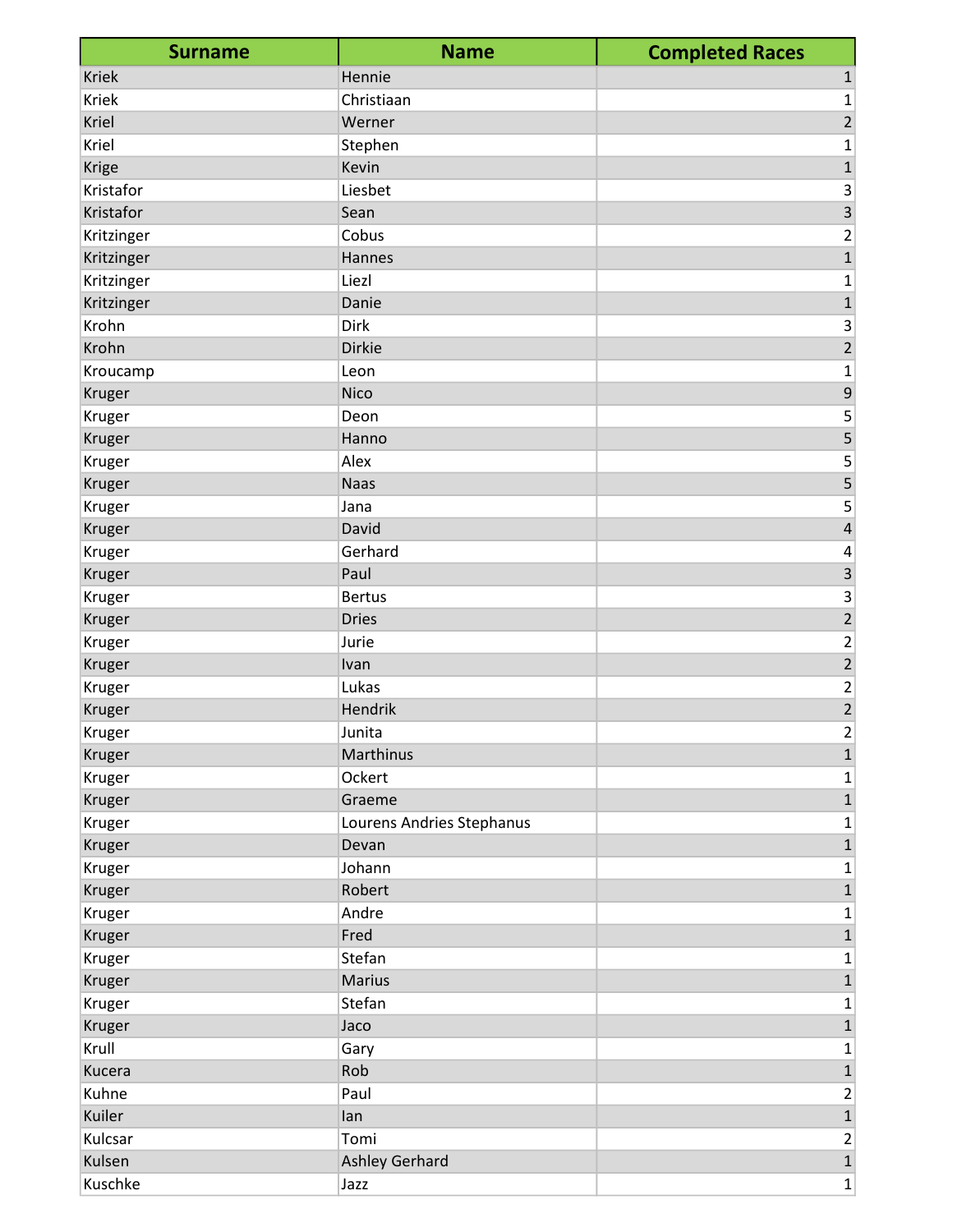| <b>Surname</b>     | <b>Name</b>            | <b>Completed Races</b>  |
|--------------------|------------------------|-------------------------|
| Kuter              | Robert                 | $\mathbf{1}$            |
| La Grange          | Johan                  | 6                       |
| La Grange          | Landon                 | 5                       |
| La Grange          | Philip                 | 3                       |
| Labuschagne        | Johan                  | 4                       |
| Labuschagne        | Warren                 | 1                       |
| Laemmle            | Paul                   | $\mathbf 1$             |
| Lagesse            | Marc                   | 2                       |
| Laher              | Shamiel                | $\mathbf 1$             |
| Lai Lam            | Anthony                | 1                       |
| Lamb               | Mark                   | $\overline{2}$          |
| Lambrecht          | Philip                 | 2                       |
| Lambrecht          | Martin                 | $\mathbf{1}$            |
| Lambrechts         | Leon                   | 9                       |
| Lambrechts         | Hugo                   | $\overline{2}$          |
| Lambrechts         | Anton                  | 1                       |
| Lambrechts         | Coenie                 | $\mathbf 1$             |
| Lamond             | <b>Nic</b>             | 1                       |
| Lamond             | Simon                  | $\mathbf{1}$            |
| Lamprecht          | Ruan                   | 2                       |
| Lamprecht          | Marthinus              | $\mathbf 1$             |
| Lamprecht          | Dianie                 | 1                       |
| Landman            | <b>Willem Hermanus</b> | $\overline{2}$          |
| Landman            | Kobus                  | 2                       |
| Landman            | Gideon                 | $\mathbf{1}$            |
| Landman            | Riaan                  | 1                       |
| Landsberg          | Sydney                 | 3                       |
| Langenhoven        | Morkel                 | 1                       |
|                    |                        |                         |
| Lategan            | Esther                 | $\boldsymbol{6}$        |
| Lategan            | Louis                  | 5                       |
| Lategan            | Klasie                 | $\overline{4}$          |
| Lategan            | Jaco                   | 4                       |
| Lategan            | Pieter                 | $\overline{\mathbf{3}}$ |
| Lategan            | <b>Barnize</b>         | 3                       |
| Lategan            | Sue                    | $\overline{2}$          |
| Latsky             | Deon                   | 1                       |
| Laubscher          | Dwayne                 | $\sqrt{4}$              |
| Laubscher          | Sg                     | 1                       |
| Laubscher          | Matthys                | $\mathbf{1}$            |
| Laubscher          | Karel                  | 1                       |
| Laughton           | Geoffrey               | $\overline{2}$          |
| Launspach          | Riaan                  | 3                       |
| Lawrance           | Alexander              | $\overline{1}$          |
| Lawrence           | Frank                  | 3                       |
| Le Brun            | Robert                 | $\mathbf{1}$            |
| Le Cok             | Donovan                | 1                       |
| Le Cok             | <b>Kris</b>            | $\mathbf{1}$            |
| Le Court De Billot | Kimberley              | 1                       |
| Le Grange          | Eugene                 | $\overline{1}$          |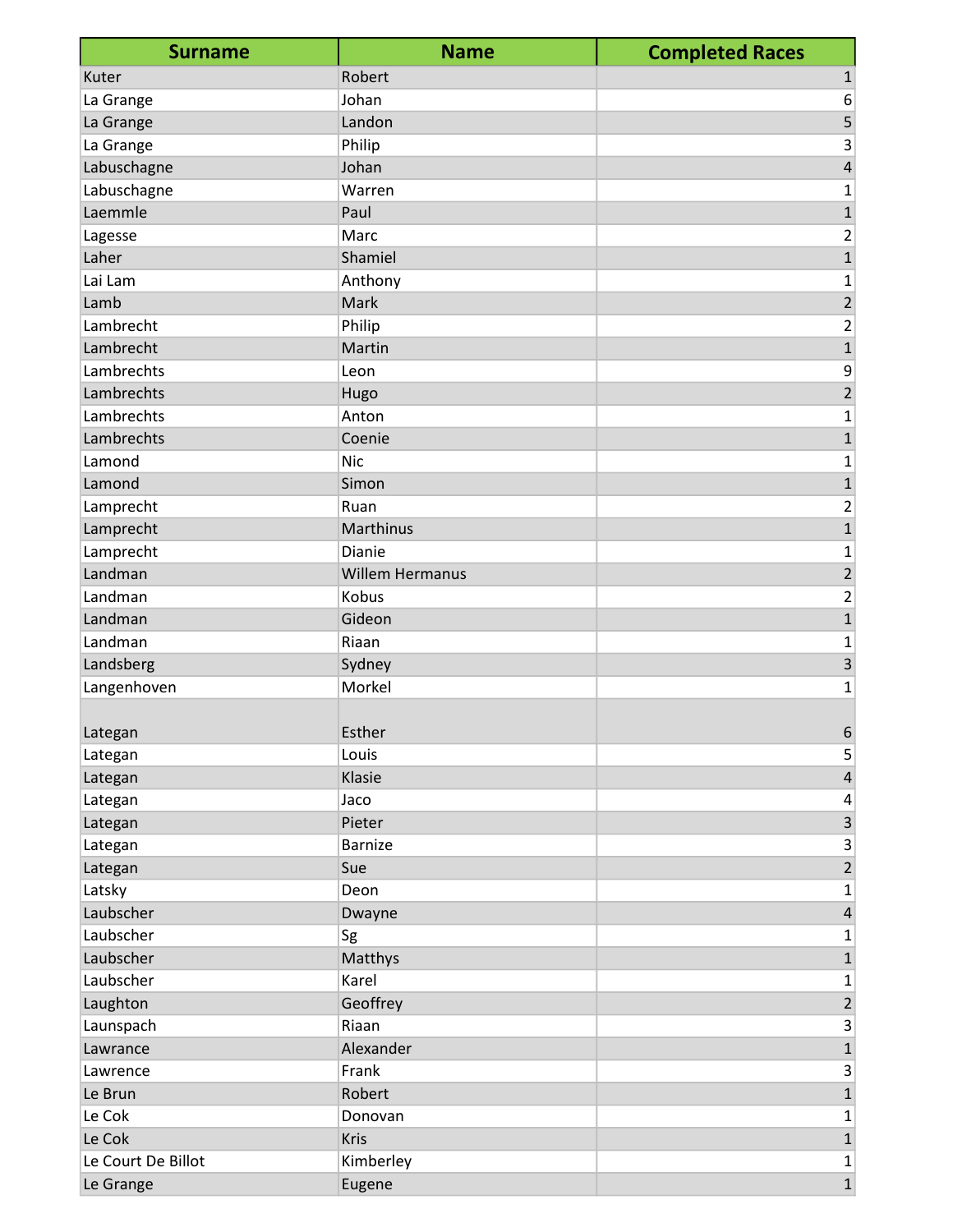| <b>Surname</b> | <b>Name</b>     | <b>Completed Races</b>  |
|----------------|-----------------|-------------------------|
| Le Grange      | Francois        | 1                       |
| Le Grange      | Andre           | $\mathbf 1$             |
| Le Roux        | Johann          | 7                       |
| Le Roux        | Jacobus         | 5                       |
| Le Roux        | Gerhard         | 5                       |
| Le Roux        | Mario-Pierre    | $\overline{5}$          |
| Le Roux        | Christiaan      | 2                       |
| Le Roux        | Karen           | $\overline{2}$          |
| Le Roux        | Pieter          | $\overline{c}$          |
| Le Roux        | Willemien       | $\overline{2}$          |
| Le Roux        | Carel           | $\overline{2}$          |
|                |                 |                         |
| Le Roux        | Eduard          | 2                       |
| Le Roux        | Kate            | $\overline{c}$          |
| Le Roux        | Lorenzo         | $\mathbf{1}$            |
| Le Roux        | Jp              | 1                       |
| Le Roux        | <b>Braam</b>    | 1                       |
| Le Roux        | Alex            | 1                       |
| Le Roux        | Dirk            | $\mathbf 1$             |
| Le Roux        | Bernard         | 1                       |
| Le Roux        | Christelle      | $\mathbf 1$             |
| Le Roux        | Andrew          | 1                       |
| Le Roux        | Gappie          | $\mathbf{1}$            |
| Le Roux        | Timo            | 1                       |
| Le Roux        | Pierre          | $\mathbf{1}$            |
| Le Roux        | Adrian          | 1                       |
| Leach          | Jacques Adriaan | $\overline{2}$          |
| Leech          | Douglas         | 2                       |
| Leeuw          | Gary            | $\mathbf 1$             |
| Lennard        | James           | 3                       |
| Lennard        | Oliver          | $\overline{3}$          |
| Lennard        | Katie           | $\overline{2}$          |
| Lennox         | <b>Brian</b>    | $\overline{5}$          |
| Lentin         | Tracey          | 3                       |
| Lentz          | Wesley          | $\overline{7}$          |
| Leonard        | Daniel          | $\overline{\mathbf{3}}$ |
| Leppan         | Matthew         | $\overline{2}$          |
| Lerm           | Johann          | $\overline{2}$          |
| Lester         | Christopher     | $\overline{\mathbf{5}}$ |
| Lester         | Janet           | $\overline{2}$          |
| Leuvennink     | <b>Bern</b>     | $\overline{1}$          |
| Levy           | Avram           | $\overline{2}$          |
| Levy           | Gary            | $\mathbf 1$             |
| Lewis          | Robin           | $\overline{4}$          |
| Lewis          | Ryan            | $\overline{2}$          |
| Lewis          | Robin           | 1                       |
| Liebenberg     | Peter           | 10                      |
| Liebenberg     | Guillaume       | 7                       |
| Liebenberg     | Carl Andrew     | $\overline{3}$          |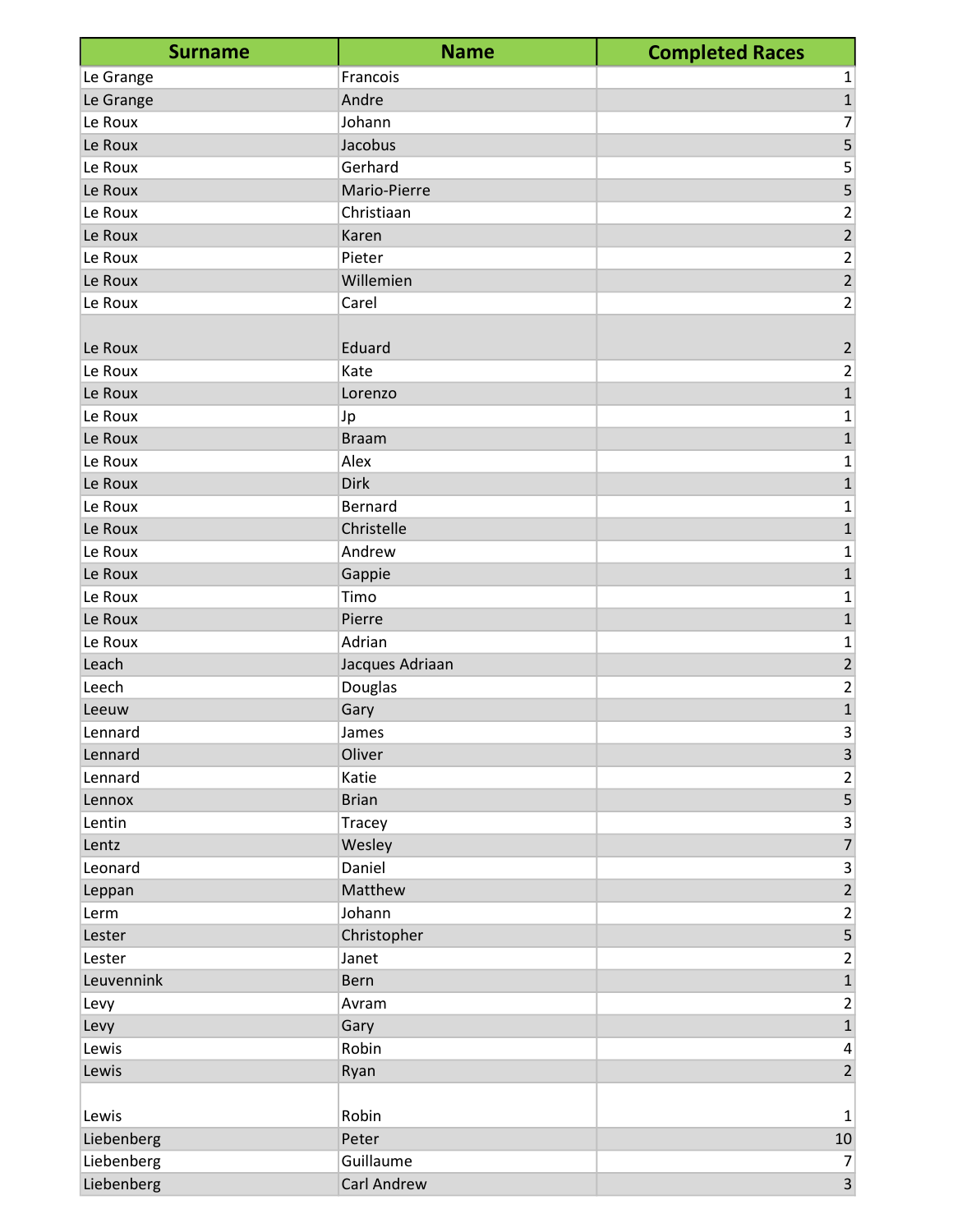| <b>Surname</b>  | <b>Name</b> | <b>Completed Races</b>    |
|-----------------|-------------|---------------------------|
| Liebenberg      | Henry       | 1                         |
| Liebentritt     | Gernot      | $\mathbf{1}$              |
| Liebetrau       | Andre       | $\overline{\mathbf{c}}$   |
| Lightley        | Janet       | $\overline{6}$            |
| Lill            | Darren      | $\ensuremath{\mathsf{3}}$ |
| Lill (Neetling) | Candice     | $\overline{\mathbf{3}}$   |
| Lind            | Jason       | 1                         |
| Lindeque        | Lawrence    | $\overline{\mathbf{4}}$   |
| Lindeque        | Craig       | 1                         |
| Lindeque        | Jaco        | $\mathbf{1}$              |
| Lindgens        | Ursula      | 1                         |
| Lindsay         | lain        | $\mathbf{1}$              |
| Lingard         | Alison      | 1                         |
| Lingenfelder    | Fred        | $\mathbf{1}$              |
| Lingenfelder    | Maartin     | 1                         |
| Lingnau         | August      | $\overline{2}$            |
| Little          | Laurin      | 3                         |
| Little          | James       | $\overline{\mathbf{3}}$   |
| Liversage       | Allen       | $\overline{c}$            |
| Lloyd           | Megan       | $\mathbf{1}$              |
| Lloyd           | Stephen     | 1                         |
| Lochner         | Paul        | $\overline{\mathbf{3}}$   |
| Loebenberg      | lan         | 1                         |
| Lofty-Eaton     | John        | $\pmb{4}$                 |
| Lombard         | Andre       | $\mathbf 2$               |
| Lombard         | Theo        | $\overline{2}$            |
|                 |             |                           |
| Lombard         | Danie       | $\mathbf 1$               |
|                 |             |                           |
| Lombard         | Dirk        | $\mathbf{1}$              |
| Lompa           | Martin      | 1                         |
| Long            | David       | $\mathbf 1$               |
| Long            | Nina        | 1                         |
| Loots           | Lieb        | $\mathbf{1}$              |
| Loots           | Sirk        | 1                         |
| Loots           | Gerhard     | $\overline{1}$            |
| Lorenzen        | Leendert    | 6                         |
| Lorenzen        | Christiaan  | $\mathbf{1}$              |
| Lorusso         | Giuseppe    | $\overline{2}$            |
| Los             | Oene        | $\overline{2}$            |
| Loter           | Norman      | 1                         |
| Lotering        | Carl        | $\overline{2}$            |
| Lotriet         | Jacques     | 1                         |
| Lotter          | Ben         | $\overline{\mathbf{4}}$   |
| Lotter          | Wynand      | 2                         |
| Lotter          | Regardt     | $\overline{2}$            |
| Lotter          | Niel        | 1                         |
| Lotter          | Ivan        | $\mathbf 1$               |
| Lotter          | Mattheus    | 1                         |
| Lotz            | Andre       | $\mathbf{1}$              |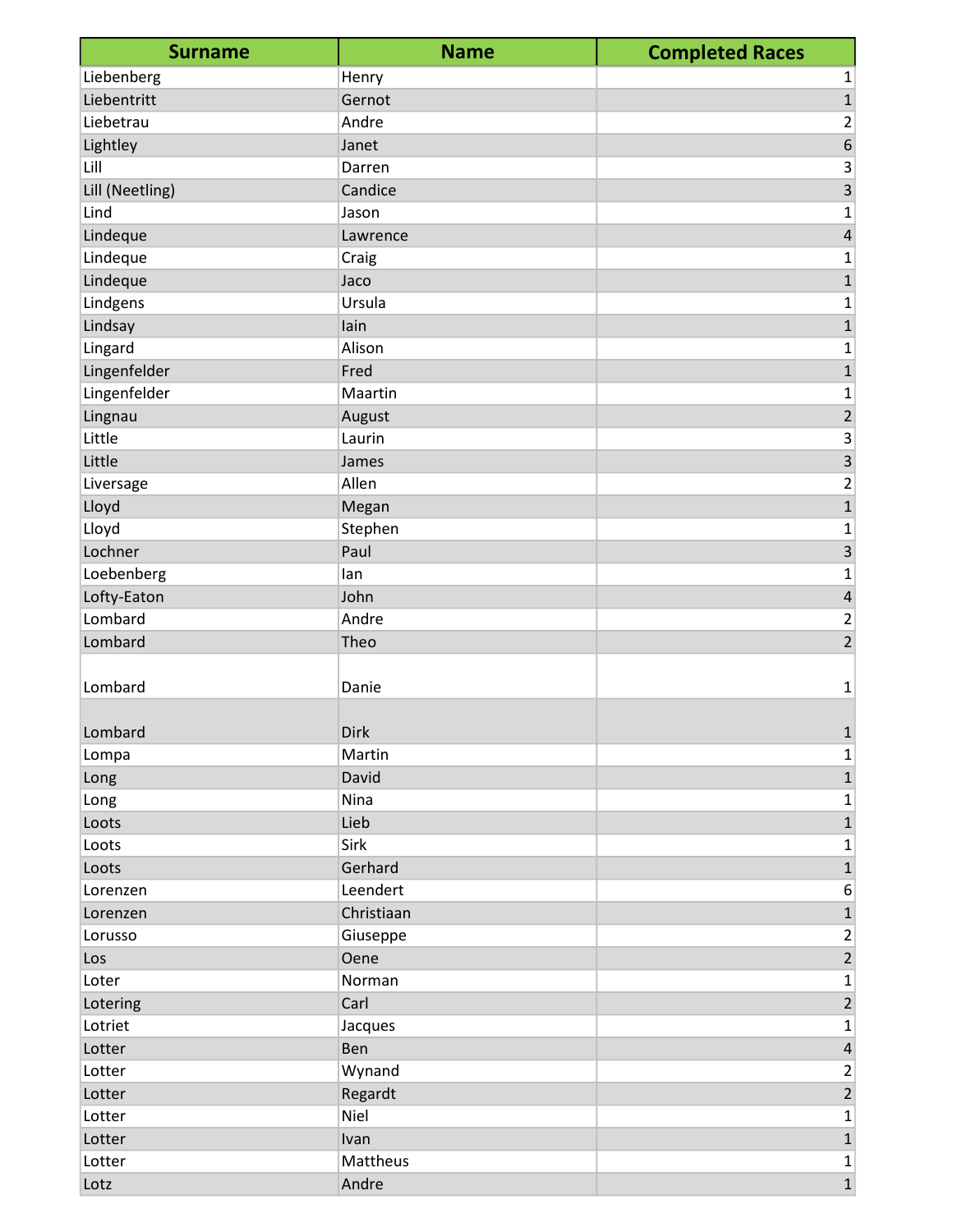| <b>Surname</b> | <b>Name</b>  | <b>Completed Races</b>    |
|----------------|--------------|---------------------------|
| Lotz           | Aidan        | 1                         |
| Lotz           | Tim          | $\overline{1}$            |
| Loubser        | Johann       | 7                         |
| Loubser        | Desiree      | $\overline{2}$            |
| Loubser        | Nicom        | 1                         |
| Loubser        | Radie        | $\mathbf{1}$              |
| Loubser        | Louis        | 1                         |
|                |              |                           |
| Loubser        | Bunyan       | $\mathbf{1}$              |
| Louis          | Marius       | 1                         |
| Lourens        | Hasie        | 14                        |
| Lourens        | Gerhard      | 5                         |
| Lourens        | Marleen      | 5                         |
| Lourens        | Adraain      | 1                         |
| Lourens        | Kosie        | $\mathbf 1$               |
| Louw           | Sarita       | 10                        |
| Louw           | Johan        | $\mathsf 9$               |
| Louw           | Danie        | 9                         |
| Louw           | Cobus        | 6                         |
| Louw           | Christoff    | 6                         |
| Louw           | Jozanne      | $\,$ 6 $\,$               |
| Louw           | Pieter       | 4                         |
| Louw           | Adriaan      | $\overline{\mathbf{4}}$   |
| Louw           | Du Toit      | $\ensuremath{\mathsf{3}}$ |
| Louw           | Cor          | $\overline{2}$            |
| Louw           | Andries      | $\overline{\mathbf{c}}$   |
| Louw           | Francois     | $\overline{2}$            |
| Louw           | Joshua       | $\overline{\mathbf{c}}$   |
| Louw           | Riaan        | $\overline{2}$            |
| Louw           | Jobert       | $\mathbf 1$               |
| Louw           | Nico         | $\overline{1}$            |
| Louw           | Wynand       | 1                         |
| Louw           | Andre        | $\mathbf{1}$              |
| Louw           | Etnard       | 1                         |
| Louw           | Irma         | $\mathbf 1$               |
| Louw           | Thys         | 1                         |
| Louw           | Jacobus      | $\overline{1}$            |
| Louw           | Rita         | 1                         |
| Louw           | <b>Thys</b>  | $\overline{1}$            |
| Louw           | Charlie      | 1                         |
| Louw           | Kobus        | $\mathbf 1$               |
| Louw           | Schalk       | 1                         |
| Louw           | Cobus        | $\mathbf 1$               |
| Louwrens       | Niel         | 7                         |
| Low            | <b>Bruce</b> | $\overline{2}$            |
| Low            | David        | $\overline{2}$            |
| Loxton         | Earle        | $\overline{2}$            |
| Lubbe          | Rickert      | 1                         |
| Ludick         | Danie        | $\overline{2}$            |
| Ludick         | Ettienne     | $\mathbf 1$               |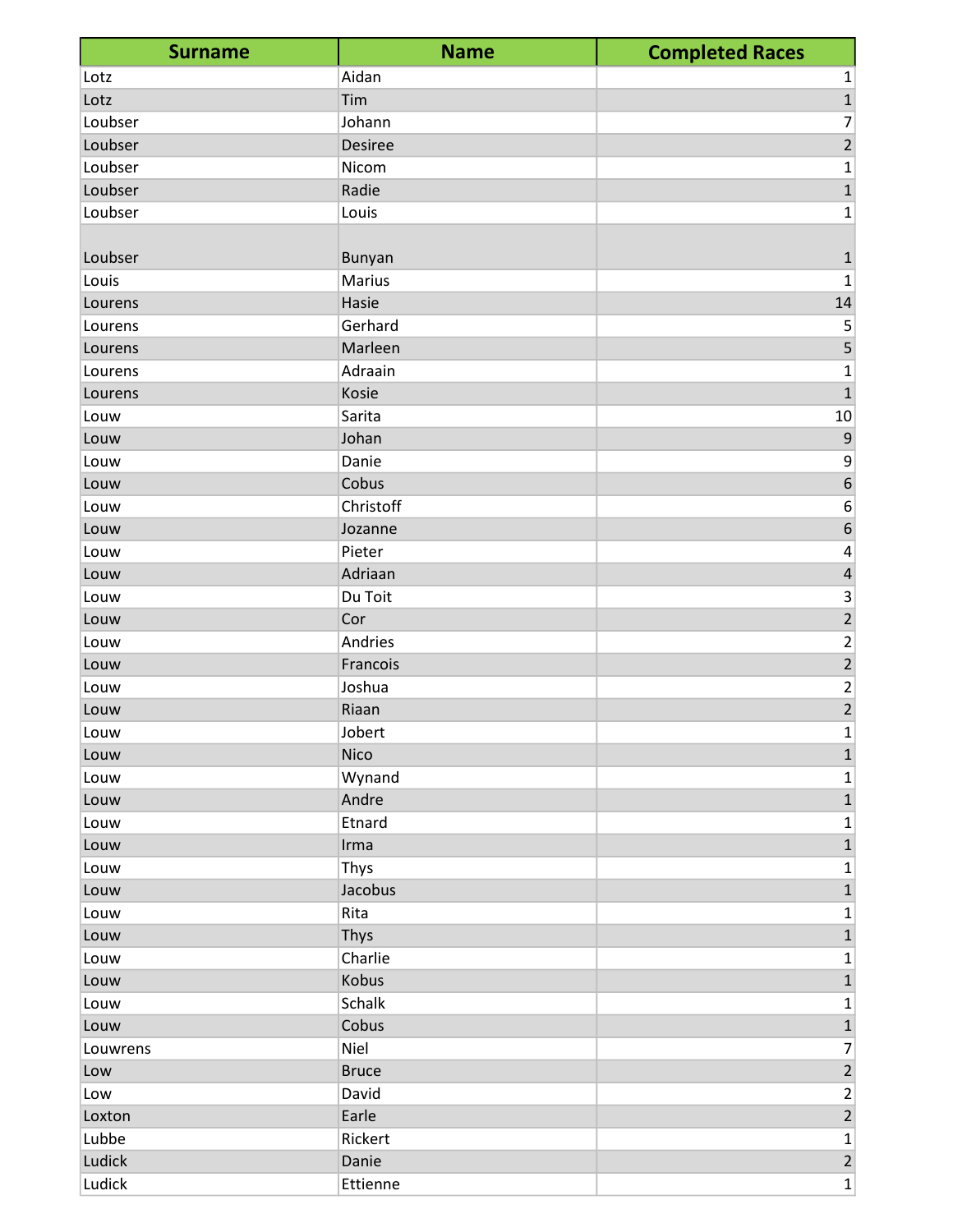| <b>Surname</b>   | <b>Name</b>       | <b>Completed Races</b>  |
|------------------|-------------------|-------------------------|
| Luff             | Phillip           | $\mathbf{1}$            |
| Luke             | Simon             | 1                       |
| Lund             | Russell           | $\mathbf 1$             |
| Lurie            | Richard           | 4                       |
| Luther Hattingh  | Gerhard           | $\overline{c}$          |
| Luthi            | Ariane            | 2                       |
| Lutz             | Marietjie         | 1                       |
| Luus             | Lourens           | 4                       |
| Lynch            | Gareth            | $\overline{2}$          |
| Lyons            | Michael           | 1                       |
| Lyttle           | Gary              | $\mathbf{1}$            |
| Maarsingh        | Dirk              | 4                       |
| <b>Maartens</b>  | Chris             | $\mathbf 1$             |
| Mabasa           | Methoa            | 1                       |
| Mabudafhasi      | <b>Benedict</b>   | $\mathbf{1}$            |
| Mabula           | Clement           | 2                       |
| Mac              | Clinton           | $\mathbf 1$             |
| Macdonald        | Neil              | 2                       |
| Macdonald        | Duncan            | $\mathbf{1}$            |
| Machard          | Raymond           | 2                       |
| Macintosh        | Kay               | 5                       |
| Macintosh        | Alan              | 4                       |
| Mackenzie        | Donald            | 4                       |
| Mackenzie        | Jo                | 2                       |
| Mackenzie        | Neil              | $\mathbf{1}$            |
| Mackintosh       | Jeremy            | 2                       |
| Mackintosh       | Craig             | $\overline{2}$          |
| Madolo           | Siphosenkosi      | 5                       |
| Madonna          | Sergio            | 6                       |
| Madonna (Murray) | Kristina          | 5                       |
| Maguire          | Sean              | $\overline{1}$          |
| Mahieu           | Sven              | 1                       |
| Mahnke           | Hermann           | $\overline{\mathbf{3}}$ |
| Mahole           | Tendani           | 1                       |
| Mahomed          | <b>Ahmed Zaid</b> | $\overline{7}$          |
|                  |                   |                         |
| Mahomed          | Khalid            | $\overline{\mathbf{3}}$ |
| Makadam          | Azeem             | $\mathbf{1}$            |
| Makume           | Sechaba           | 1                       |
| Malan            | Phillip           | $\overline{\mathbf{3}}$ |
| Malan            | Willie            | 3                       |
| Malan            | Johan             | $\overline{3}$          |
| Malan            | Dominic           | $\overline{2}$          |
| Malan            | Heinro            | $\overline{2}$          |
| Malan            | Jacques           | $\overline{c}$          |
| Malan            | Pieter            | $\overline{2}$          |
| Malan            | Julian            | $\overline{2}$          |
| Malan            | Andre             | $\mathbf{1}$            |
| Malan            | Gys               | 1                       |
| Malan            | Francois          | $\overline{1}$          |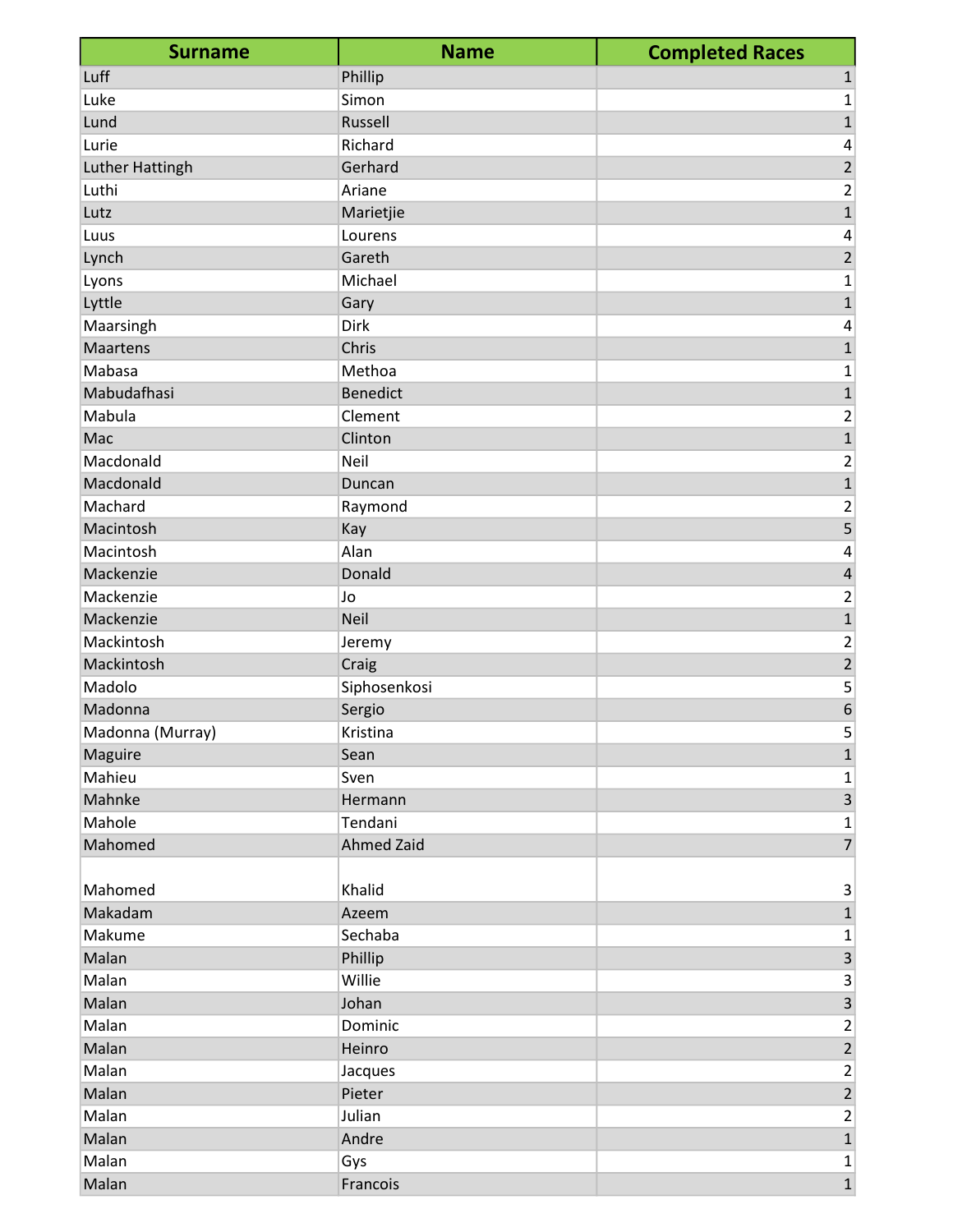| <b>Surname</b> | <b>Name</b>        | <b>Completed Races</b>  |
|----------------|--------------------|-------------------------|
| Malherbe       | <b>Pieter Roux</b> | 9                       |
| Malherbe       | Johan              | $\boldsymbol{6}$        |
| Malherbe       | Febbie             | $\mathsf{3}$            |
| Malherbe       | Mare               | $\overline{\mathbf{3}}$ |
| Malherbe       | Francois           | $\mathsf 3$             |
| Malherbe       | Petrus             | $\mathbf{1}$            |
| Malherbe       | Rochelle           | $\mathbf{1}$            |
| Malherbe       | Isak               | $\overline{1}$          |
| Malherbe       | Pierre             | $\mathbf 1$             |
| Malherbe       | <b>Bonita</b>      | $\mathbf{1}$            |
| Malherbe       | Blyda              | 1                       |
| Mallet         | Alexander          | $\mathbf 1$             |
| Maloney        | Ivan               | $\mathbf 1$             |
| Mamatshele     | Thabo              | $\overline{c}$          |
| Manefeldt      | Michael            | $\overline{\mathbf{c}}$ |
| <b>Marais</b>  | Divan              | $\overline{6}$          |
| Marais         | Maruis             | 5                       |
| Marais         | Chris              | $\overline{\mathbf{3}}$ |
| Marais         | Scholtz            |                         |
| <b>Marais</b>  | De Wet             | $\frac{2}{2}$           |
| Marais         | Johan              | $\frac{2}{2}$           |
| <b>Marais</b>  | Peter              |                         |
| Marais         | Danie              | $\overline{\mathbf{c}}$ |
| <b>Marais</b>  | Fritz              | $\overline{1}$          |
| Marais         | Rowan              | $\mathbf 1$             |
| <b>Marais</b>  | Paul               | $\overline{1}$          |
| Marais         | Christoff          | $\mathbf 1$             |
| <b>Marais</b>  | Isak               | $\mathbf 1$             |
| Marais         | Johan              | 1                       |
| Marais         | Ivan               | $1\vert$                |
| Marais         | Hilana             | $\mathbf{1}$            |
| <b>Marais</b>  | Wilna              | $\mathbf{1}$            |
| Marais         | Johnny             | $\mathbf 1$             |
| <b>Marais</b>  | <b>Stuart</b>      | $\mathbf 1$             |
| Mardon         | Martin             | $\mathbf{1}$            |
| Mare           | Eben               | $\overline{2}$          |
| Mare           | Johan              | $\mathbf{1}$            |
| Maree          | Jacobus            | $\overline{2}$          |
| Maree          | Maresa             | $\overline{2}$          |
| Maree          | Wouter             | $\mathbf 1$             |
| Maree          | Marcus             | $\mathbf{1}$            |
| Maree          | Adel               | $\mathbf 1$             |
| Maree          | Conrad             | $\mathbf{1}$            |
| Marenene       | Vusumzi            | $\mathbf 1$             |
| Marescia       | Gary               | $\mathbf 1$             |
| Marincowitz    | Simon              | $\mathbf 2$             |
| Maritz         | Jacques            | $\mathbf 2$             |
| Maritz         | Manie              | $\overline{1}$          |
| Maritz         | Jaccques           | $\mathbf 1$             |
| Maritz         | Carl               | $\overline{1}$          |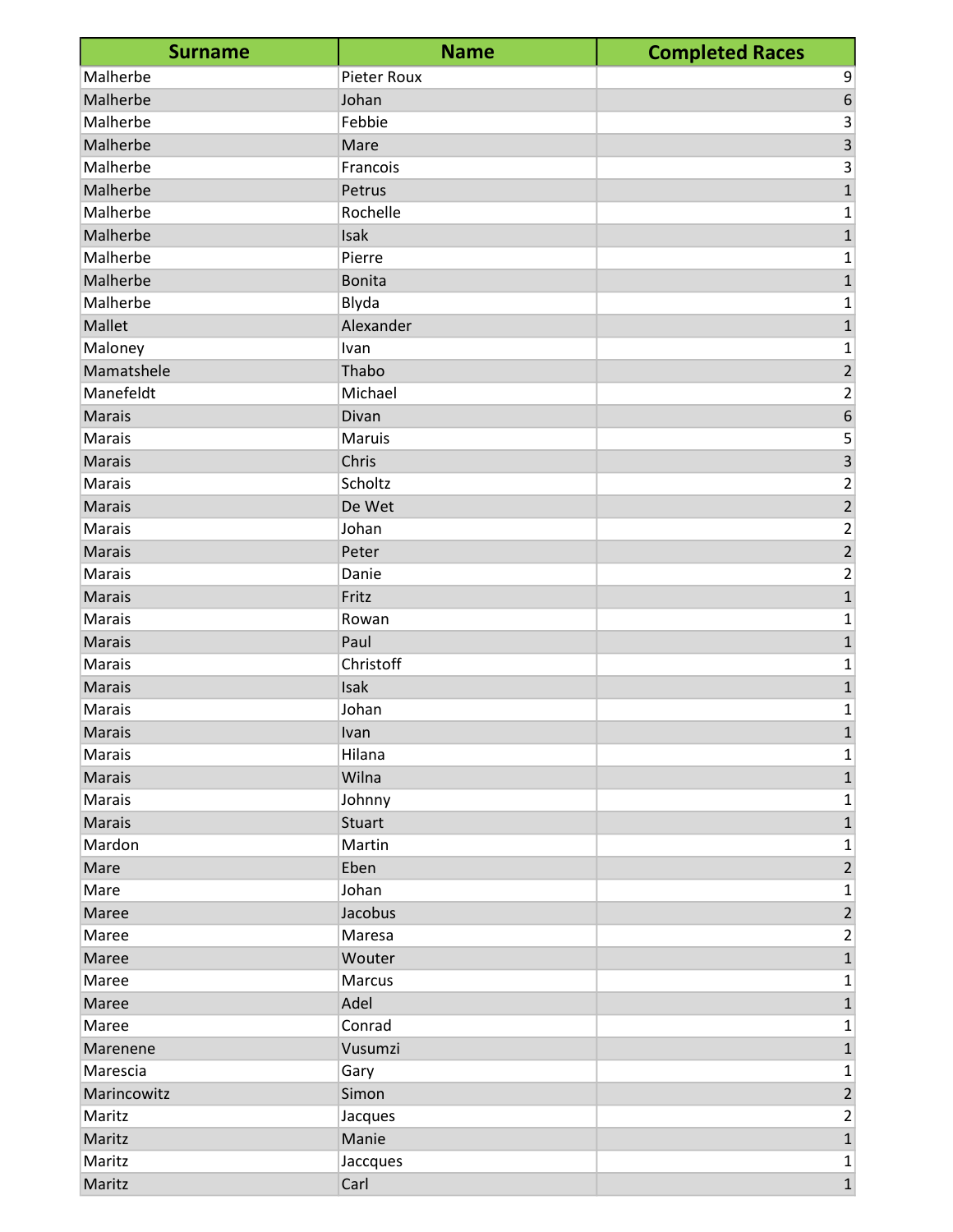| <b>Surname</b> | <b>Name</b>  | <b>Completed Races</b>  |
|----------------|--------------|-------------------------|
| Marquis        | Cayden       | 1                       |
| Marquis        | Stephen      | $\mathbf 1$             |
| Marra          | Kabous       | 4                       |
| Marsh          | Ashley       | $\overline{2}$          |
| Marshall       | Andrew       | 3                       |
| Marshall       | Eric         | $\mathbf{1}$            |
| Marshall       | Holden       | 1                       |
| Marsilio       | <b>Neill</b> | $\mathbf 1$             |
| Martin         | Ryan         | 5                       |
| Martin         | Grant        | $\mathbf{1}$            |
| Martin         | lan          | 1                       |
|                |              |                         |
| Martin         | Anka         | $\mathbf{1}$            |
| Marx           | Pieter       | 3                       |
| Marx           | Gert         | $\mathbf 1$             |
| Mason          | Liza         | 1                       |
| Mathee         | Herman       | 3                       |
| Mathopa        | Phenyo       | 1                       |
| Matthee        | Jurie        | 5                       |
| Matthee        | Heine        | 2                       |
| Mattheus       | Arlien       | $\overline{2}$          |
| Matthews       | Keith        | 2                       |
| Matthysen      | Warren       | $\overline{3}$          |
| Matthysen      | Reniell      | 1                       |
| Maughan        | Christopher  | $\overline{2}$          |
| Maughan        | Jo           | 1                       |
| Mavunda        | Randy        | 3                       |
| May            | <b>Bruce</b> | 1                       |
| Maynard        | <b>Brian</b> | $\overline{2}$          |
| Mboya          | Hlubikazi    | $\mathbf 1$             |
| Mcbride        | Greg         | $\overline{1}$          |
| Mccall         | Robin        | $\overline{c}$          |
| Mccallum       | Kevin        | $\mathbf{1}$            |
| Mccarthy       | Sean         | $\overline{\mathbf{c}}$ |
| Mccluskey      | Leigh        | $\overline{\mathbf{3}}$ |
| Mccord         | Pieter       | 1                       |
| Mcdonald       | Gerhard      | $\overline{2}$          |
| Mcdougall      | Amy          | 3                       |
| Mcdowall       | Lucas        | $\overline{\mathbf{3}}$ |
| Mcduling       | Wayne        | 1                       |
| Mcfadden       | John         | $\mathbf 1$             |
| Mcfall         | Charles      | 3                       |
| Mcgivilray     | Craig        | $\overline{3}$          |
| Mcguffog       | Angus        | 6                       |
| Mchendrie      | Craig        | $\mathbf{1}$            |
| Mckechnie      | Guy          | 3                       |
| Mckelvin       | Billy        | $\mathbf{1}$            |
| Mckenzie       | Neil         | $\overline{2}$          |
| Mckillop       | Neil         | $\overline{5}$          |
| Mckinnon       | David        | $\overline{2}$          |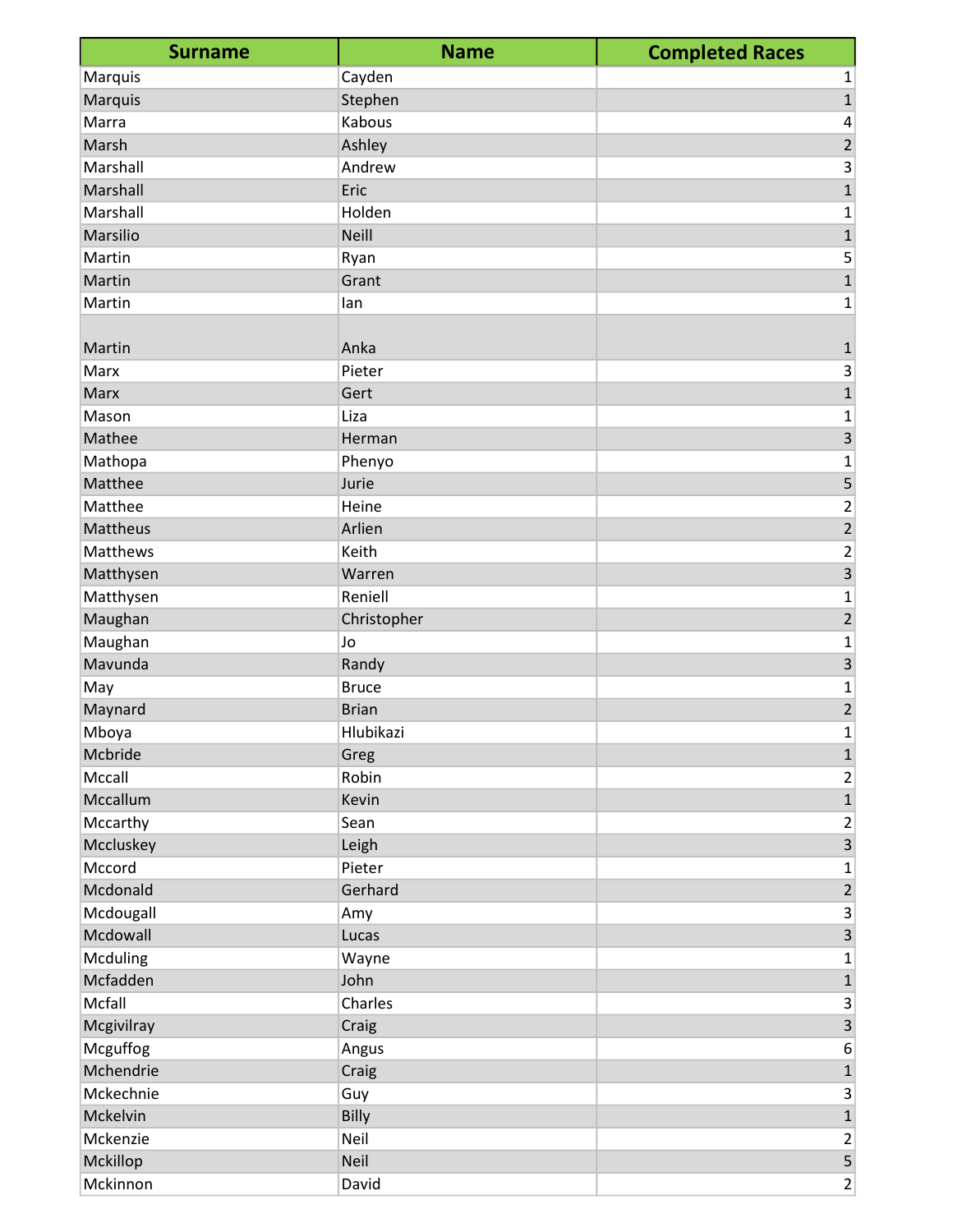| <b>Surname</b> | <b>Name</b>    | <b>Completed Races</b>  |
|----------------|----------------|-------------------------|
| Mckune         | Craig          | 3                       |
| Mclachlan      | Wium           | 1                       |
| Mclagan        | Andrew         | 6                       |
| Mclaren        | John           | 1                       |
| Mclean         | Andrew         | $\sqrt{4}$              |
| Mclennon       | Christopher    | 1                       |
| Mcmahon        | John           | 1                       |
| Mcnulty        | George         | 4                       |
| Mcrae          | Christopher    | $\overline{\mathbf{3}}$ |
| Mdlolo         | Maurice        | 6                       |
| Mdluli         | Simphiwe       | $\mathbf 1$             |
| Mearns         | Andrew         | 1                       |
| Meaton         | Jason          | 5                       |
| Mechanicos     | Nicholas       | 1                       |
| Mechanicos     | Alexis         | $\mathbf{1}$            |
| Medcalf        | Daron          | 4                       |
| Meijer         | Leon           | $\mathbf{1}$            |
|                |                |                         |
| Meinking       | Paul           | 3                       |
| Meintjes       | Riaan          | $\overline{\mathbf{4}}$ |
| Meiring        | Jason          | 1                       |
| Melin          | Daniel         | $\mathbf{1}$            |
| Melonas        | Angelo         | 3                       |
| Mendes         | Joao           | $\overline{\mathbf{3}}$ |
| Mendoza        | Wayne          | $\mathbf 1$             |
| <b>Menezes</b> | <b>Neville</b> | 1                       |
| Menzies        | Max            | 7                       |
| Metcalf        | Hugo           | $\mathbf{1}$            |
| Meter          | Henriette      | 1                       |
| <b>Meurs</b>   | Johannes       | $\overline{c}$          |
| Mey            | Rick           | 1                       |
| Meyer          | Heinrich       | 9                       |
| Meyer          | <b>Thinus</b>  | 5                       |
| Meyer          | Johannes       | $\overline{\mathbf{5}}$ |
| Meyer          | Werner         | 2                       |
| Meyer          | Paul           | $\overline{2}$          |
| Meyer          | Jan Jacobus    | $\overline{2}$          |
| Meyer          | Anton          | $\overline{2}$          |
| Meyer          | Tiaan          | $\overline{\mathbf{c}}$ |
| Meyer          | Freddie        | $\overline{2}$          |
| Meyer          | Antony         | 2                       |
| Meyer          | Heinrich       | $\mathbf{1}$            |
| Meyer          | Dewald         | 1                       |
| Meyer          | Gerhard        | $\mathbf{1}$            |
| Meyer          | Lemar          | 1                       |
| Meyer          | Yanre          | $\mathbf 1$             |
| Meyer          | Elizma         | 1                       |
| Meyer          | Jandrie        | $\mathbf 1$             |
| Meyer          | Lemar          | 1                       |
| Meyer          | Righard        | $\overline{1}$          |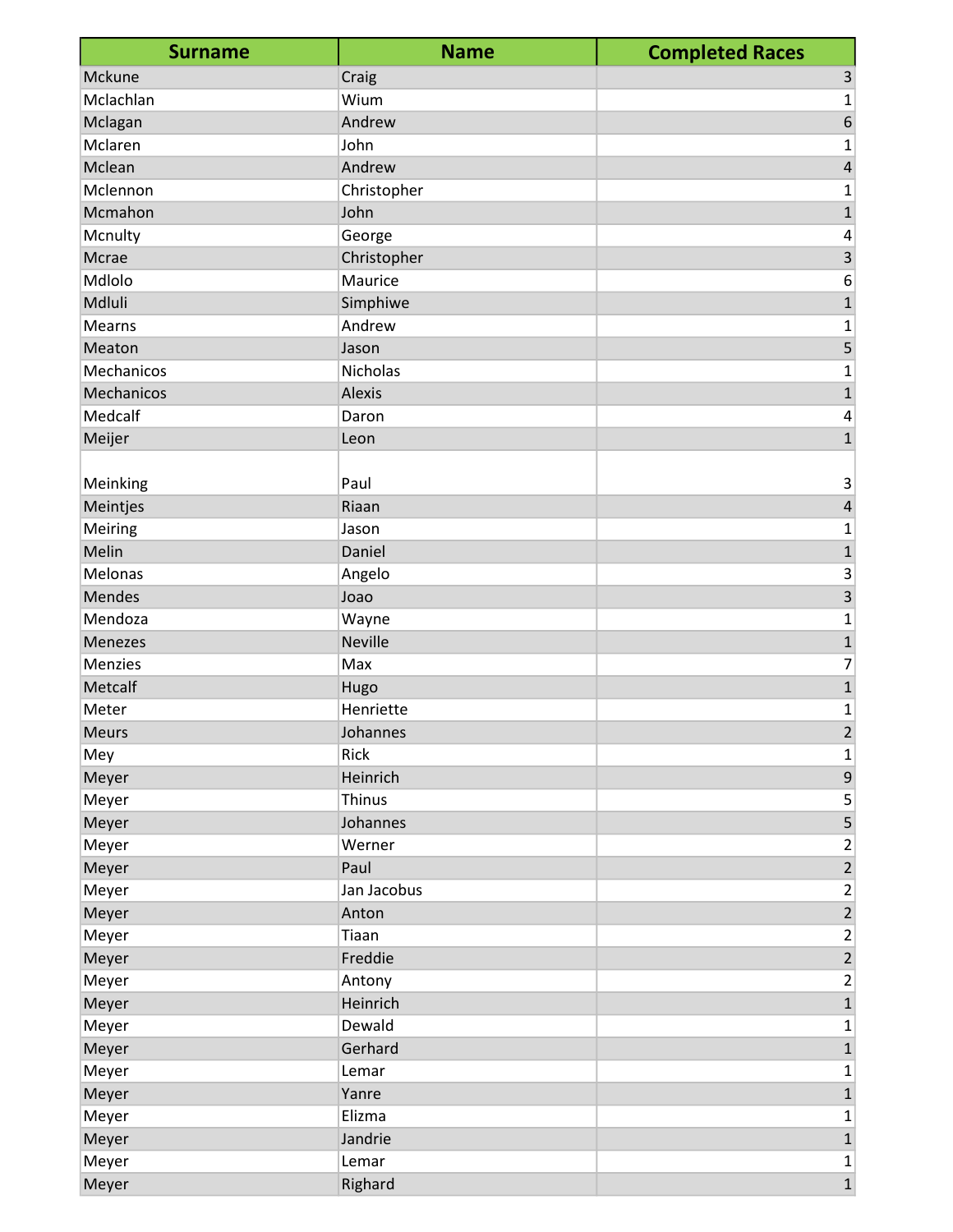| <b>Surname</b> | <b>Name</b>  | <b>Completed Races</b>  |
|----------------|--------------|-------------------------|
| Meyer          | Abraham      | 1                       |
| Michael        | Warren       | $\mathbf 1$             |
| Michau         | Johann       | 2                       |
| Michau         | Reinard      | $\overline{1}$          |
| Micklewood     | Paul         | 15                      |
| Midgley        | Mark         | $\overline{2}$          |
| Miller         | Matthew      | 7                       |
| Miller         | <b>Bruce</b> | $\mathbf{1}$            |
| Miller         | Alex         | 1                       |
| Miller         | Clinton      | $\mathbf{1}$            |
| Mills          | Caren        | 3                       |
| Mills          | Stephen      | $\mathbf{1}$            |
| Milne          | Kathy        | 3                       |
| Minnaar        | Andre        | $\mathbf{1}$            |
| Minnie         | Erik         | 5                       |
| Minnie         | <b>Thys</b>  | $\mathbf{1}$            |
| Minnitt        | Geoffrey     | 1                       |
| Mitchell       | Mark         | $\overline{2}$          |
| Mkwanazi       | Jabu         | 1                       |
| Moelich        | Gerrit       | 3                       |
| Moffat         | Robert       | 4                       |
| Mofokeng       | Makintane    | $\mathbf{1}$            |
| Mohamed        | Adiel        | 4                       |
| Mohammed       | Siraj        | $\mathbf 1$             |
| Mohr           | Vicki        | 1                       |
| Mokgopo        | William      | $\mathbf 1$             |
| Mokoena        | Mpho         | 1                       |
| Mol            | Michael      | $\mathbf{1}$            |
| Molapo         | Sekhonyana   | 2                       |
| Moll           | Arrie        | $\mathbf{1}$            |
| Moller         | Danie        | $\overline{c}$          |
| Moller         | Deon         | $\overline{1}$          |
|                |              |                         |
| Moller         | Johan        | 1                       |
| Momsen         | Robin        | $\overline{1}$          |
| Mongo          | Jarlow       | 1                       |
| Mongo          | Jeraldo      | $\mathbf 1$             |
| Monk           | Philip       | 5                       |
| Montgomery     | Michelle     | $\mathbf 1$             |
| Monvoisen      | Laurent      | $\overline{c}$          |
| Moody          | Ross         | $\overline{\mathbf{4}}$ |
| Moolman        | Conrad       | 1                       |
| Moorcroft      | Gary         | $\overline{\mathbf{3}}$ |
| Moore          | Priscilla    | 1                       |
| Moore          | Janine       | $\mathbf 1$             |
| Morawski       | Ted          | 1                       |
| Morey          | Arnold       | $\overline{1}$          |
| Morgan         | Derek        | $\overline{2}$          |
| Morgan         | <b>Bruce</b> | $\mathbf{1}$            |
| Morillion      | Derek        | 3 <sup>2</sup>          |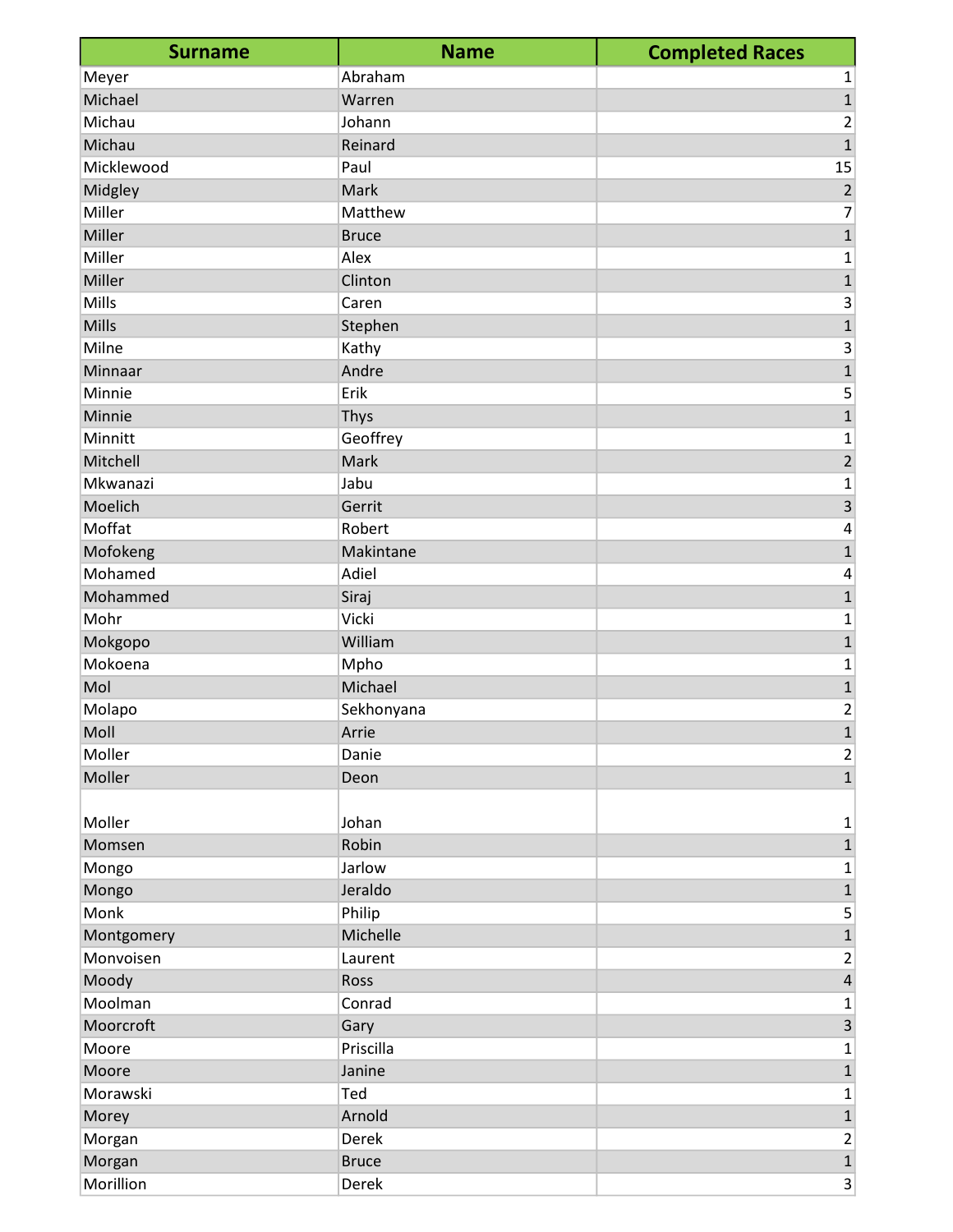| <b>Surname</b>    | <b>Name</b>      | <b>Completed Races</b>    |
|-------------------|------------------|---------------------------|
| Morillion         | Lesley           | $\overline{2}$            |
| Morison           | Dave             | $\mathbf{1}$              |
| Morkel            | Petre            | $\mathbf{1}$              |
| Morton            | Warren           | 5                         |
| Mostert           | Johan            | 5                         |
| Mostert           | Carlo            | $\overline{\mathbf{r}}$   |
| Mostert           | <b>Marius</b>    | $\overline{\mathbf{3}}$   |
| Mostert           | Altus            | $\overline{c}$            |
| Mostert           | Petro            | $\overline{2}$            |
| Mostert           | Johan            | $\mathbf 1$               |
| <b>Mouries</b>    | Dangelo          | $\mathbf{1}$              |
| Mouton            | Willem           | $\boldsymbol{6}$          |
| Mouton            | Donald           | $\pmb{4}$                 |
| Mouton            | Hendre           | $\overline{\mathbf{c}}$   |
| Mouton            | Daniel           | $\overline{2}$            |
| Mouton            | Andre            | $\mathbf 1$               |
| Mpengesi          | Siyabulela       | $\mathbf{1}$              |
| Muir              | Devrin           | $\mathbf 2$               |
| Mulder            | Wynand           | $\overline{9}$            |
| Mulder            | Esmari           | 5                         |
| Mulder            | Nicholas         | $\overline{2}$            |
| Mulder            | Jan-Peet         | $\mathbf 2$               |
| Mulder            | Mike             | $\overline{1}$            |
| Muller            | Richard          | 15                        |
| Muller            | Gerhard          | $\overline{\mathbf{r}}$   |
| Muller            | Corrie           | $\ensuremath{\mathsf{3}}$ |
| Muller            | Hp               | $\overline{\mathbf{3}}$   |
| Muller            | Henk             | $\overline{c}$            |
| Muller            | Gert             | $\overline{2}$            |
| Muller            | Helmi            | $\mathbf{2}$              |
| Muller            | Janine           | $\overline{2}$            |
| Muller            | Gary             | $\mathbf 1$               |
| Muller            | Riaan            | $\mathbf 1$               |
| Muller            | Jacobus Johannes | 1                         |
| Muller            | Neo              | $\mathbf{1}$              |
| Muller            | Cornelius        | $\mathbf{1}$              |
| Muller            | Werner           | $\mathbf 1$               |
| Muller Jnr        | Dirk             | 5 <sup>1</sup>            |
| <b>Muller Snr</b> | Dirk             | $\boldsymbol{6}$          |
| Munch             | Cecil            | $\pmb{4}$                 |
| Munnik            | Oliver           | $\overline{3}$            |
| Munnik            | Riaan            | $\mathbf 1$               |
| Munting           | Caryn            | $\mathbf 1$               |
| Murphy            | Nicole           | $\mathbf 1$               |
| Murray            | Garth            | $\mathbf 1$               |
| Murray            | Gareth           | $\mathbf{1}$              |
| Murray            | Jacobus          | $\mathbf 1$               |
| Murray            | Neville          | $\mathbf{1}$              |
| Mwelase           | Mandla           | $\overline{2}$            |
| Myburgh           | Yolande          | $\overline{5}$            |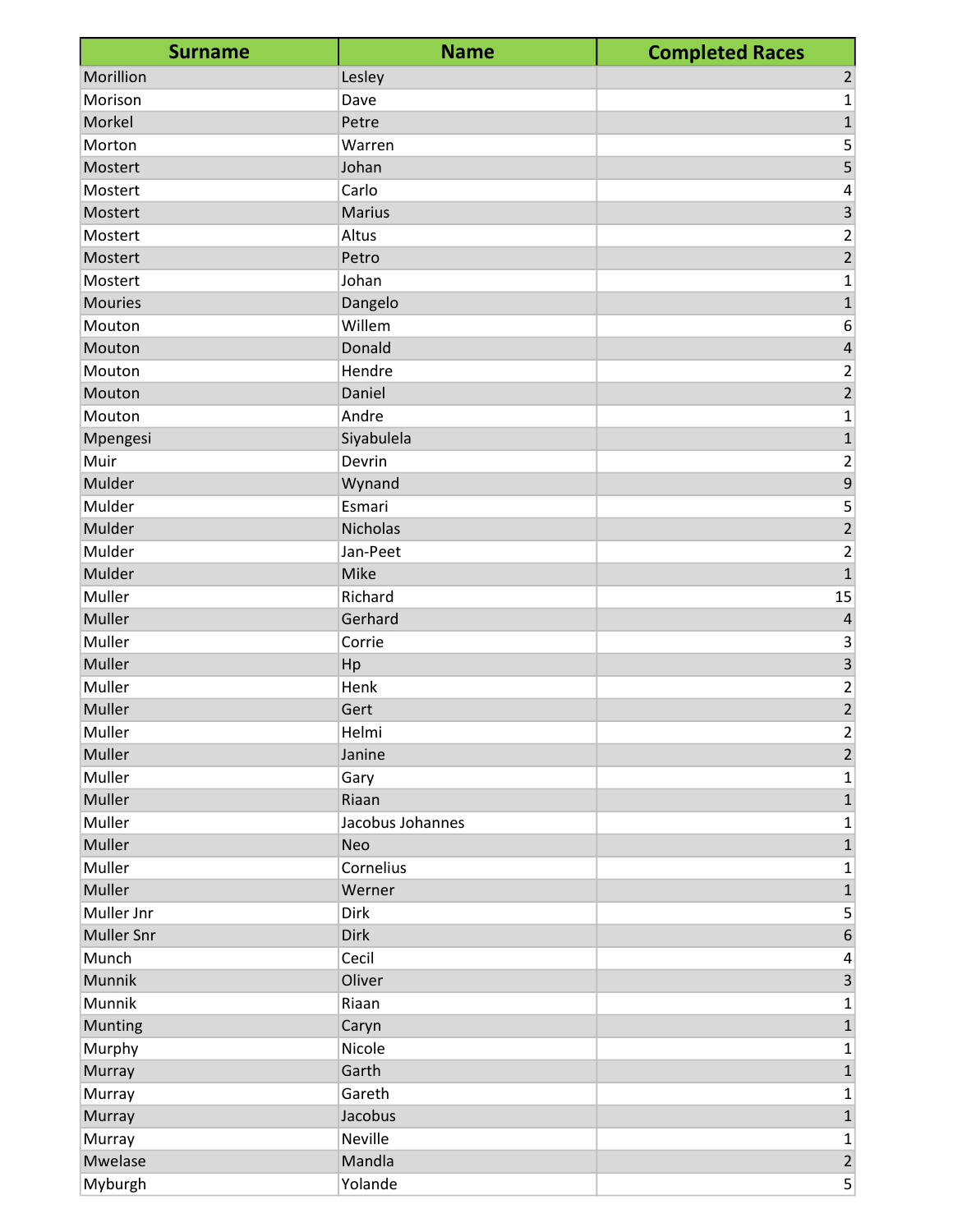| <b>Surname</b> | <b>Name</b>    | <b>Completed Races</b>  |
|----------------|----------------|-------------------------|
| Myburgh        | Hannes         | $\overline{4}$          |
| Myburgh        | Harold         | $\overline{2}$          |
|                |                |                         |
| Myburgh        | Derek          | $\mathbf{1}$            |
| Myburgh        | Matthew        | 1                       |
| Myburgh        | Anton          | $\mathbf{1}$            |
| Myers          | Colin          | 1                       |
| Mynhardt       | Hanno          | $\mathbf{1}$            |
| Nagel          | Dehan          | 1                       |
| Nangle         | Des            | $\mathbf{1}$            |
| Nasson         | Adrian         | 1                       |
| Nathan         | Darren         | $\mathbf 1$             |
| Nathan         | <b>Brandon</b> | 1                       |
| Nathrass       | Dennis         | $\overline{\mathbf{3}}$ |
| Naude          | <b>Desiree</b> | 4                       |
| Naude          | Bobby          | $\mathbf 2$             |
| Naude          | Pieter         | 2                       |
| Naude          | Thomas         | $\mathbf{1}$            |
| Naude          | Elna           | 1                       |
| Naude          | Louis          | $\mathbf{1}$            |
| Naude          | Baron          | 1                       |
| Naude          | Anel           | $\mathbf 1$             |
| Naude          | Carel          | 1                       |
| Needham        | Justin         | $\mathbf{1}$            |
| Needham        | Jonathan       | $\mathbf 1$             |
| Neethling      | <b>Niel</b>    | $\overline{7}$          |
| Neethling      | Hannes         | 5                       |
| Neethling      | Johan          | $\overline{\mathbf{r}}$ |
| Neethling      | Ernst          | 1                       |
| <b>Nel</b>     | Martin         | 11                      |
| <b>Nel</b>     | Jan            | 9                       |
| <b>Nel</b>     | Jacques        | $\overline{7}$          |
| <b>Nel</b>     | Paul           | 6                       |
| Nel            | George         | $\overline{5}$          |
| Nel            | Corne          | 4                       |
| Nel            | Philip         | $\overline{\mathbf{3}}$ |
| Nel            | Leon           | $\overline{\mathbf{3}}$ |
| <b>Nel</b>     | Nico           | $\overline{3}$          |
| Nel            | Christiaan     | 3                       |
| Nel            | Gert           | $\overline{2}$          |
| Nel            | Ilse           | $\mathbf 2$             |
| Nel            | Hennie         | $\overline{2}$          |
| Nel            | Maritz         | $\overline{2}$          |
| Nel            | Pieter         | $\overline{2}$          |
| Nel            | Marius         | $\overline{c}$          |
| Nel            | Pierre Daniel  | $\overline{1}$          |
| Nel            | Moller         | 1                       |
| Nel            | Sune           | $\mathbf 1$             |
| Nel            | Hj             | $\mathbf{1}$            |
| <b>Nel</b>     | <b>Brendan</b> | $\overline{1}$          |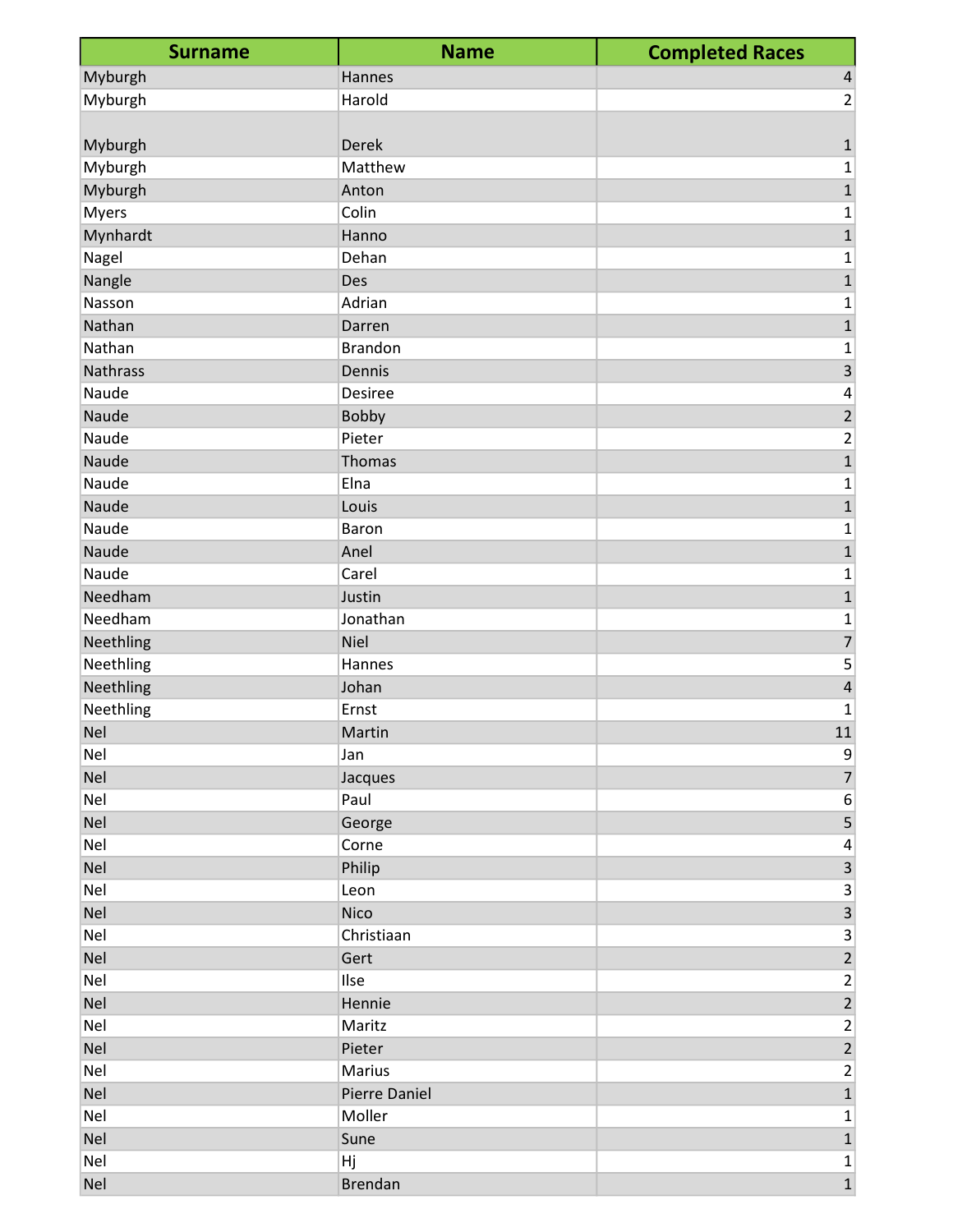| <b>Surname</b> | <b>Name</b>      | <b>Completed Races</b>  |
|----------------|------------------|-------------------------|
| <b>Nel</b>     | <b>Bruwer</b>    | 1                       |
| <b>Nel</b>     | Hannes           | $\mathbf{1}$            |
| Nel            | Chris            | 1                       |
| <b>Nel</b>     | Jacques          | $\overline{2}$          |
| Nell           | Morne            | 4                       |
| <b>Nell</b>    | Riaan            | $\overline{2}$          |
| Nell           | Kyle             | 1                       |
| <b>Nell</b>    | Anton            | $\mathbf{1}$            |
| Newton-Johnson | Bevan            | 2                       |
| Ngcongo        | Khulekani        | $\overline{\mathbf{3}}$ |
| Ngobese        | Nontobeko Beauty | 3                       |
| Ngubane        | Theo             | $\mathbf 1$             |
| <b>Nicks</b>   | Simon            | 2                       |
| Nicol          | Johan            | $\overline{2}$          |
| Nicolella      | Robert           | 5                       |
| Nield          | Billy            | $\overline{2}$          |
| Nielsen        | Thorkild         | 5                       |
| Nielsen        | Paul             | $\overline{2}$          |
| Nielsen        | Michael          | 2                       |
| Nielsen        | Michelle         | $\overline{2}$          |
| Nieman         | Jaco             | 3                       |
| Niemand        | Adele            | $\overline{2}$          |
| Niemand        | Sybrand          | 1                       |
| Nienaber       | Sam              | $\,$ 6 $\,$             |
| Nienaber       | Marnitz          | 2                       |
| Nienaber       | Richard          | 1                       |
| Nieuwenhuis    | Charles          | 1                       |
| Nieuwoudt      | Herman           | 11                      |
| Nieuwoudt      | Gerhard          | 2                       |
| Nieuwoudt      | Heidi            | $\mathbf{1}$            |
| Nieuwoudt      | Luan             | $\mathbf 1$             |
| Niland         | <b>Bruce</b>     | $\mathbf{1}$            |
| Nimb           | Christo          | 1                       |
| Nixon          | Mike             | $\mathbf{1}$            |
|                |                  |                         |
| Noble          | Grant            | 4                       |
| Noche          | Darren           | $\overline{2}$          |
| Nonkasa        | Ntlantla         | 1                       |
| Noordien       | Riaz             | $\overline{\mathbf{5}}$ |
| Noordien       | Igshaan          | $\overline{2}$          |
| Northcote      | Jeremey          | $\mathbf 1$             |
| Nortje         | Pieter           | 7                       |
| Nortje         | Andre            | $\overline{2}$          |
| Nortje         | Johann           | $\overline{\mathbf{c}}$ |
| Nortje         | Tristan          | $\overline{2}$          |
| Nortje         | Jacques          | 1                       |
| Norton         | Chris            | $\mathbf{1}$            |
| Ntlele         | Lesego           | 1                       |
| Ntshakaza      | Lwazi            | $\mathbf 1$             |
| Nutman         | Jaci             | $\mathbf 1$             |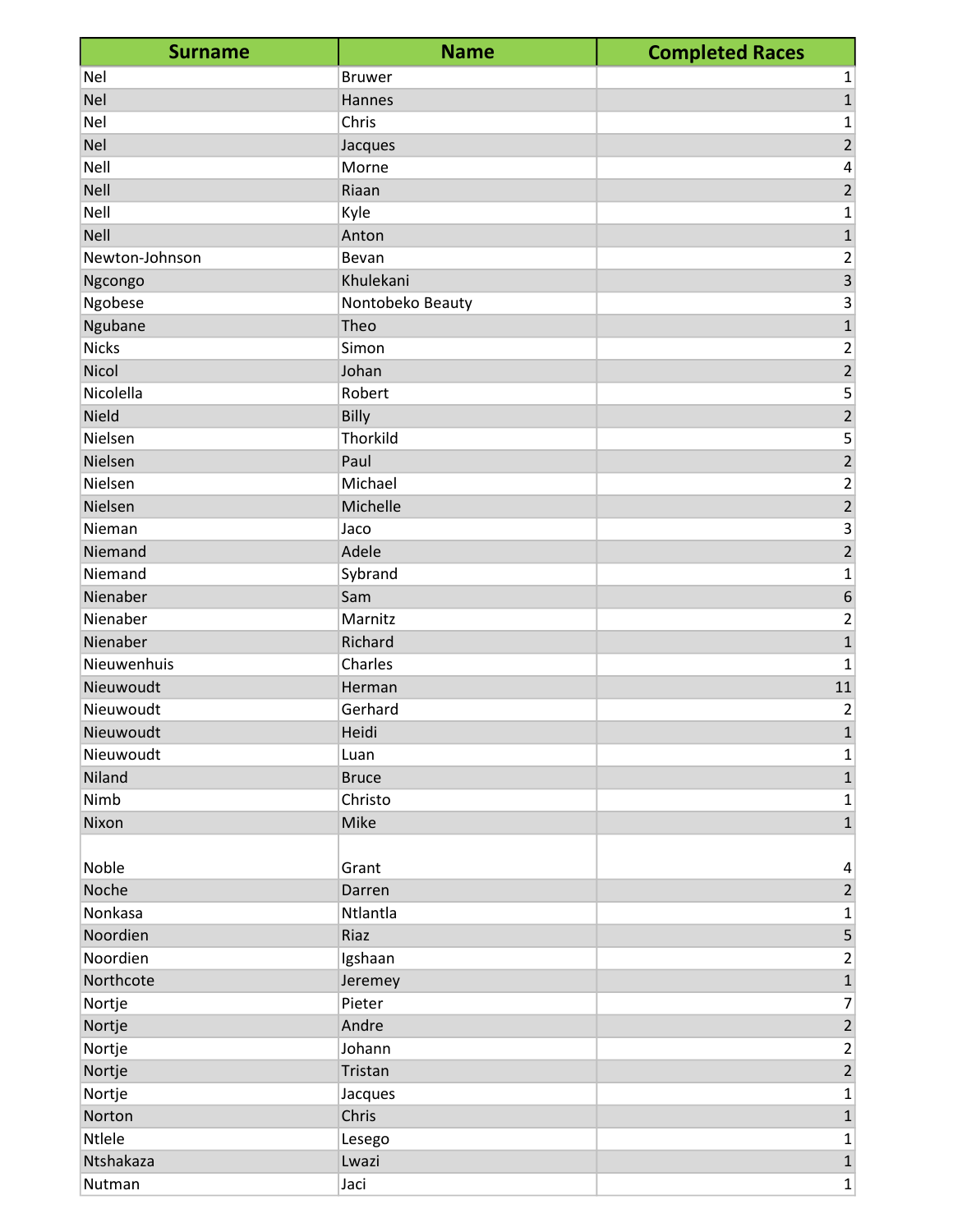| <b>Surname</b>   | <b>Name</b>       | <b>Completed Races</b> |
|------------------|-------------------|------------------------|
| Nxumalo          | Siboniso          | $\mathbf{1}$           |
| O Connor         | John              | 1                      |
| Oberholster      | Conrad            | $\mathbf{1}$           |
| Oberholzer       | Arnou             | 5                      |
| Oberholzer       | <b>Dirk</b>       | 4                      |
| Oberholzer       | Lourens           | 1                      |
| Obermeyer        | Reanus            | $\mathbf 1$            |
| O'Brien          | Stephen           | 6                      |
| O'Brien          | Annelize          | $\mathbf 1$            |
| Ockhuys          | Willem            | 1                      |
| O'Connell        | <b>Niel</b>       | $\overline{2}$         |
| O'Connell        | Dj                | 1                      |
| O'Connor         | Mornay            | 3                      |
| O'Connor         | John              | 1                      |
| Ocuinneagain     | Dion              | $\mathbf{1}$           |
| O'Dea            | Seth              | 1                      |
| Odendaal         | Raymond           | 4                      |
| Odendaal         | <b>Bertus</b>     | 4                      |
| Odendaal         | Maroshell         | 3                      |
| Odendaal         | Tayla             | 3                      |
| Odendaal         | Jan               | $\overline{2}$         |
| Odendaal         | Christoffel       | 2                      |
| Odendaal         | Jonathan          | $\overline{2}$         |
| Odendaal         | Cherise           | 2                      |
| Odendaal         | Gerhardi          | $\overline{2}$         |
| Odendaal         | Lee               | 1                      |
| Odendaal         | <b>Devilliers</b> | $\mathbf{1}$           |
| O'Donoghue       | Denzyl            | 2                      |
|                  |                   |                        |
| Oelz             | Manfred           | 4                      |
| <b>Oerlemans</b> | Dirk              | 1                      |
| Oertel           | George            | $\overline{2}$         |
| Ogilvie          | Alexa             | 1                      |
| O'Haher          | Kyle              | $\overline{4}$         |
| Ohlhoff          | Herman            | 1                      |
| Olbrich          | Robin             | $\mathbf{1}$           |
| Olckers          | Victor            | 1                      |
| Olckers          | Werner            | $\mathbf 1$            |
| Olden            | <b>Bruce</b>      | 5                      |
| Oliver           | Mikayla           | $\overline{2}$         |
| Olivier          | Ben               | 9                      |
| Olivier          | Arie              | 5 <sup>1</sup>         |
| Olivier          | Johannes          | 4                      |
| Olivier          | Andries           | 3                      |
| Olivier          | Anton             | $\overline{2}$         |
| Olivier          | Gerrie            | $\mathbf{1}$           |
| Olivier          | Frans             | 1                      |
| Olivier          | Mervin            | $\mathbf 1$            |
| Olivier          | <b>Burger</b>     | $\mathbf{1}$           |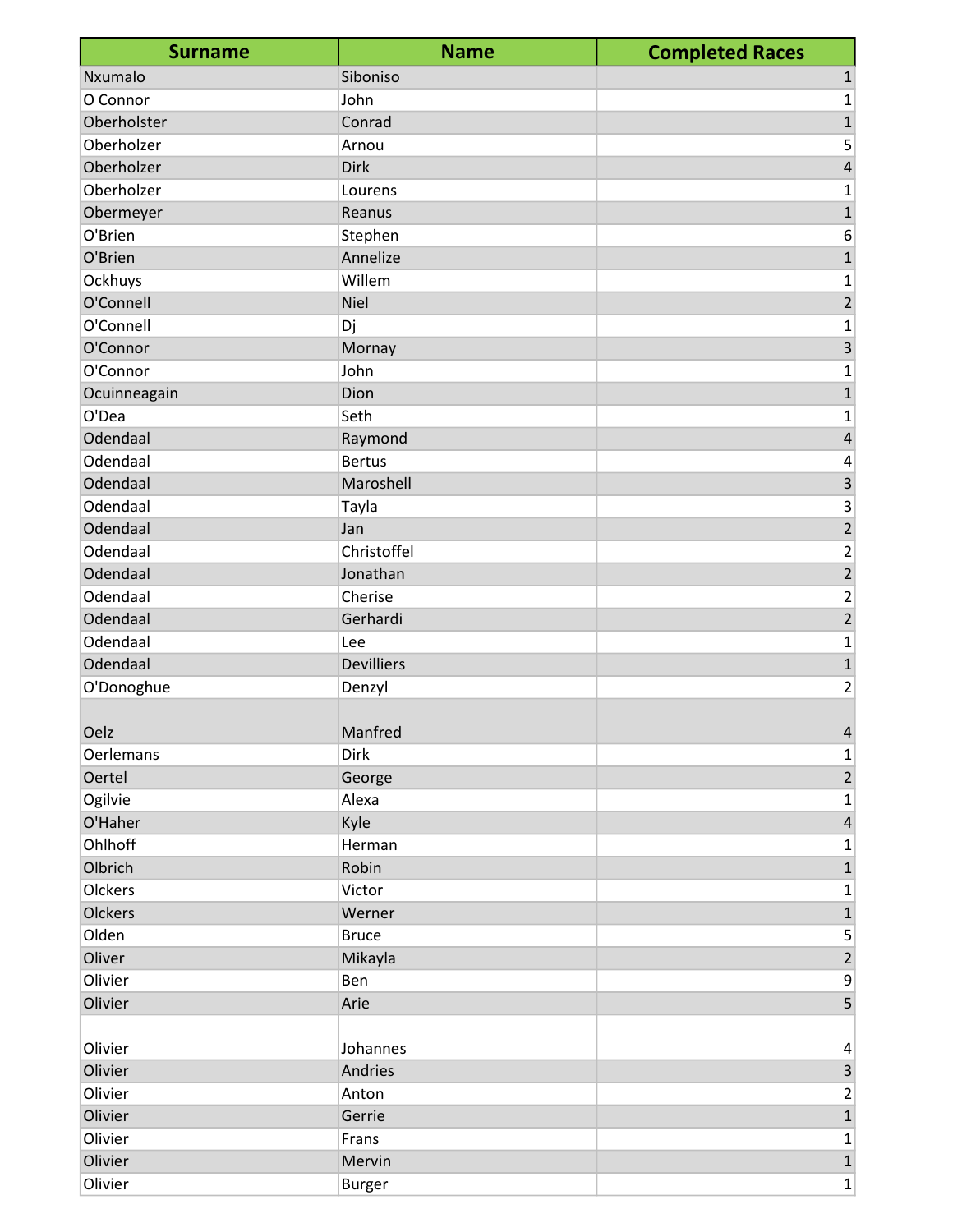| <b>Surname</b> | <b>Name</b>     | <b>Completed Races</b>    |
|----------------|-----------------|---------------------------|
| Olivier        | Lise            | $\mathbf{1}$              |
| Olivier        | Philip          | 1                         |
| Olivier        | Wikus           | $\mathbf{1}$              |
| Olivier        | Carel           | $\mathbf 1$               |
| Ollewagen      | Christo         | $\mathbf 1$               |
| Ollewagen      | Wessel          | $\mathbf 1$               |
| Olsson         | Michael         | $\mathbf{1}$              |
| Omar           | Anwar           | 1                         |
| O'Meara        | <b>Bridget</b>  | $\overline{2}$            |
| Oosthuizen     | Helnie Prinsloo | $\overline{\mathbf{r}}$   |
| Oosthuizen     | Herbie          | $\overline{c}$            |
| Oosthuizen     | Shaun           | $\mathbf 1$               |
| Oosthuizen     | Grant           | $\overline{1}$            |
| Oosthuizen     | Neil            | $\mathbf 1$               |
| Oosthuizen     | Patrick         | $\overline{1}$            |
| Oosthuizen     | Jaco            | $\mathbf 1$               |
| Oosthuizen     | Julius          | $\mathbf{1}$              |
| Oosthuysen     | Samantha        | $\overline{2}$            |
| Oosthuysen     | Gerhard         | $\overline{1}$            |
| Oostingh       | Wayne           | $\frac{2}{5}$             |
| Openshaw       | William         |                           |
| Oppenheimer    | Greig           | $\mathbf 2$               |
| Opperman       | Jenni           | $\overline{\mathbf{3}}$   |
| Opperman       | <b>Wicus</b>    | $\mathsf{3}$              |
| Opperman       | Christoff       | $\overline{1}$            |
| Orchard        | <b>Thomas</b>   | $\mathbf 1$               |
| O'Reilly       | Donovan         | $\mathbf{1}$              |
| Orton          | William         | $\mathbf 1$               |
| Orton          | Eugene          | $\mathbf 1$               |
| Orzechowski    | Wojtek          | $\left  \right $          |
| Osborne        | Matthew         | $10\,$                    |
| Osborne        | Matt            | $\mathbf{1}$              |
| Osman          | Dawood          | $\mathbf 2$               |
| Otto           | Theo            | $\overline{2}$            |
| Otto           | Daniel          | $\overline{1}$            |
| Owen           | Vince           | $\ensuremath{\mathsf{3}}$ |
| Owen           | Paul            | $\overline{2}$            |
| Owen           | Sean            | $\mathbf 1$               |
| Paarman        | Jonathan        | $\mathbf 1$               |
| Pallent        | Sean            | $\mathbf 1$               |
| Palm           | Ryno            | $\overline{1}$            |
| Palm           | Daniel          | $\mathbf 1$               |
| Pankratz       | Andreas         | $\mathbf 1$               |
| Pansegrouw     | Gideon          | $\mathbf 1$               |
| Papadopoulos   | Luke            | $\mathbf 1$               |
| Parent         | John            | $\mathbf 1$               |
| Parker         | Sean            | $\mathbf 2$               |
| Parkes         | Grant           | $\mathbf{1}$              |
| Parkin         | Tiaan           | $\overline{\mathbf{3}}$   |
| Parkinson      | Karl            | $\overline{2}$            |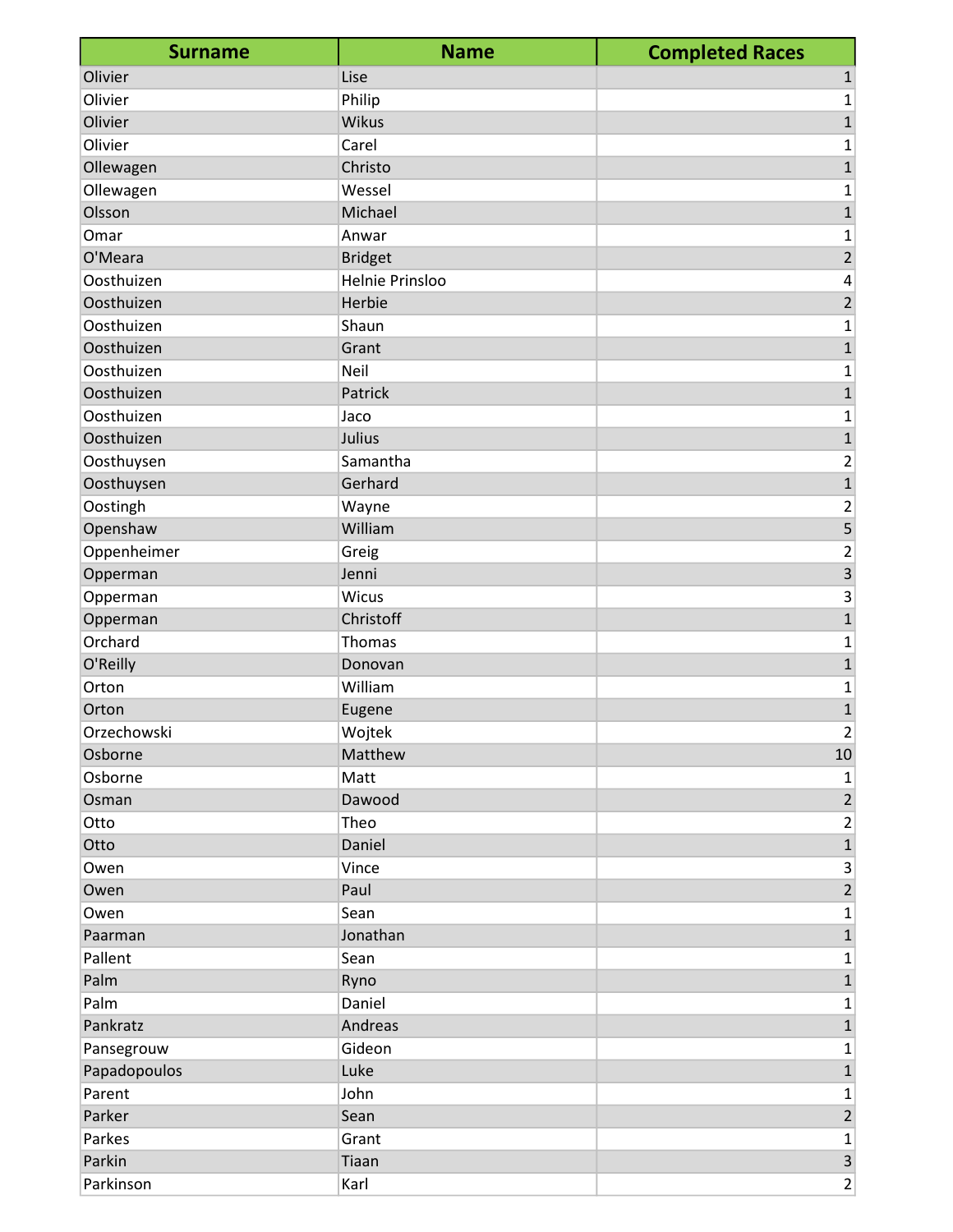| <b>Surname</b> | <b>Name</b> | <b>Completed Races</b>  |
|----------------|-------------|-------------------------|
| Pasio          | Carl        | $\mathsf 3$             |
| Passerini      | Pier        | $\mathbf{1}$            |
| Patel          | Shaheen     | $\mathbf 1$             |
| Paterson       | Andrew      | 5                       |
| Paterson       | Ryan        | $\overline{1}$          |
| Paterson       | Angus       | $\mathbf 1$             |
| Paton          | Leonard     | $\overline{2}$          |
| Paton          | Llewellyn   | $\mathbf 1$             |
| Paul           | Axel        | $\overline{1}$          |
| Paulse         | Breyton     | $\mathbf 1$             |
| Paulsen        | Thomas      | $\mathbf 1$             |
| Paulsen        | Murray      | $\mathbf{1}$            |
| Paulson        | Greg        | $\sqrt{4}$              |
| Pauw           | Gus         | $\overline{\mathbf{r}}$ |
| Pauw           | Barry       | $\overline{2}$          |
| Pauw           | Koos        | $\mathbf 2$             |
| Pauw           | <b>Bert</b> | $\overline{2}$          |
| Pauw           | Theo        | $\mathbf 1$             |
| Pawlikowski    | Jarek       | $\overline{\mathbf{r}}$ |
| Payne          | Andrew      | $\mathsf 3$             |
| Payne          | Lawrence    | $\overline{2}$          |
| Peach          | Jason       | 12                      |
| Peacock        | Roland      | $\mathbf 1$             |
| Pearson        | Juan        | 1                       |
| Peck           | Jeanine     | $\overline{2}$          |
| Pedersen-Horn  | Mike        | $\mathbf 2$             |
| Pedro          | Rodney      | $\bf 8$                 |
| Peens          | Jannie      | $\overline{\mathbf{c}}$ |
| Peirone        | Gavin       | $\overline{1}$          |
| Pellissier     | Jean Pierre | $\mathbf{1}$            |
| Pellow-Jarman  | Catherine   | $\mathbf 1$             |
| Pelser         | Jaco        | $\mathbf 1$             |
| Pelser         | Max         | $\mathbf 1$             |
| Pelzer         | Heine       | $\mathbf 2$             |
| Pennisi        | Giuseppe    | $\overline{2}$          |
| Pentz          | Johan       | $\mathsf S$             |
| Pepler         | Henk        | $\mathbf 1$             |
| Perold         | Amelia      | $\overline{\mathbf{3}}$ |
| Perold         | Joubert     | $\overline{2}$          |
| Perold         | Joubert     | $\mathbf 1$             |
| Perold         | Jaques      | $\mathbf 1$             |
| Petersen       | Garth       | 4                       |
| Petersen       | Michael     | $\overline{2}$          |
| Petersen       | Donny       | $\mathbf 1$             |
| Pfister        | Gavin       | $\overline{2}$          |
| Pfister        | Mark        | $\mathbf 1$             |
| Pheiffer       | Roger       | $\mathbf 1$             |
| Phetla         | Given       | $\mathbf{1}$            |
| Philander      | Shaheen     | $\overline{\mathbf{3}}$ |
| Phillips       | Tahier      | $\pmb{4}$               |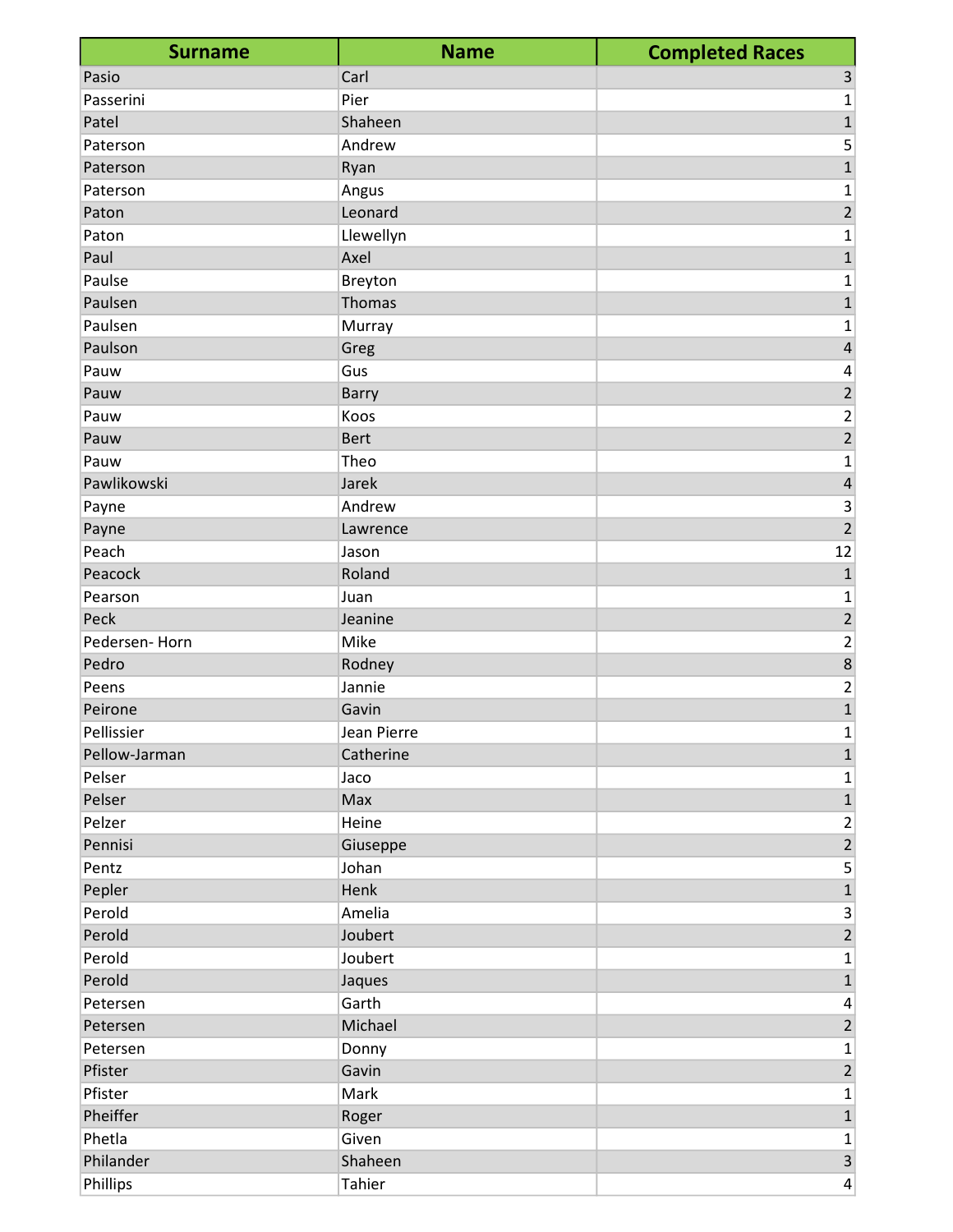| <b>Surname</b> | <b>Name</b>      | <b>Completed Races</b>  |
|----------------|------------------|-------------------------|
| Phillips       | Roy              | 3                       |
| Phillips       | Patrick          | 1                       |
| Piek           | Philip           | $\mathbf 1$             |
| Piekaar        | Albertus         | 4                       |
| Pienaar        | David            | $\,$ 6 $\,$             |
| Pienaar        | Emma             | 5                       |
| Pienaar        | Jason            | $\sqrt{4}$              |
| Pienaar        | Charl            | $\overline{\mathbf{c}}$ |
| Pienaar        | Alex             | $\overline{2}$          |
| Pienaar        | Werner           | 2                       |
|                |                  |                         |
| Pienaar        | Mark             | 1                       |
| Pienaar        | Johannes         | $\mathbf 1$             |
| Pienaar        | Dawid            | $\mathbf 1$             |
| Pienaar        | Marais           | 1                       |
| Pienaar        | Louis            | $\mathbf{1}$            |
| Pienaar        | Wilma            | 1                       |
| Pieters        | Dirk             | $\mathbf{1}$            |
| Pieterse       | Mark             | 5                       |
| Pieterse       | Petrus           | $\mathbf{1}$            |
| Pietersen      | Therence         | 1                       |
| Pike           | Wesley           | $\mathbf{1}$            |
| Pilime         | Mzie             | 3                       |
| Pincente       | Marc             | $\mathbf{1}$            |
| Pithey         | Hadyn            | $\mathbf 1$             |
| Pittman        | Carrick          | 5                       |
| Platt          | Karl             | 1                       |
| Poggenpoel     | Robin            | $\mathbf{1}$            |
| Poisat         | Gary             | 2                       |
| Poisat         | Gregory          | $\mathbf{1}$            |
| Pollard        | Rudi             | 1                       |
| Pope           | Norman           | $\mathbf 1$             |
| Porrill        | David            | 5                       |
| Posthumus      | Michael          | $\overline{\mathbf{5}}$ |
| Posthumus      | Donovan          | 2                       |
| Potgieter      | Dawid            | $\overline{\mathbf{4}}$ |
| Potgieter      | Riaan            | 4                       |
| Potgieter      | Ivor             | 3                       |
| Potgieter      | Rayno            | $\overline{\mathbf{c}}$ |
| Potgieter      | Jacques          | $\overline{1}$          |
| Potgieter      | Hugo             | 1                       |
| Potgieter      | Johannes         | $\mathbf{1}$            |
| Potgieter      | Ewan             | 1                       |
| Potgieter      | Ronel            | $\mathbf 1$             |
| Potgieter      | Н                | 1                       |
| Potgieter      | Phillip Zuidmeer | $\mathbf 1$             |
| Potgieter      | Wendy            | 1                       |
| Potgieter      | Ockie            | $\mathbf 1$             |
| Potton         | Michael          | $\mathsf{3}$            |
| Povey          | Tarryn           | $\overline{1}$          |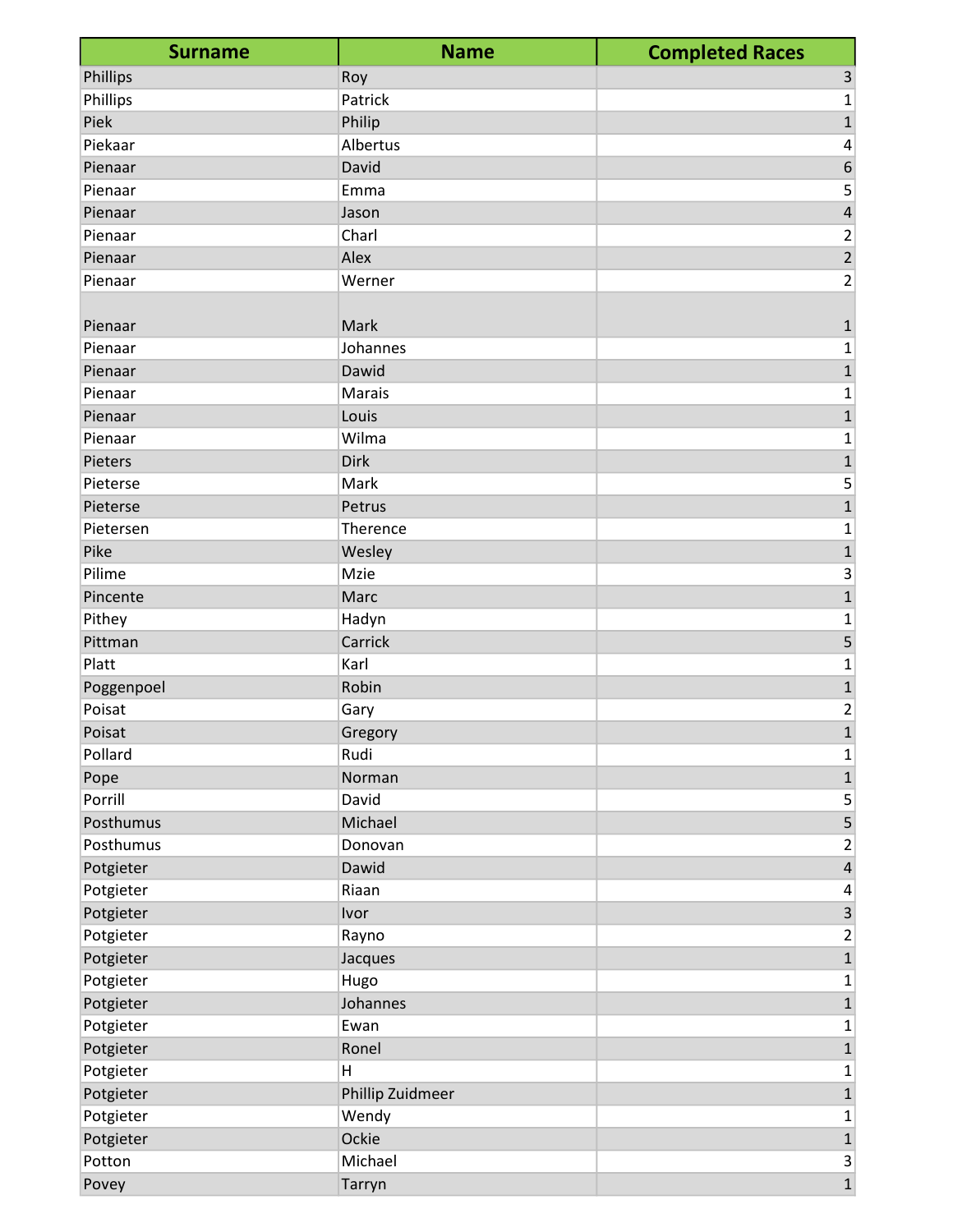| <b>Surname</b>    | <b>Name</b>   | <b>Completed Races</b> |
|-------------------|---------------|------------------------|
| Powell            | Mike          | 3                      |
| Powell            | Robbie        | $\mathbf 1$            |
| Powrie            | Alex          | 1                      |
| Prak              | Leon          | $\overline{1}$         |
| Pratz             | <b>Marius</b> | 2                      |
| Pretorius         | Errol         | $\boldsymbol{6}$       |
| Pretorius         | Tiaan         | 3                      |
| Pretorius         | Tjaart        | 3                      |
| Pretorius         | Albert        | 2                      |
| Pretorius         | <b>Bennie</b> | $\overline{2}$         |
| Pretorius         | Conrad        | 2                      |
| Pretorius         | Isak          | $\overline{2}$         |
| Pretorius         | Timo          | 1                      |
| Pretorius         | Christiaan    | $\mathbf 1$            |
| Pretorius         | Koos          | 1                      |
| Pretorius         | Ruan          | $\mathbf{1}$           |
| Pretorius         | Fanie         | 1                      |
| Pretorius         | Cobus         | $\mathbf{1}$           |
| Pretorius         | Erasmus       | 1                      |
| Pretorius         | Isaac         | $\mathbf 1$            |
| Pretorius         | Jacques       | 1                      |
| Pretorius         | Susan         | $\mathbf{1}$           |
| Pretorius         | Deon          | 1                      |
| Pretorius (Smith) | Nadine        | $\overline{c}$         |
| Price             | Nicholas      | 8                      |
| Price             | Chaz          | 5                      |
| Priday            | Anthony       | 5                      |
| Priestman         | Lloyd         | $\mathbf{1}$           |
| Prins             | Laurie        | 4                      |
| Prins             | Alberto       | $\overline{2}$         |
| Prins             | Joritha       | 1                      |
| Prins             | Clayton       | $\overline{1}$         |
| Prins             | Tatum         | 1                      |
| Prinsloo          | Willem        | $\overline{3}$         |
| Prinsloo          | Kobus         |                        |
| Prinsloo          | Jaco          | $\frac{2}{2}$          |
| Prinsloo          | Deon          | $\overline{2}$         |
| Prinsloo          | Cady          | $\mathbf 1$            |
| Prinsloo          | Jandre        | 1                      |
| Proctor           | Richard       | $\mathbf 1$            |
| Prodehl           | Hanro         | 1                      |
| Pronk             | Andre         | $\mathbf 1$            |
| Prowse            | Stephen       | 1                      |
| Prozesky          | Leon          | $\mathbf 1$            |
| Puddu             | Ben           | 1                      |
| Puddu             | Landy         | $\mathbf{1}$           |
| Puddu             | Alberto       | 1                      |
| Punt              | Wilhelm       | $\mathbf 1$            |
| Purves            | Arne          | $\mathbf 1$            |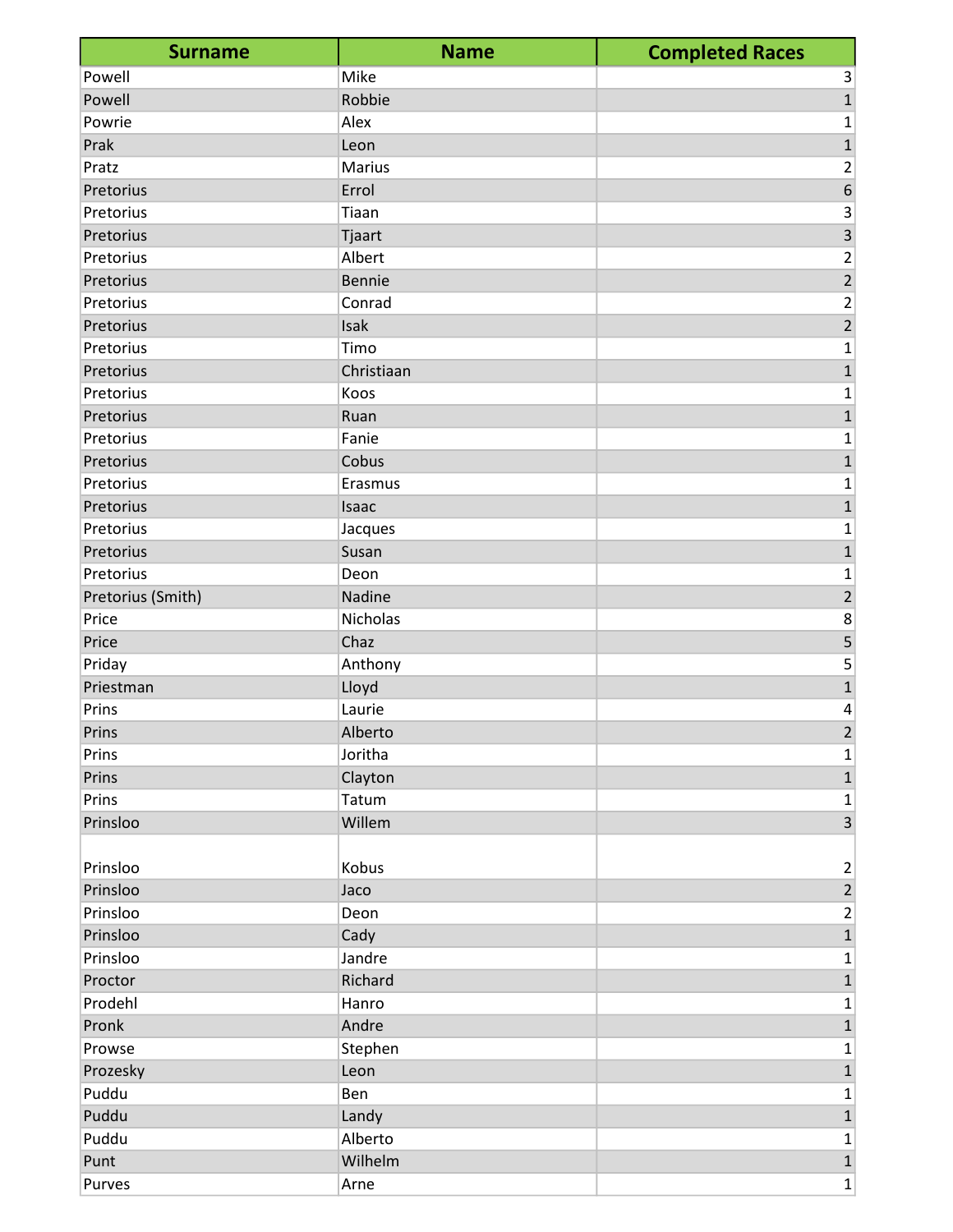| Quantrill<br>Hambly<br>$\mathbf 1$<br>Eugene<br>Quass<br>4<br>Quinn<br>Paul<br>$\overline{\mathbf{4}}$<br>Quinn<br>Gary<br>1<br>$\mathbf{1}$<br>Raath<br>Herman<br>Raath<br>Marita<br>1<br>5<br>Rabie<br>Lood<br>Rabie<br>Tanya<br>4<br>3<br>Rabie<br>Chris<br>Gher<br>Rabie<br>1<br>$\overline{1}$<br>Rabie<br>Hendrik<br>Rabie<br>Franz<br>1<br>Rademeyer<br>$\mathbf{1}$<br>Sean<br>Rall<br>$\overline{c}$<br>Werner<br>Ralph<br>$\overline{\mathbf{4}}$<br>Theresa<br>Ralph<br>Grant<br>2<br>$\overline{1}$<br>Ralph<br>Dade<br>Adam<br>Rampf<br>$\mathbf 1$<br>$\overline{2}$<br>Ransome<br>Trevor<br>3<br>Raubenheimer<br>Gawie<br>Raubenheimer<br>Willem<br>$\overline{2}$<br>Raubenheimer<br>Johann<br>1<br>Raubenheimer Jnr<br>Willem<br>$\mathbf{1}$<br>Rauch<br>Johan<br>$\mathbf 1$<br>Rautenbach<br>Conrad<br>$\overline{\mathbf{r}}$<br>Rautenbach<br>Arnold<br>$\mathbf{1}$<br>Rebello<br>$\overline{2}$<br>Dylan<br>Rebelo<br>Edmund<br>$\mathbf{1}$<br>$\overline{2}$<br>Record<br>Kevin<br>Redecker<br>Cherie<br>$\mathbf 1$<br>Redelinghuys<br>Stian<br>$\mathbf{1}$<br>Redelinghuys<br>Jan-Pieter<br>1<br>$\mathbf{1}$<br>Redelinghuys<br>Jaco<br>Reed<br>Jason<br>1<br>$\mathbf{1}$<br>Reed<br>Cecile<br>Alan<br>$\overline{2}$<br>Rees<br>$\overline{1}$<br>Reghue<br>Fernell<br>$\mathbf{2}$<br>Regis<br>Maniora<br>$\overline{2}$<br>Reid<br>James | <b>Surname</b> | <b>Name</b> | <b>Completed Races</b> |
|----------------------------------------------------------------------------------------------------------------------------------------------------------------------------------------------------------------------------------------------------------------------------------------------------------------------------------------------------------------------------------------------------------------------------------------------------------------------------------------------------------------------------------------------------------------------------------------------------------------------------------------------------------------------------------------------------------------------------------------------------------------------------------------------------------------------------------------------------------------------------------------------------------------------------------------------------------------------------------------------------------------------------------------------------------------------------------------------------------------------------------------------------------------------------------------------------------------------------------------------------------------------------------------------------------------------------------------------------------------------------|----------------|-------------|------------------------|
|                                                                                                                                                                                                                                                                                                                                                                                                                                                                                                                                                                                                                                                                                                                                                                                                                                                                                                                                                                                                                                                                                                                                                                                                                                                                                                                                                                            |                |             |                        |
|                                                                                                                                                                                                                                                                                                                                                                                                                                                                                                                                                                                                                                                                                                                                                                                                                                                                                                                                                                                                                                                                                                                                                                                                                                                                                                                                                                            |                |             |                        |
|                                                                                                                                                                                                                                                                                                                                                                                                                                                                                                                                                                                                                                                                                                                                                                                                                                                                                                                                                                                                                                                                                                                                                                                                                                                                                                                                                                            |                |             |                        |
|                                                                                                                                                                                                                                                                                                                                                                                                                                                                                                                                                                                                                                                                                                                                                                                                                                                                                                                                                                                                                                                                                                                                                                                                                                                                                                                                                                            |                |             |                        |
|                                                                                                                                                                                                                                                                                                                                                                                                                                                                                                                                                                                                                                                                                                                                                                                                                                                                                                                                                                                                                                                                                                                                                                                                                                                                                                                                                                            |                |             |                        |
|                                                                                                                                                                                                                                                                                                                                                                                                                                                                                                                                                                                                                                                                                                                                                                                                                                                                                                                                                                                                                                                                                                                                                                                                                                                                                                                                                                            |                |             |                        |
|                                                                                                                                                                                                                                                                                                                                                                                                                                                                                                                                                                                                                                                                                                                                                                                                                                                                                                                                                                                                                                                                                                                                                                                                                                                                                                                                                                            |                |             |                        |
|                                                                                                                                                                                                                                                                                                                                                                                                                                                                                                                                                                                                                                                                                                                                                                                                                                                                                                                                                                                                                                                                                                                                                                                                                                                                                                                                                                            |                |             |                        |
|                                                                                                                                                                                                                                                                                                                                                                                                                                                                                                                                                                                                                                                                                                                                                                                                                                                                                                                                                                                                                                                                                                                                                                                                                                                                                                                                                                            |                |             |                        |
|                                                                                                                                                                                                                                                                                                                                                                                                                                                                                                                                                                                                                                                                                                                                                                                                                                                                                                                                                                                                                                                                                                                                                                                                                                                                                                                                                                            |                |             |                        |
|                                                                                                                                                                                                                                                                                                                                                                                                                                                                                                                                                                                                                                                                                                                                                                                                                                                                                                                                                                                                                                                                                                                                                                                                                                                                                                                                                                            |                |             |                        |
|                                                                                                                                                                                                                                                                                                                                                                                                                                                                                                                                                                                                                                                                                                                                                                                                                                                                                                                                                                                                                                                                                                                                                                                                                                                                                                                                                                            |                |             |                        |
|                                                                                                                                                                                                                                                                                                                                                                                                                                                                                                                                                                                                                                                                                                                                                                                                                                                                                                                                                                                                                                                                                                                                                                                                                                                                                                                                                                            |                |             |                        |
|                                                                                                                                                                                                                                                                                                                                                                                                                                                                                                                                                                                                                                                                                                                                                                                                                                                                                                                                                                                                                                                                                                                                                                                                                                                                                                                                                                            |                |             |                        |
|                                                                                                                                                                                                                                                                                                                                                                                                                                                                                                                                                                                                                                                                                                                                                                                                                                                                                                                                                                                                                                                                                                                                                                                                                                                                                                                                                                            |                |             |                        |
|                                                                                                                                                                                                                                                                                                                                                                                                                                                                                                                                                                                                                                                                                                                                                                                                                                                                                                                                                                                                                                                                                                                                                                                                                                                                                                                                                                            |                |             |                        |
|                                                                                                                                                                                                                                                                                                                                                                                                                                                                                                                                                                                                                                                                                                                                                                                                                                                                                                                                                                                                                                                                                                                                                                                                                                                                                                                                                                            |                |             |                        |
|                                                                                                                                                                                                                                                                                                                                                                                                                                                                                                                                                                                                                                                                                                                                                                                                                                                                                                                                                                                                                                                                                                                                                                                                                                                                                                                                                                            |                |             |                        |
|                                                                                                                                                                                                                                                                                                                                                                                                                                                                                                                                                                                                                                                                                                                                                                                                                                                                                                                                                                                                                                                                                                                                                                                                                                                                                                                                                                            |                |             |                        |
|                                                                                                                                                                                                                                                                                                                                                                                                                                                                                                                                                                                                                                                                                                                                                                                                                                                                                                                                                                                                                                                                                                                                                                                                                                                                                                                                                                            |                |             |                        |
|                                                                                                                                                                                                                                                                                                                                                                                                                                                                                                                                                                                                                                                                                                                                                                                                                                                                                                                                                                                                                                                                                                                                                                                                                                                                                                                                                                            |                |             |                        |
|                                                                                                                                                                                                                                                                                                                                                                                                                                                                                                                                                                                                                                                                                                                                                                                                                                                                                                                                                                                                                                                                                                                                                                                                                                                                                                                                                                            |                |             |                        |
|                                                                                                                                                                                                                                                                                                                                                                                                                                                                                                                                                                                                                                                                                                                                                                                                                                                                                                                                                                                                                                                                                                                                                                                                                                                                                                                                                                            |                |             |                        |
|                                                                                                                                                                                                                                                                                                                                                                                                                                                                                                                                                                                                                                                                                                                                                                                                                                                                                                                                                                                                                                                                                                                                                                                                                                                                                                                                                                            |                |             |                        |
|                                                                                                                                                                                                                                                                                                                                                                                                                                                                                                                                                                                                                                                                                                                                                                                                                                                                                                                                                                                                                                                                                                                                                                                                                                                                                                                                                                            |                |             |                        |
|                                                                                                                                                                                                                                                                                                                                                                                                                                                                                                                                                                                                                                                                                                                                                                                                                                                                                                                                                                                                                                                                                                                                                                                                                                                                                                                                                                            |                |             |                        |
|                                                                                                                                                                                                                                                                                                                                                                                                                                                                                                                                                                                                                                                                                                                                                                                                                                                                                                                                                                                                                                                                                                                                                                                                                                                                                                                                                                            |                |             |                        |
|                                                                                                                                                                                                                                                                                                                                                                                                                                                                                                                                                                                                                                                                                                                                                                                                                                                                                                                                                                                                                                                                                                                                                                                                                                                                                                                                                                            |                |             |                        |
|                                                                                                                                                                                                                                                                                                                                                                                                                                                                                                                                                                                                                                                                                                                                                                                                                                                                                                                                                                                                                                                                                                                                                                                                                                                                                                                                                                            |                |             |                        |
|                                                                                                                                                                                                                                                                                                                                                                                                                                                                                                                                                                                                                                                                                                                                                                                                                                                                                                                                                                                                                                                                                                                                                                                                                                                                                                                                                                            |                |             |                        |
|                                                                                                                                                                                                                                                                                                                                                                                                                                                                                                                                                                                                                                                                                                                                                                                                                                                                                                                                                                                                                                                                                                                                                                                                                                                                                                                                                                            |                |             |                        |
|                                                                                                                                                                                                                                                                                                                                                                                                                                                                                                                                                                                                                                                                                                                                                                                                                                                                                                                                                                                                                                                                                                                                                                                                                                                                                                                                                                            |                |             |                        |
|                                                                                                                                                                                                                                                                                                                                                                                                                                                                                                                                                                                                                                                                                                                                                                                                                                                                                                                                                                                                                                                                                                                                                                                                                                                                                                                                                                            |                |             |                        |
|                                                                                                                                                                                                                                                                                                                                                                                                                                                                                                                                                                                                                                                                                                                                                                                                                                                                                                                                                                                                                                                                                                                                                                                                                                                                                                                                                                            |                |             |                        |
|                                                                                                                                                                                                                                                                                                                                                                                                                                                                                                                                                                                                                                                                                                                                                                                                                                                                                                                                                                                                                                                                                                                                                                                                                                                                                                                                                                            |                |             |                        |
|                                                                                                                                                                                                                                                                                                                                                                                                                                                                                                                                                                                                                                                                                                                                                                                                                                                                                                                                                                                                                                                                                                                                                                                                                                                                                                                                                                            |                |             |                        |
|                                                                                                                                                                                                                                                                                                                                                                                                                                                                                                                                                                                                                                                                                                                                                                                                                                                                                                                                                                                                                                                                                                                                                                                                                                                                                                                                                                            |                |             |                        |
|                                                                                                                                                                                                                                                                                                                                                                                                                                                                                                                                                                                                                                                                                                                                                                                                                                                                                                                                                                                                                                                                                                                                                                                                                                                                                                                                                                            |                |             |                        |
|                                                                                                                                                                                                                                                                                                                                                                                                                                                                                                                                                                                                                                                                                                                                                                                                                                                                                                                                                                                                                                                                                                                                                                                                                                                                                                                                                                            |                |             |                        |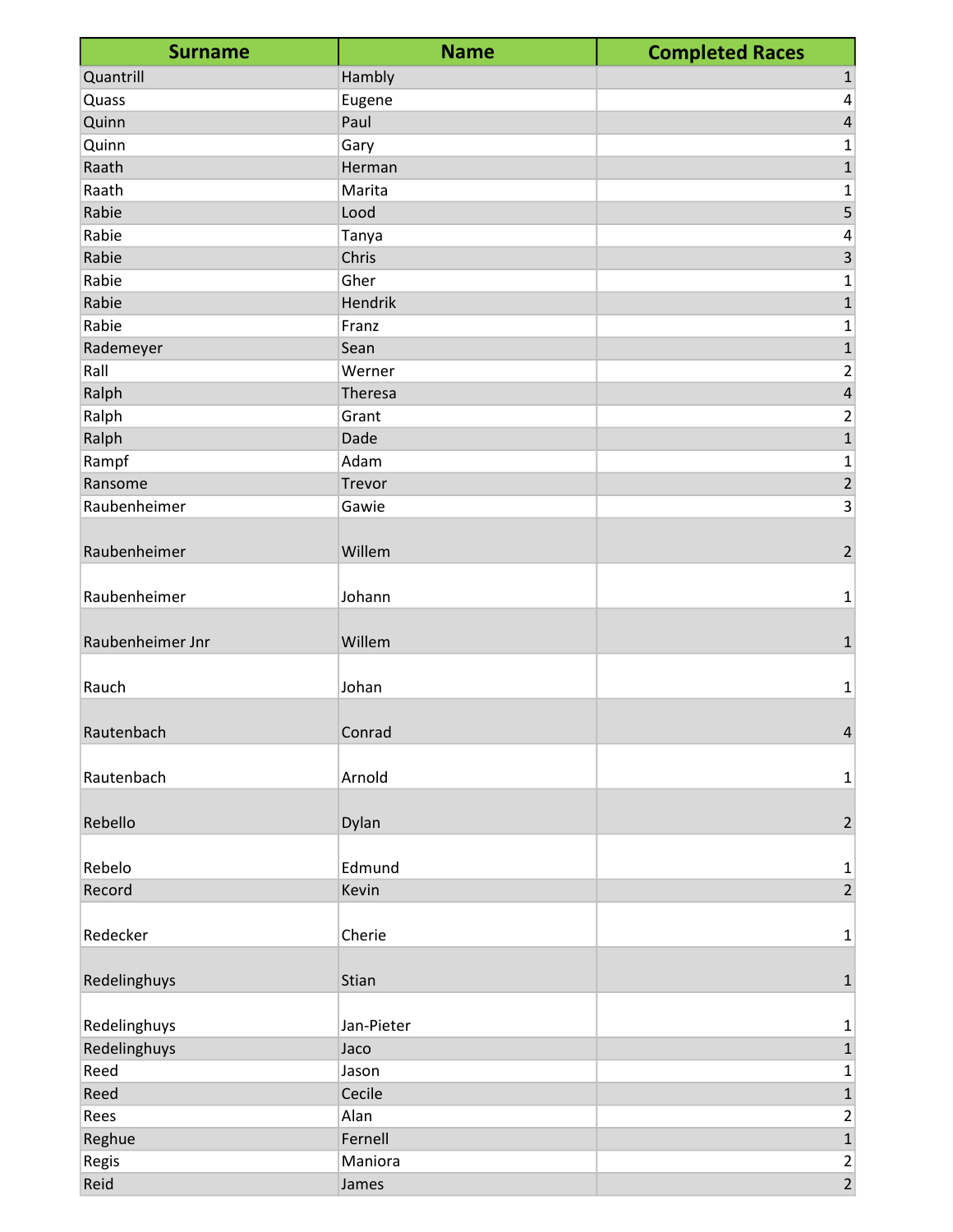| <b>Surname</b> | <b>Name</b>       | <b>Completed Races</b>  |
|----------------|-------------------|-------------------------|
| Reid           | Murray            | 1                       |
| Reiners        | Marleen           | $\mathbf{1}$            |
| Reinstorf      | Heinz             | $\mathbf{1}$            |
| Reinstorf      | Peter             | $\mathbf{1}$            |
| Reitsma        | Willem            | 3                       |
| Rennie         | Clive             | $\overline{\mathbf{3}}$ |
| Rennie         | Michael           | $\overline{\mathbf{c}}$ |
| Renzenbrink    | Erik              | $\overline{2}$          |
| Retief         | Albert            | $\overline{c}$          |
| Retief         | <b>Neil Carse</b> | $\overline{1}$          |
| Retief         | David             | $\mathbf 1$             |
| Retief         | Nico              | $\overline{1}$          |
| Rew            | Kim               | 3                       |
| Rew            | Stewart           | $\mathbf{1}$            |
| Reyneke        | Michael           | $\mathbf 1$             |
| Reyneke        | Willem            | $\mathbf{1}$            |
| Reyneke        | Sanmarie          | 1                       |
| Reynolds       | Vera              | $\overline{2}$          |
| Reynolds       | Nigel             | $\overline{\mathbf{c}}$ |
| Rezelman       | Rens              | $\overline{\mathbf{3}}$ |
| Rheeder        | Jaco              | $\mathbf 1$             |
| Rheeder        | <b>Bennie</b>     | $\mathbf{1}$            |
| Richards       | Keegan            | $\mathbf 1$             |
| Richelmann     | Andreas           | $\mathbf{1}$            |
| Richens        | Ryan              | $\mathbf 1$             |
| Richter        | Karina            | $\mathbf 1$             |
| Richter        | Heinrich          | $\mathbf 1$             |
| Richter        | Joseph            | $\overline{1}$          |
| Ridge          | Gordon            | $\overline{c}$          |
| Ridge          | Gavin             | $\overline{2}$          |
| Ritschewald    | Klaus             | $\overline{2}$          |
| Robertson      | lan               | $10\,$                  |
| Robertson      | Wayne             | 5                       |
| Robertson      | Anton             | $\overline{\mathbf{4}}$ |
| Robertson      | Sam               | $\mathbf 1$             |
| Robertson      | Andrew            | $\mathbf 1$             |
| Robinson       | Gavin             | $\mathbf 1$             |
| Robinson       | Shane             | $\mathbf 1$             |
| Robson         | <b>Blaine</b>     | 5                       |
| Rocher         | Pierre            | $\overline{\mathbf{4}}$ |
| Rocher         | Fietie            | 3                       |
| Rocher         | Marisu            | $\mathbf 2$             |
| Rodenbach      | Paul              | $\mathbf 1$             |
| Rodrigues      | Jose              | $\mathbf 2$             |
| Roebert        | Ralton            | $\mathbf 2$             |
| Roelofse       | Hendrina          | $\overline{1}$          |
| Roets          | Natasha           | $\mathbf 1$             |
| Roets          | Ernie             | $\mathbf 1$             |
| Rogoff         | Graham            | $\mathbf{1}$            |
| Rohrer         | Alexander         | $\mathbf 1$             |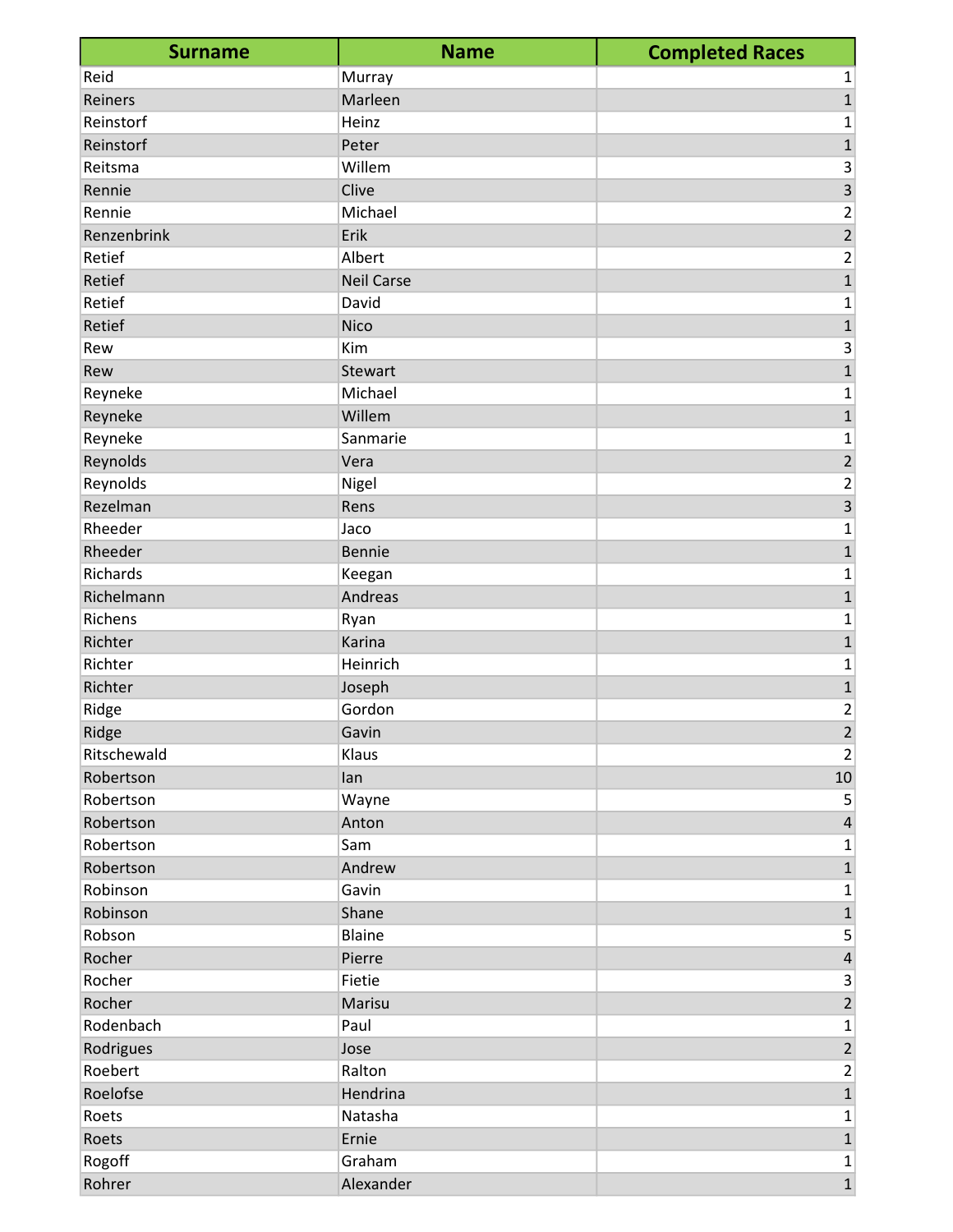| <b>Surname</b> | <b>Name</b>    | <b>Completed Races</b>    |
|----------------|----------------|---------------------------|
| Rohwer         | Christian      | 3                         |
| Roland         | Mueller        | $\mathbf 1$               |
| Rolfe          | Trevor         | $\ensuremath{\mathsf{3}}$ |
| Roos           | Shaun          | $\overline{\mathbf{3}}$   |
| Roos           | Marsel         | 2                         |
| Roos           | Johan          | $\mathbf{1}$              |
| Roscoe         | Donavan        | 1                         |
| Rosenberg      | Marc           | $\mathbf 1$               |
| Rosenstrauch   | Jonathan       | 3                         |
| Rosenstrauch   | Ken            | $\overline{2}$            |
| Rosewall       | Alan           | 1                         |
| Ross           | Andre          | $\overline{2}$            |
| Rossenrode     | Hilton         | $\mathbf 1$               |
| Rossi          | Douglas        | $\overline{2}$            |
| Ross-Innes     | Andrew         | $\ensuremath{\mathsf{3}}$ |
| Rossouw        | Nico           | 5                         |
| Rossouw        | Emile          | 2                         |
| Rossouw        | Pieter         | $\overline{2}$            |
| Rossouw        | Gideon         | 2                         |
| Rossouw        | Leon           | $\overline{2}$            |
| Rossouw        | Heleen         | 2                         |
| Rossouw        | Rudi           | $\overline{2}$            |
| Rossouw        | Sarel          | 2                         |
| Rossouw        | Leon           | $\mathbf{1}$              |
| Rossouw        | Hanri          | $\mathbf 1$               |
| Rossouw        | Paul           | 1                         |
| Rossouw        | Andre          | 1                         |
| Rossouw        | Gavin          | $\mathbf 1$               |
| Rossouw        | Anton          | 1                         |
| Rossouw        | Willem         | $\mathbf 1$               |
| Rossouw        | Roelof         | 1                         |
| Rossouw        | Henk           | $\mathbf 1$               |
| Rothmann       | Naomi          | 2                         |
| Rousseau       | Siegfried      | $\overline{2}$            |
| Roux           | Etienne        | 9                         |
| Roux           | Vaughn         | $\overline{7}$            |
| Roux           | Fanie          | 5                         |
| Roux           | Melanie        | $\overline{\mathbf{3}}$   |
| Roux           | Willie         | 3                         |
| Roux           | Pierre         | $\overline{\mathbf{3}}$   |
| Roux           | Paul           | $\overline{2}$            |
| Roux           | <b>Bredell</b> | $\mathbf 1$               |
| Roux           | Hennie         | 1                         |
| Roux           | Marco          | 1                         |
| Roux           | Tonie          | 1                         |
| Roux           | Werner         | $\mathbf{1}$              |
| Rowe           | Paul           | 1                         |
| Rubly          | <b>Bradley</b> | $\mathbf 1$               |
| Ruddock        | Geddan         | $\overline{4}$            |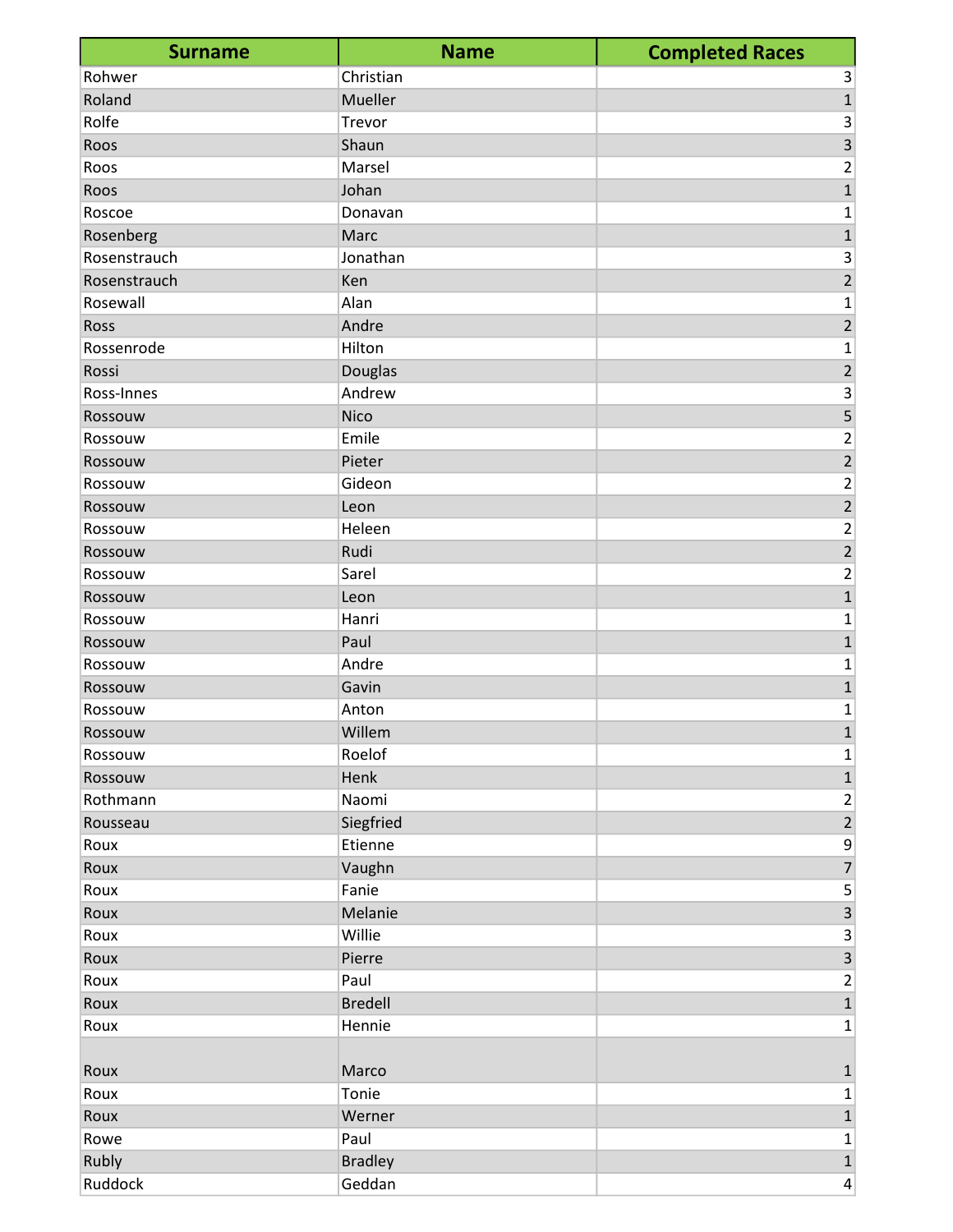| <b>Surname</b> | <b>Name</b>        | <b>Completed Races</b>  |
|----------------|--------------------|-------------------------|
| Rudman         | Vernon             | $\mathbf{1}$            |
| Rudman         | Vernon             | 1                       |
| Rueda          | Fernando           | $\overline{2}$          |
| Rule           | <b>Mark Edward</b> | 1                       |
| Runkel         | Carl               | $\mathbf 1$             |
| Rusch          | Roger              | 4                       |
| Russell        | <b>Brent</b>       | $\mathbf 1$             |
| Russon         | Michael            | 4                       |
| Russouw        | Nicol              | 6                       |
| Russouw        | Francois           | 1                       |
| Rust           | <b>Braam</b>       | 6                       |
| Rust           | Albert             | 2                       |
| Rust           | Alec               | $\overline{2}$          |
| Rutland        | Ron                | 1                       |
| Ruwiel         | Marc               | $\mathbf{1}$            |
| Ryder          | Peter              | 2                       |
| Saaiman        | Woudie             | $\mathbf{1}$            |
| Saayman        | Neel               | 6                       |
| Saayman        | Michael            | $\overline{c}$          |
| Saayman        | Jac                | $\overline{\mathbf{c}}$ |
| Sabbagh        | Danny              | $\mathbf 1$             |
| Saffy          | Adrian             | 1                       |
| Safodien       | Rafeeq             | $\overline{\mathbf{3}}$ |
| Sale           | Shaun              | 2                       |
| Sales          | Craig              | $\mathbf{1}$            |
| Salie          | Abdul-Gameed       | 4                       |
| Salie          | Ziehaad            | $\sqrt{4}$              |
| Salie          | Ebrahim            | 2                       |
| Salie          | Nathier            | $\overline{1}$          |
| Salie          | Shamiel            | $\mathbf 1$             |
|                |                    |                         |
|                |                    |                         |
| Salie          | Abdallah           | $\mathbf{1}$            |
| Salt           | Gavin              | 4                       |
| Samassa        | Lloyd              | $\mathbf 1$             |
| Sambolec       | Richard            | 4                       |
| Sampson        | Ryan               | $\mathbf 1$             |
| Sander         | Stefan             | 1                       |
| Sanders        | Samantha           | $\mathbf 1$             |
| Sanders        | Jeremy             | 1                       |
| Santana        | Mario              | $\mathbf 1$             |
| Sassman        | Azri               | 1                       |
| Saunders       | Hilton             | $\mathbf 1$             |
| Sauser         | Christoph          | $\overline{5}$          |
| Sawie          | Nathier            | $\mathbf{1}$            |
| Scamaton       | Tyrone             | 1                       |
| Scannell       | Jan                | $\overline{1}$          |
| Schabort       | <b>Nives</b>       | $\mathbf{1}$            |
| Schaffer       | Neil               | $\overline{1}$          |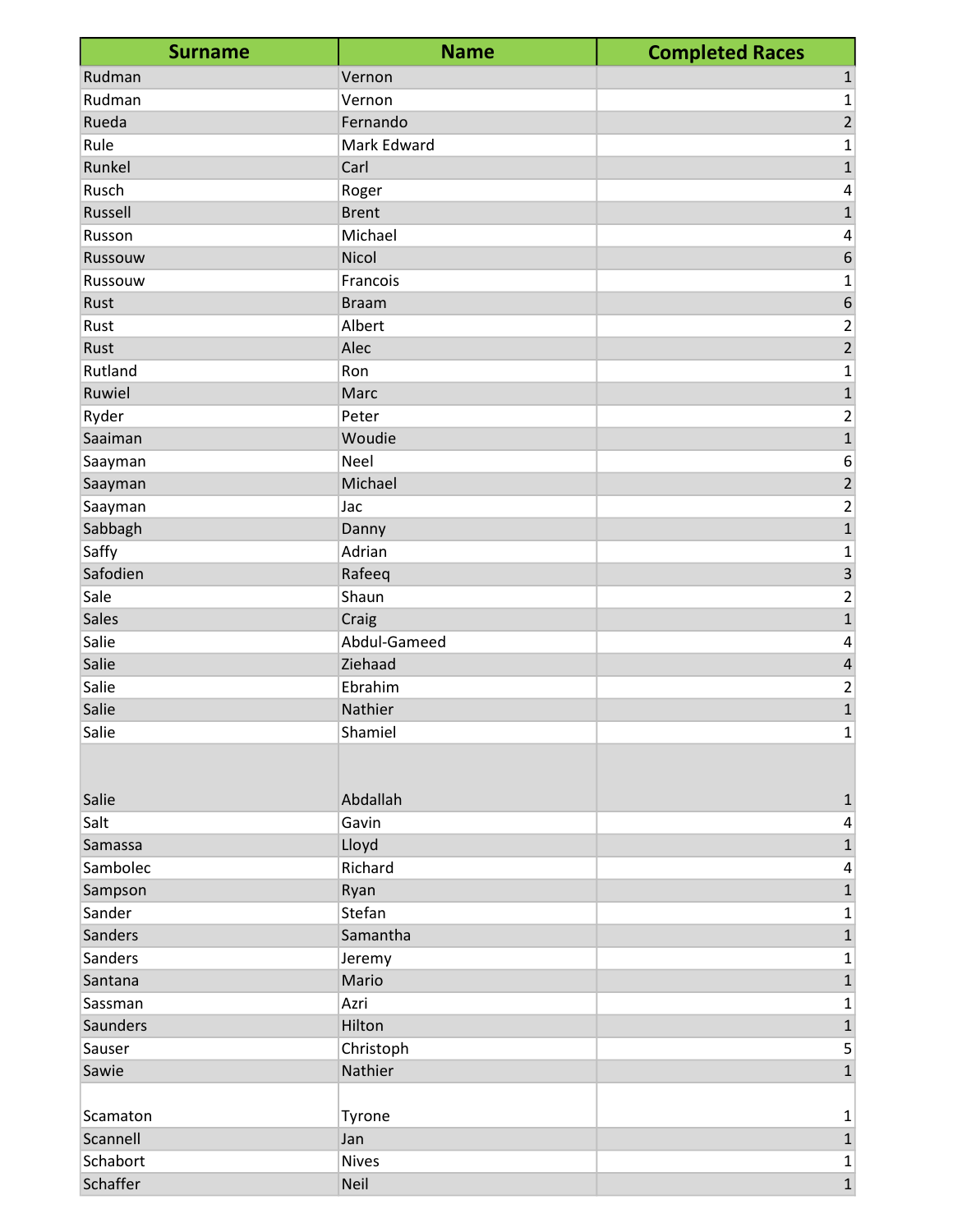| <b>Surname</b> | <b>Name</b>      | <b>Completed Races</b>  |
|----------------|------------------|-------------------------|
| Schamrel       | Heinro           | 1                       |
| Scharrighuisen | Michiel          | $\mathbf 1$             |
| Scheepers      | Kenny            | 3                       |
| Scheepers      | <b>Tinus</b>     | $\overline{2}$          |
| Scheepers      | Daniel           | 1                       |
| Scheepers      | Jacobus Johannes | $\mathbf{1}$            |
| Scheepers      | Louis            | 1                       |
| Scheepers      | Xavier           | $\mathbf{1}$            |
| Scheffler      | Hein             | 1                       |
| Schempers      | Andre            | $\overline{2}$          |
| Schlebusch     | Michelle         | 1                       |
| Schmahl        | Zane             | $\overline{\mathbf{3}}$ |
| Schmidt        | Lloyd            | 5                       |
| Schmidt        | Alfred           | 3                       |
| Schmidt        | Werner           | 1                       |
| Schmidt        | Shirley          | $\mathbf 1$             |
| Schminke       | Ralph            | 1                       |
| Schoeman       | Morne            | $\overline{\mathbf{4}}$ |
| Schoeman       | Hendrik          | 3                       |
| Schoeman       | Johannes         | $\mathbf{1}$            |
| Schoeman       | Hennie           | 1                       |
|                |                  |                         |
| Schoeman       | Crouse           | $\mathbf{1}$            |
| Schoeman       | Jurgens          | 1                       |
| <b>Scholes</b> | Hulme            | $\overline{2}$          |
| Scholl         | Kevin            | 1                       |
| Scholtz        | Hendrik          | 5                       |
| Scholtz        | Gavin            | 3                       |
| Scholtz        | Louis            | $\overline{2}$          |
| Scholtz        | Conrad           | $\mathbf 1$             |
| Scholtz        | Ockert           | $\overline{1}$          |
| Scholtz        | Danie            | $\mathbf{1}$            |
| Schonken       | Johan            | 1                       |
| Schreiber      | Rozanne          | 1                       |
| Schreuder      | Marc             | $\mathbf{1}$            |
| Schroeder      | Matt             | 1                       |
| Schultz        | Renier           | $\mathbf{1}$            |
| Schutte        | Dana             | 1                       |
| Schutte        | Jan              | $\mathbf{1}$            |
| Schutte        | Rudy             | 1                       |
| Schuttler      | Siggie           | $\overline{2}$          |
| Schwartz       | Driaan           | 1                       |
| Schwarzer      | Gerhard          | $\overline{2}$          |
| Schweiger      | Marc             | $\mathbf{1}$            |
| Schweizer      | Dean             | $\mathbf{1}$            |
| Scott          | Kevin            | 5                       |
| Scott          | Richard          | $\overline{4}$          |
| Scott          | Andrew           | 3                       |
| Scott          | Freddy           | $\overline{2}$          |
| Scott          | lan              | $\mathbf{1}$            |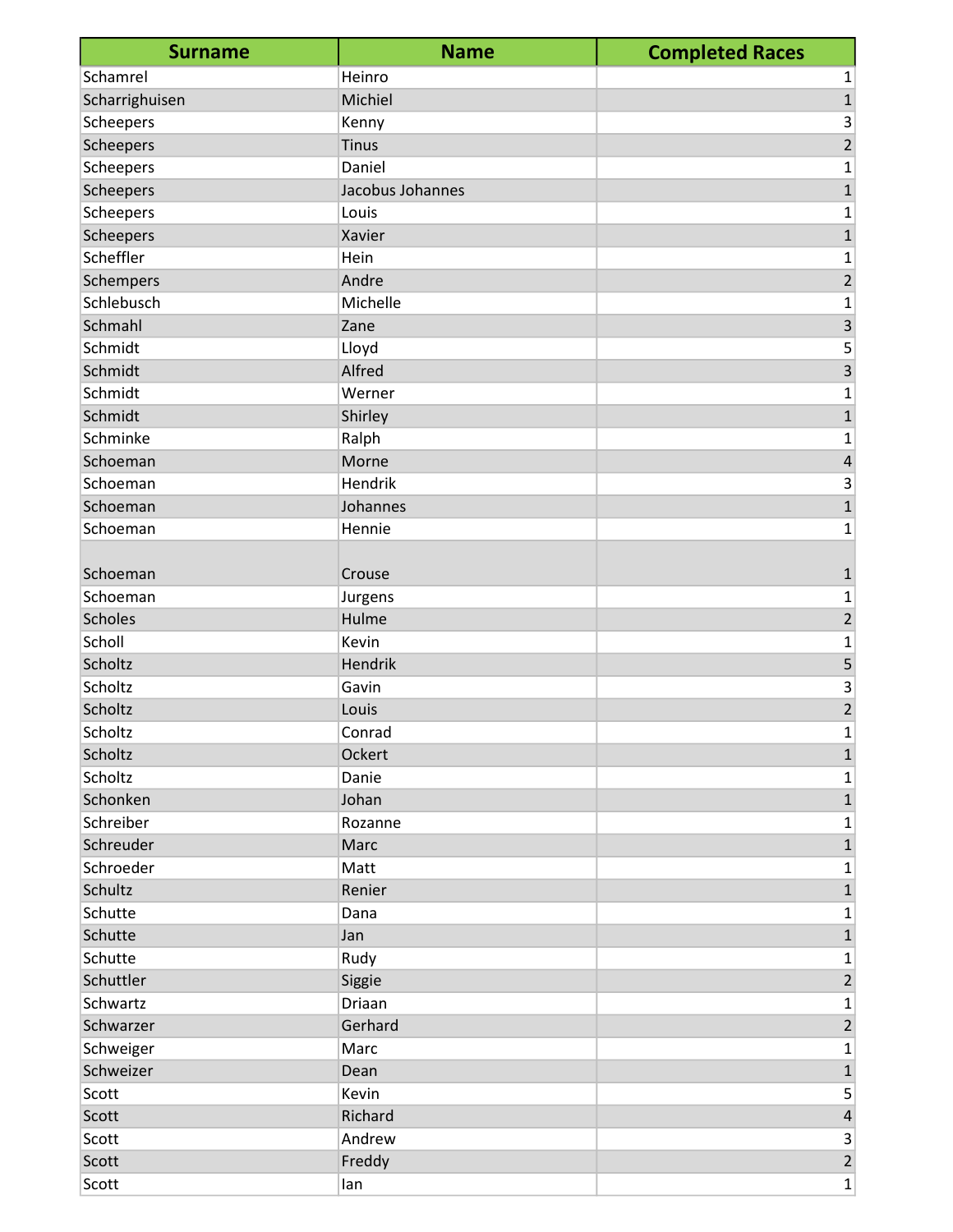| <b>Surname</b> | <b>Name</b>          | <b>Completed Races</b>    |
|----------------|----------------------|---------------------------|
| Scott          | Grant                | $\mathbf 1$               |
| Scott          | Keith                | 1                         |
| Scott-Hayward  | <b>Branden</b>       | $\overline{2}$            |
| Scribante      | Theo                 | $\mathsf{3}$              |
| Scribante      | Tania                | $\overline{1}$            |
| Scribante      | Johannes             | $\mathbf 1$               |
| Searle         | Duane                | $\mathbf{1}$              |
| Searle         | <b>Malcom Robert</b> | $\mathbf{1}$              |
| Sebona         | Phillimon            | $\overline{2}$            |
| Seedat         | Jamil                | $\mathsf{3}$              |
| Seggie         | Jane                 | $\overline{\mathbf{3}}$   |
| Seggie         | lan                  | $\mathbf 1$               |
| Sehloho        | Tshepiso             | $\overline{1}$            |
| Seiler         | Ashley               | $\mathbf 1$               |
| Selley         | Rob                  | $\overline{1}$            |
| Sellick        | Alastair             | $\overline{2}$            |
| Senekal        | Petrus               | 10                        |
| Senekal        | Estiaan              | $\mathbf 1$               |
| Senekal        | Riaan                | $\overline{1}$            |
| Senger         | Franz                | $\mathbf{1}$              |
| Serfontein     | Werner               | $\overline{3}$            |
| Serfontein     | Serfie               | $\overline{2}$            |
| Serfontein     | Ricus                | $\overline{1}$            |
| Serfontein     | Cornelius            | $\mathbf 1$               |
| Serfontein     | Johan                | $\overline{1}$            |
| Serrao         | Paul                 | $\mathbf 1$               |
| Serritslev     | Ingrid               | $\overline{\mathbf{r}}$   |
| Setzkorn       | Tyla                 | $\mathbf 1$               |
| Shahim         | Cara                 | $\overline{\mathbf{c}}$   |
| Shannon        | Nigel                | $\overline{\mathbf{3}}$   |
| Shapiro        | Steve                | $\overline{1}$            |
| Sharp          | Svelka               | $\mathbf 1$               |
| Sharples       | John                 | $\mathbf 1$               |
| Shaw           | Jeremy               | $\mathbf 1$               |
| Shaw           | Vincent              | $\mathbf 1$               |
| Shaw           | Garth                | $\mathbf{1}$              |
| Sher           | <b>Bryan</b>         | $\sqrt{2}$                |
| Sheridan       | Douglas              | $\ensuremath{\mathsf{3}}$ |
| Shirley        | Steven               | $\overline{1}$            |
| Shmaryahu      | Doron                | $\mathbf 1$               |
| Shone          | Vaughn               | $\overline{1}$            |
| Sidey          | Declan               | $\mathbf 1$               |
| Sieberhagen    | Bill                 | $\overline{1}$            |
| Siebert        | Richard              | $\mathbf 1$               |
| Sim            | Robert               | $\,$ 8 $\,$               |
| Simayile       | Azukile              | $\overline{2}$            |
| Simoncelli     | Mark                 | $\overline{1}$            |
| Simpson        | Amanda               | 4                         |
| Simpson        | Richard              | $\overline{\mathbf{3}}$   |
| Simpson        | Andrew               | $\vert 3 \vert$           |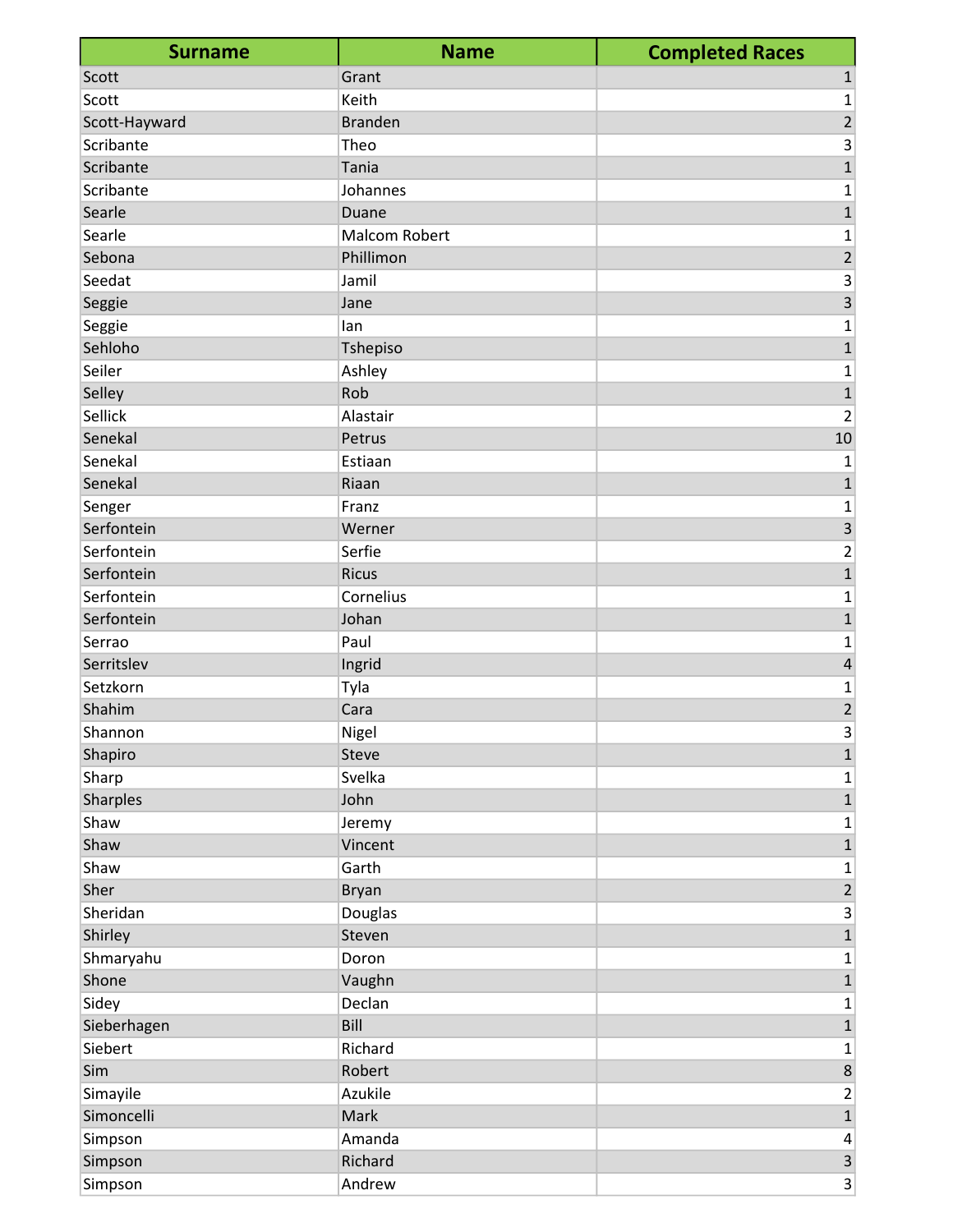| <b>Surname</b> | <b>Name</b>   | <b>Completed Races</b>    |
|----------------|---------------|---------------------------|
| Simpson        | William       | $\mathsf 3$               |
| Simpson        | Anton         | $\overline{\mathbf{c}}$   |
| Simpson        | <b>Brett</b>  | $\overline{1}$            |
| Simpson        | Hayden        | $\mathbf 1$               |
| Sinequan       | Lance         | $\overline{1}$            |
| Skea           | Julia         | $\mathbf 1$               |
| Skosan         | Christian     | $\mathbf{1}$              |
| Skwambane      | Thabang       | $\mathbf 1$               |
| Slabber        | Philip        | $\overline{2}$            |
| Slabber        | Kobus         | 1                         |
| Slabber        | <b>Thinus</b> | $\overline{1}$            |
| Slabber        | Saretha       | $\mathbf 1$               |
| Slabber        | Johan         | $\overline{1}$            |
| Slabbert       | <b>Marius</b> | $\mathsf{3}$              |
| Slabbert       | Krisjan       | $\overline{1}$            |
| Slabbert       | <b>Bertus</b> | $\mathbf 1$               |
| Slabbert       | Juan          | $\overline{\mathbf{1}}$   |
| Slade          | John          | $\mathbf 1$               |
| Slatter        | Johnathan     | $\overline{1}$            |
| Slingerland    | Todd          | $\mathbf 1$               |
| Slingsby       | Mark          | $\overline{1}$            |
| Sloan          | Wayne         | $\mathbf 1$               |
| Smal           | Anton         | $\overline{\mathbf{r}}$   |
| Smal           | Gert          | $\mathbf 1$               |
| Smal           | Reon          | $\overline{1}$            |
| Smalberger     | Herman        | $\mathbf 1$               |
| Smalberger     | Smiley        | $\overline{1}$            |
| Smalberger     | Herman        | $\mathbf 1$               |
| Small          | Faizel        | $\overline{1}$            |
| Smart          | Rogan         | $\mathbf 2$               |
| Smeda          | Christo       | $\overline{1}$            |
| Smedema        | Elmarie       | $\mathbf 1$               |
| Smit           | lan           | $10\,$                    |
| Smit           | Johannes      | 8                         |
| Smit           | Heino         | $\mathsf S$               |
| Smit           | Riaan         | $\overline{4}$            |
| Smit           | Tiaan         | $\sqrt{4}$                |
| Smit           | Shaughn       | $\ensuremath{\mathsf{3}}$ |
| Smit           | Jason         | $\overline{\mathbf{3}}$   |
| Smit           | Hanno         | $\ensuremath{\mathsf{3}}$ |
| Smit           | Nicolaas      | $\overline{\mathbf{3}}$   |
| Smit           | John          | $\ensuremath{\mathsf{3}}$ |
| Smit           | Christoff     | $\overline{\mathbf{c}}$   |
| Smit           | Riaan         | $\sqrt{2}$                |
| Smit           | Wiehahn       | $\overline{2}$            |
| Smit           | Albertyn      | $\overline{c}$            |
| Smit           | Jan           | $\overline{c}$            |
| Smit           | Marcus        | $\frac{2}{2}$             |
| Smit           | Tertius       |                           |
| Smit           | Coenie        | $1\vert$                  |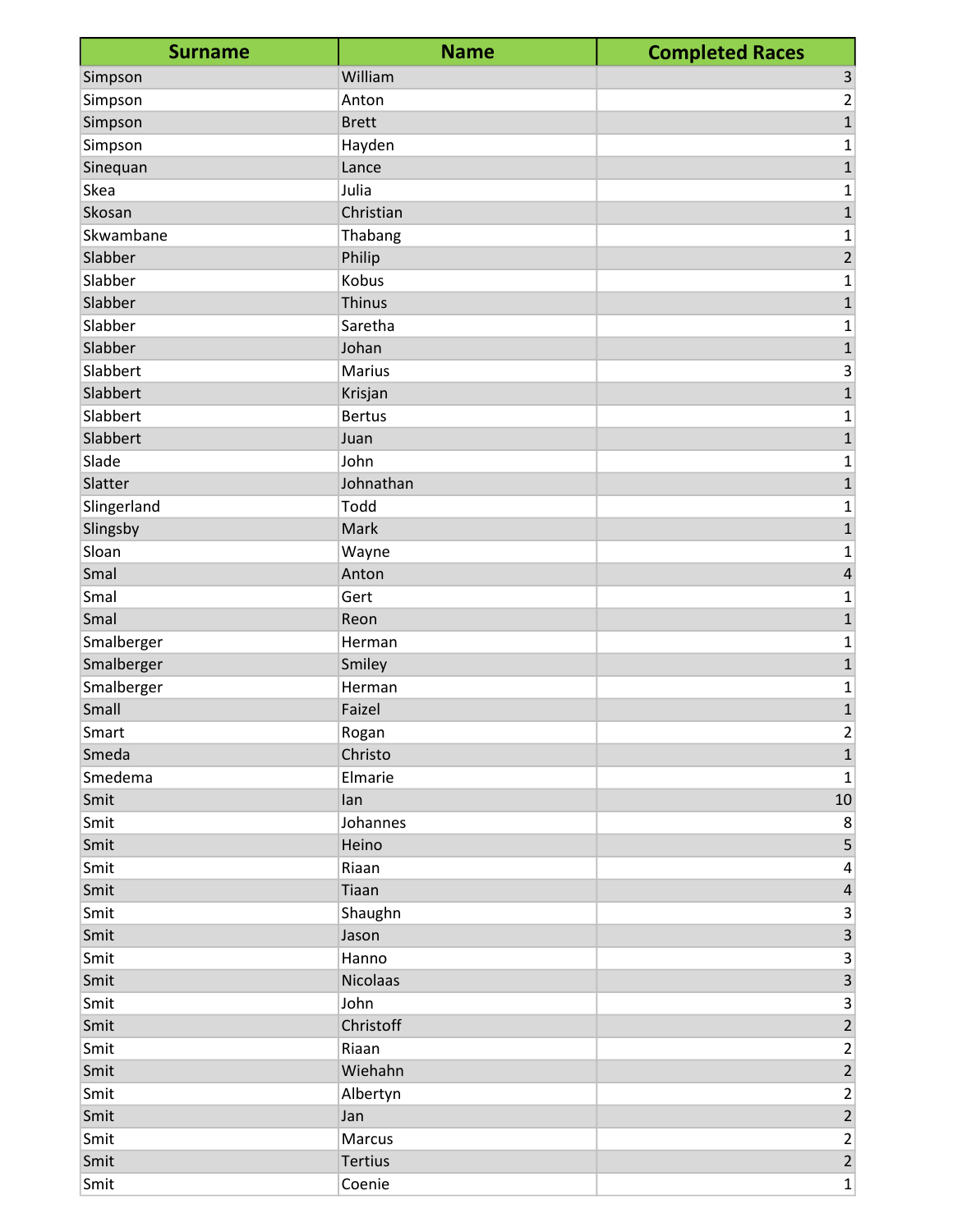| <b>Surname</b> | <b>Name</b>   | <b>Completed Races</b>  |
|----------------|---------------|-------------------------|
| Smit           | Jn            | $\mathbf{1}$            |
| Smit           | Leentie       | $\mathbf 1$             |
| Smit           | Adrian        | $\mathbf{1}$            |
| Smit           | Anton         | $\mathbf 1$             |
| Smit           | <b>Drikus</b> | $\mathbf{1}$            |
| Smit           | Henro         | 1                       |
| Smith          | Shaun         | $\boldsymbol{6}$        |
| Smith          | Louis         | $\boldsymbol{6}$        |
| Smith          | Arnold        | 5                       |
| Smith          | Michael       | 3                       |
| Smith          | Derrin        | $\overline{\mathbf{3}}$ |
| Smith          | Wickaum       | $\mathsf 3$             |
| Smith          | Wian          | $\overline{\mathbf{3}}$ |
| Smith          | Spencer       | $\overline{\mathbf{c}}$ |
| Smith          | Craig         | $\overline{1}$          |
| Smith          | Francois      | $\mathbf 1$             |
| Smith          | Annalie       | $\overline{\mathbf{1}}$ |
| Smith          | Steve         | $\mathbf 1$             |
| Smith          | Wilbur        | $\mathbf 1$             |
| Smith          | Gerald        | $\mathbf 1$             |
| Smith          | Jason         | $\overline{1}$          |
| Smuts          | Helena        | $\overline{\mathbf{c}}$ |
| Sneddon        | Gregg         | $\overline{\mathbf{1}}$ |
| Snoodyk        | Kate          | $\mathbf 1$             |
| Snyders        | Robert        | $\overline{2}$          |
| Snyman         | Frans         | $\overline{\mathbf{3}}$ |
| Snyman         | Brendan       | $\overline{\mathbf{c}}$ |
| Snyman         | Chris         | $\mathbf 2$             |
| Snyman         | Roelof        | $\overline{\mathbf{1}}$ |
| Snyman         | Trevor        | $\mathbf{1}$            |
| Snyman         | Bevan         | $\mathbf 1$             |
| Snyman         | Johann        | $\mathbf{1}$            |
| Snyman         | <b>Sias</b>   | $\mathbf 1$             |
| Snyman         | Jaco          | $\mathbf{1}$            |
| Soares         | Carlos        | $\mathbf 1$             |
| Sochanski      | Chris         | $\mathbf 1$             |
| Sohnge         | Johann        | $\overline{2}$          |
| Soldaat        | Jamian        | $\mathbf 1$             |
| Solomon        | Fadhl         | $\overline{3}$          |
| Solomon        | Robert        | $\mathbf 2$             |
| Solomon        | Adniaan       | $\mathbf 1$             |
| Somers         | Liam          | $\mathbf 2$             |
| Sonntag        | Rudi          | $\mathbf 1$             |
| Soper          | John          | $\bf 8$                 |
| Souris         | Craig         | $\mathbf 1$             |
| Soutar         | Andrew        | 5                       |
| Southworth     | Sean          | $\overline{\mathbf{3}}$ |
| Spaarwater     | Ebbe          | $\mathbf 1$             |
| Spangenberg    | Ronel         | $\mathbf 1$             |
| Spangenberg    | Dp            | $\mathbf 1$             |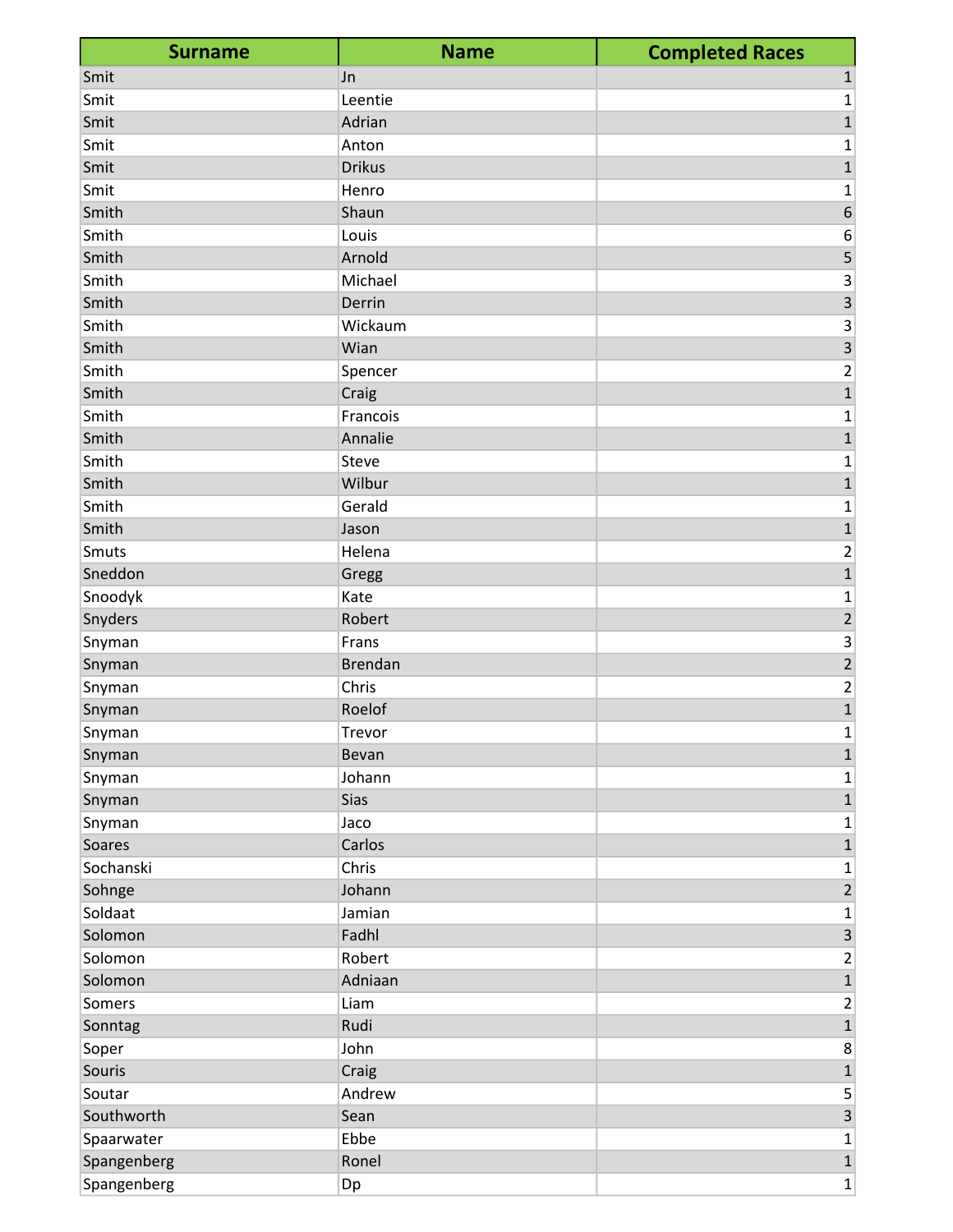| <b>Surname</b> | <b>Name</b>   | <b>Completed Races</b>  |
|----------------|---------------|-------------------------|
| Sparks         | John          | $\overline{2}$          |
| Sparks         | Anton         | 1                       |
| Speedy         | Yolande       | $\mathbf 1$             |
| Spencer        | Colin         | 1                       |
| Spencer        | Jason         | $\mathbf 1$             |
| Spies          | Gawie         | 3                       |
| Spies          | Izak          | $\mathbf 1$             |
| Spies          | Ansulaine     | 1                       |
| Spitz          | Sabine        | $\mathbf{1}$            |
| Spratley       | Kevin         | 2                       |
| Springer       | Aubrey        | $\overline{2}$          |
| Springer       | Dawn          | 2                       |
| Squier         | Cherie        | $\mathbf{1}$            |
| Squires        | Greg          | 5                       |
| <b>Stack</b>   | Sean          | $\mathbf 1$             |
| Stamatis       | Matthew       | 1                       |
| Stander        | Elmien        | $\mathsf 9$             |
| Stander        | Ryno          | 6                       |
| Stander        | Berno         | $\overline{2}$          |
| Stander        | <b>Barend</b> | $\overline{\mathbf{c}}$ |
| Stander        | Erik          | 1                       |
| Stander        | Eugene        | 1                       |
| Stander        | Charles       | $\mathbf{1}$            |
| Stanton        | Cole          | 2                       |
| Stanvliet      | Leon          | $\overline{\mathbf{4}}$ |
| Stapelberg     | Pieter        | 1                       |
| <b>Stark</b>   | Sebastian     | $\overline{2}$          |
| Stark          | Laura         | 2                       |
| <b>Starke</b>  | Eric          | $\pmb{4}$               |
| Stassen        | Louis         | 3                       |
| Steele         | Leith         | $\overline{2}$          |
| Steenekamp     | Niel          | $\overline{2}$          |
| Steenkamp      | Jacques       | $\overline{3}$          |
| Steenkamp      | Christiaan    | 1                       |
| Steenkamp      | Manie         | $\mathbf 1$             |
| Steenkamp      | De Wet        | 1                       |
| Steenkamp      | Toekie        | $\mathbf 1$             |
| Stelling       | Billy         | $\overline{\mathbf{c}}$ |
| Stenerhag      | Jennie        | $\overline{7}$          |
| Stephan        | Stef          | 1                       |
| Stephan        | Johan         | $\overline{1}$          |
| Stephenson     | Sean          | 1                       |
| Stermin        | Riccardo      | $\overline{2}$          |
| Steven         | Antony        | $\overline{c}$          |
| Stevens        | Kerry-Anne    | $\overline{2}$          |
| Stevens        | Gary          | 1                       |
| Stevens        | Phillip       | $\overline{1}$          |
| Stevenson      | David         | $\overline{5}$          |
| Stewart        | James         | $\overline{2}$          |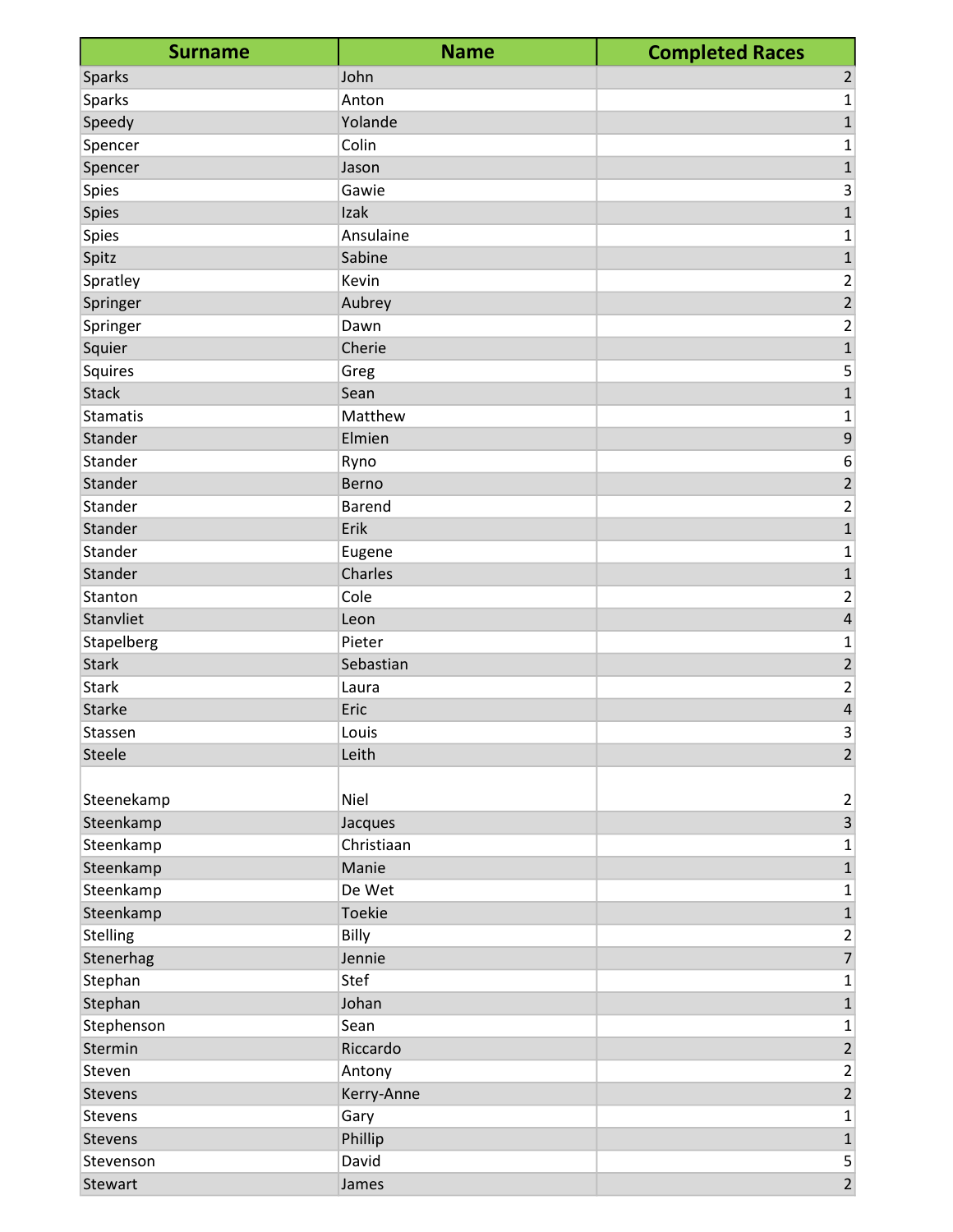| <b>Surname</b> | <b>Name</b>           | <b>Completed Races</b>  |
|----------------|-----------------------|-------------------------|
| Stewart        | <b>Brandon Alston</b> | 1                       |
| Steyl          | Gavin                 | $\mathbf 1$             |
| Steyl          | Douw                  | $\mathbf 1$             |
| Steyn          | Franso                | 6                       |
| Steyn          | Jac                   | 6                       |
| Steyn          | Yolandi               | $\boldsymbol{6}$        |
| Steyn          | Loot                  | 4                       |
| Steyn          | Paul                  | 3                       |
| Steyn          | Tossie                | 3                       |
| Steyn          | <b>Marais</b>         | $\overline{\mathbf{3}}$ |
| Steyn          | Arnold                | 3                       |
| Steyn          | Douw                  | $\overline{\mathbf{3}}$ |
| Steyn          | Jannie                | $\mathsf 3$             |
| Steyn          | Izak                  | $\overline{2}$          |
| Steyn          | Gabriel               | $\overline{\mathbf{c}}$ |
| Steyn          | Pieter                | $\overline{2}$          |
| Steyn          | Karin                 | $\overline{2}$          |
| Steyn          | Colene                | $\overline{2}$          |
| Steyn          | Callie                | $\overline{\mathbf{c}}$ |
| Steyn          | Adriaan               | $\mathbf{1}$            |
| Steyn          | Christiaan Lourens    | $\mathbf 1$             |
| Steyn          | Francois              | $\mathbf{1}$            |
| Steyn          | Cassie                | $\mathbf 1$             |
| Steyn          | Desmond               | $\mathbf 1$             |
| Steyn          | Johannes              | 1                       |
| Steyn          | Marisca               | $\mathbf{1}$            |
| Steyn          | Gerrit                | 1                       |
| Steyn          | Anton                 | $\mathbf{1}$            |
| Steyn          | Callie                | $\mathbf 1$             |
| Steyn          | Gert                  | $\mathbf{1}$            |
| Steynberg      | Michael               | $\mathbf{1}$            |
| Stiebjahn      | Simon                 | $\overline{2}$          |
| <b>Stinnes</b> | Wolf                  | $\mathbf 1$             |
| Stofberg       | Jp                    | $\overline{\mathbf{3}}$ |
| Stofberg       | Chris                 | $\mathbf 1$             |
| Stofberg       | Nico                  | $\mathbf 1$             |
| Stokker        | Andrew                | $\mathbf{1}$            |
| Stols          | Ewald                 | $\mathbf{1}$            |
| Stopforth      | Ischen                | 13                      |
| Stopforth      | Peter                 | 10                      |
| Stopforth      | James                 | 7                       |
| Stopforth      | William               | $\overline{\mathbf{3}}$ |
| Stopforth      | Bernie                | $\mathbf{1}$            |
| Storbeck       | Eric                  | $\mathbf 1$             |
| Storm          | Sybrand               | $\overline{\mathbf{3}}$ |
| Strampe        | Anel                  | $\mathbf 1$             |
| Strang         | Stuart                | $\overline{2}$          |
| Stransky       | Joel                  | $\overline{4}$          |
| <b>Strauss</b> | Sybrand               | $\boldsymbol{4}$        |
| <b>Strauss</b> | Francois              | $\overline{4}$          |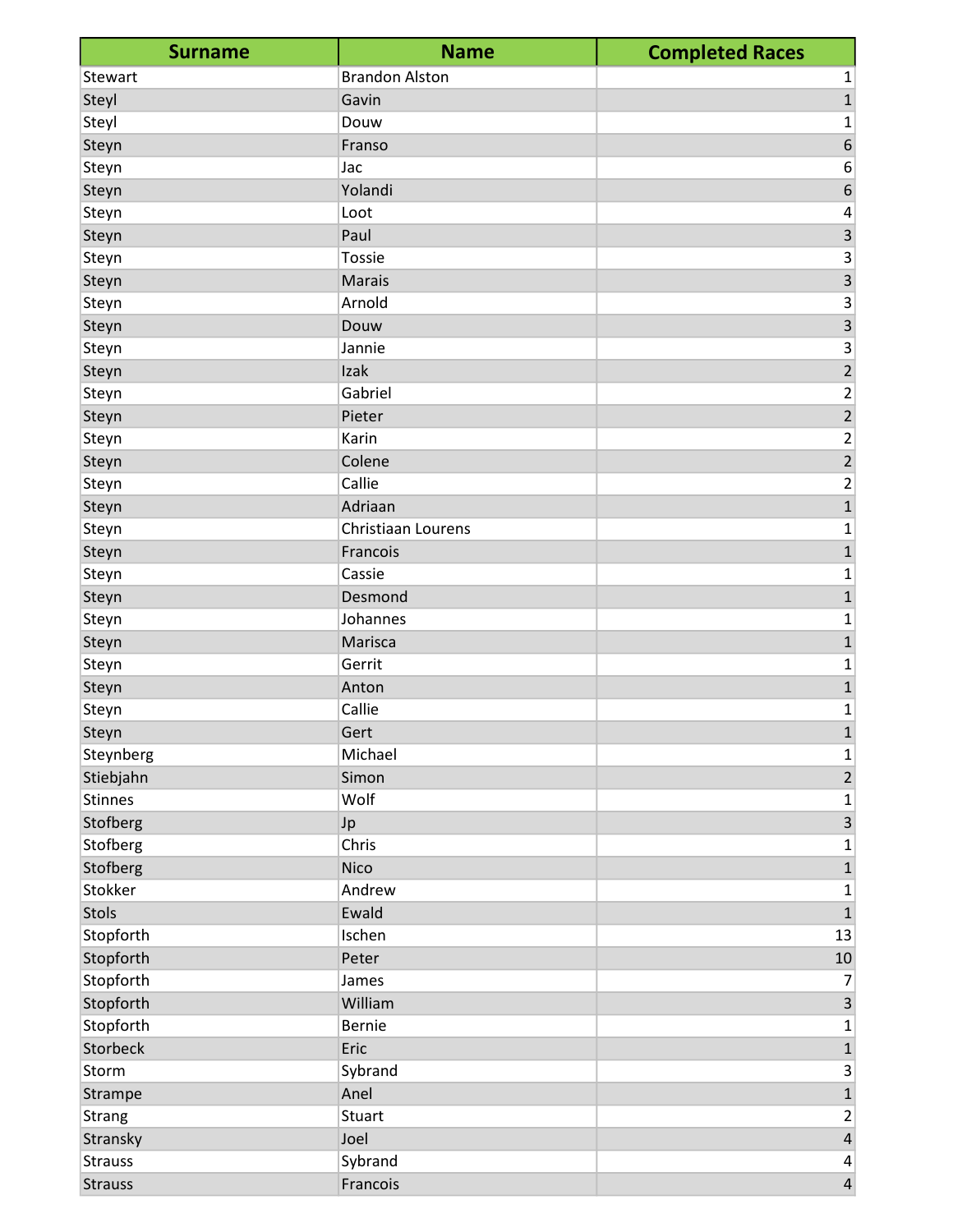| <b>Surname</b> | <b>Name</b>   | <b>Completed Races</b>  |
|----------------|---------------|-------------------------|
| <b>Strauss</b> | Mariske       | $\overline{2}$          |
| <b>Strauss</b> | Tiaan         | $\overline{2}$          |
| <b>Strauss</b> | Retief        | 1                       |
| <b>Strauss</b> | Conrad        | $\mathbf{1}$            |
| <b>Strauss</b> | Adriaan       | 1                       |
| <b>Strauss</b> | <b>Brian</b>  | $\mathbf{1}$            |
| <b>Strauss</b> | Wiehahn       | 1                       |
| Streicher      | Jurg          | $\mathbf 1$             |
| Strijdom       | Louis         | 1                       |
| Stroebel       | Louis         | $\mathbf{1}$            |
| Stroebel       | Lindie        | 1                       |
| Stronkhorst    | Miriam        | $\,$ 6 $\,$             |
| Strudwick      | Craig         | 2                       |
| Struwig        | Ockert        | $\mathbf{1}$            |
| Strydom        | Pieter        | 3                       |
| Strydom        | Pieter        | 3                       |
| Strydom        | Desiree       | 2                       |
| Strydom        | Louis         | $\overline{2}$          |
| Strydom        | Mario         | 1                       |
| Strydom        | Sebastian     | $\mathbf{1}$            |
| Strydom        | Dawid         | 1                       |
| Strydom        | <b>Marius</b> | $\mathbf{1}$            |
| Stubbs         | <b>Nick</b>   | 2                       |
| <b>Stubbs</b>  | Nicholas      | $\mathbf{1}$            |
| Studer         | Andreas       | 4                       |
| Stumpf         | Johan         | 3                       |
| Stumpf         | Madeleine     | 1                       |
| Stuthard       | David         | $\mathbf 1$             |
| <b>Styles</b>  | Theresa       | 1                       |
| Sucevic        | <b>Boris</b>  | $\mathbf{1}$            |
| Sullwald       | <b>Marius</b> | $\overline{\mathbf{c}}$ |
| Sunshine       | Trevor        | $\mathbf{1}$            |
| Surridge       | Dave          | 1                       |
| Sutherland     | Craig         | $\mathbf{1}$            |
| Swanepoel      | Ludwig        | 14                      |
| Swanepoel      | John          | $\bf 8$                 |
| Swanepoel      | Marnus        | 5                       |
| Swanepoel      | Johan         | $\overline{\mathbf{4}}$ |
| Swanepoel      | Ben-Melt      | 3                       |
| Swanepoel      | Melissa       | $\overline{2}$          |
|                |               |                         |
| Swanepoel      | Cobus         | 1                       |
| Swanepoel      | Cobus         | $\mathbf 1$             |
| Swanepoel      | Ben           | 1                       |
| Swanepoel      | Jaco          | $\mathbf{1}$            |
| Swanepoel      | Elmien        | $\mathbf 1$             |
| Swanepoel      | Henning       | $\mathbf{1}$            |
| Swanepoel      | Carey         | 1                       |
| Swanepoel      | Bonny         | $\mathbf{1}$            |
| Swart          | Henry         | 15                      |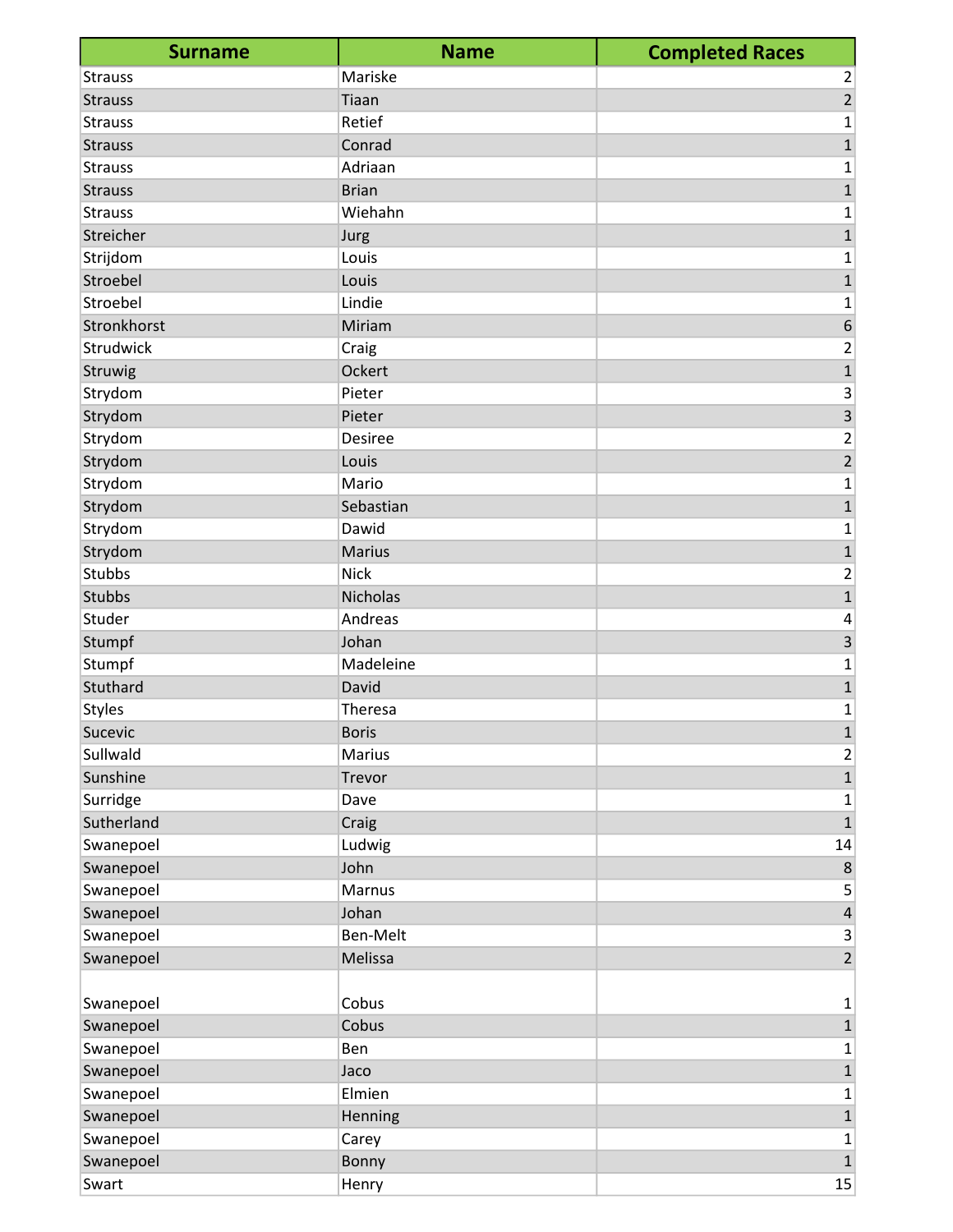| <b>Surname</b>   | <b>Name</b>  | <b>Completed Races</b>  |
|------------------|--------------|-------------------------|
| Swart            | Corne        | 14                      |
| Swart            | Johan        | 9                       |
| Swart            | Herman       | 5                       |
| Swart            | Pieter       | 5                       |
| Swart            | <b>Nelis</b> | 3                       |
| Swart            | Christopher  | 3                       |
| Swart            | Piet Piet    | $\mathbf 1$             |
| Swart            | Rian         | 1                       |
|                  |              |                         |
| Swart            | Anton        | 1                       |
| Swart            | Charles      | 1                       |
| Swart            | Tiaan        | $\mathbf 1$             |
| Swart            | Jaco         | 1                       |
| Swart            | Pikkie       | $\overline{1}$          |
| Swart            | John         | 1                       |
| <b>Swarts</b>    | <b>Neil</b>  | $\overline{2}$          |
| <b>Swarts</b>    | Justin       | 1                       |
| Swartz           | Johan        | $\mathbf{1}$            |
| Swemmer          | Simon        | 2                       |
| Swemmer          | Pieter       | $\mathbf{1}$            |
| Swiegers         | Henri        | 1                       |
| Sylvester        | Tommy        | $\mathbf 1$             |
| Symons           | Kyle         | 1                       |
| Tait             | Lester       | $\overline{7}$          |
| Tait             | Heinrich     | $\mathbf 1$             |
| Tait             | Lester       | $\mathbf 1$             |
| Talbot           | Michael      | 2                       |
| Talbot           | David        | $\overline{2}$          |
| Taljaard         | Kevin        | 12                      |
| Taljaard         | George       | $\overline{c}$          |
| Tarr             | Ralph        | 1                       |
| Tattersall       | Wanda        | $\overline{3}$          |
| Tattersall       | Jacques      | 3                       |
| Tattersall       | Sean         | $\overline{2}$          |
| Tattersall       | Neil         | 1                       |
| Taylor           | Malcolm      | $\overline{\mathbf{3}}$ |
| Taylor           | Graham       | 1                       |
| Teixeira         | Johnny       | $\mathbf{1}$            |
| <b>Ten Brink</b> | Martin       | 1                       |
| Terblanche       | Kotie        | $\sqrt{6}$              |
| Terblanche       | Jacques      | 6                       |
| Terblanche       | Hendre       | $\overline{5}$          |
| Terblanche       | Anton        | 5                       |
| Terblanche       | Pierre       | $\overline{4}$          |
| Terblanche       | Maritza      | 3                       |
| Terblanche       | Etienne      | $\overline{2}$          |
| Terblanche       | Chantelle    | $\overline{2}$          |
| Terblanche       | Etienne      | $\overline{2}$          |
| Terblanche       | Stefan       | $\mathbf{1}$            |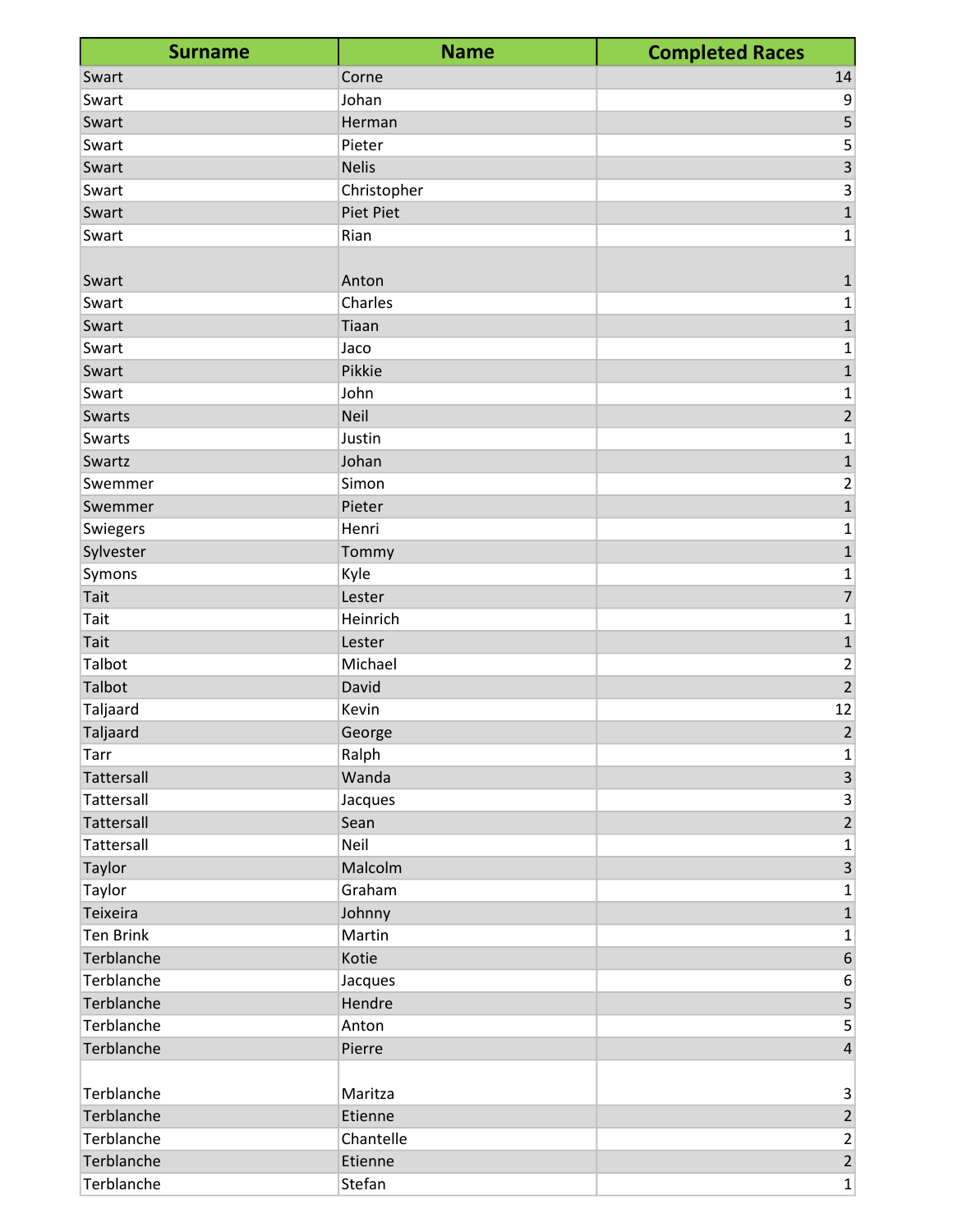| <b>Surname</b> | <b>Name</b>  | <b>Completed Races</b>  |
|----------------|--------------|-------------------------|
| Terblanche     | Diaan        | $\mathbf{1}$            |
| Terblanche     | Ludwig       | 1                       |
| Terblanche     | Wayne        | $\mathbf{1}$            |
| Terlouw        | Andre        | 1                       |
| Tertiienko     | Kateryna     | $\sqrt{4}$              |
| Tester         | Peter        | 1                       |
| <b>Teubes</b>  | Paul         | $\sqrt{4}$              |
| Teutenberg     | Sven         | 2                       |
| Theart         | Marco        | $\mathbf 1$             |
| Theron         | Pieter       | 11                      |
| Theron         | Francois     | 6                       |
| Theron         | Pieter Dawid | 4                       |
| Theron         | Jan-Hendrik  | $\mathsf 3$             |
| Theron         | Francois     | 3                       |
| Theron         | Ansa         | 3                       |
| Theron         | Louwrens     | 2                       |
| Theron         | Piet         | $\mathbf{1}$            |
| Theron         | Johan        | 1                       |
| Theron         | Jaco         | $\mathbf{1}$            |
| Theron         | Eduan        | 1                       |
| Theron         | Hennie       | 1                       |
| Theron         | Irma         | 1                       |
| Theron         | Amanda       | $\mathbf{1}$            |
| Theron         | Paul         | 1                       |
| Thesen         | John         | $\mathbf{1}$            |
| Theunissen     | Pierre       | 2                       |
| Theunissen     | Egon         | $\mathbf{1}$            |
| Thiart         | Gerrit       | 1                       |
| Thilo          | Moritz       | $\mathbf{1}$            |
| Thistleton     | Sean         | $\mathbf 1$             |
| Thomas         | Coenie       | $\overline{\mathbf{5}}$ |
| Thomas         | Richards     | $\mathbf{1}$            |
| <b>Thomas</b>  | Patrick      | $\mathbf 1$             |
| Thomas         | Karla        | $\mathbf 1$             |
| Thompson       | Graham       | $\mathbf{1}$            |
| Thompson       | John         | 1                       |
| Thompson       | Lizelle      | $\mathbf 1$             |
| Thomson        | Jeremy       | $\overline{\mathbf{3}}$ |
| Thomson        | Shane        | $\overline{2}$          |
| Thorne         | Craig        | 2                       |
|                |              |                         |
| Thorne         | Roy          | 1                       |
| Thornton-Smith | Susan        | 1                       |
| Thorpe         | Ray          | $\overline{2}$          |
| Thorpe         | Alfred       | $\mathbf 1$             |
| Thunstroem     | Sue          | $\mathbf{1}$            |
| Thurlborn      | Marcus       | 1                       |
| Tiedt          | Fritz        | $\overline{1}$          |
| Timkoe         | Bryan        | $\overline{4}$          |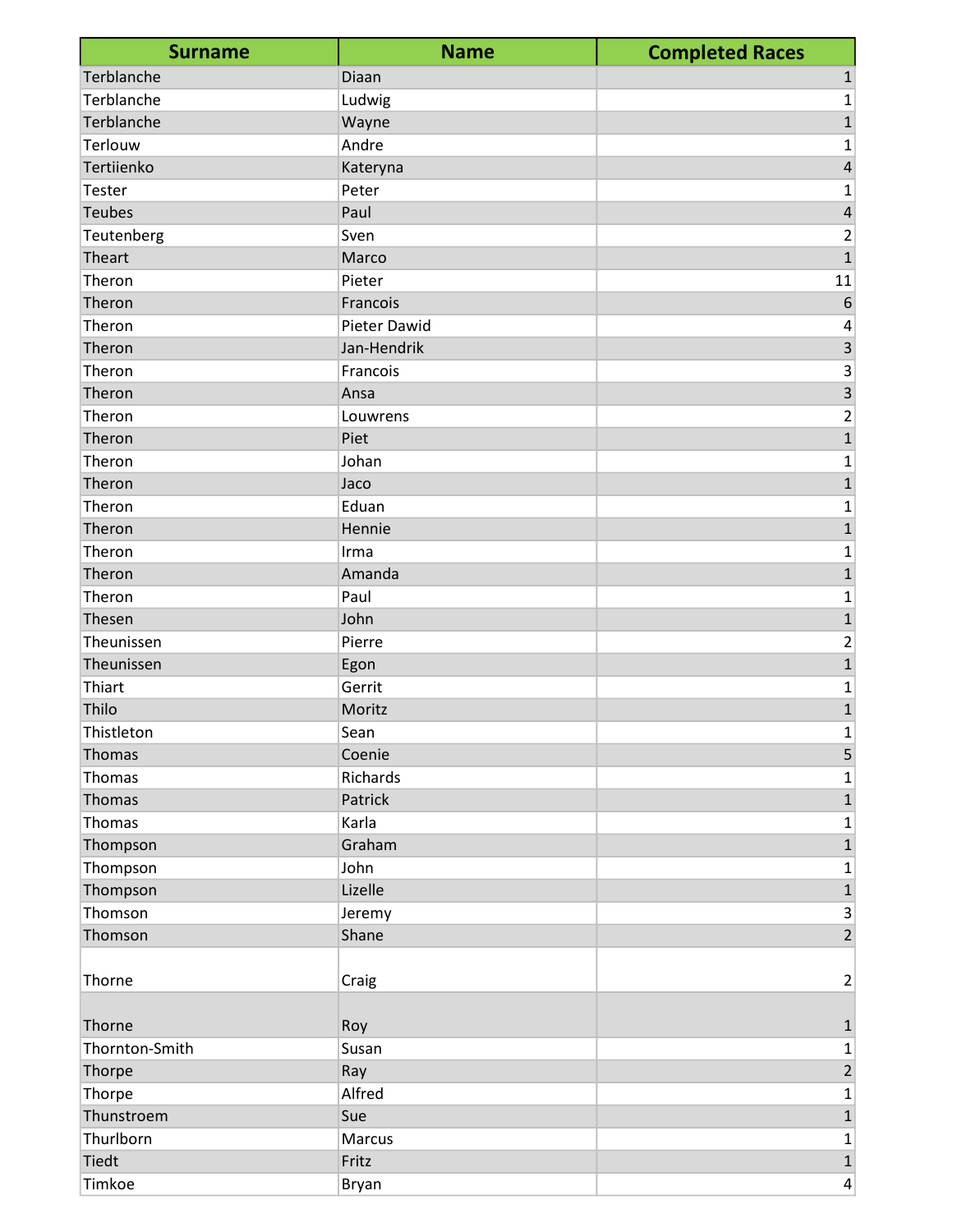| <b>Surname</b> | <b>Name</b>    | <b>Completed Races</b>    |
|----------------|----------------|---------------------------|
| Timkoe         | Victor         | $\mathsf 3$               |
| Tindall        | <b>Brendan</b> | $\overline{2}$            |
| Tipper         | Gavin          | $\overline{\mathbf{1}}$   |
| <b>Tobias</b>  | Leon           | $\overline{\mathbf{c}}$   |
| Tolman         | Eugene         | $\overline{\mathbf{3}}$   |
| Tomsett        | Justin         | 5                         |
| Torrington     | Steven         | $\overline{4}$            |
| Traut          | Wagner         | $\mathbf 1$               |
| <b>Tredoux</b> | Jacques        | $\overline{3}$            |
| Triegaardt     | Karen          | $\mathbf 2$               |
| Trollip        | Nathan         | $\overline{a}$            |
| Trollip        | Stephen        | $\mathbf 1$               |
| Tronchin       | Livio          | $\overline{\mathbf{3}}$   |
| Trubshaw       | James          | $\mathbf{1}$              |
| Truter         | Frank          | $\overline{\mathbf{c}}$   |
| Truter         | Hugo           | $\overline{c}$            |
| Truter         | Christo        | $\overline{\mathbf{1}}$   |
| <b>Tuck</b>    | Justin         | $\overline{c}$            |
| <b>Tuck</b>    | <b>Brandon</b> | $\overline{\mathbf{1}}$   |
| Tucker         | Russell        | $\overline{\mathbf{c}}$   |
| <b>Tullis</b>  | Gary           | $\overline{1}$            |
| Tunstall       | Andrew         | $\mathbf 1$               |
| Tunstead       | Craig          | $\overline{\mathbf{5}}$   |
| Tunstead       | Pauline        | $\frac{2}{1}$             |
| Tunstead       | Jacky          |                           |
| Turner         | Matthew        | $\mathbf 1$               |
| Turner         | Andrew         | $\overline{1}$            |
| Turner         | Antony         | $\mathbf 1$               |
| Tuschardt      | Ingo           | $\overline{\mathbf{c}}$   |
| <b>Tyers</b>   | Claude         | $\boldsymbol{7}$          |
| Tyszowiecki    | Richard        | $\overline{2}$            |
| Ulyate         | Vaughan        | 4                         |
| Ungerer        | <b>Neill</b>   | $\overline{2}$            |
| Upton          | Neill          | $\ensuremath{\mathsf{3}}$ |
| Usher          | Grant          | $\mathbf{1}$              |
| Uys            | Jurgens        | $\frac{2}{2}$             |
| Uys            | Jaco           |                           |
| Uys            | Petrus         | $\mathbf 2$               |
| Uys            | <b>Braam</b>   | $\overline{1}$            |
| Uys            | Gus            | $\mathbf 1$               |
| Uys            | Kobus          | $\overline{1}$            |
| Uys            | Dirk           | $\mathbf{1}$              |
| Uys            | Francois       | $\mathbf{1}$              |
| Uys            | Hendrik        | $\mathbf 1$               |
| Van Aardenne   | Cas            | $\sqrt{2}$                |
| Van Aardt      | Lolita         | $\mathbf 1$               |
| Van Aardt      | Frans          | $\overline{1}$            |
| Van Antwerpen  | Richard        | $\mathsf S$               |
| Van Aswegen    | Michelle       | $\overline{3}$            |
| Van Aswegen    | Johann         | $\overline{2}$            |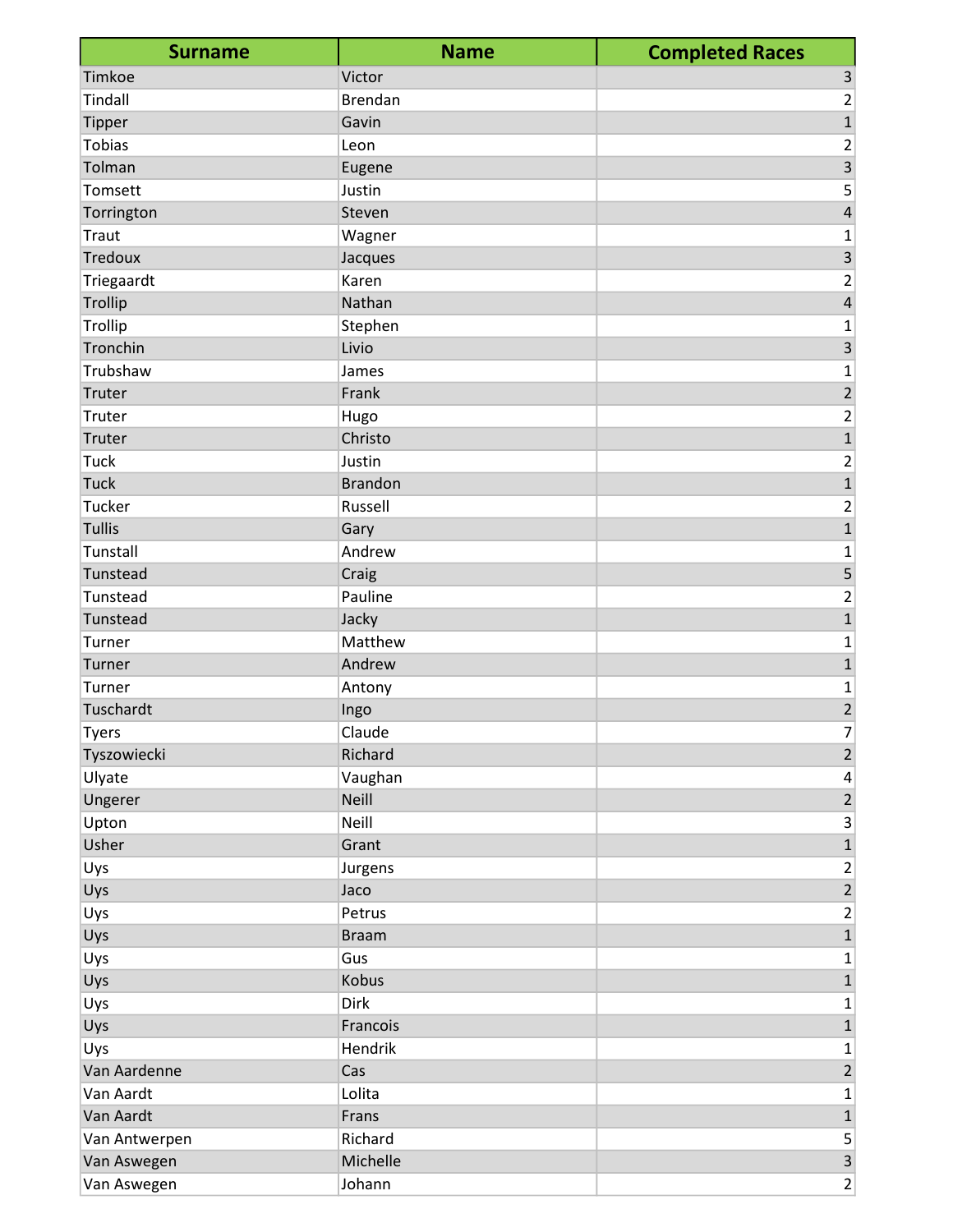| <b>Surname</b>    | <b>Name</b>  | <b>Completed Races</b>  |
|-------------------|--------------|-------------------------|
| Van Berkel        | Fred         | $\mathbf{1}$            |
| Van Biljon        | Marcelle     | 1                       |
| Van Biljon        | Fanie        | $\mathbf 1$             |
| Van Blerk         | Nicky        | 5                       |
| Van Blerk         | Simon        | 3                       |
| Van Blerk         | Barry        | 1                       |
| Van Breda         | Warwick      | $\mathbf 1$             |
| Van Coller        | Jan          | 1                       |
| Van Coller        | <b>Brett</b> | $\mathbf 1$             |
| Van Cuyck         | Etienne      | 1                       |
| Van De Langenberg | Donovan      | $\mathbf 1$             |
| Van De Putte      | Jan          | 1                       |
| Van De Vyver      | Roy          | $\overline{2}$          |
| Van Den Berg      | Irene        | 3                       |
| Van Den Berg      | Stiaan       | $\overline{2}$          |
| Van Den Berg      | Derek        | 2                       |
| Van Den Berg      | Philip       | $\mathbf 1$             |
| Van Den Berg      | Dewald       | 1                       |
| Van Den Berg      | Deon         | $\mathbf{1}$            |
| Van Den Berg      | Guylin       | 1                       |
| Van Den Berg      | Adohan       | 1                       |
| Van Den Berg      | Gene         | 1                       |
| Van Den Bergh     | Pieter       | $\overline{1}$          |
| Van Den Handel    | Alan         | 1                       |
| Van Den Heever    | Henko        | $\overline{2}$          |
| Van Den Heever    | Frans        | 1                       |
| Van Den Ordel     | Martin       | $\mathbf{1}$            |
| Van Der A         | Mark         | 1                       |
| Van Der Berg      | Steve        | $\overline{2}$          |
| Van Der Berg      | Gideon       | 1                       |
| Van Der Berg      | Frans        | $\overline{1}$          |
| Van Der Berg      | Merwede      | 1                       |
| Van Der Bergh     | Christo      | $\overline{2}$          |
| Van Der Bijl      | Siska        | 1                       |
| Van Der Colff     | Cobus        | $\mathbf{1}$            |
|                   |              |                         |
| Van Der Kolf      | William      | 1                       |
| Van Der Leek      | Rouan        | $\overline{2}$          |
| Van Der Linde     | Jacques      | 4                       |
| Van Der Linde     | Cobus        | $\mathbf{1}$            |
| Van Der Linde     | Rebecca      | 1                       |
| Van Der Linde     | Jean Paul    | $\mathbf{1}$            |
| Van Der Merwe     | Pieter       | 8                       |
| Van Der Merwe     | Philip       | 8                       |
| Van Der Merwe     | Gideon       | 6                       |
| Van Der Merwe     | Ludwig       | $\overline{4}$          |
| Van Der Merwe     | Gerrit       | 3                       |
| Van Der Merwe     | Johan        | $\overline{\mathbf{3}}$ |
| Van Der Merwe     | Gerhard      | 3 <sup>2</sup>          |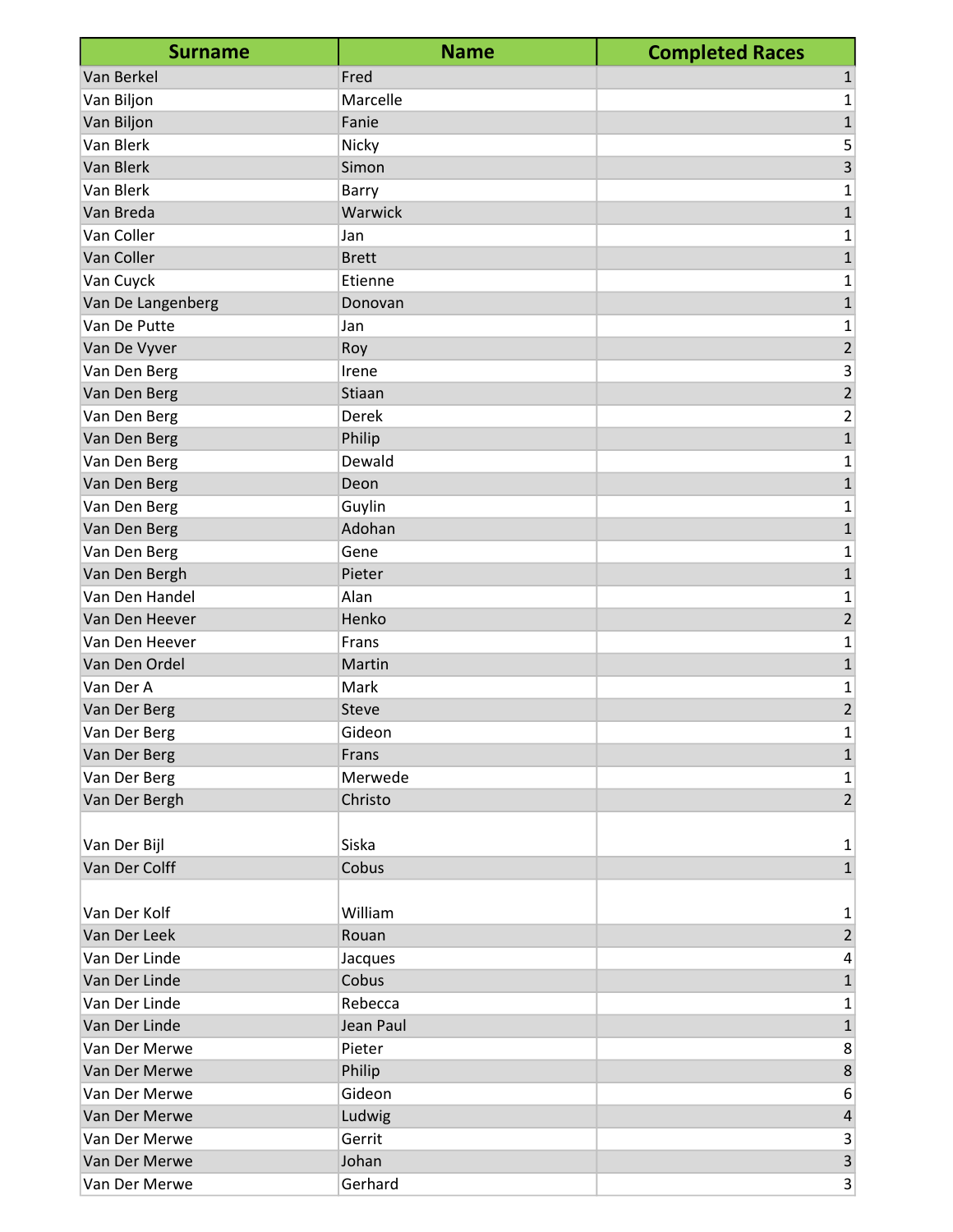| <b>Surname</b> | <b>Name</b>   | <b>Completed Races</b>  |
|----------------|---------------|-------------------------|
| Van Der Merwe  | <b>Schalk</b> | $\overline{\mathbf{3}}$ |
| Van Der Merwe  | Barto         | 2                       |
| Van Der Merwe  | <b>Marius</b> | $\overline{2}$          |
| Van Der Merwe  | Danie         | 2                       |
| Van Der Merwe  | Steve         | $\overline{2}$          |
| Van Der Merwe  | Francois      | 2                       |
| Van Der Merwe  | Andre         | $\mathbf 1$             |
| Van Der Merwe  | Nico          | 1                       |
| Van Der Merwe  | Anton         | 1                       |
| Van Der Merwe  | Jp            | 1                       |
| Van Der Merwe  | <b>Schalk</b> | $\mathbf 1$             |
| Van Der Merwe  | <b>Dirkie</b> | 1                       |
| Van Der Merwe  | David-John    | $\mathbf{1}$            |
| Van Der Merwe  | Andre         | 1                       |
| Van Der Merwe  | Michelle      | $\mathbf 1$             |
| Van Der Merwe  | Rust          | 1                       |
| Van Der Merwe  | Koos          | 1                       |
| Van Der Merwe  | Wydeman       | 1                       |
| Van Der Merwe  | Tienie        | $\mathbf 1$             |
| Van Der Merwe  | Zack          | 1                       |
|                |               |                         |
| Van Der Merwe  | Wentzel       | 1                       |
| Van Der Merwe  | Andries       | 1                       |
| Van Der Merwe  | Pieter        | 1                       |
| Van Der Merwe  | Andries       | 1                       |
| Van Der Merwe  | Huguette      | 1                       |
| Van Der Merwe  | Gavin Mark    | 1                       |
| Van Der Merwe  | Leonard       | 1                       |
| Van Der Mescht | Marius        | 2                       |
| Van Der Nest   | Graeme        | $\mathbf{1}$            |
| Van Der Poll   | Marcel        | 1                       |
| Van Der Sandt  | Thea-Mari     | $6 \overline{6}$        |
| Van Der Sandt  | Riaan         | 6                       |
| Van Der Sandt  | <b>Marius</b> | $\mathbf 1$             |
| Van Der Sandt  | Nicolene      | 1                       |
| Van Der Schyf  | Gawie         | 5                       |
| Van Der Sijde  | Ivan          | 1                       |
| Van Der Veen   | Hans          | 8                       |
| Van Der Veen   | <b>Bertus</b> | 1                       |
| Van Der Vyver  | Edwin         | 3                       |
| Van Der Vyver  | Willie        | 1                       |
| Van Der Walt   | <b>Niel</b>   | 5                       |
| Van Der Walt   | Steve         | 2                       |
| Van Der Walt   | Leonard       | $\overline{2}$          |
| Van Der Walt   | Werner        | 1                       |
| Van Der Walt   | Sunique       | $\mathbf{1}$            |
| Van Der Walt   | Daniel        | 1                       |
| Van Der Walt   | Antoin Werner | $\mathbf 1$             |
| Van Der Walt   | Franci        | 1                       |
| Van Der Walt   | W.G.          | $\overline{1}$          |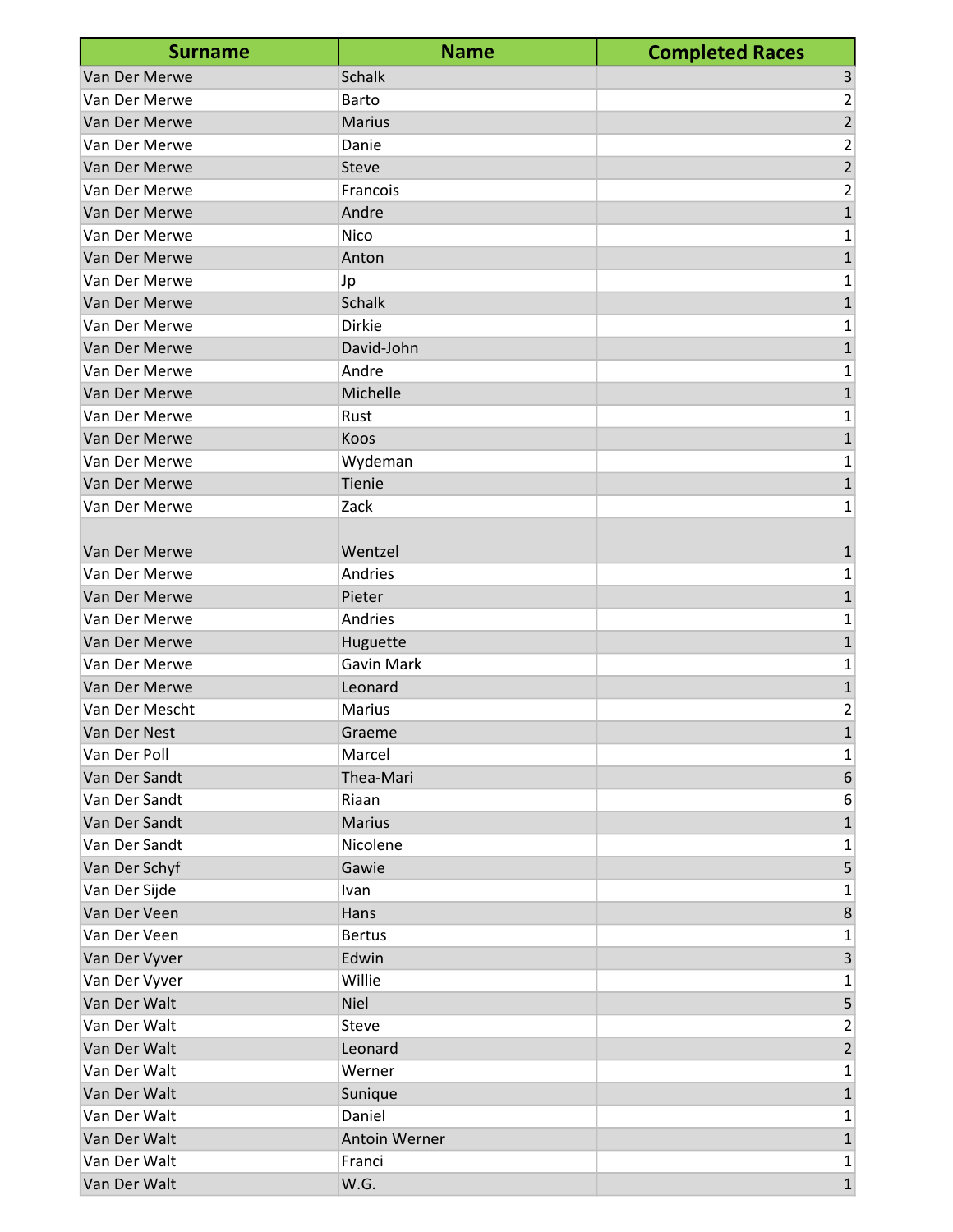| <b>Surname</b>     | <b>Name</b>     | <b>Completed Races</b>  |
|--------------------|-----------------|-------------------------|
| Van Der Want       | David           | $\mathbf{1}$            |
| Van Der Watt       | <b>Nicolaas</b> | 5                       |
| Van Der Watt       | Victor          | 1                       |
| Van Der Werf       | Herman          | $\overline{1}$          |
| Van Der Westhuizen | Jan Louis       | 4                       |
| Van Der Westhuizen | Lourens         | $\overline{\mathbf{r}}$ |
| Van Der Westhuizen | Johan           | 4                       |
| Van Der Westhuizen | Jan             | $\overline{\mathbf{3}}$ |
| Van Der Westhuizen | Deon            | $\mathbf 2$             |
| Van Der Westhuizen | Martin          | $\overline{2}$          |
| Van Der Westhuizen | Leon            | $\mathbf 2$             |
| Van Der Westhuizen | Liezel          | $\overline{1}$          |
| Van Der Westhuizen | Riaan           | $\mathbf 1$             |
| Van Der Westhuizen | Henry           | $\overline{1}$          |
| Van Der Westhuizen | Jacques         | $\mathbf 1$             |
| Van Der Westhuizen | Luetta          | $\overline{1}$          |
| Van Deventer       | Juan            | 4                       |
| Van Deventer       | Riaan           | $\overline{1}$          |
| Van Deventer       | Sarel           | $\mathbf 1$             |
| Van Dijk           | Elda            | $\boldsymbol{6}$        |
| Van Dijk           | Erik            | $\overline{2}$          |
| Van Dyk            | Helon           | $\overline{\mathbf{3}}$ |
| Van Dyk            | Quintin         | $\mathbf 1$             |
| Van Dyk            | Alexander       | $\overline{1}$          |
| Van Eck            | Francois        | $\overline{2}$          |
| Van Eck            | <b>Steve</b>    | $\overline{2}$          |
| Van Eeden          | Joshua          | 3                       |
| Van Emmenis        | Michelle        | $\overline{1}$          |
| Van Eyk            | Dewald          | 1                       |
| Van Gend           | Andre           | $\mathbf 1$             |
| Van Greunen        | Renier          | 3                       |
| Van Greunen        | Morne           | $\overline{2}$          |
| Van Harte          | Ivor            | $\mathbf 1$             |
| Van Heerden        | Willie          | $\overline{\mathbf{3}}$ |
| Van Heerden        | Pieter          | $\overline{2}$          |
| Van Heerden        | Carel           | $\mathbf 1$             |
| Van Heerden        | Ruan            | 1                       |
| Van Heerden        | Madele          | $\mathbf 1$             |
| Van Heerden        | Sarah           | 1                       |
| Van Heerden        | Kris            | $\overline{1}$          |
| Van Heerden        | Tony            | 1                       |
| Van Heerden        | Johan           | $\mathbf{1}$            |
| Van Heerden        | Derick          | 1                       |
| Van Heerden        | <b>Barnie</b>   | $\mathbf{1}$            |
| Van Heerden        | Sune            | $\mathbf 1$             |
| Van Heeren         | Hanru           | $\overline{1}$          |
| Van Heyningen      | Sj              | 1                       |
| Van Huyssteen      | George          | $\mathbf{1}$            |
| Van Jaarsveld      | Gert            | 4                       |
| Van Jaarsveld      | Danie           | $\overline{\mathbf{3}}$ |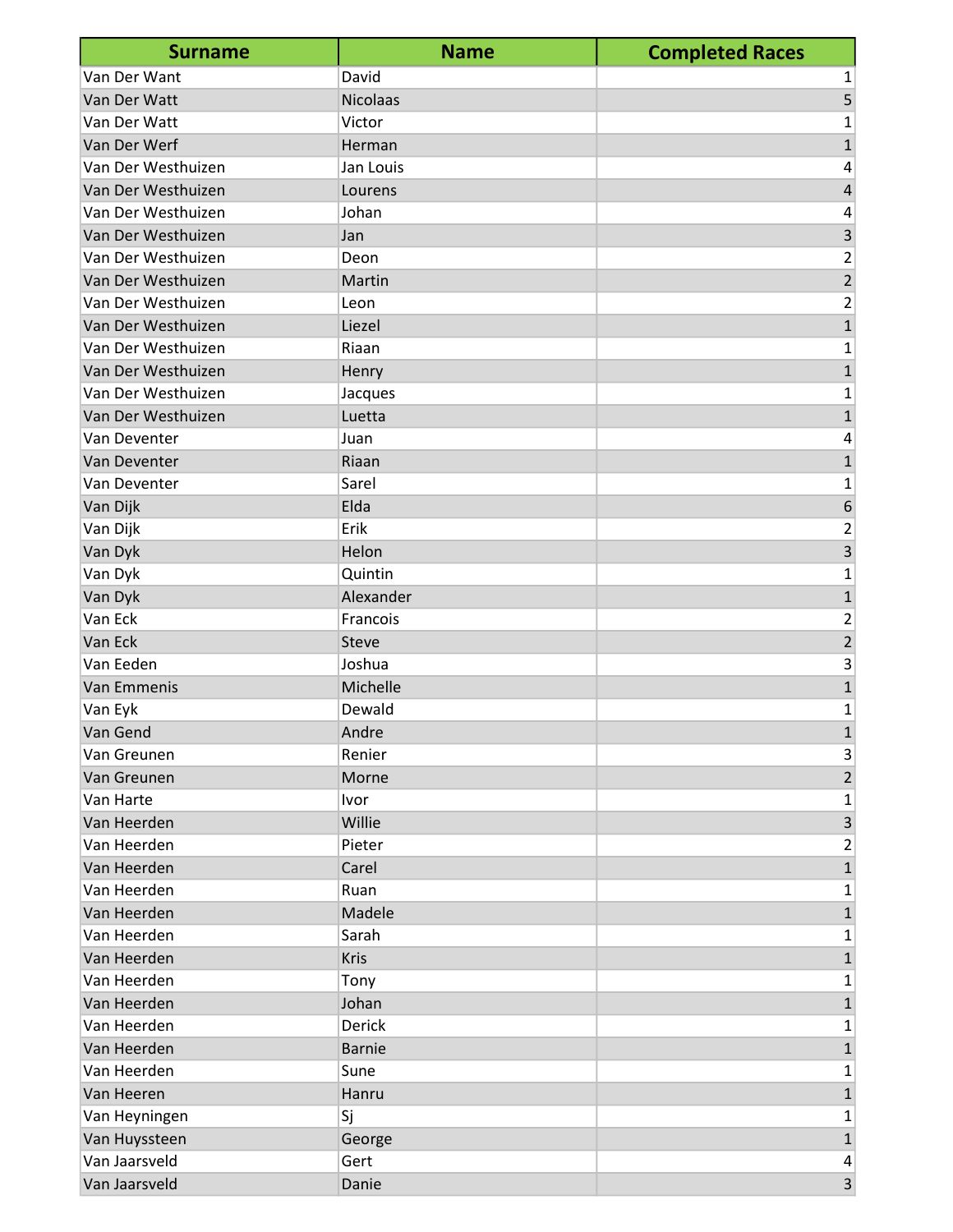| <b>Surname</b>     | <b>Name</b>          | <b>Completed Races</b>  |
|--------------------|----------------------|-------------------------|
| Van Jaarsveld      | Dewald               | 3                       |
| Van Jaarsveld      | <b>Paul Albertus</b> | $\overline{2}$          |
| Van Jaarsveld      | Karien               | 2                       |
| Van Jaarsveld      | Gerrie               | $\mathbf 1$             |
| Van Lier           | Ivan                 | 1                       |
| Van Loggerenberg   | Kobus                | $\mathbf{1}$            |
| Van Maanen         | George               | 2                       |
| Van Molendorff     | Marelise             | $\mathbf{1}$            |
| Van Niekerk        | Leon                 | 11                      |
| Van Niekerk        | Jan                  | 6                       |
| Van Niekerk        | Michael              | 5                       |
| Van Niekerk        | Johannes Dreyer      | 5                       |
| Van Niekerk        | Byron                | 4                       |
| Van Niekerk        | Justin               | 4                       |
| Van Niekerk        | Ep                   | 4                       |
| Van Niekerk        | Philip               | 3                       |
| Van Niekerk        | Riaan                | 2                       |
| <b>Van Niekerk</b> | Gerhardt             | $\overline{2}$          |
| Van Niekerk        | Johannes             | 2                       |
| Van Niekerk        | Gerhard              | $\overline{2}$          |
| Van Niekerk        | Waldo                | 2                       |
| Van Niekerk        | Raymond              | $\overline{2}$          |
| Van Niekerk        | Mariette             | 2                       |
| Van Niekerk        | Frans                | $\mathbf{1}$            |
| Van Niekerk        | Louis                | 1                       |
| <b>Van Niekerk</b> | Quentin              | $\mathbf 1$             |
| Van Niekerk        | Willem               | $\mathbf 1$             |
|                    |                      |                         |
| <b>Van Niekerk</b> | Rossouw              | 1                       |
| Van Niekerk        | Helena               | 1                       |
| Van Niekerk        | <b>Bernie</b>        | $\mathbf 1$             |
| Van Niekerk        | Anton                | 1                       |
|                    |                      |                         |
| Van Niekerk        | Henriette            | $\mathbf{1}$            |
| Van Niekerk        | Bennie               | 1                       |
| Van Noordwyk       | Lodewicus            | $\overline{2}$          |
| Van Onselen        | Linus                | $\overline{3}$          |
| Van Onselen        | Leonardo             | $\overline{2}$          |
| Van Rensburg       | Maartin              | 14                      |
| Van Rensburg       | Dawie                | 10                      |
| Van Rensburg       | Alex                 | 9                       |
| Van Rensburg       | Janie                | 4                       |
| Van Rensburg       | James                | 4                       |
| Van Rensburg       | <b>Bertus</b>        | $\overline{\mathbf{3}}$ |
| Van Rensburg       | Gerda                | 3                       |
| Van Rensburg       | Noel                 | $\overline{3}$          |
| Van Rensburg       | Piet                 | 3                       |
| Van Rensburg       | <b>Nico</b>          | $\overline{2}$          |
| Van Rensburg       | Nita                 | 1                       |
| Van Riet           | Roelof               | $\overline{2}$          |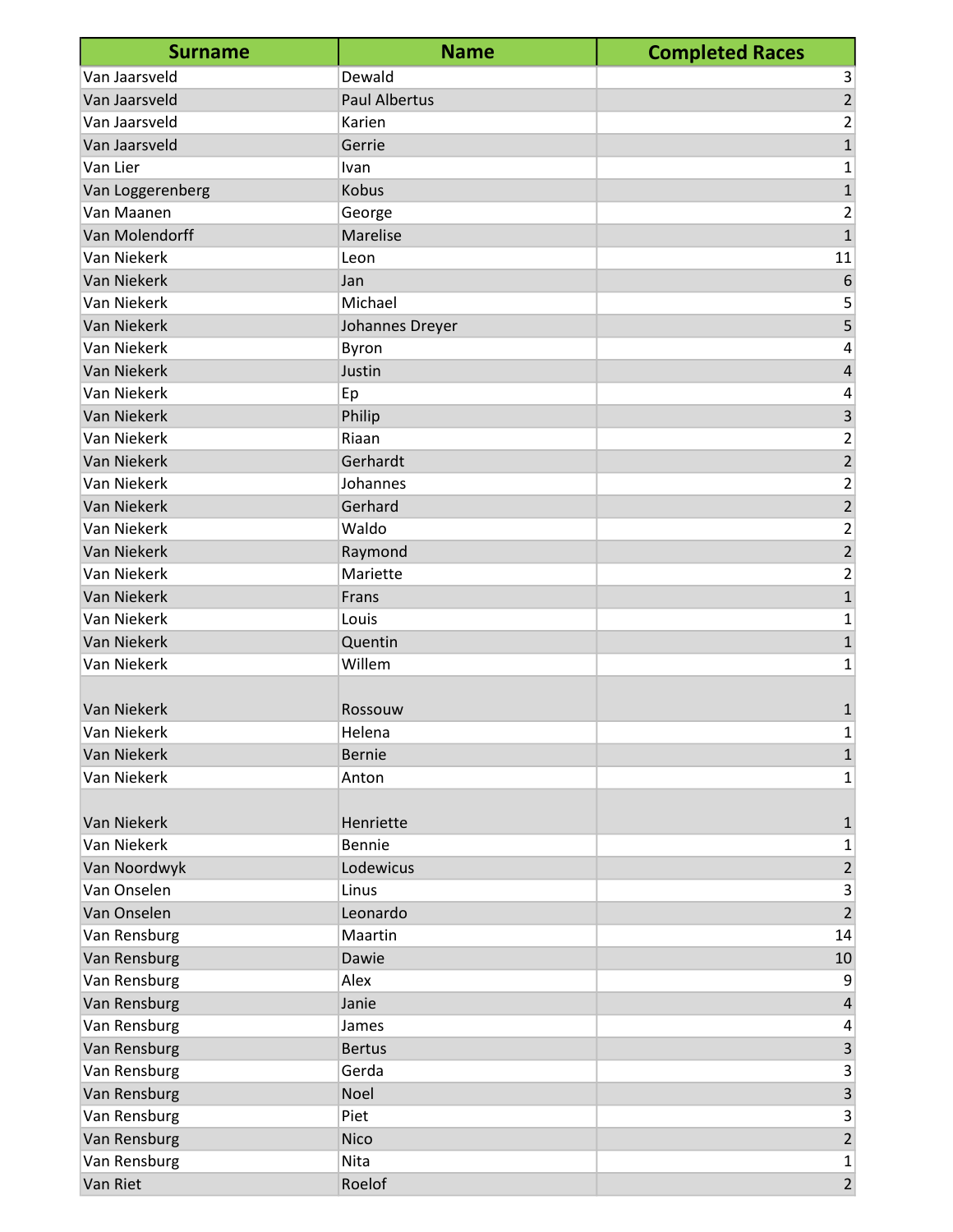| <b>Surname</b>   | <b>Name</b>         | <b>Completed Races</b>  |
|------------------|---------------------|-------------------------|
| Van Rooyen       | Marchand            | 5                       |
| Van Rooyen       | Antuan              | 5                       |
| Van Rooyen       | Pieter              | 3                       |
| Van Rooyen       | Rudi                | $\overline{3}$          |
| Van Rooyen       | Eugene              | $\overline{2}$          |
| Van Rooyen       | Michael             | $\overline{\mathbf{c}}$ |
| Van Rooyen       | Inus                | $\mathbf 2$             |
| Van Rooyen       | Koos                | $\mathbf 1$             |
| Van Rooyen       | Maggie              | 1                       |
| Van Rooyen       | Tyrone              | $\overline{1}$          |
| Van Schalkwyk    | Franco              | $\mathbf 1$             |
| Van Schalkwyk    | Daniel              | $\overline{1}$          |
| Van Schoor       | Kelsey              | $\mathbf 1$             |
| Van Schoor       | Stephen             | $\mathbf 1$             |
| Van Schoor       | Alan                | $\mathbf 1$             |
| Van Schouwenburg | Francois            | $\overline{1}$          |
| Van Selm         | Andre               | $\mathbf 1$             |
| Van Staden       | Derick              | $\overline{7}$          |
| Van Staden       | Paul                | 4                       |
| Van Staden       | Peet                | $\overline{c}$          |
| Van Staden       | Johan               | $\mathbf 2$             |
| Van Staden       | Cj                  | $\overline{1}$          |
| Van Staden       | Sarel               | $\mathbf 1$             |
| Van Staden       | Scharl              | $\mathbf 1$             |
| Van Staden       | Jacques             | 1                       |
| Van Staden       | Yvonne              | $\overline{1}$          |
| Van Staden       | Ruan                | $\mathbf 1$             |
| Van T Slot       | <b>Barry</b>        | $\overline{2}$          |
| Van Tonder       | <b>Hendrik Grey</b> | 5                       |
| Van Tonder       | Riaan               | $\vert 3 \vert$         |
| Van Tonder       | Belinda             | $\overline{2}$          |
| Van Tonder       | <b>Braam</b>        | $\mathbf 2$             |
| Van Tonder       | Abrie               | $\overline{c}$          |
| Van Tonder       | <b>Neil</b>         | $\overline{2}$          |
| Van Tonder       | <b>Bm</b>           | $\mathbf 1$             |
| Van Velden       | Hannes              | $\mathbf 1$             |
| Van Vlaanderen   | Tom                 | $\overline{2}$          |
| Van Vlaanderen   | <b>Dirk</b>         | $\mathbf 1$             |
| Van Vollenhoven  | Nico                | $\mathbf 1$             |
| Van Vuuren       | Neil                | $\sqrt{4}$              |
| Van Vuuren       | Gert                | 3                       |
| Van Vuuren       | Deon                | $\mathbf 2$             |
| Van Vuuren       | <b>Marius</b>       | $\overline{c}$          |
| Van Woudenberg   | Paul                | $\overline{1}$          |
| Van Wyk          | Henning             | $\overline{7}$          |
| Van Wyk          | Andre               | $\boldsymbol{6}$        |
| Van Wyk          | Carel               | 5                       |
| Van Wyk          | Hannes              | $\overline{\mathbf{4}}$ |
| Van Wyk          | Theo                | 4                       |
| Van Wyk          | Stanley             | $\overline{3}$          |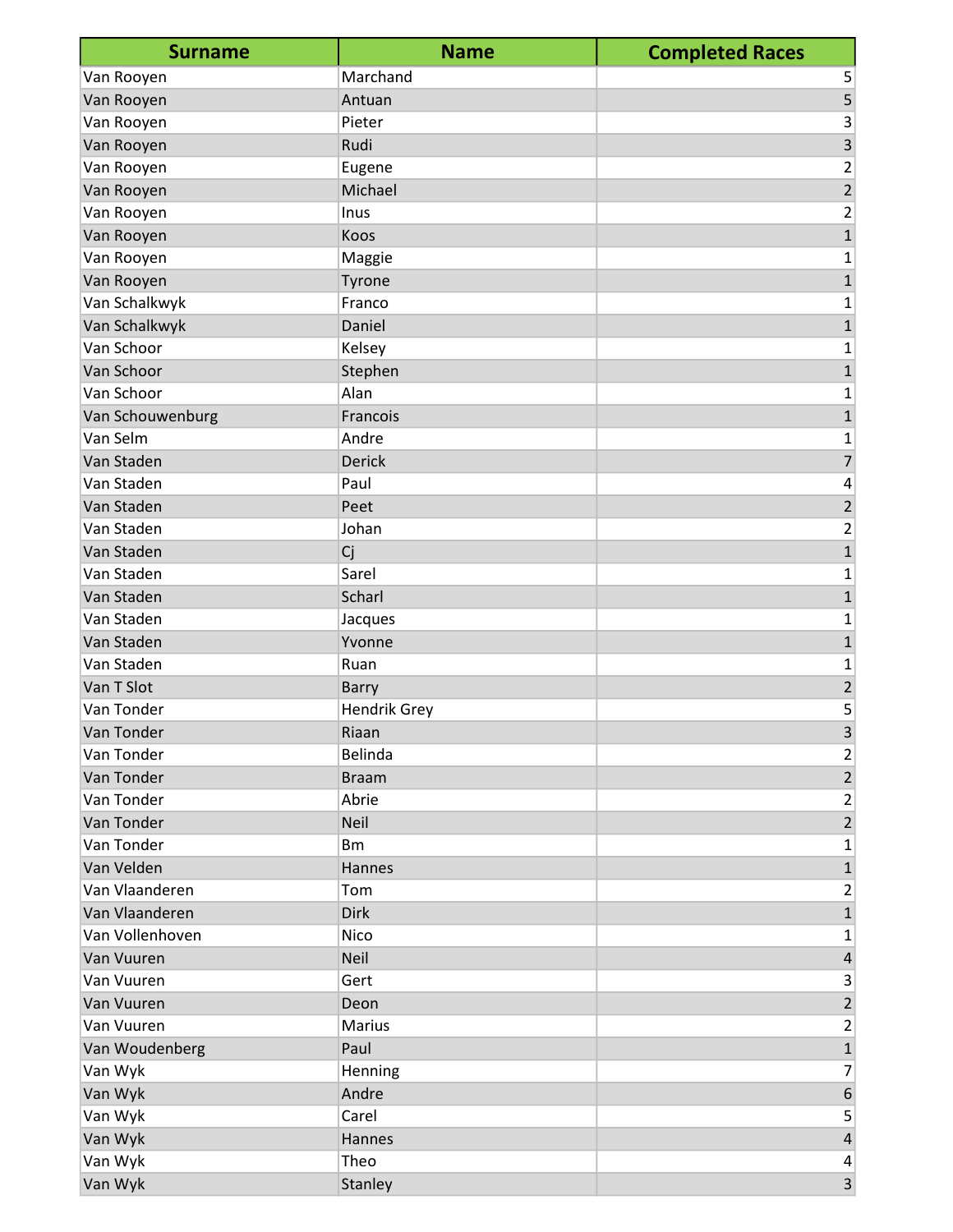| Johan<br>Van Wyk<br>3<br>$\overline{2}$<br>Van Wyk<br>Pieter<br>Van Wyk<br>2<br>Jean<br>$\mathbf{1}$<br>Van Wyk<br>Linda<br>Van Wyk<br>lan<br>1<br>Van Wyk<br>$\mathbf{1}$<br>Leon<br>Van Wyk<br>Stefan<br>1 |
|--------------------------------------------------------------------------------------------------------------------------------------------------------------------------------------------------------------|
|                                                                                                                                                                                                              |
|                                                                                                                                                                                                              |
|                                                                                                                                                                                                              |
|                                                                                                                                                                                                              |
|                                                                                                                                                                                                              |
|                                                                                                                                                                                                              |
|                                                                                                                                                                                                              |
| Van Wyk<br>$\mathbf{1}$<br><b>Marius</b>                                                                                                                                                                     |
| Van Wyk<br><b>Nicolaas</b><br>1                                                                                                                                                                              |
| Van Wyk<br>Sakkie<br>$\mathbf{1}$                                                                                                                                                                            |
| Ellane<br>Van Wyk<br>1                                                                                                                                                                                       |
| Van Wyk<br>$\mathbf{1}$<br>Gj                                                                                                                                                                                |
| Van Wyk<br>Rikus<br>$\mathbf 1$                                                                                                                                                                              |
| Van Wyngaard<br>Alicia Kathrine<br>$\mathbf 1$                                                                                                                                                               |
| Nico<br>Van Zyl<br>13                                                                                                                                                                                        |
| Van Zyl<br>Fred<br>8                                                                                                                                                                                         |
| Van Zyl<br>Theo<br>7                                                                                                                                                                                         |
| $\overline{\mathbf{3}}$<br>Van Zyl<br>Christiaan                                                                                                                                                             |
| 3<br>Van Zyl<br>Talita                                                                                                                                                                                       |
| 3<br>Van Zyl<br>Anja                                                                                                                                                                                         |
| 3<br>Van Zyl<br>Jacques                                                                                                                                                                                      |
| $\overline{2}$<br>Van Zyl<br>Paul                                                                                                                                                                            |
| Van Zyl<br>$\overline{\mathbf{c}}$<br>Francois                                                                                                                                                               |
| $\overline{2}$<br>Van Zyl<br>De Villiers                                                                                                                                                                     |
| <b>Schalk</b><br>Van Zyl<br>$\overline{\mathbf{c}}$                                                                                                                                                          |
| $\overline{2}$<br>Van Zyl<br>Wynand                                                                                                                                                                          |
| Niel<br>Van Zyl<br>$\overline{\mathbf{c}}$                                                                                                                                                                   |
| $\overline{2}$<br>Van Zyl<br>Gerrit                                                                                                                                                                          |
| Van Zyl<br>Phillip<br>1                                                                                                                                                                                      |
| Van Zyl<br>$\mathbf{1}$<br>Theo Ernst                                                                                                                                                                        |
|                                                                                                                                                                                                              |
| Van Zyl<br>Deon<br>1                                                                                                                                                                                         |
| Van Zyl<br>$\mathbf{1}$<br>Erasmus                                                                                                                                                                           |
| Van Zyl<br>Albert<br>1                                                                                                                                                                                       |
| $\mathbf{1}$<br>Van Zyl<br>Johannes                                                                                                                                                                          |
| Van Zyl<br>Francois<br>1                                                                                                                                                                                     |
| Van Zyl<br>Albertus<br>$\mathbf 1$                                                                                                                                                                           |
| Michael<br>Van Zyl<br>1                                                                                                                                                                                      |
| Van Zyl<br>Franko<br>$\mathbf 1$                                                                                                                                                                             |
| Van Zyl<br>Maryke<br>1                                                                                                                                                                                       |
| Van Zyl<br>Gideon<br>$\mathbf 1$                                                                                                                                                                             |
| Van Zyl<br>Hanre<br>1                                                                                                                                                                                        |
| Colin<br>Van Zyl<br>$\mathbf 1$                                                                                                                                                                              |
| Van Zyl<br><b>Theunis Briers</b><br>1                                                                                                                                                                        |
| Van Zyl<br>De Villiers<br>$\mathbf{1}$                                                                                                                                                                       |
| Nico<br>Van Zyl<br>1                                                                                                                                                                                         |
| $\overline{1}$<br>Van Zyl<br><b>Boet</b>                                                                                                                                                                     |
| Vardy<br>Adrian<br>$\overline{2}$                                                                                                                                                                            |
| $\mathbf 1$<br>Veer<br>Morne                                                                                                                                                                                 |
| $\overline{2}$<br>Veitch<br>Morne                                                                                                                                                                            |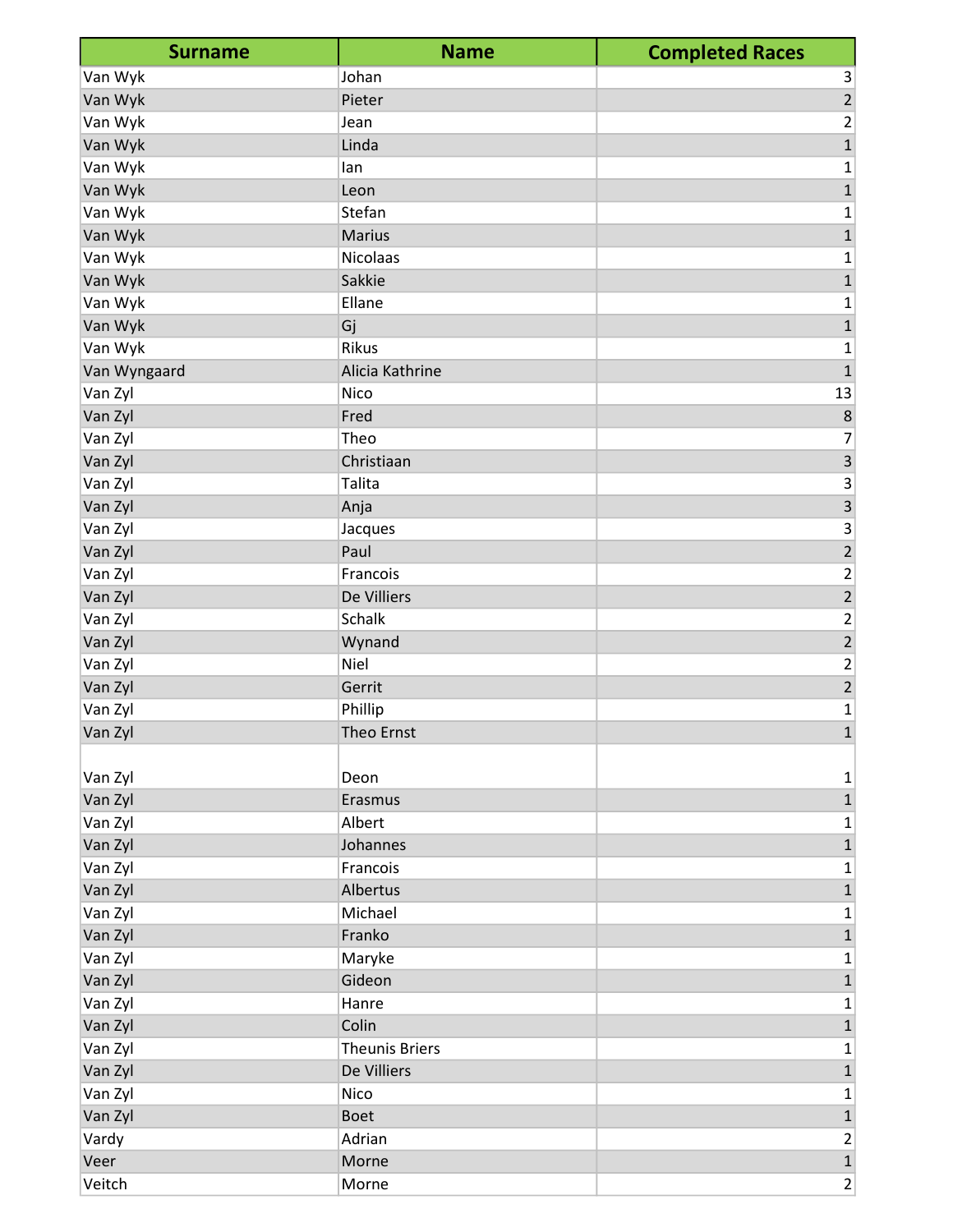| <b>Surname</b> | <b>Name</b>   | <b>Completed Races</b>  |
|----------------|---------------|-------------------------|
| Veldsman       | Abu           | $\mathbf 1$             |
| Vellema        | Douwe         | 3                       |
| Velleman       | Mark          | $\overline{\mathbf{3}}$ |
| Venn           | Jason         | 1                       |
| Venter         | Louis         | 5                       |
| Venter         | Etienne       | 5                       |
| Venter         | Hennie        | $\overline{3}$          |
| Venter         | Pieter        | $\mathbf 2$             |
| Venter         | Louis Martin  | $\overline{2}$          |
| Venter         | Berno         | $\overline{\mathbf{c}}$ |
| Venter         | Manfred       | $\overline{2}$          |
| Venter         | <b>Marius</b> | $\overline{2}$          |
| Venter         | Gerhard       | $\overline{2}$          |
| Venter         | Stephan       | $\mathbf{1}$            |
| Venter         | Jaco          | $\mathbf{1}$            |
|                |               |                         |
| Venter         | Heidi         | 1                       |
| Venter         | Willem        | $\overline{1}$          |
| Venter         | Dennis        | 1                       |
| Venter         | Gus           | $\mathbf 1$             |
| Venter         | Johannes      | 1                       |
| Venter         | Wilmien       | $\mathbf{1}$            |
| Venter         | <b>Nelis</b>  | 1                       |
| Verbeek        | Renier        | $\overline{2}$          |
| Verbeek        | Miemie        | 1                       |
| Verheem        | Juan          | $\mathbf{1}$            |
| Verhoef        | Nico          | $\mathsf{S}$            |
| Verhoeven      | Henry         | $\mathbf 1$             |
| Verlinde       | <b>Bert</b>   | 1                       |
| Vermaak        | <b>Naas</b>   | $\overline{3}$          |
| Vermaak        | Noeleen       | 1                       |
| Vermaak        | David John    | $\overline{1}$          |
| Vermaak        | Kevin         | 1                       |
| Vermeulen      | Ben           | $\sqrt{6}$              |
| Vermeulen      | Eaton         | $\overline{\mathbf{3}}$ |
| Vermeulen      | Ernest        | $\overline{2}$          |
| Vermeulen      | Dekker        | $\overline{c}$          |
| Vermeulen      | Jacques       | $\overline{2}$          |
| Vermeulen      | Roelf         | $\overline{2}$          |
| Vermeulen      | Chris         | $\mathbf{1}$            |
| Vermeulen      | Roelof        | 1                       |
| Vermeulen      | Christo       | 1                       |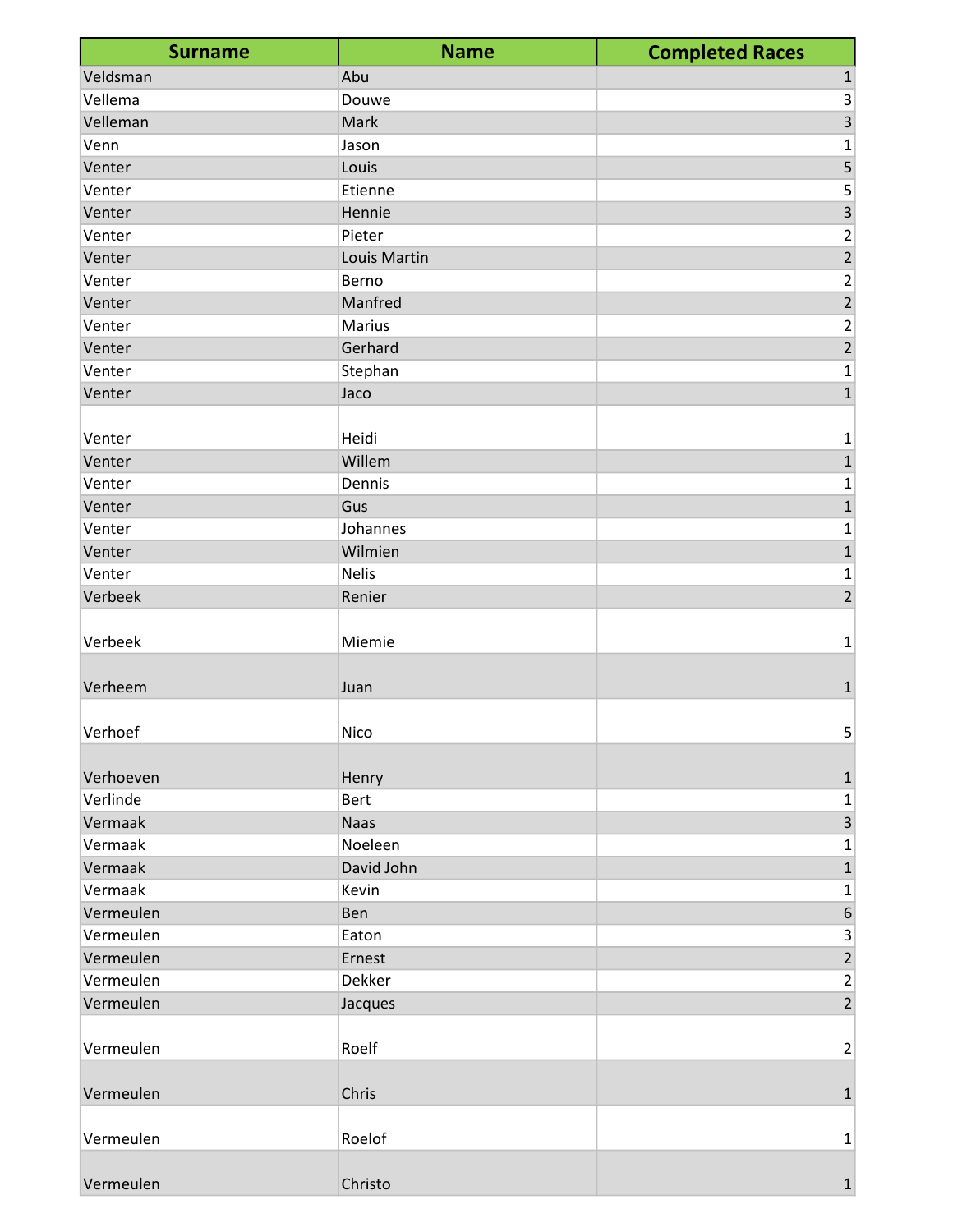| <b>Surname</b>       | <b>Name</b>   | <b>Completed Races</b>         |
|----------------------|---------------|--------------------------------|
| Vermeulen            | Okkie         | $\mathbf 1$                    |
|                      |               |                                |
| Vermeulen            | Mj            | $\mathbf 1$                    |
| Vermeulen            | Miroda        | $\mathbf 1$                    |
|                      |               |                                |
| Vermeulen            | Ockie         | $\mathbf 1$                    |
|                      |               |                                |
| Vernede              | Scip          | 7                              |
| Vernooy              | Francois      | $\sqrt{6}$                     |
| Vernooy              | Charlene      | $\mathbf 1$                    |
|                      |               |                                |
| Verran               | Dale          | $\mathbf 1$                    |
| Versfeld             | John          | $\overline{\mathbf{3}}$        |
| Versfeld             |               |                                |
|                      | Trevor        | $\mathbf 1$                    |
| Verster              | Willa         | $\mathbf 1$                    |
| Verster              | Leone         | $\mathbf{1}$                   |
|                      |               |                                |
| Verwayen             | lan           | $\overline{4}$                 |
| Verwey               | Len           | $\mathbf{1}$                   |
|                      |               |                                |
| Victor               | Martin        | $1\vert$                       |
| Victor               | Paul          | $1\vert$                       |
|                      |               |                                |
| Videler<br>Vigouroux | Edwin<br>Alex | $\mathbf{1}$<br>$\overline{3}$ |
| Viljoen              | Ernst         | $\mathsf 9$                    |
| Viljoen              | Danie         | $\sqrt{6}$                     |
| Viljoen              | Chris         | $\mathsf{S}$                   |
| Viljoen              | Ilse          | $\overline{4}$                 |
| Viljoen              | Christo       | $\overline{4}$                 |
|                      |               |                                |
| Viljoen              | De Villiers   | $\overline{2}$                 |
| Viljoen              | Hector        | $\mathbf{2}$                   |
| Viljoen              | Petie         | $\overline{2}$                 |
| Viljoen              | Jacques       | $\overline{2}$                 |
|                      |               |                                |
| Viljoen              | Robert        | $\overline{2}$                 |
| Viljoen              | Gert          | $\mathbf{2}$                   |
| Viljoen              | Duncan        | $\mathbf{1}$                   |
| Viljoen              | Ryno          | $\mathbf{1}$                   |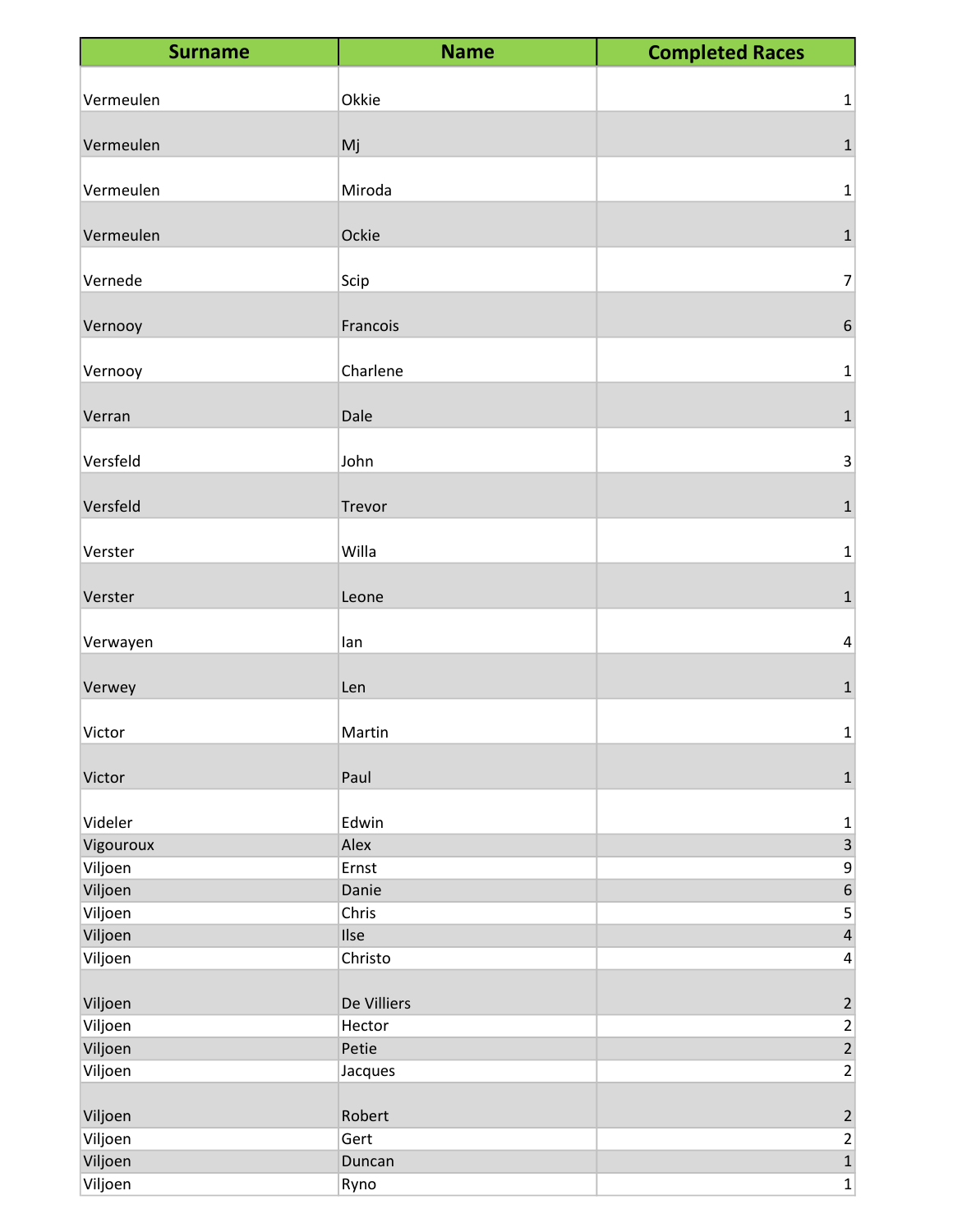| <b>Surname</b> | <b>Name</b>    | <b>Completed Races</b>  |
|----------------|----------------|-------------------------|
| Viljoen        | Konrad         | $\mathbf{1}$            |
| Viljoen        | Jan Ct         | 1                       |
|                |                |                         |
| Viljoen        | Jan            | $\mathbf 1$             |
|                |                |                         |
| Viljoen        | Andre          | $\mathbf 1$             |
|                |                |                         |
| Viljoen        | Loderia        | $\mathbf{1}$            |
|                |                |                         |
| Viljoen        | Juan           | 1                       |
|                |                |                         |
| Viljoen        | Piet           | $\mathbf{1}$            |
| Viljoen        | Pieter         | $\mathbf 1$             |
| Viljoen        | Sean           | $\overline{1}$          |
| Violati        | Niccolo        | 1                       |
| Visagie        | Izak           | $\overline{\mathbf{4}}$ |
| Visagie        | Gerhardus      | 1                       |
| Visser         | Theuns         | 8                       |
| Visser         | Tobie          | 8                       |
| Visser         | Thedo          | $\overline{7}$          |
| Visser         | Louis          | 6                       |
| Visser         | Kobus          | $\overline{\mathbf{r}}$ |
| Visser         | Rikus          | 3                       |
| Visser         | Elzaan         | $\overline{3}$          |
| Visser         | Mike           | 3                       |
| Visser         | Tania          | $\overline{3}$          |
| Visser         | Frikkie        | 3                       |
| Visser         | Jacques        | $\overline{2}$          |
| Visser         | Hennie         | $\overline{\mathbf{c}}$ |
| Visser         | Heinrich       | $\overline{1}$          |
| Visser         | Joe            | $\mathbf 1$             |
| Visser         | Werner         | $\mathbf 1$             |
|                |                |                         |
| Visser         | Jannie         | 1<br>$\overline{1}$     |
| Visser         | Louis          |                         |
| Visser         | Frohan         | $\mathbf 1$             |
| Visser         | Gerard         | $\mathbf 1$             |
| Visser         | Carien         | 1                       |
| Visser         | Vernon         | $\mathbf 1$             |
| Visser         | Nadia          | 1                       |
| Visser         | Rowland        | $\mathbf 1$             |
| Visser         | Christiaan     | 1                       |
| Visser         | <b>Dirk</b>    | $\overline{1}$          |
| Visser         | Reinhardt      | 1                       |
| Visser         | Christopher    | $\mathbf 1$             |
| Vivier         | <b>Tertius</b> | $\vert 3 \vert$         |
| Vivier         | Hennie         | $\overline{2}$          |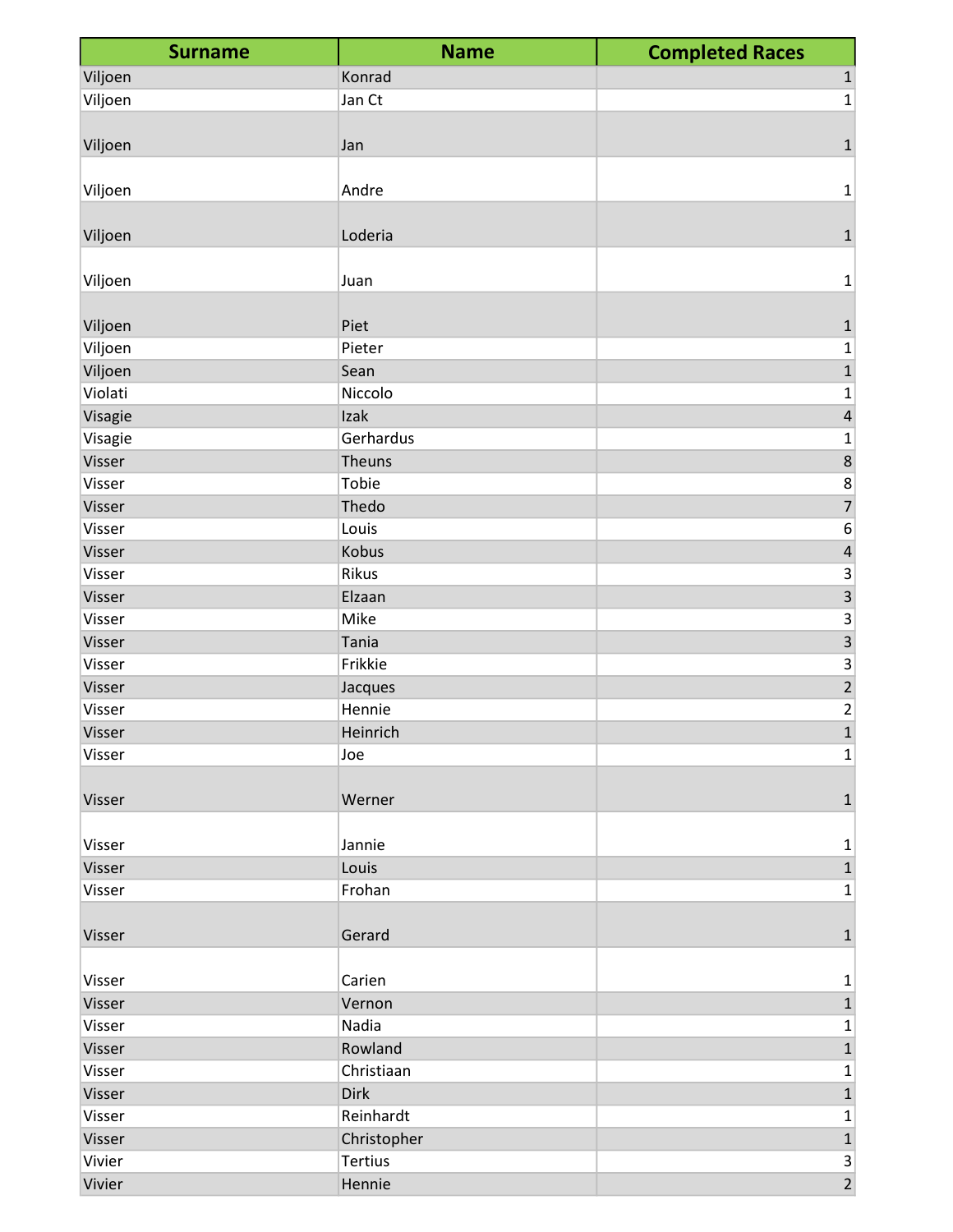| <b>Surname</b> | <b>Name</b> | <b>Completed Races</b> |
|----------------|-------------|------------------------|
| Vivier         | Liza        | 1                      |
| <b>Viviers</b> | Natasha     | $\overline{1}$         |
| <b>Viviers</b> | <b>Nic</b>  | 1                      |
| Viviers        | Mattie      | $\mathbf{1}$           |
| Vlok           | Jampie      | 6                      |
|                |             |                        |
| Vlok           | Johannes    | 3                      |
|                |             |                        |
| Vlok           | Werner      | 3                      |
| Vlok           | De Wet      | $\overline{1}$         |
| Vlotman        | Lourens     | 1                      |
| Vock           | Duane       | $\overline{3}$         |
|                |             |                        |
|                |             |                        |
| Vockins        | Halmar      | 5                      |
| Voges          | Mark        | $\overline{2}$         |
| Voges          | Gerard      | 1                      |
| Voigt          | Hermann     | $\overline{3}$         |
| Voigts         | Caroline    | $\mathbf 1$            |
| Vollgraaff     | Hermias     | $\overline{2}$         |
| Volschenk      | Johan       | 2                      |
| Volschenk      | Stephan     | $\mathbf{1}$           |
| Volschenk      | Estea       |                        |
|                |             | 1                      |
| Von During     | Kai         | $\mathbf 1$            |
|                |             |                        |
| Von Holdt      | Andrea      | $\overline{2}$         |
|                |             |                        |
| Von Molendorff | Jaco        | $\mathsf 3$            |
|                |             |                        |
| Vonofakidis    | John        | $7\vert$               |
| Vorster        | Reuben      | $\sqrt{6}$             |
| Vorster        | Fanus       | 6                      |
| Vorster        | Harm        | $5\overline{)}$        |
| Vorster        | Michael     | $\mathbf{3}$           |
| Vorster        | Alewyn      | $\overline{2}$         |
| Vorster        | Pieter      | $\overline{2}$         |
| Vorster        | Petrus      | $\overline{2}$         |
| Vorster        | Chrisjan    | $\overline{2}$         |
| Vorster        | Morne       | $\overline{1}$         |
| Vorster        | Elmien      | 1                      |
|                |             |                        |
| Vorster        | Rickus      | $\mathbf{1}$           |
| Vosloo         | Robert      | 5                      |
| Vosloo         | Gerhard     | $\overline{2}$         |
| Vosloo         | Phillip     | 1                      |
| Vosloo         | Annah       | $\overline{1}$         |
| Vosloo         | Saffron     | 1                      |
| Vreken         | Nico        | $\mathsf g$            |
| Vreken         | Marike      | $\overline{4}$         |
| Vreken         | Ymke        | $\mathbf 1$            |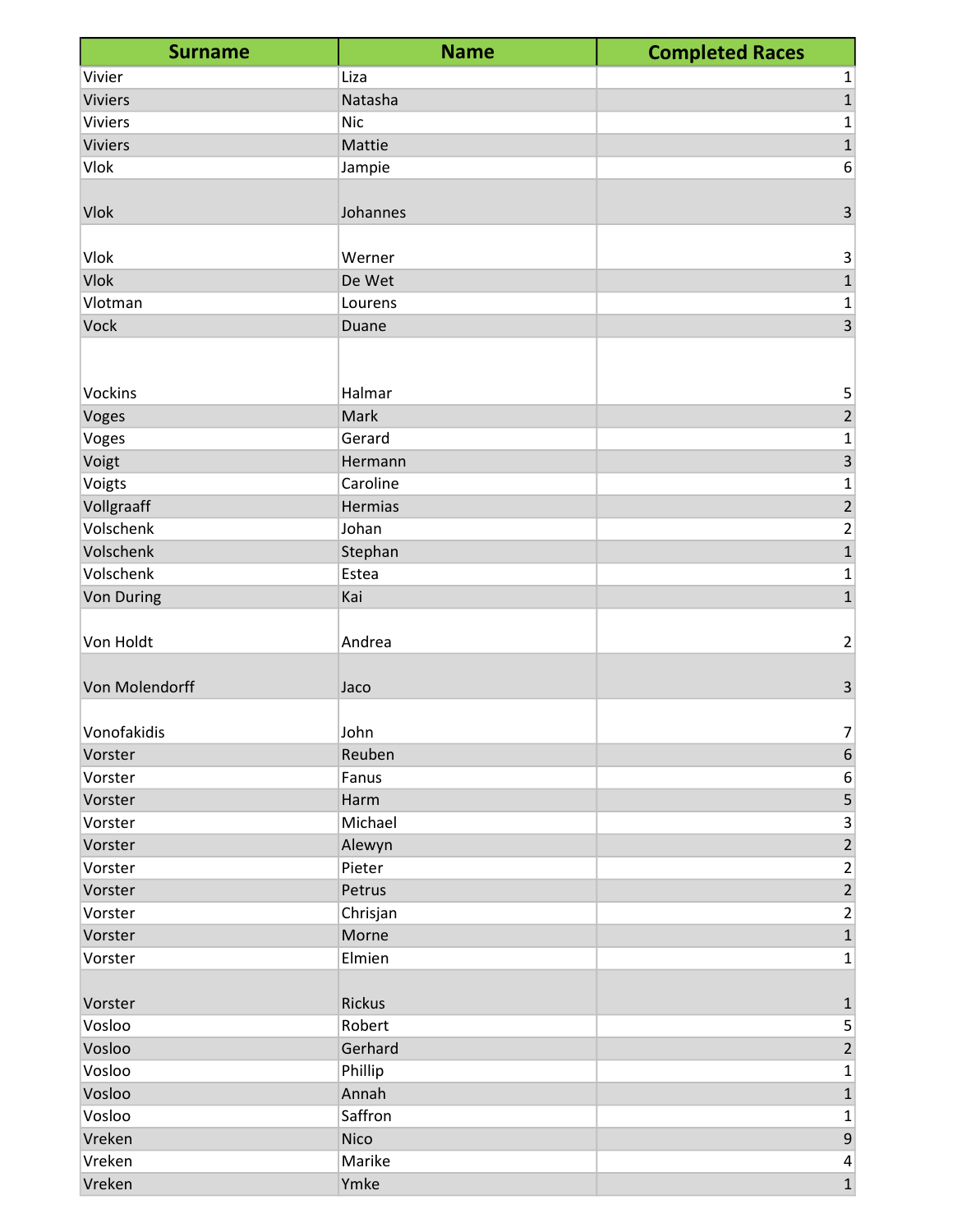| <b>Surname</b> | <b>Name</b>   | <b>Completed Races</b>  |
|----------------|---------------|-------------------------|
| Vromans        | Steve         | $\overline{2}$          |
| Waddy          | David         | $\mathbf{1}$            |
| Waggie         | Haadin        | 3                       |
| Wait           | Charles       | 5                       |
| Wakefield      | William       | 1                       |
| Waldeck        | Warwick       | $\overline{2}$          |
|                |               |                         |
| Walder         | Jeannette     | 3                       |
| Waligora       | Roy           | $\mathbf{1}$            |
| Walker         | Tony          | 7                       |
| Walker         | Nicola        | $\overline{3}$          |
| Walker         | Garin         | 1                       |
| Walker         | <b>Travis</b> | $\mathbf{1}$            |
| Walland        | lan           | 2                       |
| Walsh          | David         | $\boldsymbol{6}$        |
| Walsh          | Dane          | 2                       |
| Walsh          | Yolanda       | $\overline{2}$          |
| Walsh          | Ryan          | 1                       |
| Walsh          | Gavin         | $\mathbf{1}$            |
| Walsh-Tucker   | Neil          | 3                       |
| Walter         | Jock          | $\overline{\mathbf{3}}$ |
| Walters        | Mauritz       | 2                       |
| Walters        | Nicoloh       | $\overline{1}$          |
| Walters        | Lombard       | 1                       |
| Walton         | Andy          | 3                       |
| Wank           | Selina        | 1                       |
| Wannenburg     | <b>Braam</b>  | $\mathbf 1$             |
| Ward           | Liz           | 2                       |
| Warden         | Des           | $\overline{1}$          |
| Warnich        | Johann        | 2 <sup>1</sup>          |
| Warnich        | Pieter        | $\overline{1}$          |
| Warren         | Albert        | $\mathbf 1$             |
| Warrington     | Howard        | 1                       |
| Wartington     | Elbert        | 1                       |
| Wartington     | Ben           | $\mathbf{1}$            |
| Wasowicz       | Waldek        | 1                       |
| Wasserfall     | <b>Marius</b> | $\mathbf{1}$            |
| Watchurst      | Gavin         | 1                       |
| Watermeyer     | Scott         | $\mathbf{1}$            |
| Watermeyer     | Tilly         | 1                       |
| Waters         | Andrew        | $\mathbf{1}$            |
| Watney         | Storm         | 1                       |
| Watson         | Grant         | $\overline{\mathbf{3}}$ |
| Watson         | Timothy       | $\overline{2}$          |
| Watson         | Callen        | $\mathbf 1$             |
| Watson         | Nicholas      | 1                       |
| Watson         | Michael       | $\mathbf{1}$            |
| Watt           | Trevor John   | 1                       |
| Watts          | Julian        | $\overline{2}$          |
| Watts          | Ad            | $\mathbf 1$             |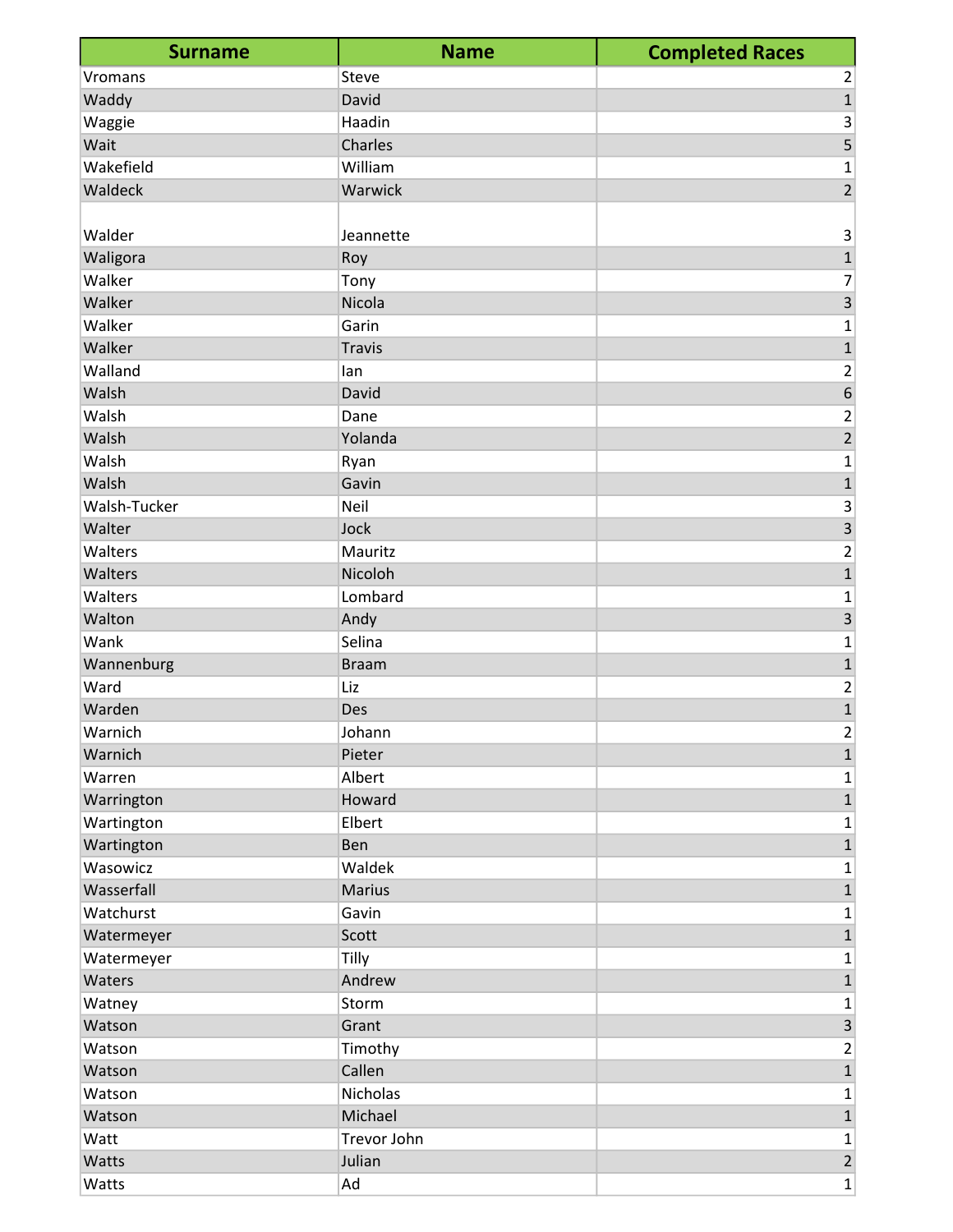| <b>Surname</b> | <b>Name</b>      | <b>Completed Races</b>    |
|----------------|------------------|---------------------------|
| Weavers        | Paul             | $\mathbf{1}$              |
| Webb           | Nicola           | 3                         |
| Webb           | Mikayla          | $\overline{\mathbf{3}}$   |
| Webb           | Courteney        | $\mathbf 1$               |
| Wehmeyer       | Pieter           | $\overline{2}$            |
| Weich          | Hellmuth         | $\mathsf{3}$              |
| Weideman       | Jacque           | $\overline{\mathbf{r}}$   |
| Weideman       | Riaan            | 3                         |
| Weideman       | Jaco             | $\overline{1}$            |
| Weiss          | Chanan           | $\mathbf 1$               |
| Welgemoed      | Moolman          | $\overline{\mathbf{c}}$   |
| Welham         | Harry            |                           |
| Wells          | Marc             | $\frac{2}{1}$             |
| Wencke         | Janine           | $\mathbf 1$               |
| Wentworth      | Mathew           | $\overline{\mathbf{3}}$   |
| Wentzel        | Wessel           | $\boldsymbol{6}$          |
| Wentzel        | Jacques          | $\mathbf{1}$              |
| Wentzel        | Mark             | $\mathbf 1$               |
| Wepener        | <b>Brent</b>     | $\overline{1}$            |
| Wertheim Aymes | Chandre          | $\mathbf 1$               |
| Wessels        | Hansie           | $\overline{1}$            |
| Wessels        | Mc               | $\mathbf 1$               |
| Wessels        | Wynand           | $\overline{1}$            |
| Wessels        | Francois         | $\mathbf 1$               |
| Westerdale     | Hilton           | $\overline{1}$            |
| Western        | Derek            | $\overline{\mathbf{c}}$   |
| Westraat       | Coenie           | $\overline{1}$            |
| Wetton         | Tom              | $\mathbf 1$               |
| Wever          | Stefan           | $\overline{1}$            |
| Weyers         | Spencer          | $\vert 3 \vert$           |
| Weyers         | Juan             | $\overline{2}$            |
| Weyers         | Stephanus Almero | $\mathbf 1$               |
| Weyers         | Jason            | $\mathbf 1$               |
| Wheeler        | Sean             | $\mathbf 1$               |
| Whelan         | Sebastian        | $\mathbf{1}$              |
| Whitaker       | Graham           | $\mathbf{1}$              |
| Whitburn       | Paul             | 5                         |
| White          | Andrew           | $\ensuremath{\mathsf{3}}$ |
| White          | Russell          | $\overline{1}$            |
| White          | Clive            | $\mathbf 1$               |
| Whitehead      | Noel             | 14                        |
| Whyte          | Jason            | $\mathbf{1}$              |
| Wiese          | Elizna           | $\mathsf 3$               |
| Wiese          | Philip           | $\mathbf 1$               |
| Wilk           | Jonathan         | $\sqrt{2}$                |
| Wilkie         | Robert           | $\mathbf 1$               |
| Wilkins        | Deon             | $\sqrt{4}$                |
| Wilkins        | Tim              | 4                         |
| Wilkinson      | Matthew          | $\mathbf{1}$              |
| Wilkinson      | John             | $\mathbf 1$               |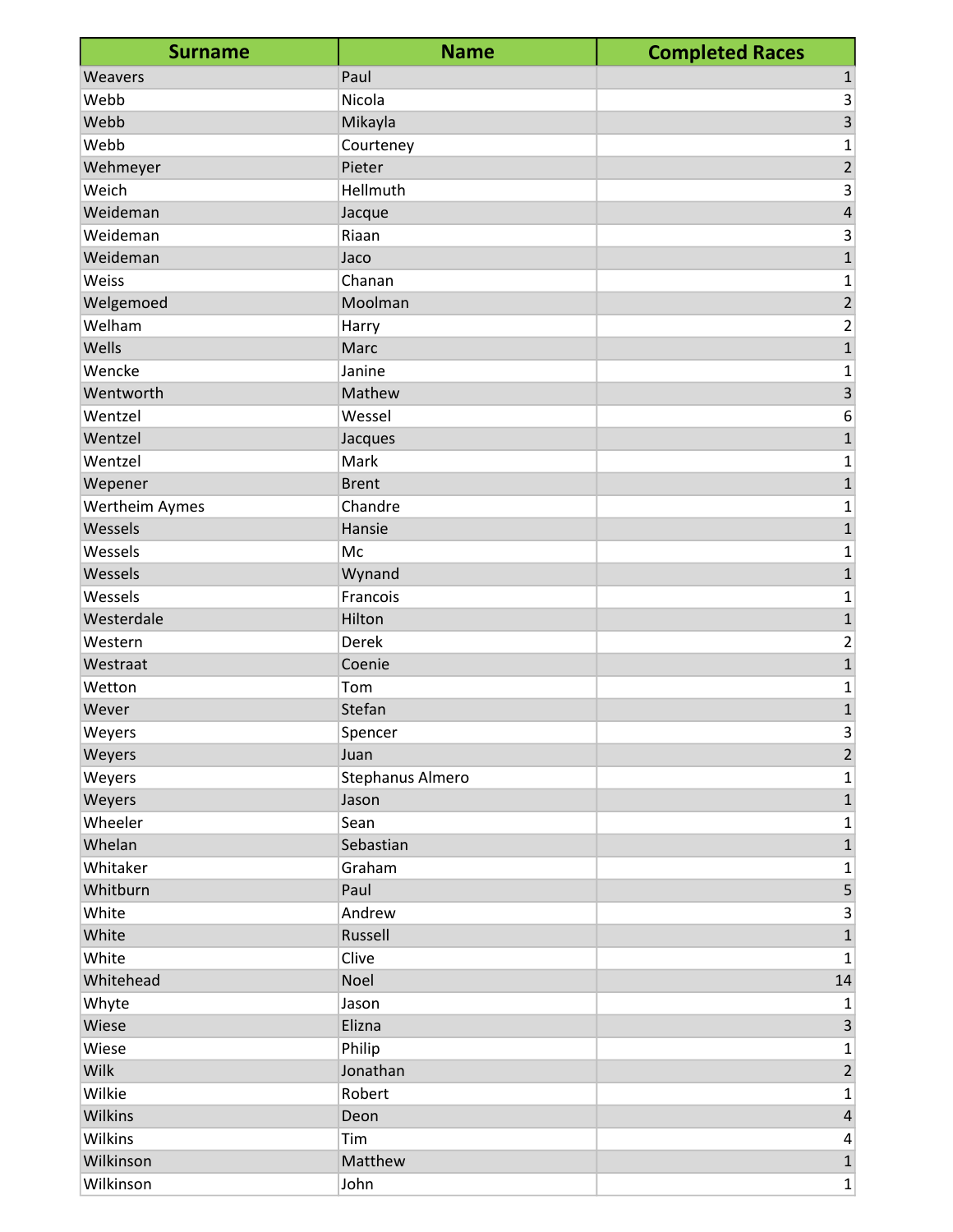| <b>Surname</b> | <b>Name</b>    | <b>Completed Races</b>  |
|----------------|----------------|-------------------------|
| Willcocks      | Jeffrey        | $\overline{7}$          |
| Willeit        | Cherise        | 2                       |
| Willems        | Dag            | $\overline{2}$          |
| William        | Sendin         | 1                       |
| Williams       | Gavin          | $\overline{7}$          |
| Williams       | <b>Brendan</b> | 6                       |
| Williams       | Michael        | 3                       |
| Williams       | Mike           | $\overline{\mathbf{c}}$ |
| Williams       | Roland         | $\mathbf{1}$            |
| Williams       | Raymond        | 1                       |
| Williams       | Henry          | $\mathbf{1}$            |
| Williams       | David          | 1                       |
| Williams       | Patrick        | $\mathbf{1}$            |
| Williams       | Grant          | 1                       |
| Williams       | Victor         | $\mathbf{1}$            |
| Wilmot         | Len            | 2                       |
| Wilson         | Daryl          | 5                       |
| Wilson         | Ray            | 3                       |
| Wilson         | William        | $\overline{2}$          |
| Wilson         | Keith          | $\overline{\mathbf{c}}$ |
| Wilson         | Garth          | $\mathbf 1$             |
| Wilson         | Tristram       | 1                       |
| Wilson         | Lourina        | $\overline{1}$          |
| Wilson         | Marelise       | 1                       |
| Wilson         | Shan           | $\mathbf{1}$            |
| Wilson         | Charl          | 1                       |
| Wingfield      | Beverley       | $\overline{2}$          |
| Winshaw        | Pierre         | 2                       |
| Winter         | Paul           | $\pmb{4}$               |
| Winter         | Sandra         | $\overline{2}$          |
| Winter         | Mark           | $\mathbf{1}$            |
| Withaar        | Jan            | 1                       |
| Woithe         | Sanmari        | $\overline{3}$          |
| Wolf           | Erhard         | 1                       |
| Wolfaardt      | Jaco           | $\mathbf 1$             |
| Wolhuter       | Steven         | 4                       |
| Wolhuter       | Christopher    | $\overline{\mathbf{3}}$ |
| Wolk           | Andrew         | $\overline{2}$          |
| Wolmarans      | Pieter         | $\mathbf{1}$            |
|                |                |                         |
| Wood           | Geoff          | 3                       |
| Wood           | Niven          | $\mathbf 1$             |
| Wood           | Gavin          | $\mathbf{1}$            |
| Wood           | Michael        | $\mathbf 1$             |
| Wood           | Kevin          | 1                       |
| Wood-Collier   | Ryan           | $\mathbf{1}$            |
| Woolard        | Craig          | 1                       |
| Woolcock       | Waylon         | $\overline{a}$          |
| Woolley        | <b>Brandon</b> | $6\vert$                |